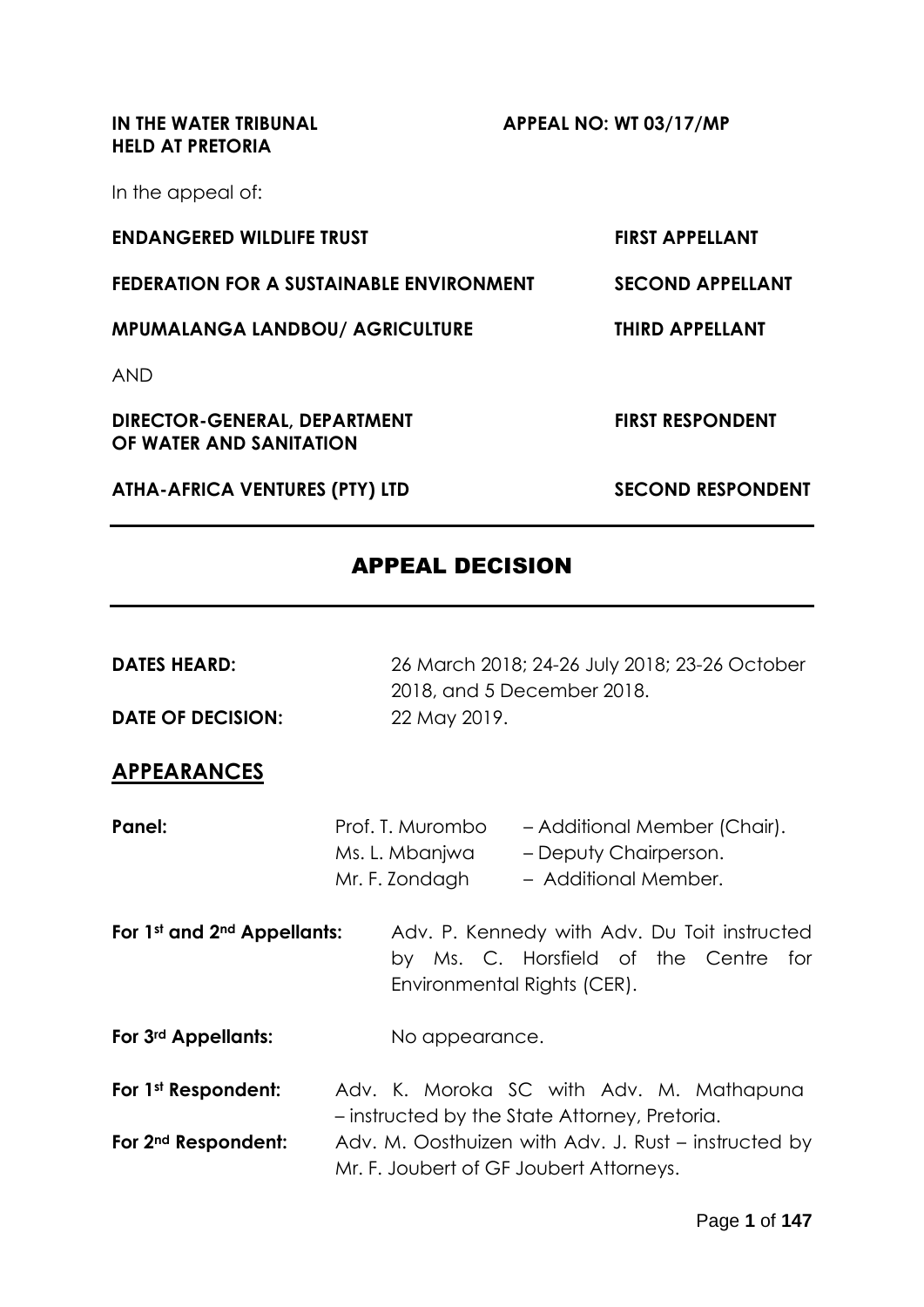# **CONTENTS**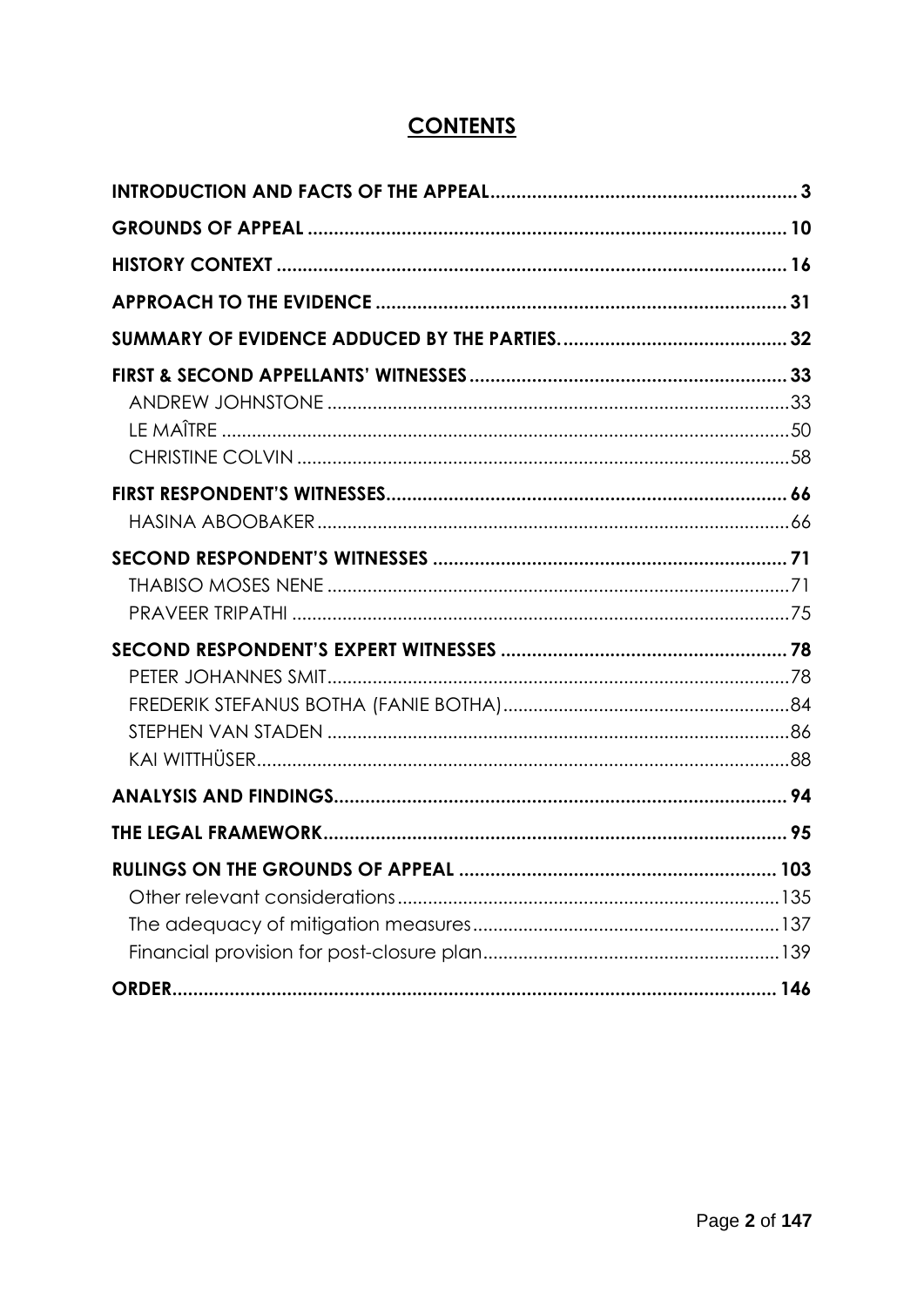#### <span id="page-2-0"></span>**INTRODUCTION AND FACTS OF THE APPEAL**

- 1. This is an appeal by the First to Third Appellants against a decision by the First Respondent to issue a Water Use License (hereafter 'WUL') (Ref: WUL05/W51A/ACFGIJ/4726) to the Second Respondent. The WUL was issued on 7 July 2016. The WUL authorizes the second respondent to conduct specified water use activities associated with coal mining at Yzermyn underground coal mine, situated outside Wakkerstroom, in the Gert Sibande District Municipality, Mpumalanga Province, Republic of South Africa. The original appeal was lodged on 15 December 2016 and amplified a year later on 1 December 2017.
- 2. The First and Second Appellants are civil society non-profit environmental organisations. The Third Appellants are the provincial affiliates of AgriSA in the province. They host 35 Farmers' Associations across Mpumalanga promoting farmers interests.
- 3. The proposed Yzermyn Coal Mine will cover the farms Goedgevonden 95 HT; Portion 1 of Kromhoek 93 HT; Remainder of Kromhoek 93 HT; Portion 1 of Yzermyn 96 HT; and Zoetfontein 94 HT. Both the underground mine and the surface infrastructure corresponds to several water bodies including streams, rivers, springs, and wetlands of various limnology. Among them are channelled valley wetlands, which are valley-bottom wetlands with river channels running through them; and seep wetlands, which are on sloping land dominated by the unidirectional movement of water.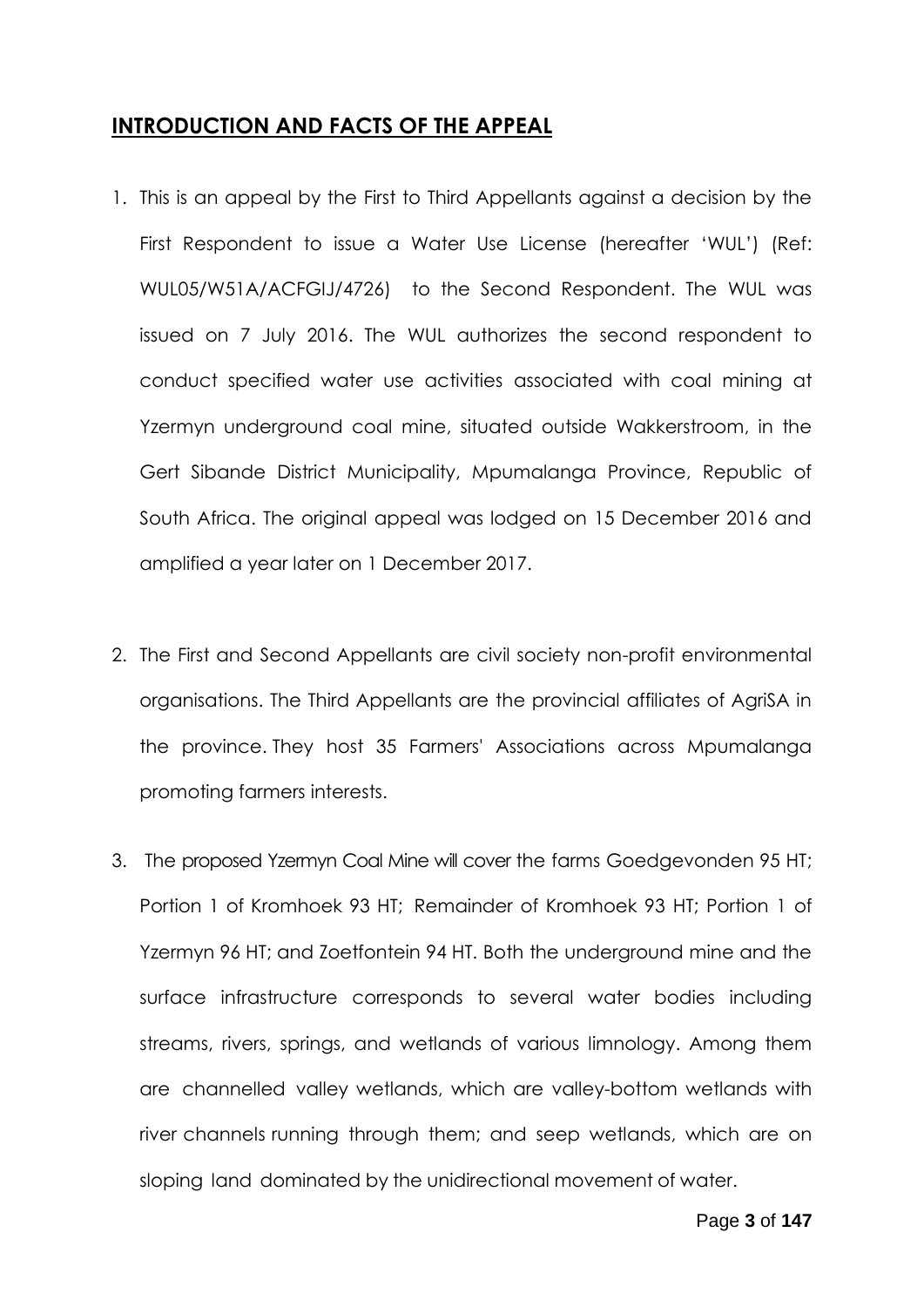- 4. The area covered by the farms is not a pristine environment in the strict sense of the word. It has been previously disturbed by various anthropogenic activities ranging from crop cultivation, other forms of agriculture, tourism, and historical mining.
- 5. The appeal was first set down for hearing for on 13 to 15 November 2017. The Notice of Set Down had been issued by the Registrar of the Tribunal on 27 October 2017 (14 days' notice). The Appellants remonstrated against the 14 days' notice which fell short of the 21 days prescribed by the Rules of the Water Tribunal. However, it was the Appellants that had been putting considerable pressure on the Chairperson of the Tribunal to set down the appeal as a matter of urgency. On 23 November 2017 the Appellants again requested the Register to set the appeal down for hearing as a matter of urgency. They suggested dates in February 2018. The Registrar issued the second Notice of Set Down on 1 March 2018 for 26 to 28 March 2018. Soon thereafter on 5 March 2018 the Appellants objected to the 26 to 28 March 2018. The Panel set on 28 March 2018 to hear arguments on the postponement application as every other party to the appeal was ready to proceed. A separate ruling was issued after that hearing in which we dismissed the application for postponement and struck the matter off the roster of pending cases.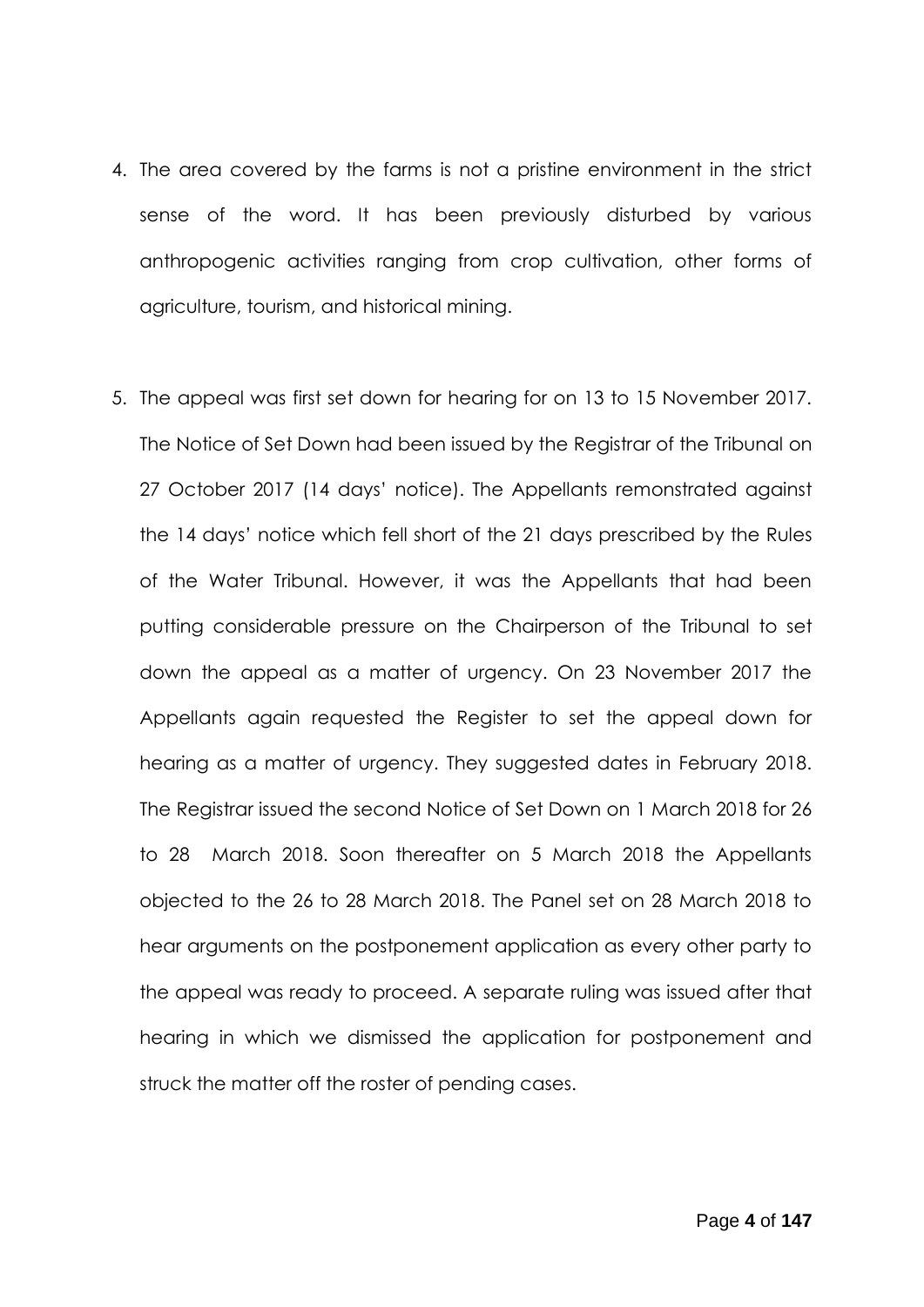6. Reverting to the facts of the appeal, the WUL granted to the Second Respondent authorized the water uses listed below subject to conditions as contemplated by section 21 of the National Water Act (hereafter 'the NWA') read with the specific Annexures containing the special conditions. <sup>1</sup> The authorized water uses were:

> section 21(a)- taking water from a water resource; section 21(c)- impeding or diverting the flow of water in a watercourse; section 21(f)- discharging waste or water containing waste into a water resource through a pipe, canal, sewer or the conduit; section 21 (g)- disposing of waste in a manner which may detrimentally impact on a water resource; section 21(i) -altering the bed, banks course or characteristics of a watercourse; and section 21(j)- removing, discharging or disposing of water found underground.<sup>2</sup>

- 7. The water uses in specific detail entail the following:
	- 7.1. impeding or diverting the flow of water in a watercourse (section 21(c) of the NWA) and altering the bed, banks, course or characteristics of a watercourse (section 21(i) of the NWA) pursuant to the construction and operation of the mine and associated infrastructure, including, amongst others:
		- 7.1.1. the construction and operation of underground mining activities and voids on various wetland systems on farms comprising the underground mining area;
		- 7.1.2. the partial destruction of a wetland system on Yzermyn 96 HT: Portion 1 (the surface infrastructure area) pursuant to the construction and operation of a pollution control dam ("PCD") system;

<sup>1</sup> File Number 2, p1365-1415 complete Water Use Licence.

<sup>2</sup> File Number 2, p1365-1366 authorised water uses.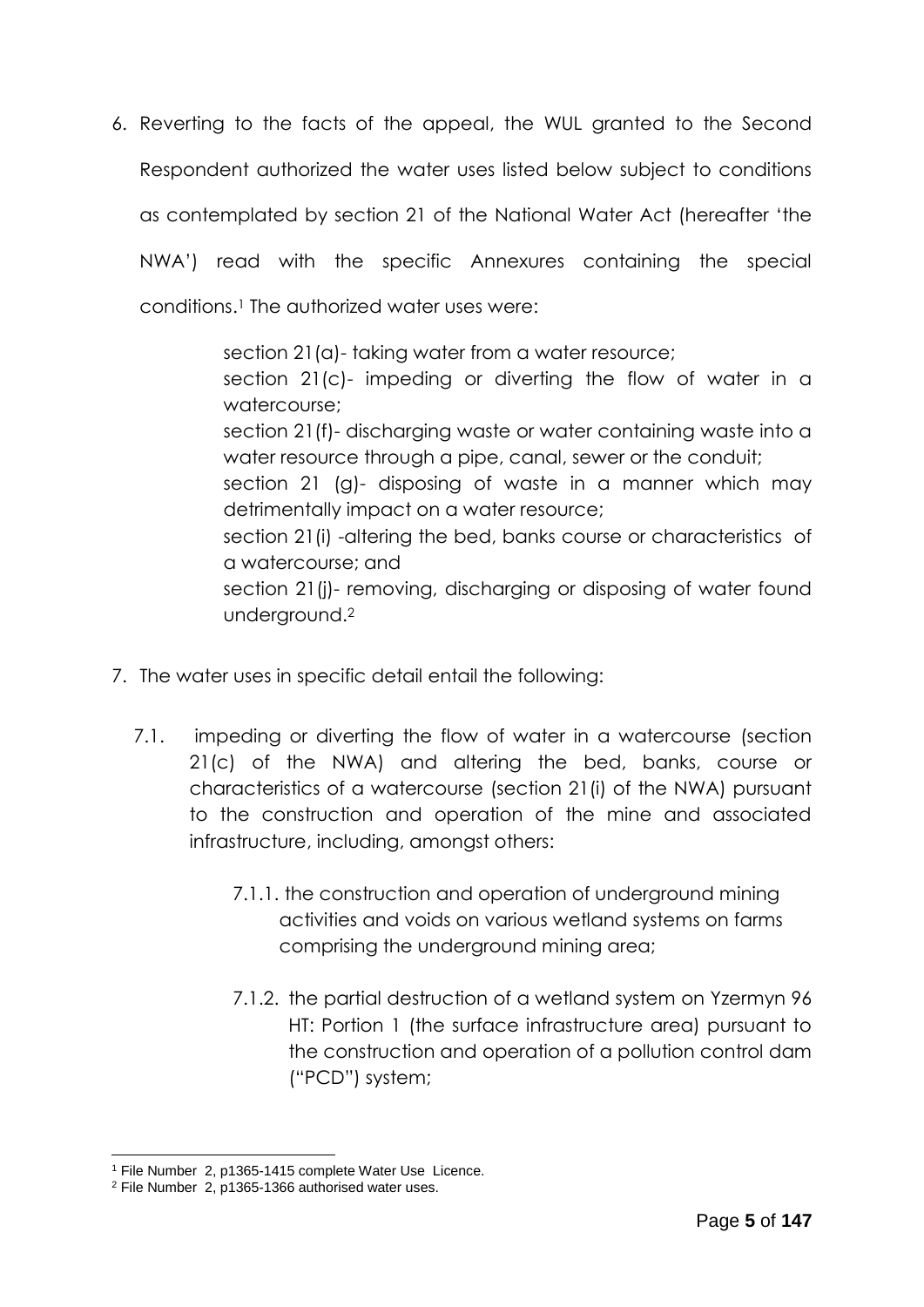- 7.1.3. the construction and operation of surface infrastructure within 500 metres of various wetland systems on Yzermyn 96 HT: Portion 127 (the surface infrastructure area);
- 7.1.4. the construction and operation of borehole pipelines through various wetland systems on Yzermyn 96 HT, Yzermyn 96 HT: Portion 1, Kromhoek 93 HT, Goedgevonden 95 HT and Vaalbank 74 HT;
- 7.1.5. the construction and operation of various berms (artificial ridges or embankments),canals, pipelines and clean- and dirty-water flo-drains (drainage systems) through and/or within 500 metres of various wetland systems on Yzermyn 96 HT: Portion 1 (the surface infrastructure area); and
- 7.1.6. the construction and operation of two access roads through and/or within 500 metres of various wetland systems on Yzermyn 96 HT: Portion 1 (the surface infrastructure area);
- 7.2. discharging waste or water containing waste into a water resource through a pipe, canal, sewer or other conduit (section 21(f) of the NWA) and disposing of waste in a manner which may detrimentally impact on a water resource (section 21(g) of the NWA) (both of these related to wetlands in the surface infrastructure area), including:
	- 7.2.1. discharging water containing waste (treated to a specified quality) into a wetland system;
	- 7.2.2. disposing and storing contaminated water in a PCD on a wetland system;
	- 7.2.3. the construction and operation of a sewage treatment plant on a wetland system;
	- 7.2.4. the construction and operation of a wastewater treatment plant within 500 metres of various wetland systems; and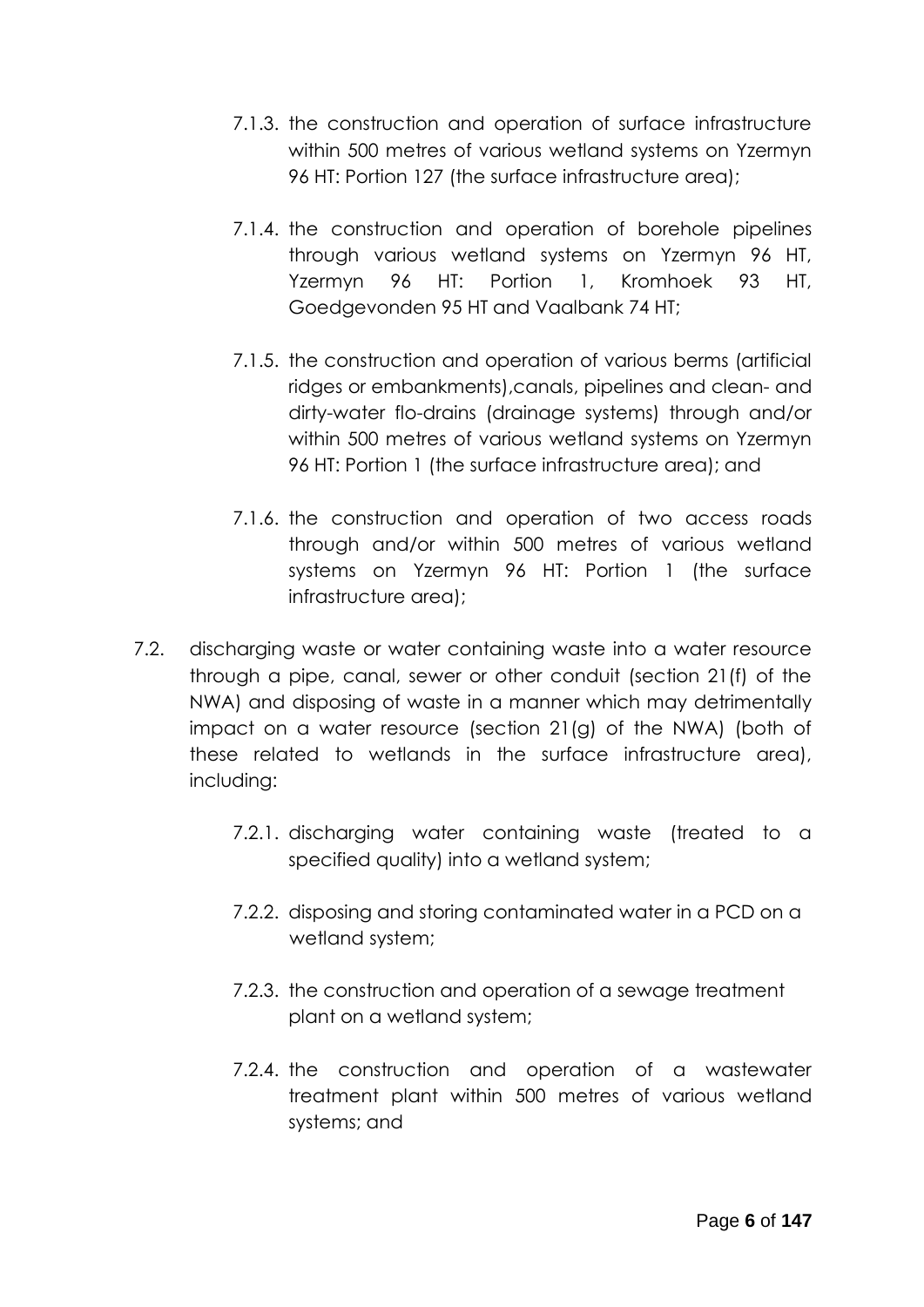- 7.2.5. the use of PCD-process water for dust suppression on roads within the mining area within 500 metres of various wetland systems; and
- 7.3. removing, discharging or disposing of water found underground (section 21(j) of the NWA), in particular pumping out groundwater flowing into the adit and underground workings situated on various wetland systems on farms comprising the underground mining area.
- 8. The appeal to the Water Tribunal is made in terms of section 148(1)(f) of the NWA. We shall return to the grounds of appeal later on after disposing of the preliminary issues of our jurisdiction and whether the Appellants have the requisite standing. In order to have locus standi to lodge an appeal in the said section, each Appellant should demonstrate that they lodged an objection to the water use licence application ('hereafter WULA') timeously before the decision was made by the First Respondent on 7 July 2016 t to approve the WULA.
- 9. The First Appellant first indicated its opposition to the WULA by letter dated 30 September 2015. This letter by the First Appellant constitutes a bare statement of opposition with no articulation of the basis on which they objected to the WULA. The First Appellant purported to substantiate their objection by a second letter dated 16 August 2016, a month after the WUL had been granted. In that letter the First Appellant acknowledge (without prompting) that their objection was late. In particular they state that:

"The EWT notes this objection is late, however the EWT notes the decision taken in the *Escarpment Environment Protection Group and Another v Department of Water Affairs and Others; In Re:*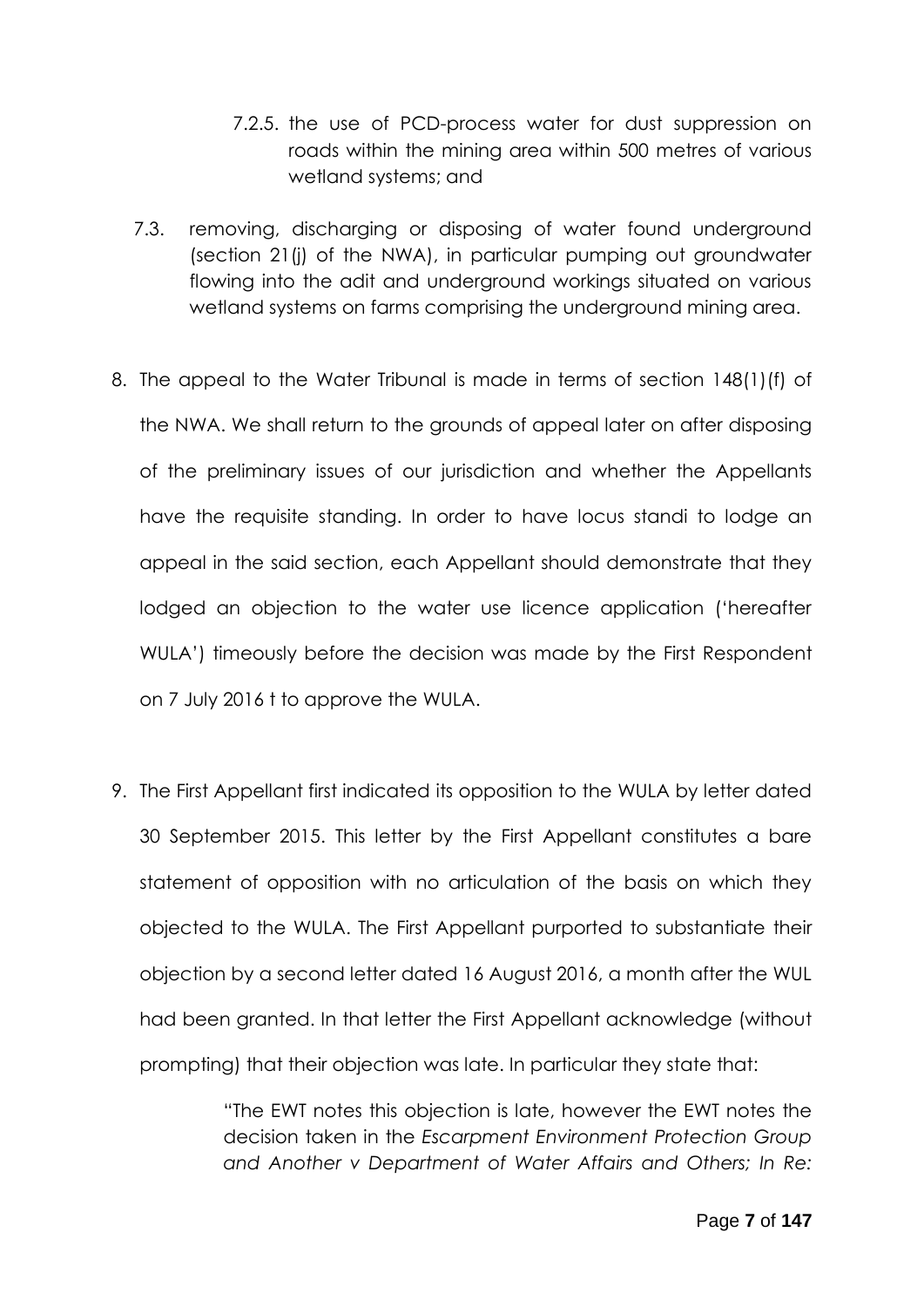*Escarpment Environment Protection Group and Another v Department of Water and Others* (A666/11, 4333/12, 4334/12) [2013 ZAGPPHC 505 (20 November 2013 ('*EEPG'*)which held that "a written objection submitted after the specified date but in good time to be dealt with during the decision making process must be taken into account." The EWT therefore respectfully submits this objection be taken into account.

- 9.1. The decision on the WULA having been made on 7 July 2016, this attempt to object was unequivocally out of time and not even supported by the *EEPG* case relied on. Upon hearing submissions, we however ruled that the First Appellant should be heard on the basis of the bare opposition letter of 30 September 2015.<sup>3</sup> We note that it took the First Appellants from 30 September 2015 to 16 August 2016 to submit substantive grounds of objection to the WULA. In the meantime, though it is recorded that all the Appellants were aware of the WULA and were part of eight civil society organisations that on 1 April 2015 appealed against the granting of the mining rights.<sup>4</sup> We note this to dispel any view that any of the Appellants could have been unaware that a WULA was being lodged with the First Respondent.
- 10. The Second Appellant wrote a letter of objection to the WULA on 27 June 2016,<sup>5</sup> some 10 days before the First Respondent granted the WUL on 7 July 2016. This letter was sent by email dated 27 June 2016 addressed to 'Mokone Manahano' 'for the attention of the Director General.' The First

<sup>3</sup> File Number 5, (Exhibit 1) p2469.

<sup>4</sup> File Number 5, (Exhibit 3) p2486.

 $5$  File Number 5, (Exhibit 2) p2470 to 2480.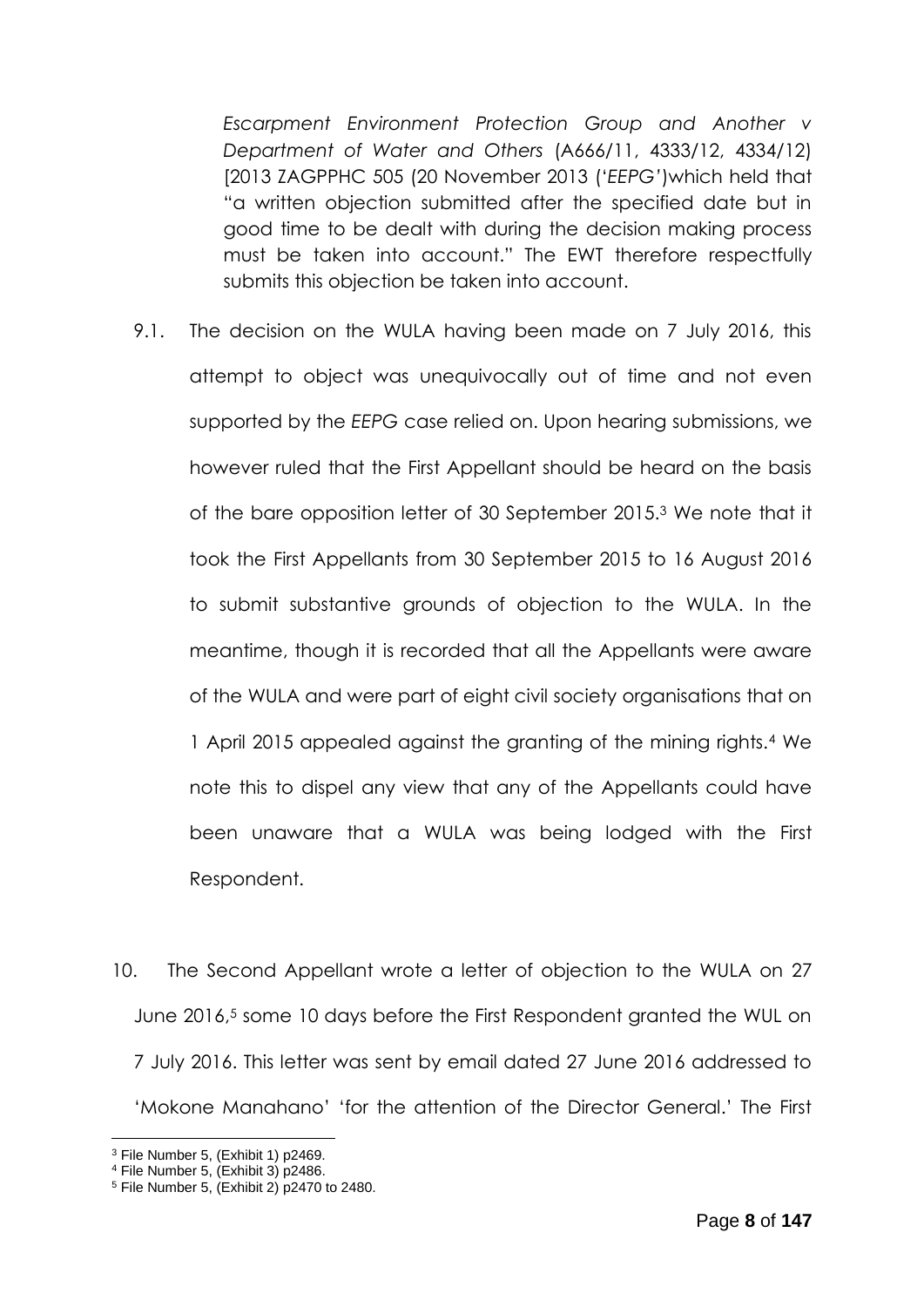Respondent categorically stated that this letter was not received by the then Acting Director-General and they are not aware who Mokone Manahano is. The Second Appellant submitted that this letter of objection was lodged timeously consistent with the decision in *EEPG*. We ruled indeed that the Second Appellant's letter was submitted on time, assuming it was addressed to the correct recipient. We have previously ruled that any objection submitted before the decision on the WULA is made which raises substantive basis for objection should be regarded as a valid objection.<sup>6</sup> Therefore we accepted that the Second Appellant had the necessary standing to lodge the appeal to the Tribunal.

11. The Third Appellant, through its presentative Robert Davel, wrote a letter commenting, rather raising several concerns regarding the WULA on 19 August 2015. This letter was detailed and was submitted during the public participation process conducted by the Second Respondent. The Second Respondent included the Third Appellant's comments and concerns in the public participation report and responded to all the concerns raised. <sup>7</sup> A specific letter addressing the comments and concerns of the Third Appellant was send by email from the Second Respondent dated 26 August 2015. We therefore ruled that the Third Appellant was properly before the Tribunal and had been diligent in participating in the decisionmaking process.

<sup>6</sup> See *Werda Handel & Anor v Director-General, Department of Water and Sanitation & Tshedza Mining (Pty) Ltd* Case No. WT25/03/2015 para 45-48.

 $<sup>7</sup>$  File Number 5, (Exhibit 3) p2485 to 2493.</sup>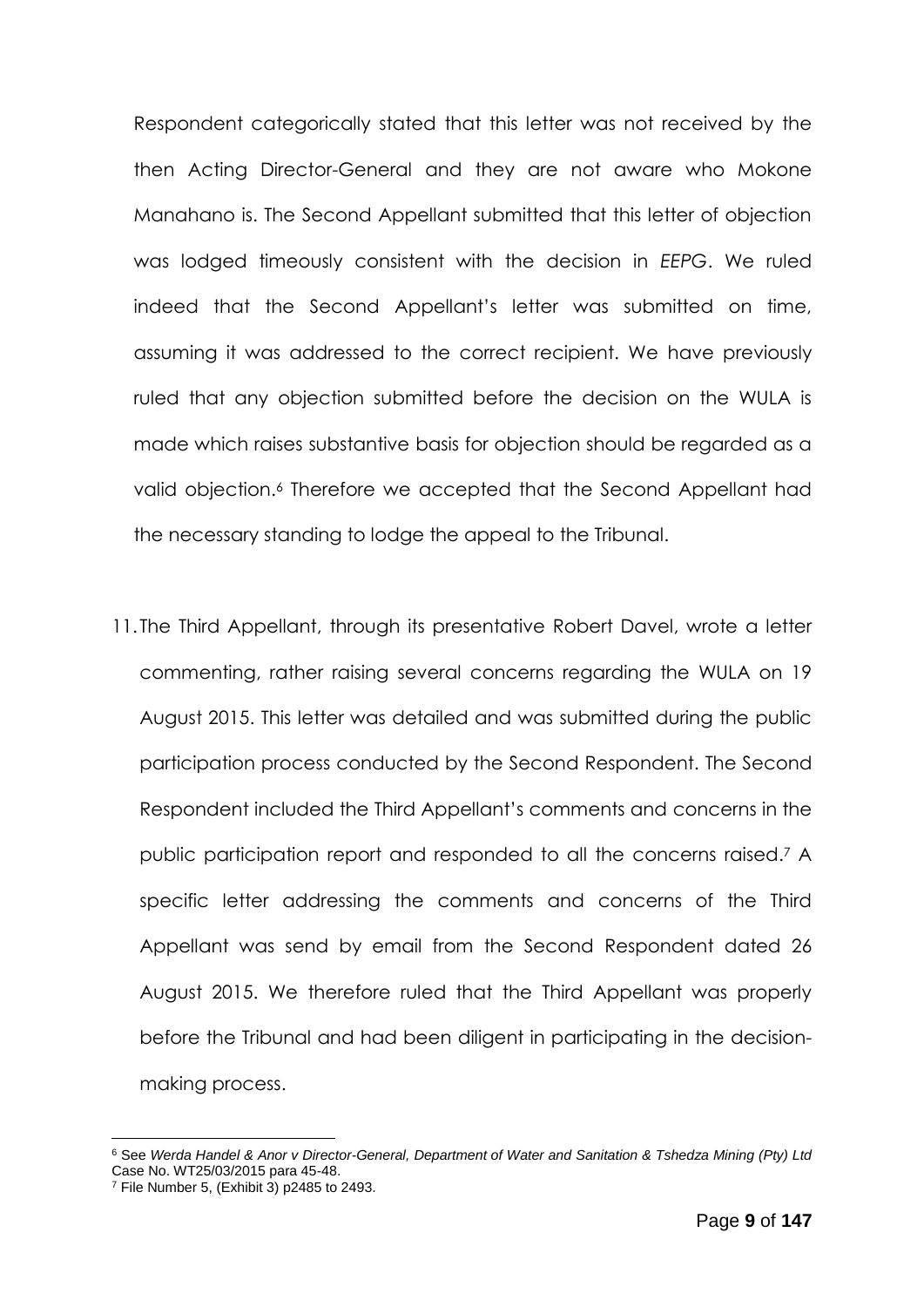12. The Second Respondent had appointed consultants to conduct the public participation process from 19 June to 20 August 2015.<sup>8</sup> This period was subsequently extended to 30 August 2015.9 Only the Third Appellant actually submitted substantive objections to the WULA on 19 August 2015. These objections are recorded and were responded to by the Second Respondent as part of the public participation process.<sup>10</sup>

### <span id="page-9-0"></span>**GROUNDS OF APPEAL**

13. The Appellants articulate seven grounds of appeal which are elaborated on below.<sup>11</sup> Taken together, these grounds of appeal raise the complex question of how public authorities charged with stewardship over the country's natural resources should execute their mandate. *In casu*, at issue are water resources, the coal that lie in the belly of the earth, the flora and fauna that beautify the landscape, nourished by the rivers, rivulates, and wetlands in the area. Unflustered, all these natural resources and ecological processes that sustain them happen in harmonious equilibrium which the law and legal principles, superimposed by humans, purport to mimic and expect regulatory agencies to replicate. Alas, the mere process of living entails us disturbing this natural order in order to sustain life and livelihoods. Achieving the anticipated balance is not an elementary

<sup>8</sup> Notice of public participation is at p4186 Atha Record Vol. 9.

<sup>9</sup> File Number 3, p1962 and 2149 para 6 of Second Respondent opposing papers.

 $10$  See File Number 5, (Exhibit 3) p2481 to 2493, specifically at p2481,2485 to 2493.

<sup>&</sup>lt;sup>11</sup> File Number 1 p1 to 59 read with File Number 2 p1299 to 1364.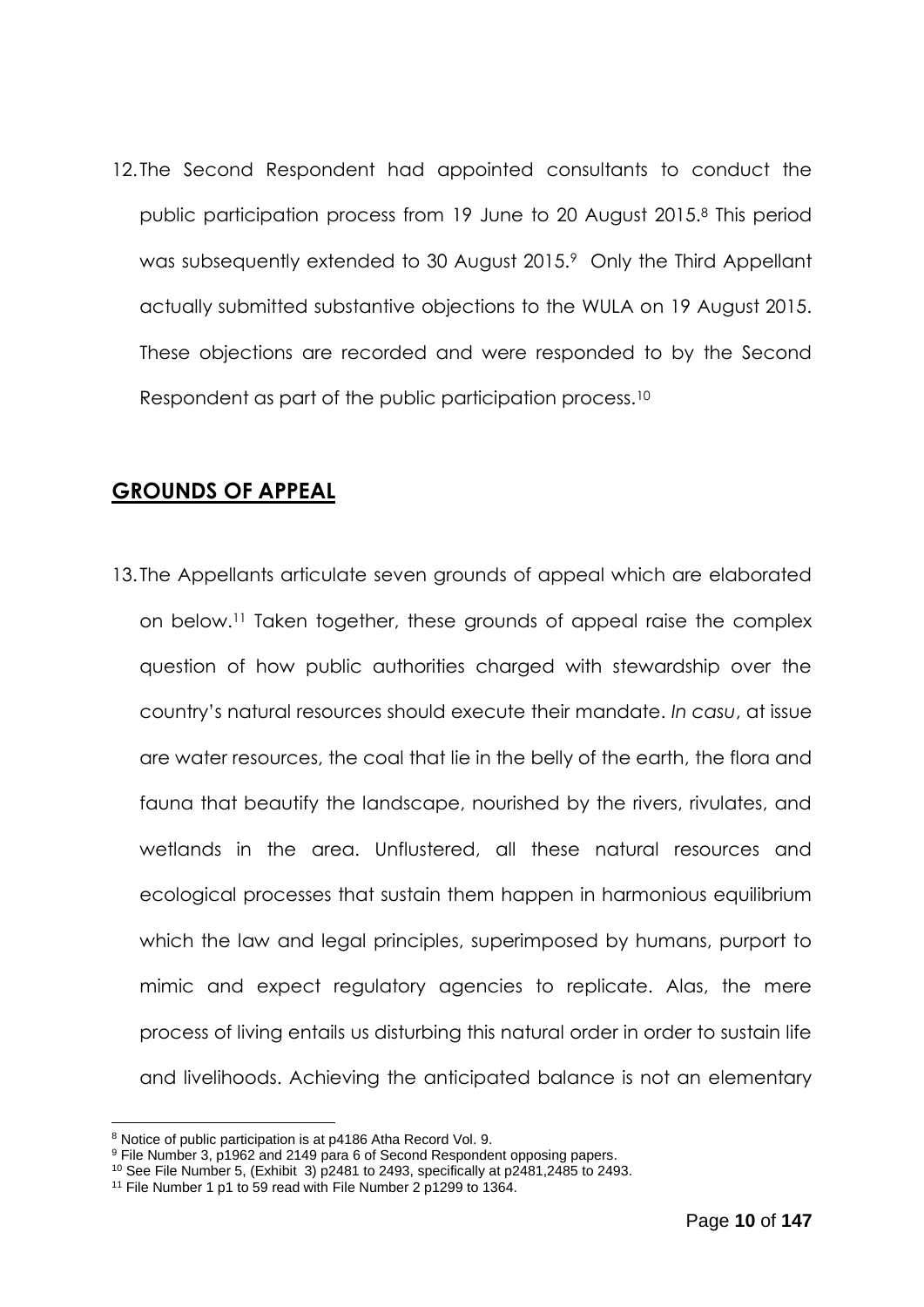uncomplicated process. This imbroglio is summarized in the Environmental and Social Impact Assessment Report where, pondering over the *'No Go Alternative'* the report laments that:

"It is understood that a mineable coal resource exists within the target area, however there is concern pertaining to the sensitivities of the site and potential cumulative impacts that may result with the implementation of the project. The continuation of agriculture will not provide the level of growth to the area that mining may offer, such as increased employment of residents in the area, greater economic input allowing development of the towns and surrounding areas, and greater socio-economic stability in the area. However, the no-go option will potentially preserve conservation important habitats, fauna and flora species and may promote the growth of tourism in the region. It is understood that the employment opportunities (initially 15 years) will benefit previously disadvantaged communities, however, may impact on the surrounding environment to the limited extent that could leave lasting environmental degradation."<sup>12</sup>

This forlorn sentiment is closed off by the statement that perchance proper mitigation measures, appropriate environmental management plans and post-closure reclamation or rehabilitation plans <sup>13</sup> could ameliorate the pernicious impacts of development on the environment. This requires striking a fine balance between sustainably using our water resources while allowing the least environmentally invasive development activities.

14. The combined original and amplified Grounds of Appeal in the Appellants' Notice of Appeal (as amplified) were as follows:

<sup>12</sup> File Number 1, p241-242.

<sup>13</sup> File Number 1, p241-242.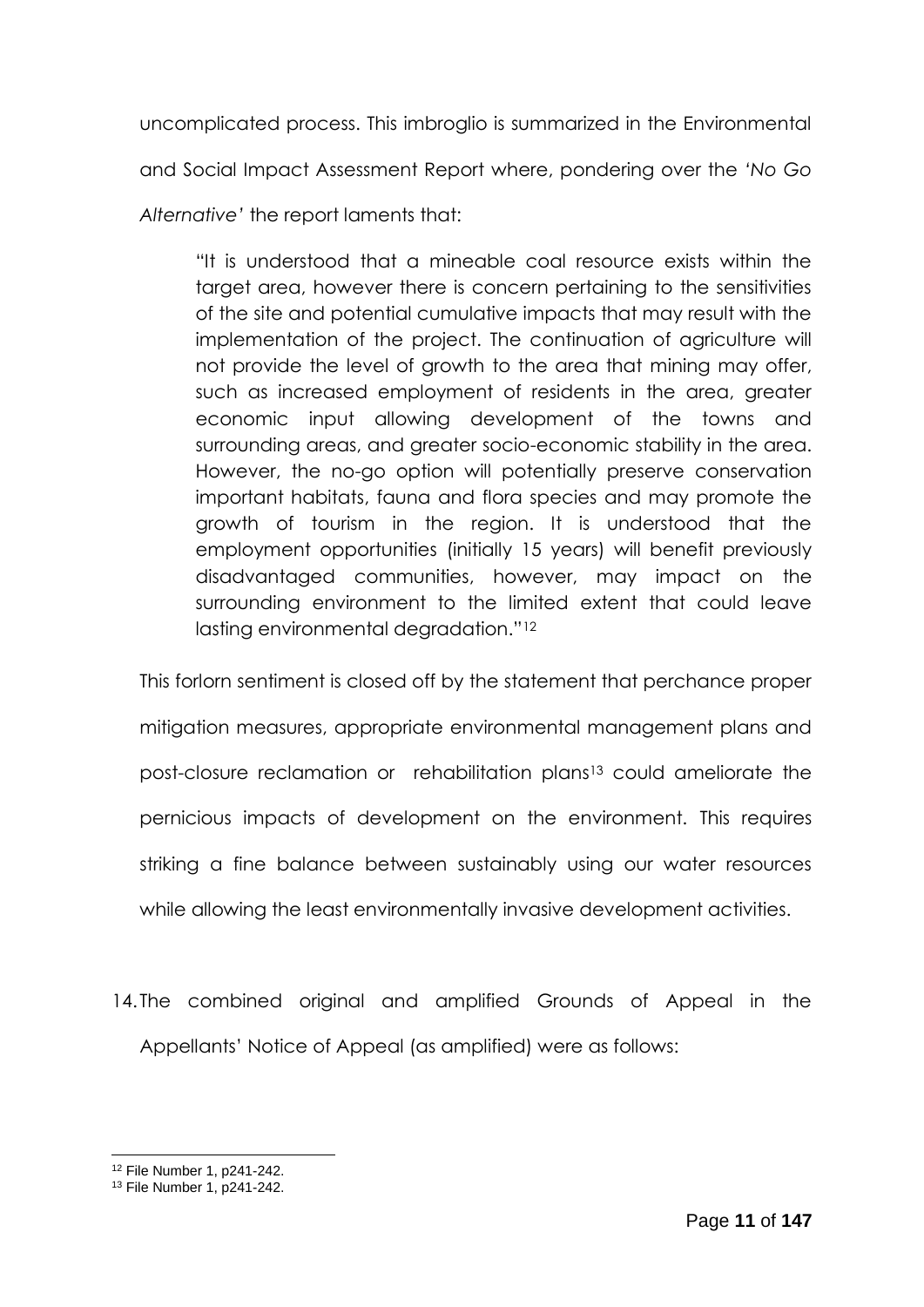- 14.1. the First Respondent's failure to "take into account the likely effects of the proposed water uses associated with the proposed mine on the water resource and on other water users as required in terms of section 27(1)(f) of the Act, and to give effect to the efficient and beneficial use of water in the public interest, as required in terms of section 27(1)(c) of the Act;
- 14.2. the failure by the First Respondent to authorize two water uses associated with the closure of the mine, namely the discharging of water containing waste into a water resource (section 21((f) of the Act), and disposing of waste in a manner which may detrimentally impact on a water resource (section 21(g) of the Act);
- 14.3. the failure by the First Respondent to apply the 'precautionary' environmental management principle in section 2(4)(a)(vii) of the NEMA as required in terms of section 2(1) of NEMA;
- 14.4. the granting of an exemption by the DG in terms of regulation 4(b) of Government Notice 704 in respect of water uses associated with the mine, as being unjustifiable;
- 14.5. the failure by the First Respondent to consider the true socioeconomic impact of the water uses, if authorized, as required in terms of section 27(1)(d) of the Act;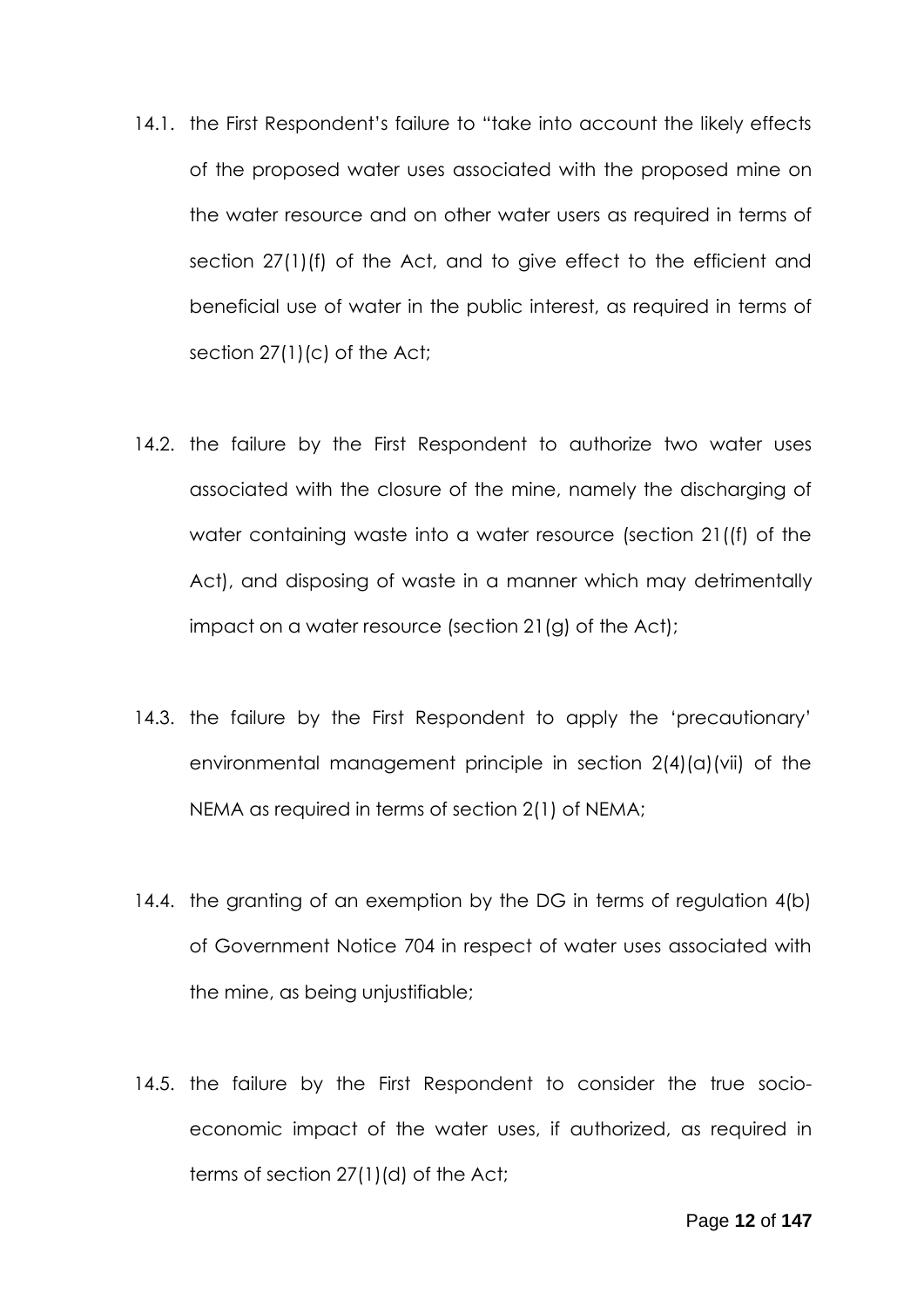- 14.6. the failure by the First Respondent to give effect to the right to procedural fairness of administrative action in terms of section 3 and 4 of the PAJA and section 33 of the Constitution; and
- 14.7. the failure by the First Respondent to consider material and relevant information pertaining to the strategic importance of the water use.<sup>14</sup>
- 15. There are three broad issues that stand out for determination based on these grounds of appeal. These three broad issues suggest that the Yzermyn Mine is going to have several environmental impacts, namely:
	- 15.1. First, the design and method of mining will lead to dewatering of the mine shafts. This is a process in which water is pumped out of the shafts during the operational phase of an underground mine. It is claimed that this dewatering process will lead to a drawdown of groundwater levels thereby impacting water bodies (wetlands, springs and rivers) that are ground-fed or recharged. This will also alter the hydrology of the area.
- 16. Second, the possibility of decanting or contaminated water that will fill the mine voids post-mining is a major concern. There is a dispute between the parties on the extent to which mining will 'daylight' leading to

 $14$  File Number 2, p 1303 to 1364, read with File Number 1, p6 to 59.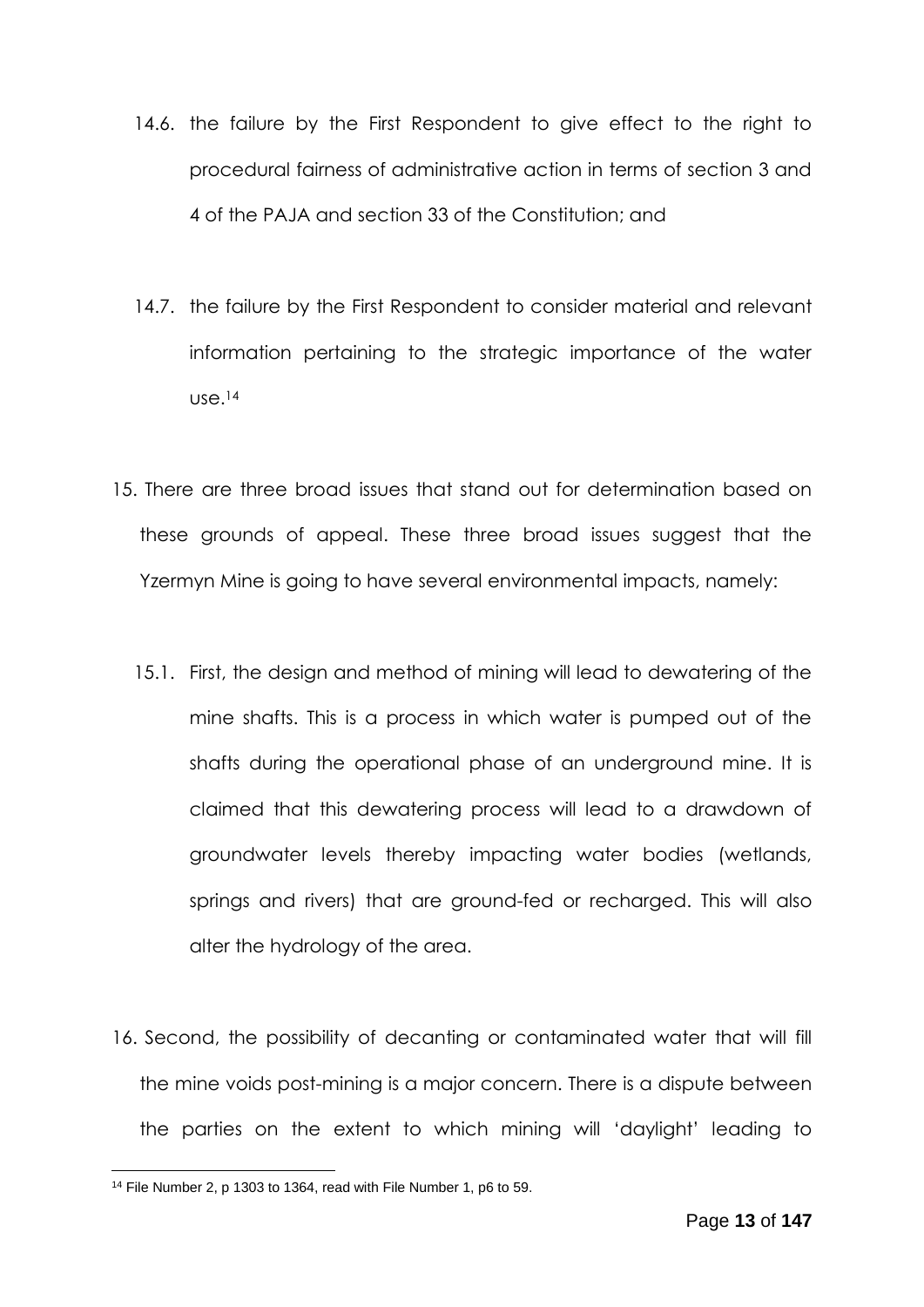contaminated water decanting at a different point that that predicted. Second Respondent's claim that their studies show that the two coal seams to be mined lie in a deeper aquifer, which is separated from a shallower weathered aquifer by a semi-permeable dolerite sill. This claimed limited connectivity between the two underground water bodies could mean that the underground fed water bodies rely on the shallow aquifer which will not be impacted by the mining taking place in the deeper Karoo aquifer. 15

- 16.1. Once mining stops, water is likely to fill the voids left behind and eventually cause the underground levels to rebound and decant onto the surface. Depending on the presence of pyrite, this decant could become acidic and lead to acid mine draining ('AMD') contaminating both underground and surface water. This will materialise once dewatering stops, and naturally the mine voids fill up. It is estimated that it will take 45-60 years post-closure of the voids to fill up.
- 16.2. On this issue (decant) there is a dispute as whether sufficient provision is made for a water treatment plant to address this challenge post-closure. This includes whether there is financial provision to deal with this long-term impact. The WUL imposes an

<sup>&</sup>lt;sup>15</sup> File Number 3, p1717 to 1718; p2146 to 2147. Delta-H Numerical Ground Water Model Report (2014).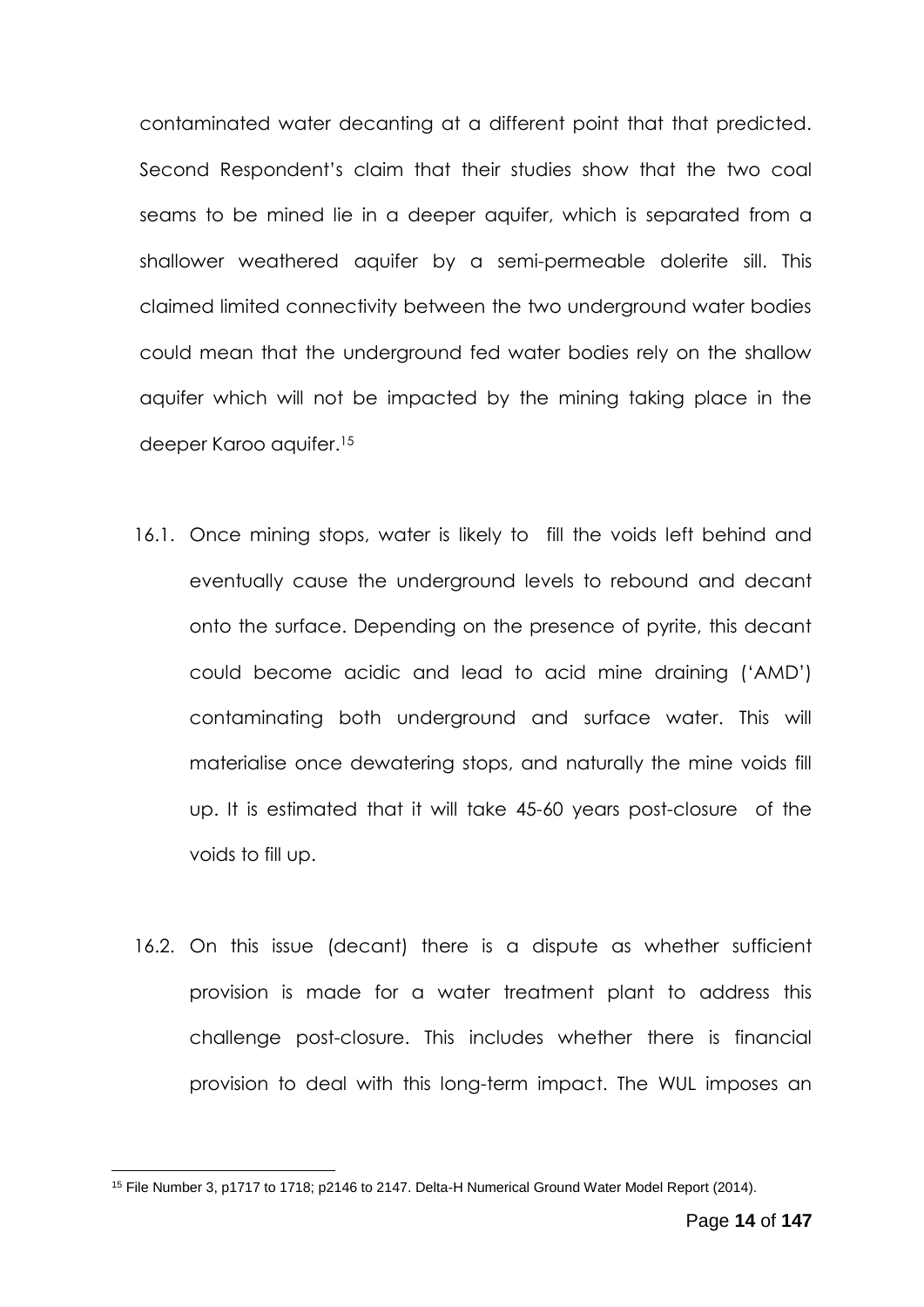obligation on the Second Respondent to develop a plan to manage this problem five years before the end of mining.

- 16.3. Third, the Appellants argue that these impacts lead to violations of section 24 of the Constitution and granting a WUL in this area which is regarded as a Strategic Water Sources Area (hereafter 'SWSA') and a sensitive environment which is also protected under the National Environmental Management: Protected Areas Act (57 of 2003) is an affront to the precautionary and other principles in the National Environmental Management Act (107 of 1998). While the Appellants, consistent with section 24 of the Constitution, acknowledge the need for justifiable ecologically sustainable socioeconomic development, they posit that the economic opportunities offered by the proposed mine pale in significance when juxtaposed to the environmental costs of approving the water usage. The Respondents think and argue otherwise.
- 16.4. The Second Respondent after several specialist studies proposed numerous mitigation measures for the identified environmental impacts which the First Respondent accepted as adequate and included as conditions of the WUL. The Appellants' case is that the mitigation measures proposed by the Second Respondent and deemed acceptable by the First Respondent are inadequate to address the anticipated environmental impacts in this sensitive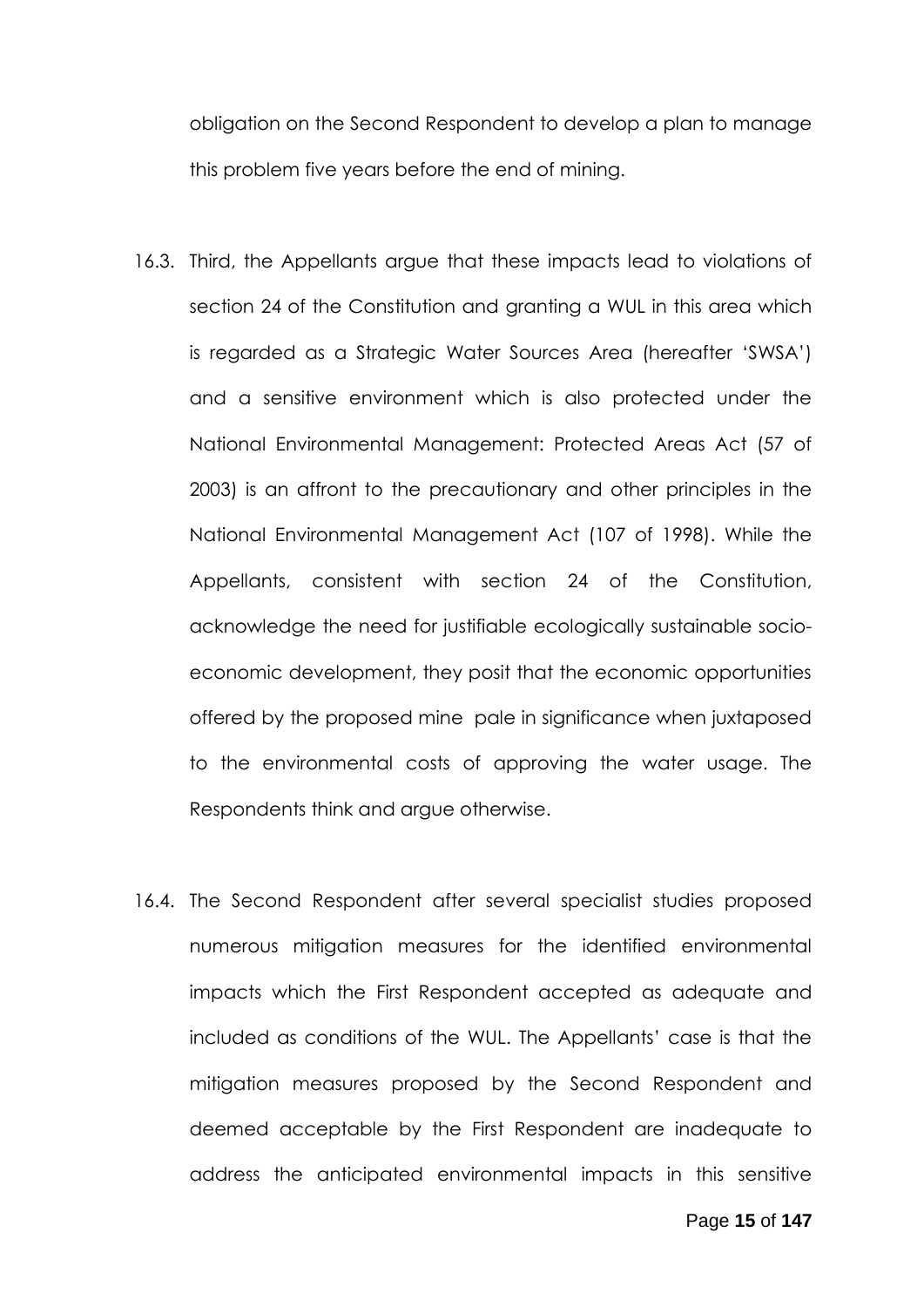environment. The inadequacy of the mitigation measures argument is substantiated by expert evidence controverting the expert studies submitted by the Second Respondent in its WULA.

16.5. At the outset we note the repeated submission by the Appellants that the existing laws and policies do not prohibit all mining in areas that are as environmentally sensitive as the location of the Yzermyn Coal Mine. A submission on behalf of the Appellants was that "We are not saying that as a matter of law this is a no-go area currently."<sup>16</sup> However, they argue that the sensitivity of the area urges greater caution and heightened scrutiny before such activities are authorised.<sup>17</sup>

## <span id="page-15-0"></span>**HISTORY CONTEXT**

- 17. The complexity of this matter both substantively and procedurally makes it necessary for us to outline the chronology of processes and procedures as that has a bearing on our findings at the end.
- 18. The Second Respondent (Atha Africa) acquired coal prospecting rights to an area of 8 360 hectares located 58 kilometres southwest of Piet Retief, 13 kilometres southwest of Dirkkiesdorp and 21 kilometres northeast of Wakkerstroom in Mpumalanga. The rights acquired by the Second

<sup>1</sup> <sup>16</sup> Record of Proceedings Vol. 7 p990.

<sup>17</sup> Record of Proceedings Vol. 3 p417, 427 (Le Maitre's evidence); Vol. 4 p553 (Colvin's evidence); Vol. 7 p990 and Appellants Head of Arguments para 19.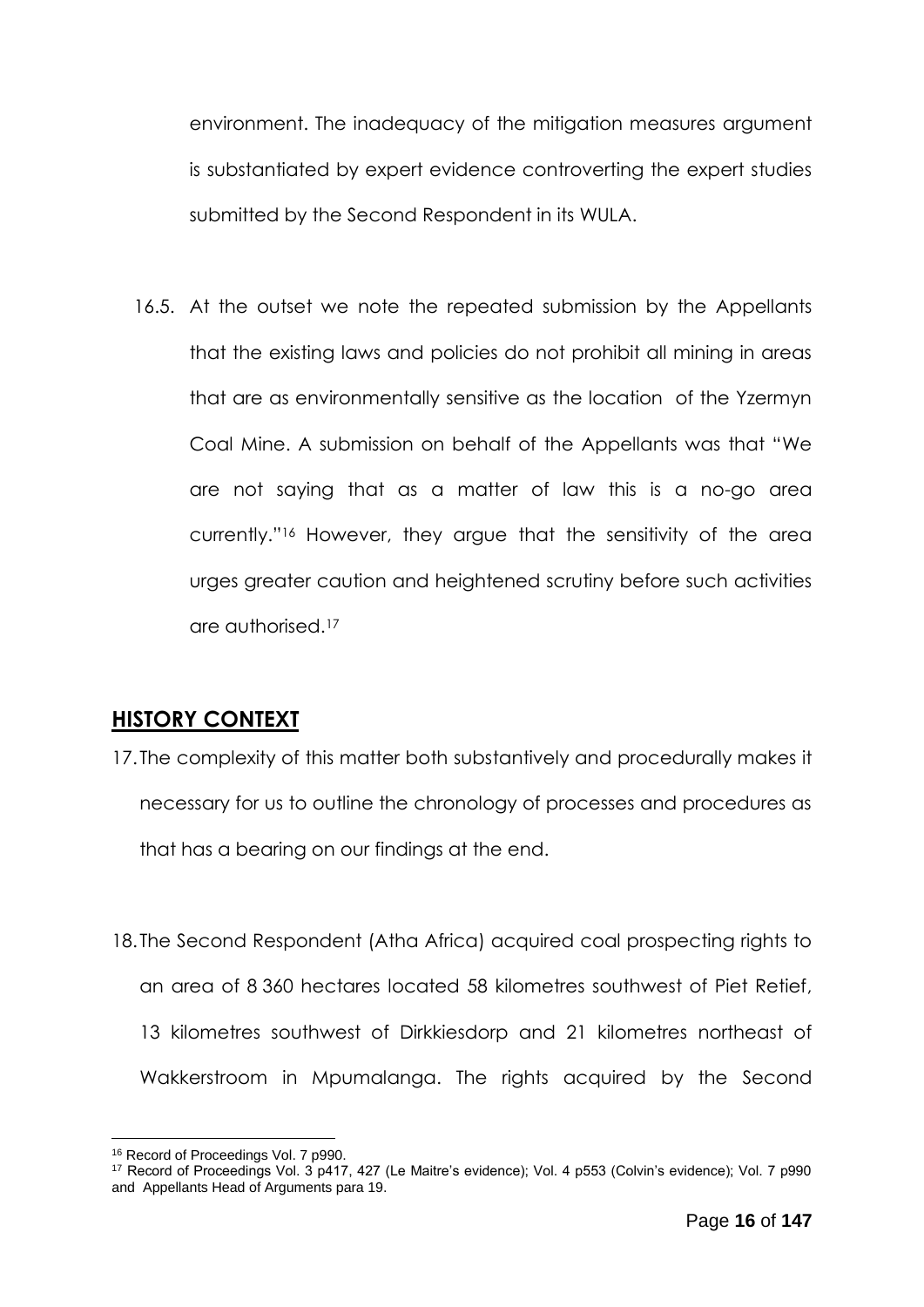Respondent were previously held by BHP Billiton, Ingwe Colliery and Bunengi Mining in that order. The Second Respondent acquired equity in Bonengi Mining in 2011 thereby assuming the ownership of the prospecting rights. These rights had been granted in terms of section 17 (1) of the Minerals and Petroleum Resources Development Act (28 of 2002)(hereafter 'the MPRDA'). The prospecting area covered 12 farms that are privately owned. After an initial exploration process, a second exploration phase took place from July to November 2013.

19.Subsequent to the exploration, the Second Respondent applied for a mining right only in respect of five farms. The main land uses on these farms include agriculture, conservation, grassland areas, cultivated land, forestry areas, vacant land with rivers and wetlands. All the farms lie in the high-altitude grassland biome located in the Wakkerstroom/Luneburg Grassland Threatened Ecosystem. The mine was to use the bord and pillar method with underground drilling and blasting, accessed through two incline shafts or adits. The surface infrastructure was initially to cover over 50 hectares, but it was reduced to approximately 22.4 hectares and is located just outside of the proposed underground mining area on Portion 1 of Yzermyn 96 HT. The proposed underground coal mining area is extensive and is approximately 1 200 hectares. Yzermyn Coal Mine will have the potential to produce 2.2 million tons of coal per annum, with an estimated life of mine (LoM) of approximately 15 years.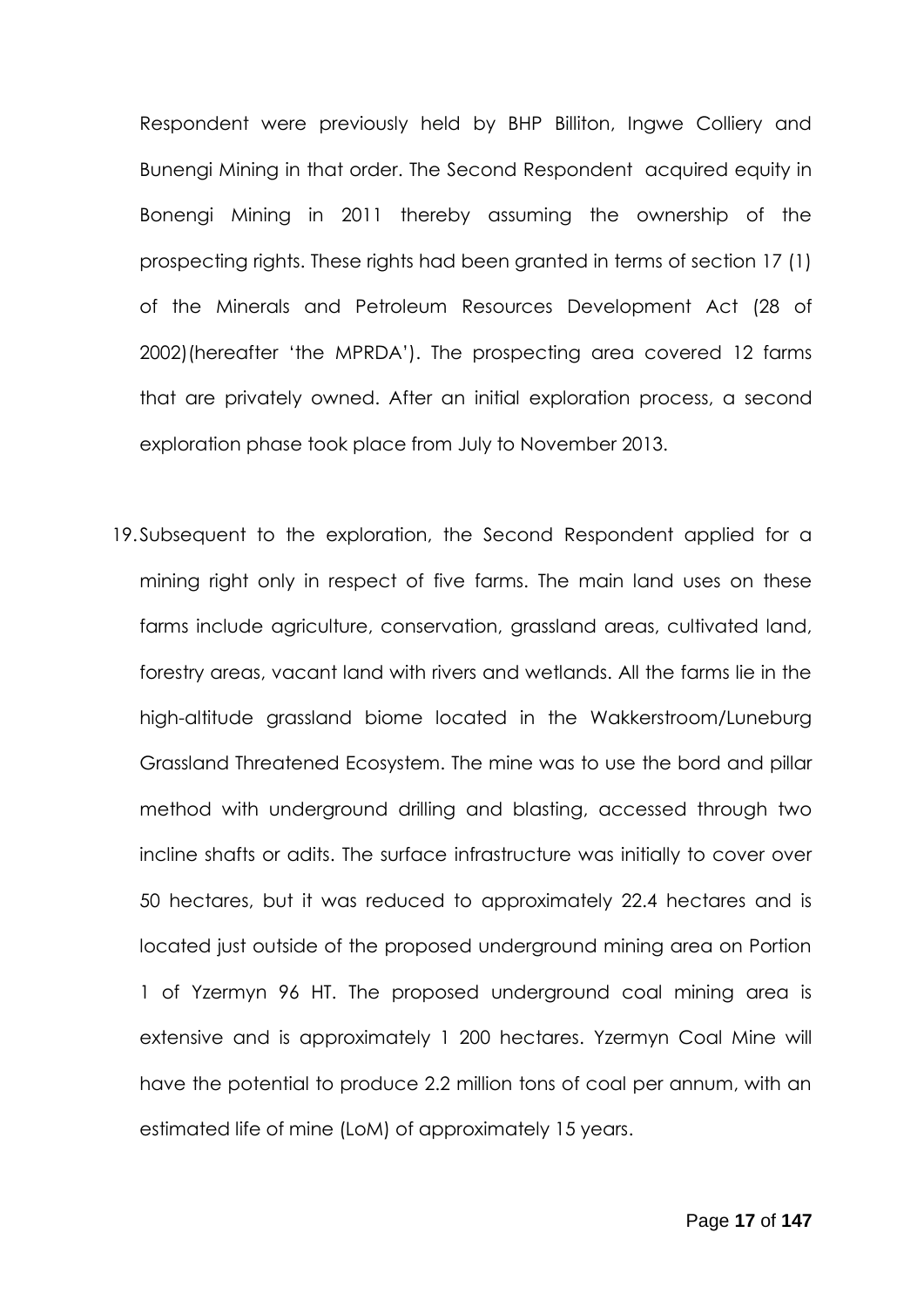- 20. The Second Respondent applied for a mining right on 19 March 2013 and it was granted on 19 September 2013. It applied for an Environmental Authorisation 9 January 2014, being revised in accordance with a Department of Environmental Affairs letter dated 16 May 2014. After receiving this letter and having to conduct further studies, the Second Respondent appointed EcoPartners to replace WSP. Substantial changes were made to the mine design, layout and surface footprint after the revised studies by EcoPartners.
- 21.Initially the WSP Environmental (Pty) Ltd conducted the social and environmental impact assessment (ESIA) for the Second Respondent. WSP produced several specialist reports. These included:
	- 21.1. WSP: Proposed Yzermyn Underground Coal Mine- Hydrological Assessment (16 August 2013).<sup>18</sup>
	- 21.2. WSP: Specialist Study Socio-Economic Assessment (19 August 2013).<sup>19</sup>
	- 21.3. Biodiversity Baseline and Impact Assessment (produced together with Natural Scientific Services ('NSS') (September 2013). This report contains seven section namely, B) Floral Assessment, C) Faunal Assessment, D) Aquatic Assessment, E) Wetland Assessment, F) Sensitivity Assessment and G) Impact Assessment.<sup>20</sup>
	- 21.4. WSP: Geohydrology Impact Assessment (3 September 2013).<sup>21</sup>

<sup>1</sup> 18 Atha Record Vol. 3 p1140 to 1222.

<sup>19</sup> Vol 12 p5487 to 5549.

<sup>20</sup> Atha Record Vol. 7 p3156 to 3458.

<sup>21</sup> Atha Record Vol. 10 p4432 to 4522.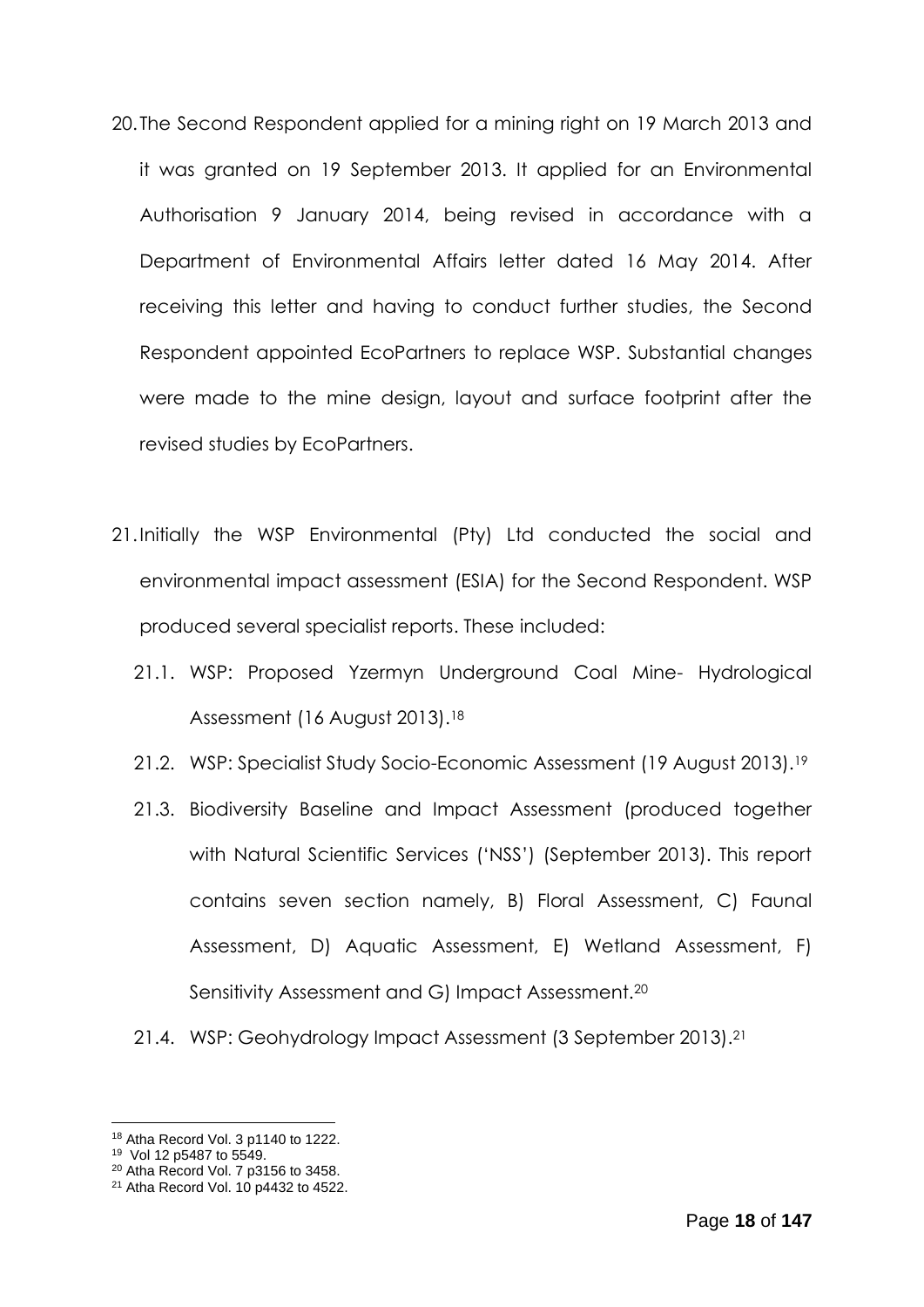- 22.Besides WSP, the Second Respondent also enlisted the services of Scientific Aquatic Services (Pty) Ltd ('SAS') who conducted almost similar specialist studies. SAS produced a report containing a Faunal, Floral and Wetland Ecological Assessment and Environmental Assessment and Authorisation for the proposed discard dump as part of the Yzermyn Underground Coal project (February 2013).<sup>22</sup> The initial SAS reports were revised in February 2014. <sup>23</sup> SAS also produced a Wetland Ecological Assessment in June 2014 which was revised in May 2015.<sup>24</sup>
- 23.XMP Consulting (Pty) Ltd conducted an economic Review of South African Coal Mining Industry for the Second Respondent in October 2013.<sup>25</sup>
- 24.On 9 January 2014 the First Respondent wrote a letter to the Department of Mineral Resources in terms of section 40 of the MPRDA indicating that it did not support the mining development given several concerns which first needed to be addressed by the Second Respondent. This letter is what led to the revision of the specialist studies by SAS referred to above.
- 25. The Second Respondent appointed Kara Nawa Environmental Solutions to collate and compile the WULA which was then submitted on 10 March 2014. On 3 April 2014 the Second Respondent had a pre-application

<sup>1</sup> <sup>22</sup> Atha Record Vol. 7 p2927-2965; p3005 to 3066, p3067 to 3109.

<sup>23</sup> File Number 2, p965 to 1088.

<sup>24</sup> Atha Record Vol. 3p1246 to 1369.

 $25$  Extracts at File Number 3, p1906 to 1917. (Full report at Atha Record Vol. 15 p6634 to 6681)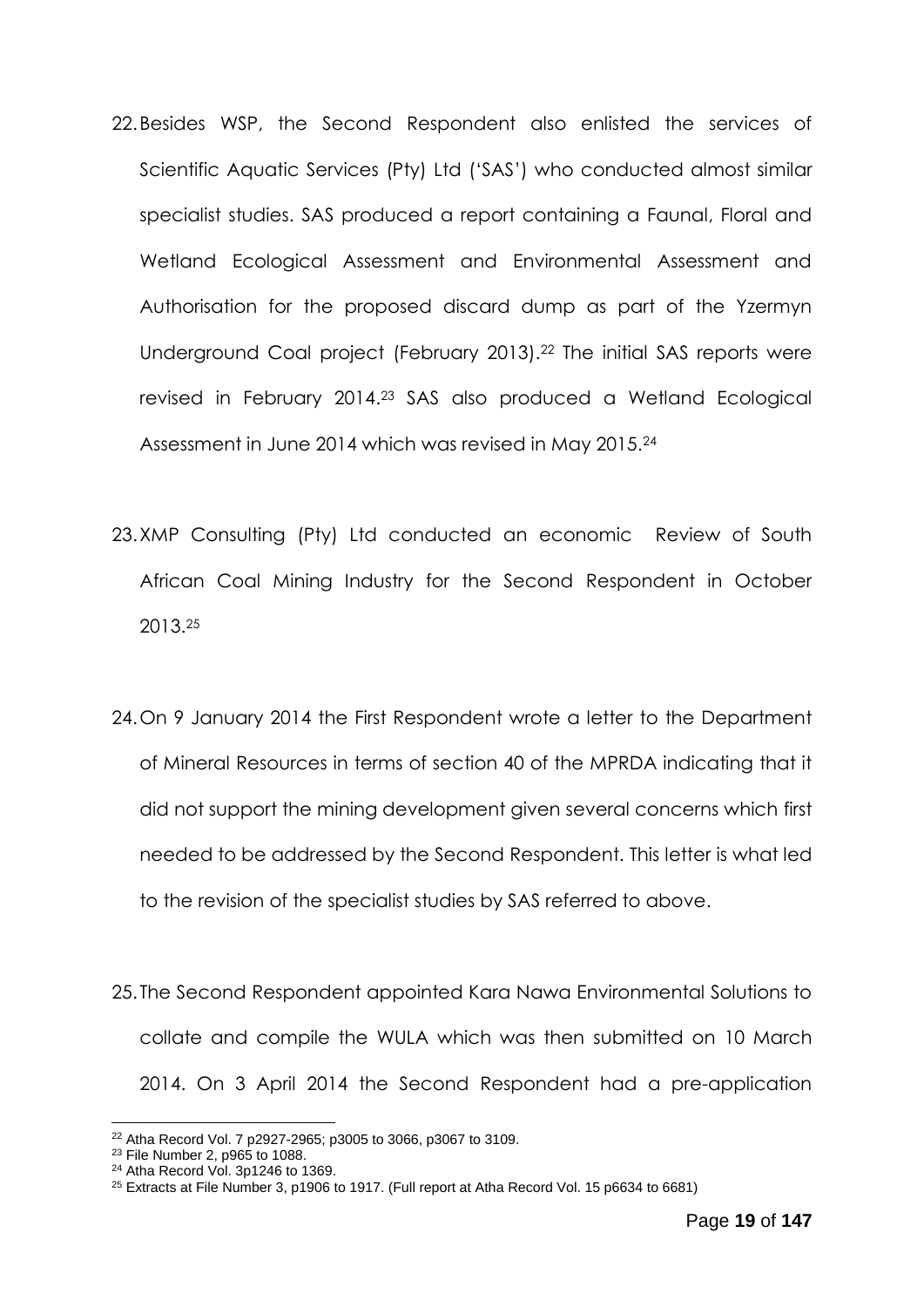meeting with the First Respondent representatives. The First Respondent thereafter addressed a letter to the Second Respondent dated 10 April 2014 wherein the Second Respondent was advised that the WULA was incomplete and several documents and studies had either to be submitted or to be revised.<sup>26</sup>

- 26. Between April 2014 and March 2015 the Second Respondent commissioned further studies or revision of existing studies. These include the SAS Revised reports,<sup>27</sup> APAC Fina Report on Phase 1 HIA for the Proposed Yzermyn Underground Coal Mine (July 2014), <sup>28</sup> EcoPartners: Water Use Research – Downstream Water Usage Report (1 August 2014), 29 and the Delta-H Yzermyn Underground Coal Mine – Numerical Groundwater Model Report (1 August 2014), <sup>30</sup> Workshop on Evaluation for Best Environmental Option (1 September 2014), SimX Consulting: Yzermyn Water Balance Simulation Model (ver.0.8d) Technical Report (5 February 2015), Mindset Mining Consultants: Detailed Surface Water Management Plan (February 2015).
- 27. The Second Respondent then compiled its Integrated Water and Waste Management Plan for Yzermyn Underground Coal Mine ('IWWMP') in March 2015 with regulator driven revisions being made in August 2015.

<sup>26</sup> Atha Record Vol. 8 p3600-3601.

<sup>27</sup> Atha Record Vol. 3 p1246 to 1479.

<sup>28</sup> Atha Record Vol. 7 p2870 to 2926.

<sup>29</sup> Atha Record Vol. 3 p1481 to 1550.

<sup>30</sup> Atha Record Vol. 3 p1552 to 1636.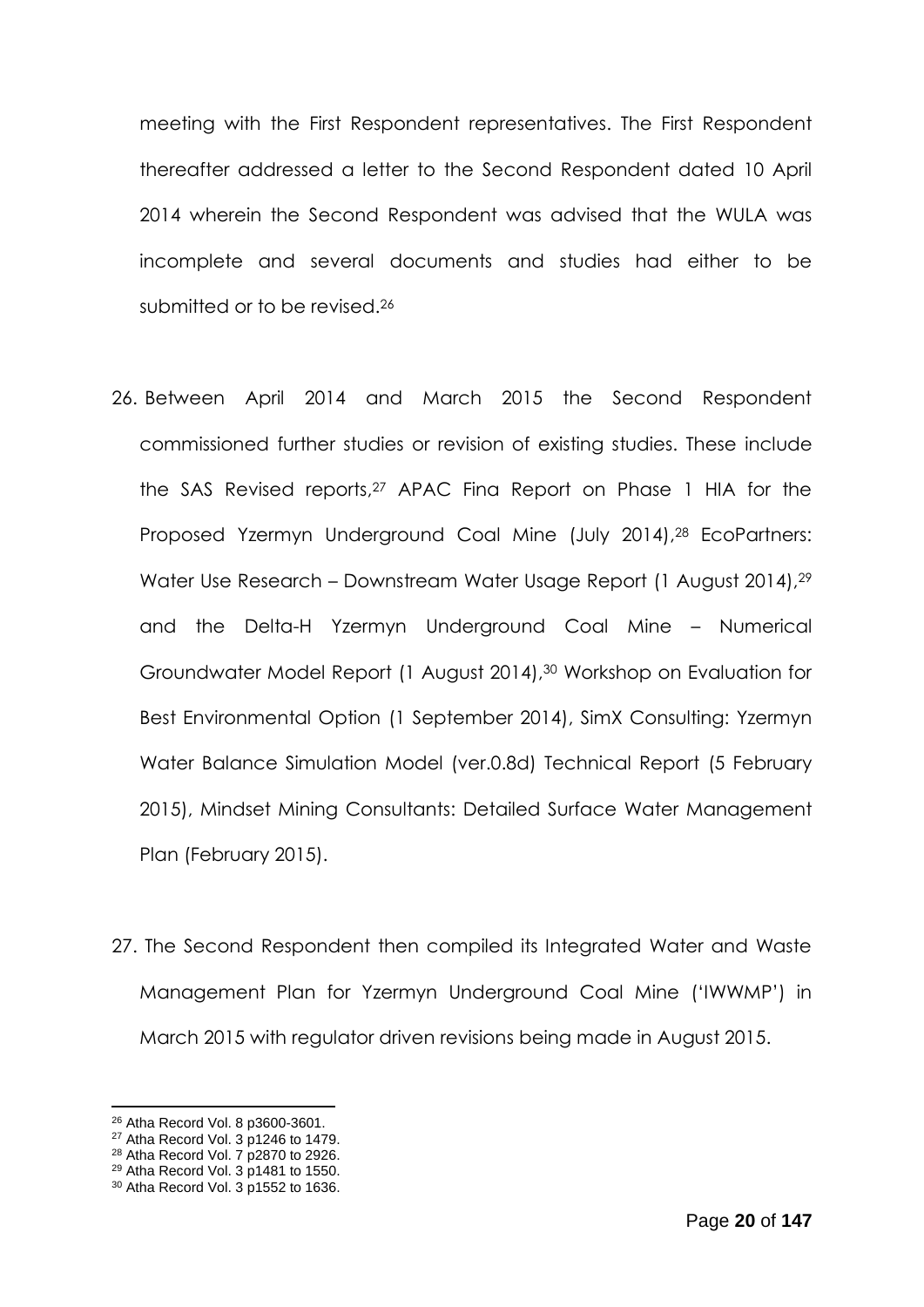- 28.A revised WULA was submitted on 18 March 2015<sup>31</sup> based on the new studies and design modification consequent upon the feedback and directions from the First Respondent. In response to this second submission, the First Respondent's case manager responsible for the WULA reviewed the WULA and wrote to the Second Respondent on 22 April 2015. This sixpage letter contains extensive and incisive comments about missing data, contradictory statements about the mine design and water uses – 18 comments were made in relation to the Bio-Mite Wastewater Treatment Plant, section 21(c) and (i) NWA uses (Pollution Control Dam, adit and platform and impacts on wetlands), wetlands study was incomplete and needed summer data. Issues were raised regarding the overburden stockpiles, onsite sewage storage, water treatment brine crystal storage, impacts of access roads and conveyors, lining of discard dumps and stockpiles on site, SANBI offset guidelines, exactness of siting of activities, water balance report, property zoning delineation of sensitive areas, the need for geotechnical studies. The Environmental Authorisation Record of Decision was required and the IWWMP among other queries raised.<sup>32</sup>
- 29. Quite relevant to this appeal is that in the said letter of 22 April 2015, the First Respondent, in terms of section 41(2) NWA, explicitly directed the Second Respondent that:

<sup>31</sup> Atha Record Vol. 8 p3547.

<sup>32</sup> Atha Record Vol.8 p 3602 to 3607.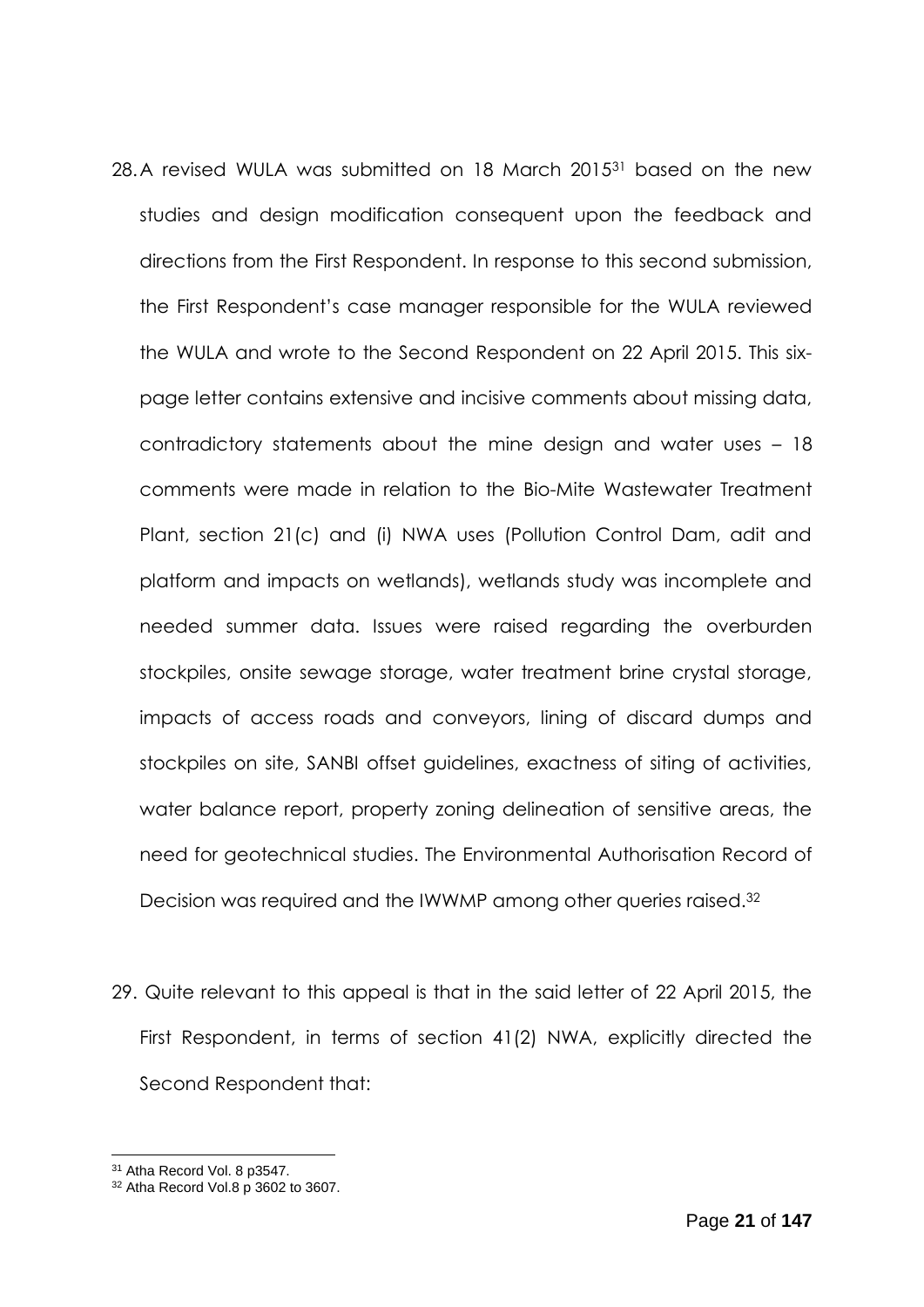"Although a Public Participation process was carried out, it was not specific on water use activities as per the NWA. This Department requires that an advert be placed in one newspaper in one language and a period of 60 days for public participation be given in terms of section 40(4) of the NWA."

It was also noted that "Financial provision has not been included, please submit." In addition to the Record of Decision for Environmental Authorisation, and the Environmental Management Plan, the Second Respondent was also directed to submit the Mining Permit, Mining Right and a signed Social and Labour Plan with the WULA.<sup>33</sup> The Second Respondent was given 30 days to rectify all the queries. However, on 19 May 2015 Second Respondent requested for an extension to enable it to meaningfully address the queries raised and comply with the directives.

30. The Third Appellant noted in its comments that on 1 April 2015 a coalition of eight civil society organisations including the Centre for Environmental Rights (First and Second Appellants' Attorneys of record), Association for Water and Rural Development, Earth Life Africa- Johannesburg, Federation for a Sustainable Environment, Ground Work, the Mining and Environmental Justice Alliance Sa (MEJCON) and the Bench Marks Foundation and Endangered Wildlife Trust (EWT) all launched an appeal against the Minister of Minerals against the granting of the mining right to the Second Respondent. Curiously none of them except the Third Appellant appears to have taken an interest in the revised final WULA

<sup>33</sup> Atha Record Vol. 8 p3606.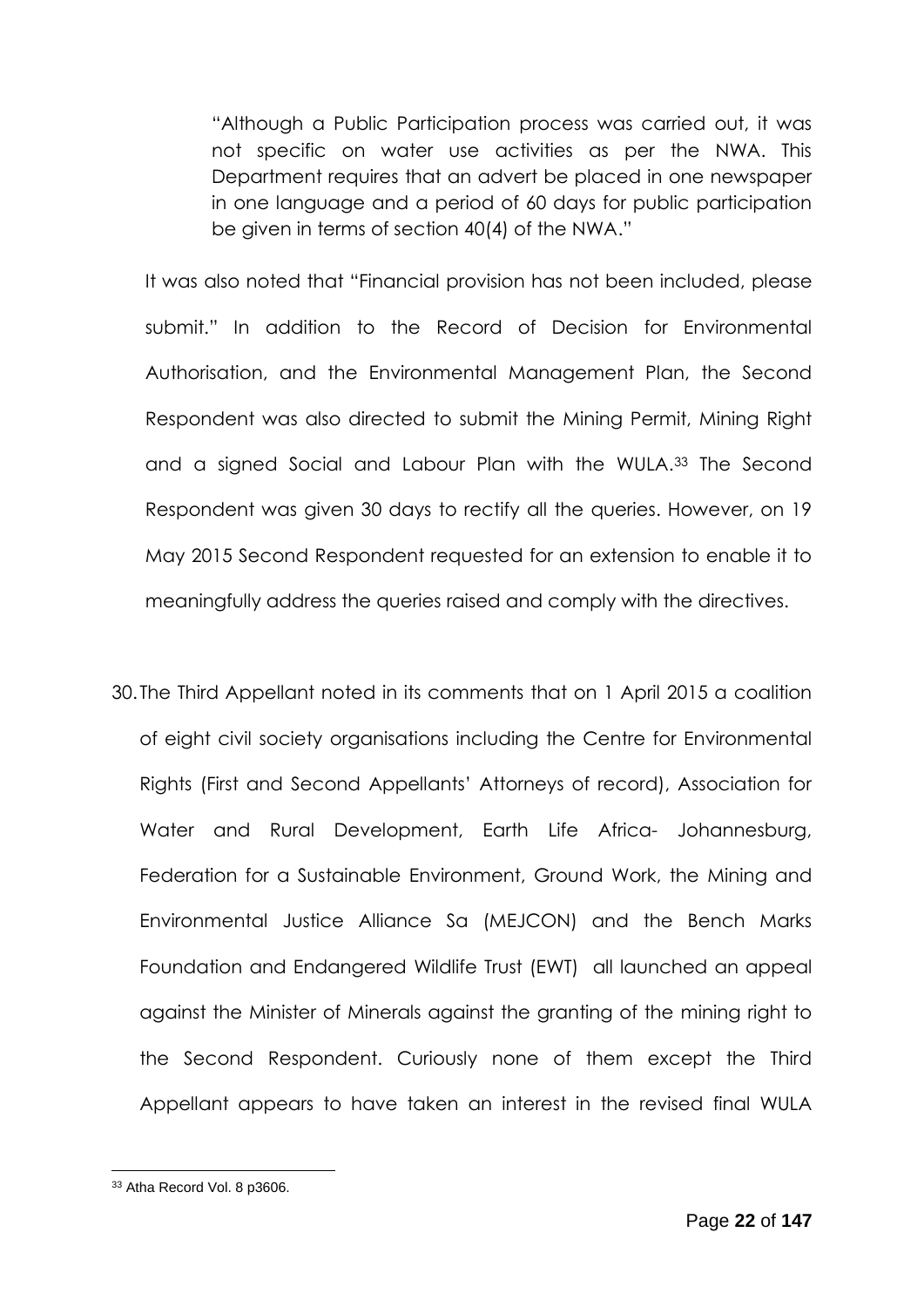which had just been submitted on 18 March 2015. Comments on the WULA were invited on 19 June 2015 and similarly only the Third Respondent took an interest and submitted detailed comments.

- 31.On 12 May 2015 the First Respondent's officer undertook a field site visit in the presence of the Environment Assessment Practitioner ('EAP') to inspect the affected wetland areas. During the visit the officers advised the Second Respondent to pay attention to the concerns raised in their feedback letters.
- 32.By letter dated 29 May 2015, the First Respondent , through the Acting CEO of the Pongola-uMzimkhulu CMA, gave the Second Respondent until 24 July 2015 to comply with its directives and address queries raised on the WULA. In the said letter emphasis was again placed on the need for a 60 day public participation process. The letter concludes by stating, among other things, that "Due to substantial amount of critical information missing in the application, this Office cannot provide a meaningful technical assessment of the application. This application is regarded as incomplete."
- 33. The Second Respondent, through its consultants Savannah Environmental (Pty) Ltd published a *"Notice of Public Participation Process in Terms of*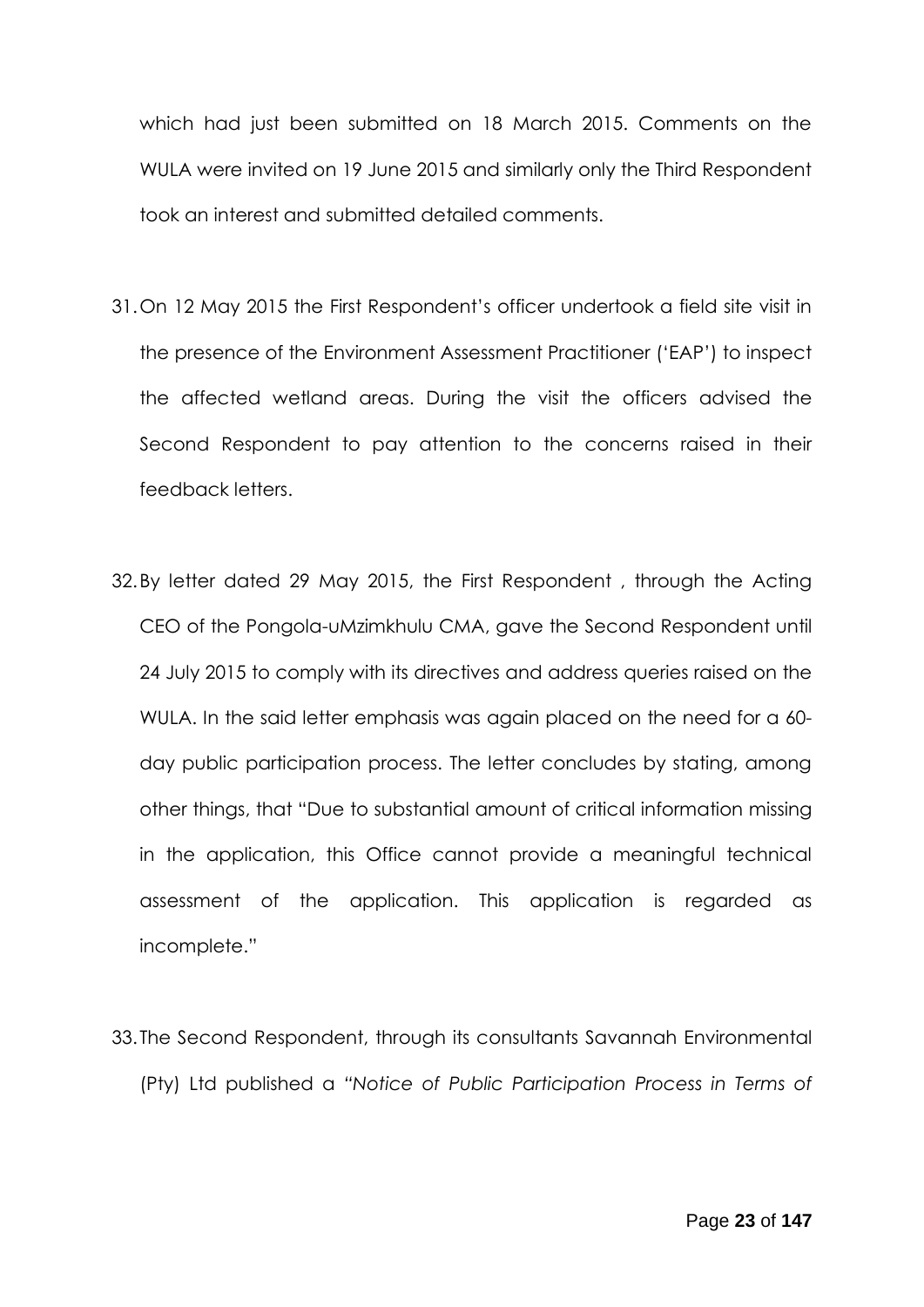*Section 41 (4)<sup>34</sup> of the National Water Act (Act 36 of 1998) in Support of a Water Use Licence Application for the Yzermyn Underground Coal Mine (DWS Ref No: 16/2/7/W51/Yzermyn)*" in the Volkrust Recorder, Excelsior Nuus/News, Khanyisa Weekly-Gert Sibande all on 19 June 2015. This notice gave the public from 19 June 2015 to 20 August 2015 to participate in the process by submitting comments by email, fax or post. The notices were published in Afrikaans, English and isiZulu.<sup>35</sup>

34. The above notice was accompanied with a display of the draft IWWMP for the 60-day period. By letter dated 22 June 2015 the First Respondent extended the period for submission of revisions by Second Respondent to 30 August 2015.<sup>36</sup> In the meantime the Second Respondent also submitted a *"Motivation for No Provincial Road Wetland Survey and Offset Requirements*." 37

35.On 25 August 2015 the First Respondent's, Head Office officials, the Catchment Management Agency ('CMA') and the EAP again visited the

<sup>&</sup>lt;sup>34</sup> Section 41(4) provides that: "A responsible authority may, at any stage of the application process, require the applicant-

*(a)* to give suitable notice in newspapers and other media-

<sup>(</sup>i) describing the licence applied for;<br>(ii) stating that written objections may

stating that written objections may be lodged against the

application before a specified date, which must be not less than 60 days after the last publication of the notice;

 <sup>(</sup>iii) giving an address where written objections must be lodged; and

<sup>(</sup>iii) containing such other particulars as the responsible authority may require;

*<sup>(</sup>b)* to take such other steps as it may direct to bring the application to the attention of relevant organs of state, interested persons and the general public; and

*<sup>(</sup>c)* to satisfy the responsible authority that *the interests of any other person having an interest in the land will not be adversely affected*."

<sup>35</sup> Atha Record Vol. 8 p3614 to 3619.

<sup>36</sup> Atha Record Vol. 8 p3633 to 3634.

<sup>37</sup> Atha Record Vol. 6 p2248 to 2250.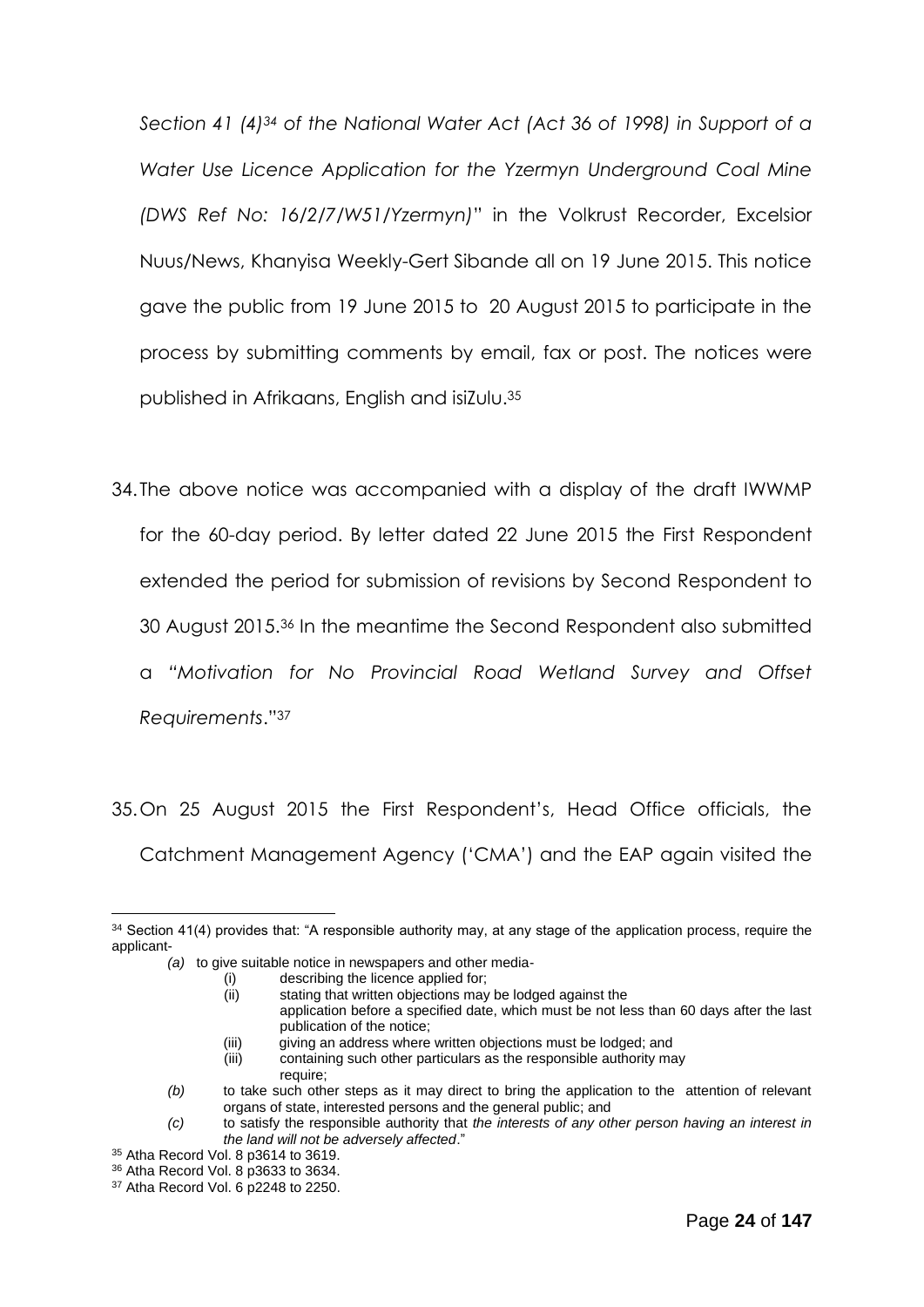project site to discuss and direct further action on the wetlands, ground water issues and water quality concerns.

- 36.On 27 August 2015 the revised IWWMP and WULA were submitted to the First Respondent. These revised submissions addressed the concerns raised by the First Respondent during field visits of 12 May and 25 August 2015 as well as comments received from the public during June to 20 August 2015. The accompanying letter also explained how the Second Respondent had addressed each of the queries raised by the First Respondent. It included several annexures. Among these was the Mindset Mining: Yzermyn Mining Project Design Assumptions and Operational Procedures.<sup>38</sup>
- 37.On 30 September 2015 the First Appellant send the one-page letter which stated that it opposed the WULA.
- 38.Between September 2015 and April 2016, there were several exchanges between the First and Second Respondents, whilst the latter obtained most of the required confirmations from the local municipality, for example the waste management, zoning and sewage treatment confirmations.

<sup>38</sup> Atha Record Vol. 5 p2033 to 2064. This report, based on hydrological model simulations, summarises the design assumptions and operational procedures for the proposed Surface Water Management Plan (SWMP) for the planned Yzermyn Mine Project.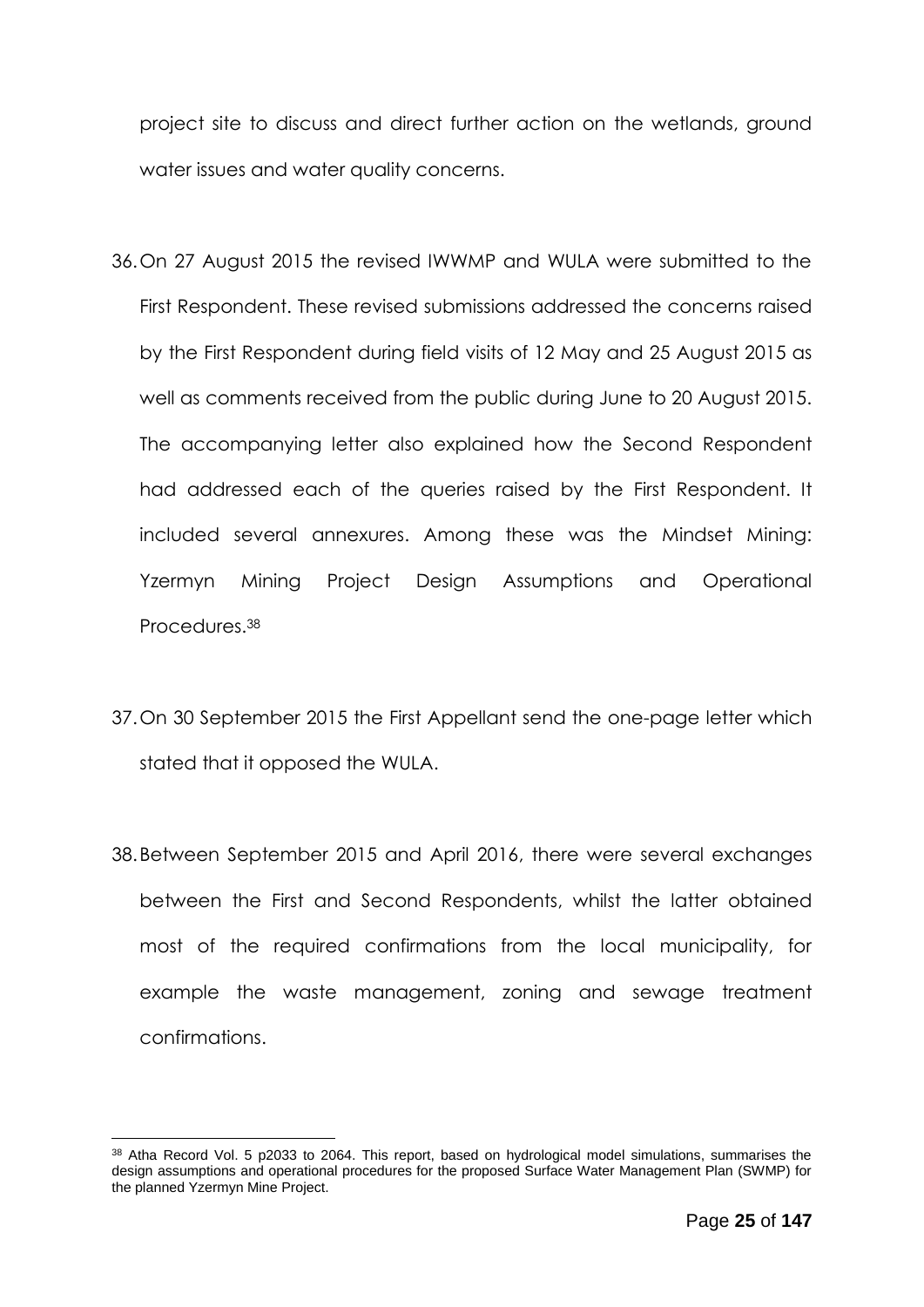- 39.On 10 November 2015 SAS issued a Confirmation of Detailed Wetland Assessment and Delineation based on revisions on the work done by the NSS from 15 to 17 July 2013 and its own verification done in August 2014, and a detailed delineation and mapping exercise done by SAS on 7 November 2014.
- 40.In 20 April 2016, the First Respondent advised the Second Respondent that its WULA had met all the formal requirements and had progressed to the Application Phase, presumably where it would be subjected to internal technical evaluation by the First Respondent's own specialists with a view to preparing a Record of Recommendations ('ROR').<sup>39</sup>
- 41.On 27 June 2016 the Second Appellant wrote its letter of objection referred to above which the First Respondent denies ever having received.
- 42. The ROR was compiled by Ms H Aboobaker on 5 July 2016. The Reserve Determination was requested on 26 October 2015 and completed on 3 May 2016 for groundwater and 1 July 2016 for surface water. The Acting Director-general approved the WULA on 7 July 2016.
- 43. Throughout the period February 2013 to June 2016 the First and Second Appellants did not participate in the WULA process. Their attorneys of

<sup>1</sup> <sup>39</sup> The ROR is in File Number 2 p1416 to 1467.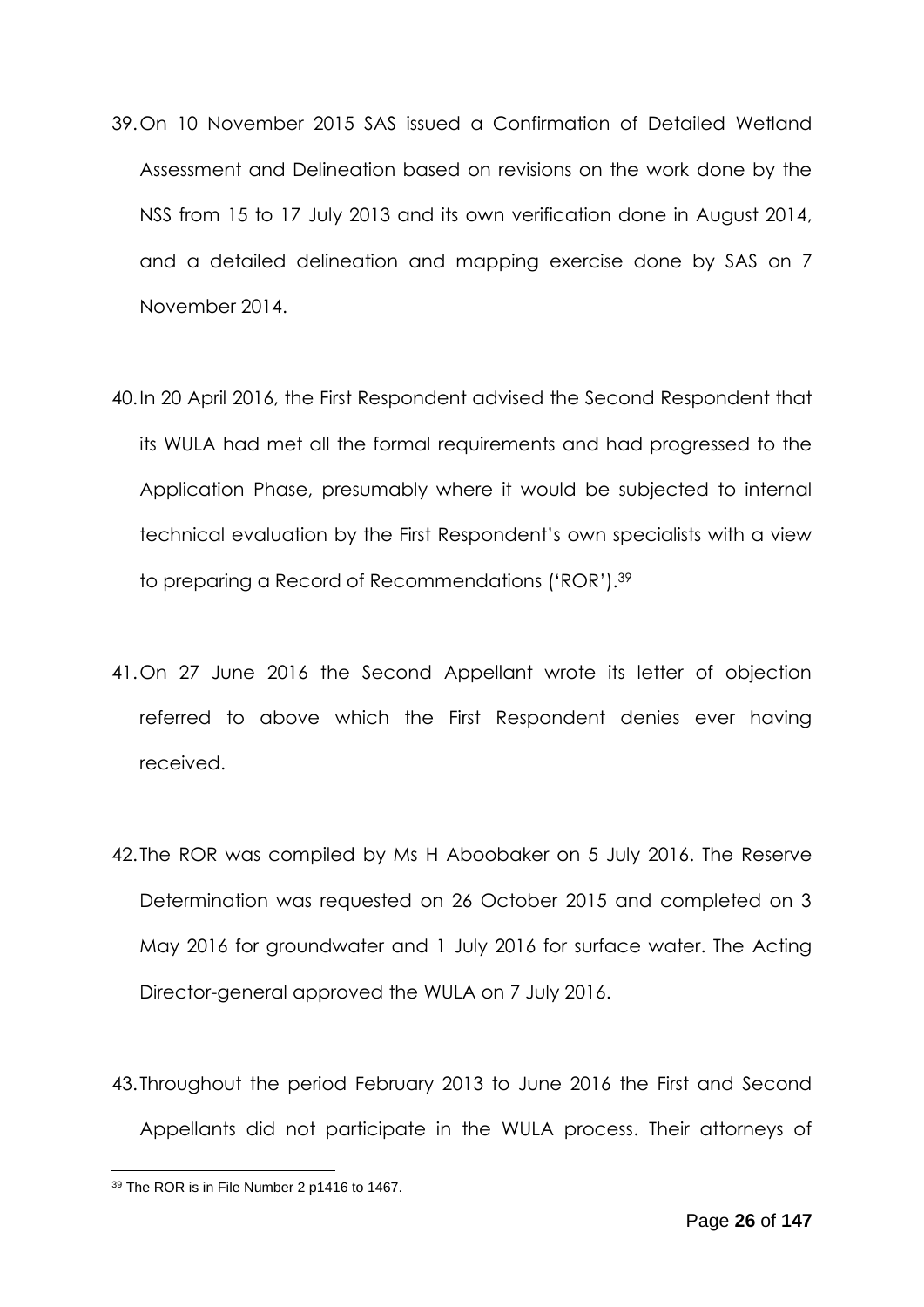record, the Centre of Environmental Rights, also did not participate or submit comments to the First or Second Respondent during June to August 2015 or at any time before the WUL was granted on 7 July 2016.

- 44.On 15 December 2016 the Centre for Environmental Rights on behalf of First and Second Appellants lodged a Notice of Appeal with Grounds of Appeal against the decision of the First Respondent to grant a WUL to the Second Respondent.
- 45.It is clear from the record that while the Centre for Environmental Rights purports to act solely as attorneys for the Appellants, they were in fact also involved as interested and affected parties in the WULA process.
- 46.As noted above apart from the letters of objection written in September 2015, June 2016 and August 2016, the First and Second Appellants did not submit any further substantive comments to the Respondents. The Centre for Environmental Rights state in both the original and amplified Grounds of Appeal that:
	- 46.1. "The Centre for Environmental Rights obtained the public participation WULA documents from Savannah Environmental (Pty) Ltd, the public participation consultant appointed by Atha [Second Respondent] in respect of the WULA, on 3 August 2015.<sup>40</sup>

 $40$  File Number 1 p57 (Original Notice of Appeal) and File Number 2 p1358 (amplified Notice of Appeal).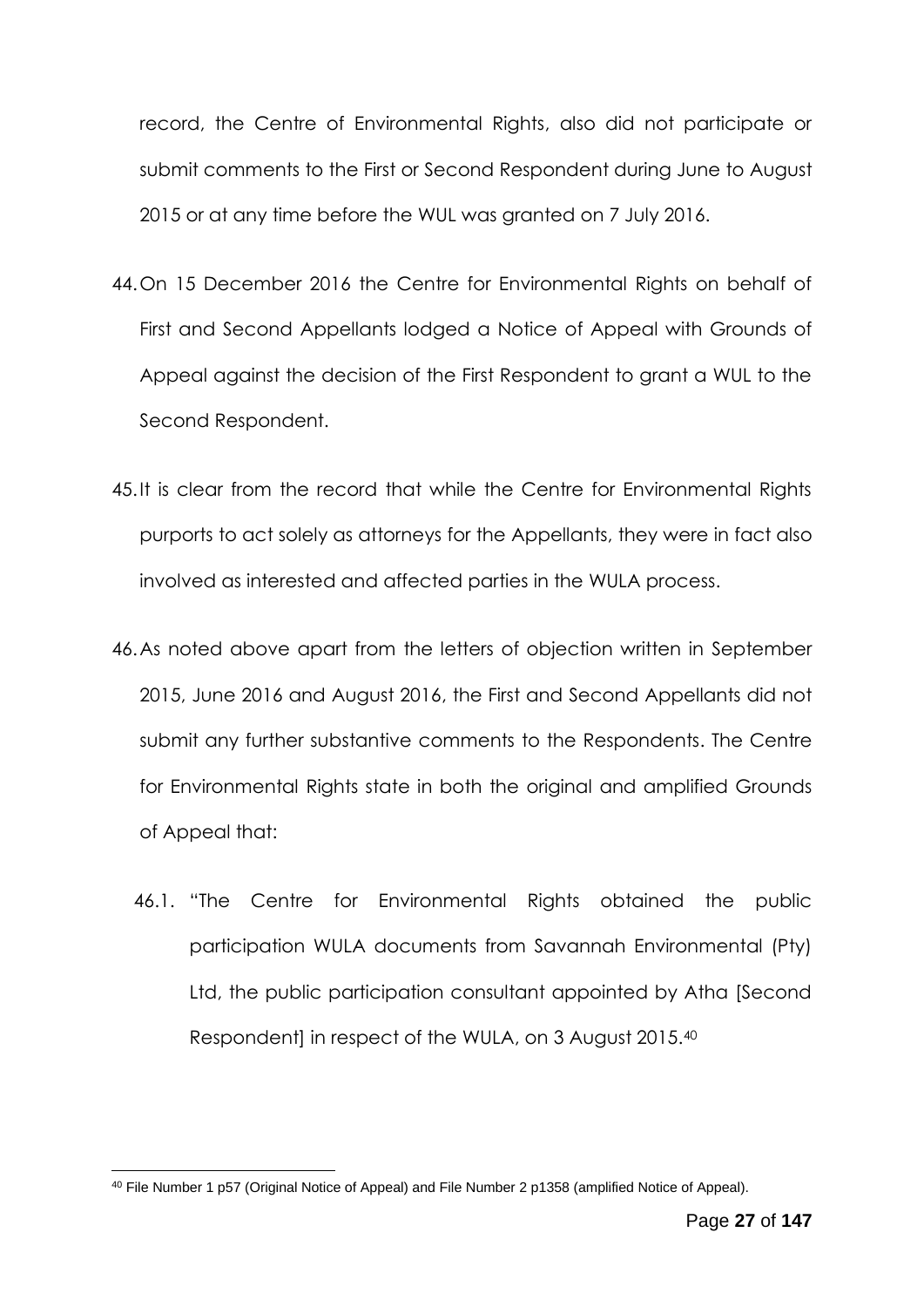- 46.2. Documents submitted by the Second Respondent after 3 August 2015 do not go to the core of the grounds of appeal or the WULA itself. These are in fact a letter from First to Second Respondent (26 October 2015),<sup>41</sup> a reply to that letter (10 November 2015)<sup>42</sup> and motivation letter for not having to do a wetland offset (Originally written in May 2015),<sup>43</sup> a final Table identifying risks and mitigation measures (Table-5-7).<sup>44</sup> The two letters are part of a series which the decision-maker exchanged with the WUL applicant in an iterative administrative process. The contents are either directives, queries, or requests for further information or clarifications of technical reports already submitted and that were part of the public participation process. Nothing revolves around this administrative back and forth which warrants a claim that they should have gone back to the public with these letters or clarifications of technical reports. Otherwise the public participation process will go on *ad infinitum*.
- 46.3. Despite being in possession of all the original technical and specialist studies displayed for public comments (19 June 2015) and available from Savannah Environmental (Pty) Ltd, the Appellants' and their attorneys only purport to note the appeal in December 2016 about six months after the granting of the WUL. On 18 November 2016, a year later, and before lodging the appeal, they commissioned

<sup>41</sup> File Number 3. p1784 to 1788.

<sup>42</sup> File Number 3. p1789 to 1795.

<sup>43</sup> Atha Record Vol. 6 p2248 to 2250.

<sup>44</sup> File Number 3 p1799.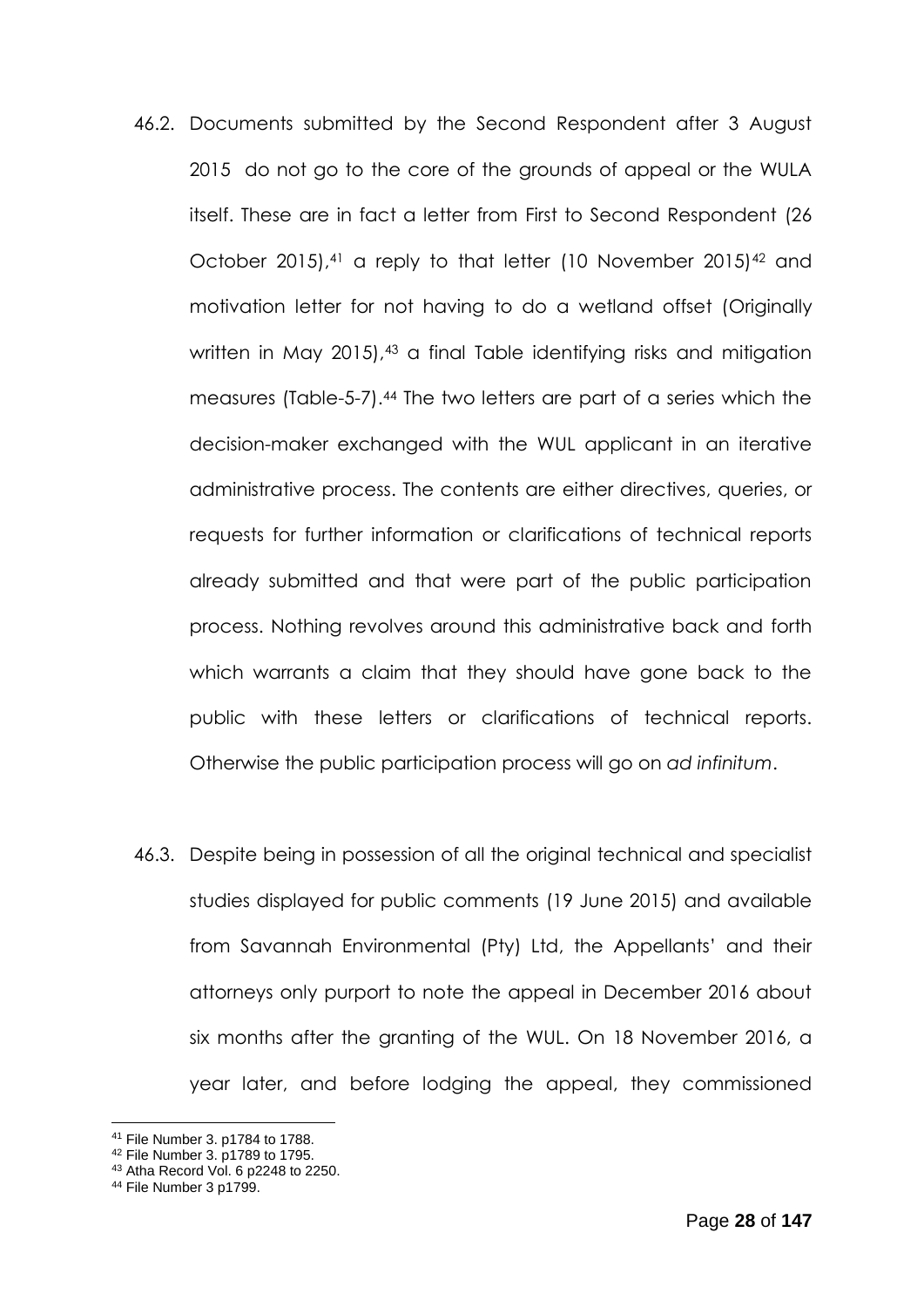various experts to review the Second Respondent's technical reports

which they had access to on 3 August 2015.

46.4. In particular in August 2016, a month after the WUL was granted

Ingrid Dennis of the North-West University reports that

"Catherine Horsfield of the Centre for Environmental Rights NPC approach[ed] the Centre for Water Sciences and management at the North-West University to conduct a review of the specific groundwater documents related to the impacts of the proposed Yzermyn Colliery near Wakkerstroom in Mpumalanga."

46.5. Similarly, GCS Water and Environmental (Pty) Ltd was requested by the CER

> "to assist them with the review of the Integrated Water Use Licence Application (WULA), Yzermyn Integrated Water Use License (IWUL) *issued* and the associated specialist studies pertaining to the IWUL *issued* to Atha-Africa Ventures (Pty) Ltd (Atha) in respect of their proposed Yzermyn underground coal mine…"

46.6. The Appellants attorneys, CER, had the material documents submitted in support of the WULA from 3 August 2015, or they were at least aware of the WULA by August 2015. A year after the WULA came to their attention, the CER launched a Promotion of Access to Information Act request on 13 July 2016. This was addressed to the First Respondent. This was to seek access to WULA documents submitted after 3 August 2015. On the record, and at the hearing there is no evidence of any further engagements between CER (the Appellants' attorneys) *qua* interested and affected parties, who had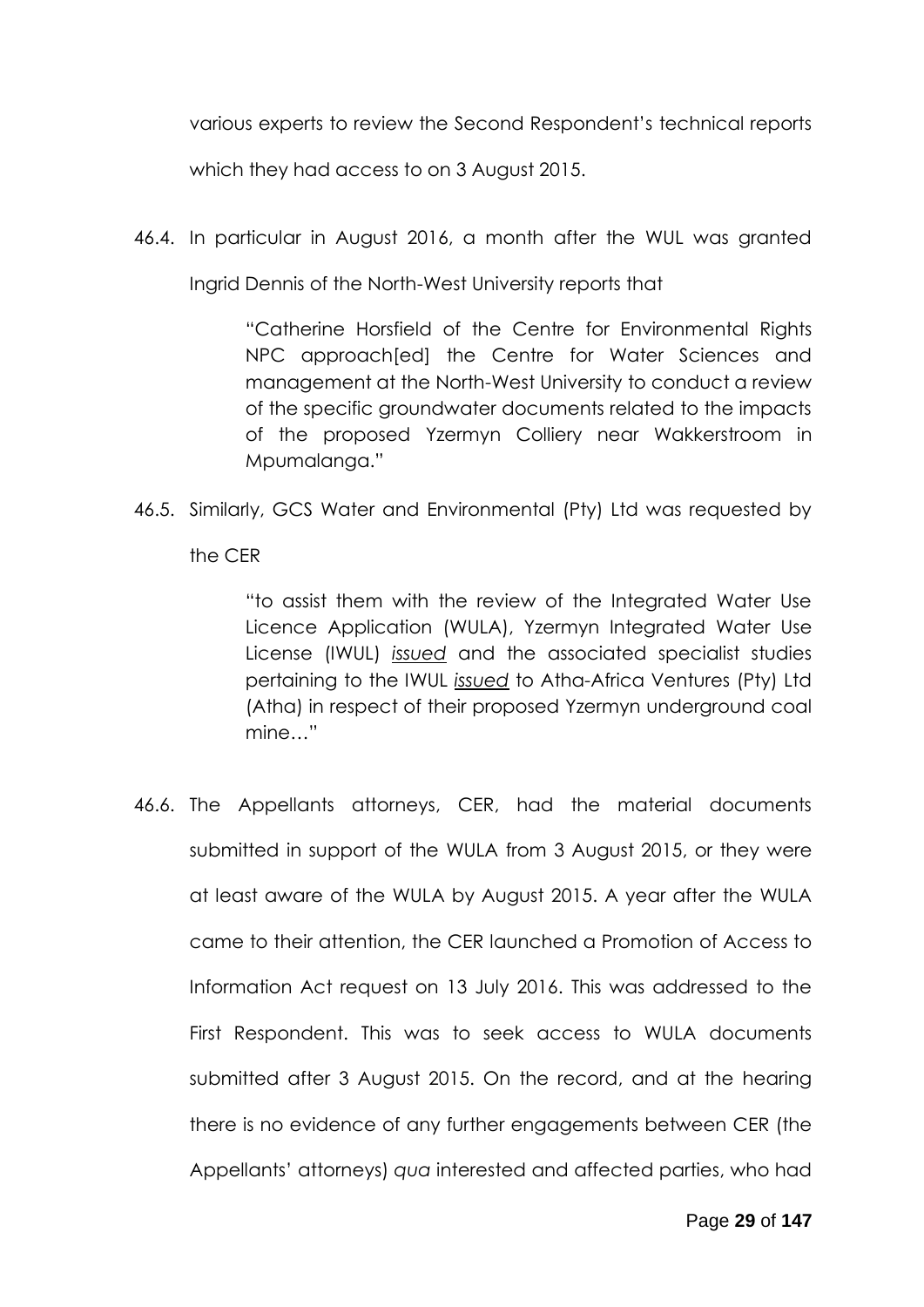access to WULA documents during the public participation period on 3 August 2015 and Savannah Environmental ('the EAP').

46.7. However, they commissioned specialist studies in 2016 after the WUL was granted. The specialist review studies were not placed before the First Respondent when they decided on the WULA. Neither these specialist studies, nor the Appellants and CER existing studies were provided to the Second Respondent's environmental consultants and EAPs prior to July 2018 when the appeal was heard.<sup>45</sup> There is no reason or evidence adduced to explain why these specialist counter studies commissioned by the Appellants' attorneys, were not done in August 2015 so that they could inform and be considered by the decision-maker. Some documents co-authored by the CER itself and other civil society organisation which the CER had been using in its advocacy work, had to be introduced after an application by the Appellants to reopen their case in October 2018, when they were published in 2011. This was before Second Respondent applied for any rights to mine. This is relevant when we address some of the

<sup>45</sup> Exhibit 15 p2779 at p2780. This refers especially to the evidence led by Christine Colvin on the WWF-SA 'Coal and Water Features in South Africa: The case for protecting headwaters in the Enkangala Grasslands' published in 2011, the National Water Strategy of June 2013 (p2883). The WWF-SA report, of which so much was made in evidence was available to the Appellants (the report acknowledges the participation of Koos Pretorius of Foundation for Sustainable Environment, Melissa Fourie of the CER). In the same vein new evidence was introduced such as the draft 'Identification, Delineation and Importance of the Strategic Water Source Areas of South Africa, Lesotho, and Swaziland for Surface Water and Groundwater, Final Integrated Report' WRC Report No. xxxxx prepared by David Le Maitre (Appellants expert witness), Helen Seyler, Martin Holland, Lindie Smith-Adao, Jeane Nel, Ashton Maherry and Kai Witthuser (Second Respondent's expert witness) in March 2018. (File Number 5, (Exhibit 8) p2645 to 2667)This was a Water Research Commission (WRC) Project K5/2431 conducted by the CSIR and Delta-H. At the time of hearing it was still a draft report not publicly available and could not have been before the decision makers in July 2016.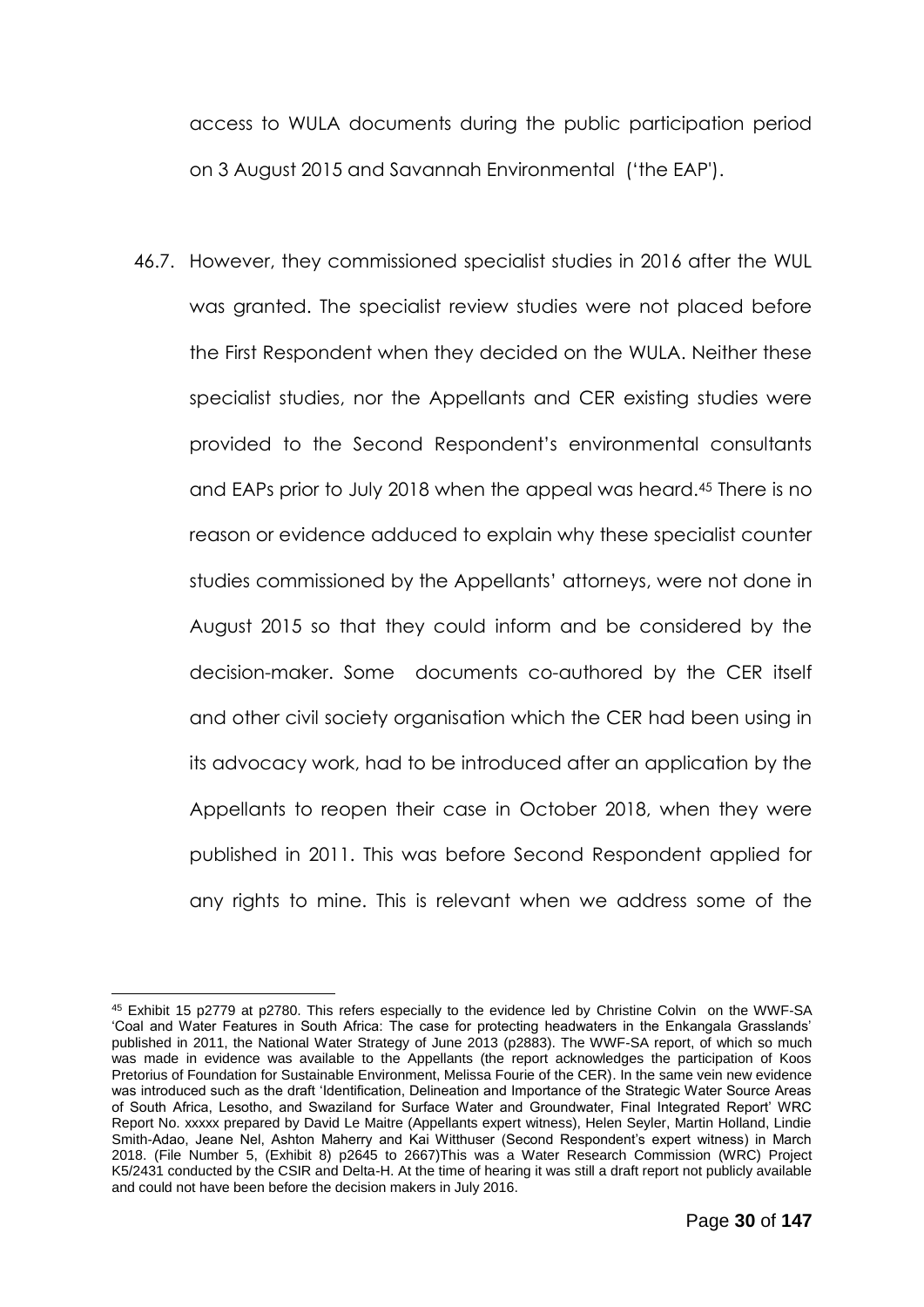grounds of appeal below and the purposes of the NWA appeal procedure.

- 47.Bear in mind that the public participation period advertised by the Second Respondent ran from 19 June to 30 August 2015.
- 48.Nearly a year later on 1 December 2017 the Appellants amplified their Grounds of Appeal, substantially changing several of their arguments and abandoning some that had become indefensible after their specialist reviews.

## <span id="page-30-0"></span>**APPROACH TO THE EVIDENCE**

49.We firstly summarise all the evidence led by all the parties in support of their respective cases anchored on the three broad issues in dispute but extending to all relevant factors as required by sections 2 and 27 (1) of the NWA. Thereafter, we address and analyse the grounds of appeal in the context of that evidence, ruling on each as we proceed. While the grounds of appeal guide the Tribunal, we state at the outset that the nature of Tribunal proceedings is now well settled as being a hearing *de novo*. We have previously elaborated our understanding of that characterization of the proceedings. In particular, we restate<sup>46</sup> that the

<sup>&</sup>lt;u>.</u> <sup>46</sup> See *Werda Handel & Anor v Director-General, Department of Water and Sanitation & Tshedza Mining (Pty) Ltd* Case No. WT25/03/2015.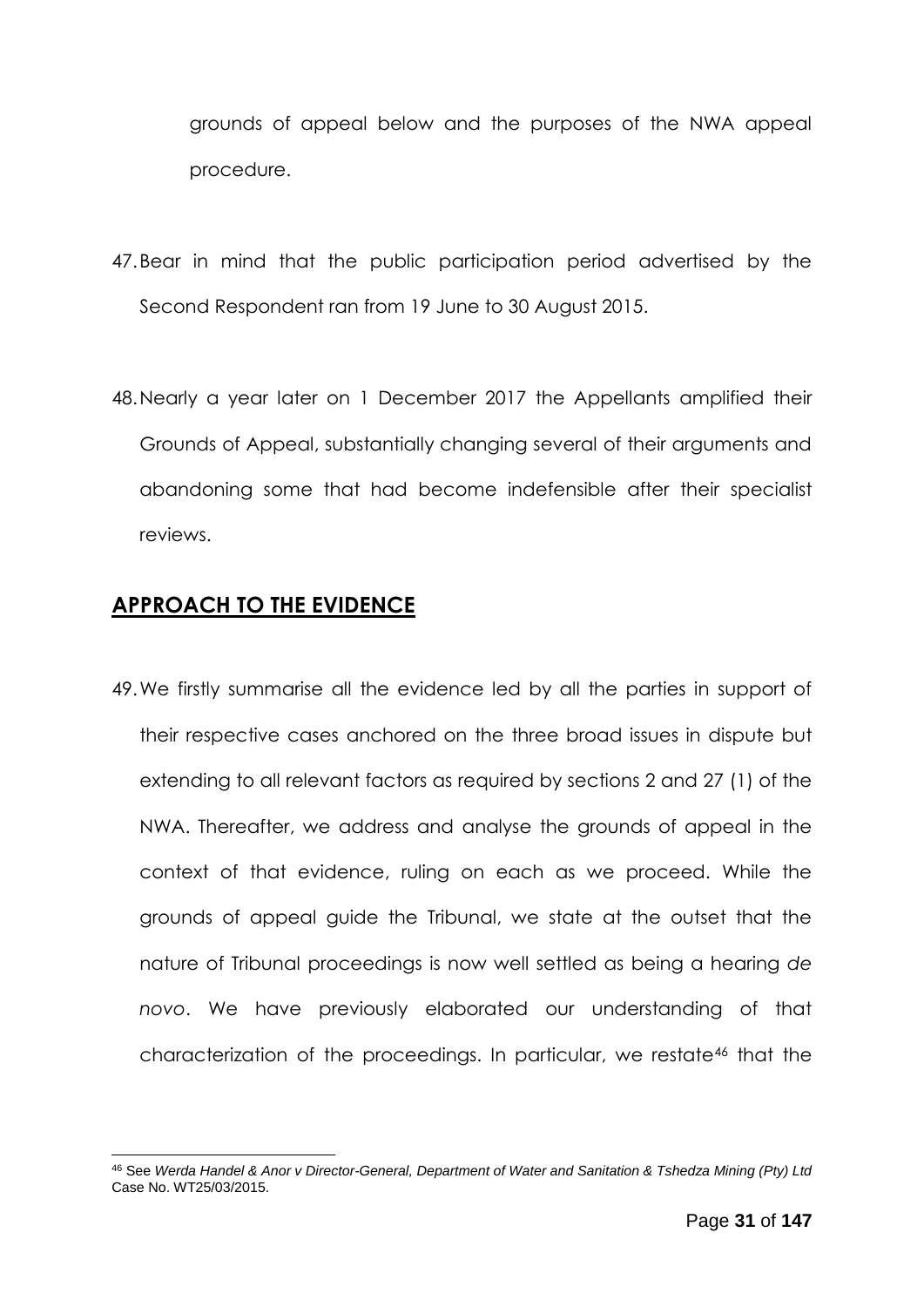decision appealed against does not immediately become irrelevant merely because we hear appeals afresh.

50.We further reiterate that the appeal procedure in terms of section 148 of the NWA is not provided as a mere platform to have a second decision on a WULA. In other words, the appeal procedure is not for disgruntled objectors to have a different decision regardless of the merits and genuineness of their grounds of disgruntlement. Therefore, the decision appealed against is the starting point for the Tribunal which then has the mandate to admit new and further evidence and decide the matter anew - should it conclude that the grounds of appeal vitiate the decision appealed against. This is especially the case where an Appellant's appeal is largely based on claims that the Responsible Authority failed to do something in its decision-making processes.

#### <span id="page-31-0"></span>**SUMMARY OF EVIDENCE ADDUCED BY THE PARTIES.**

51. The Appellants called three expert witness only. Firstly, the evidence of Andrew Johnstone, based on the GSC Review of the Second Respondent's specialist reports was led. Then the evidence of David Le Maître of the Council for Scientific and Industrial Research ('CSIR')and Christine Colvin of the WWF-SA on the Water Features Report.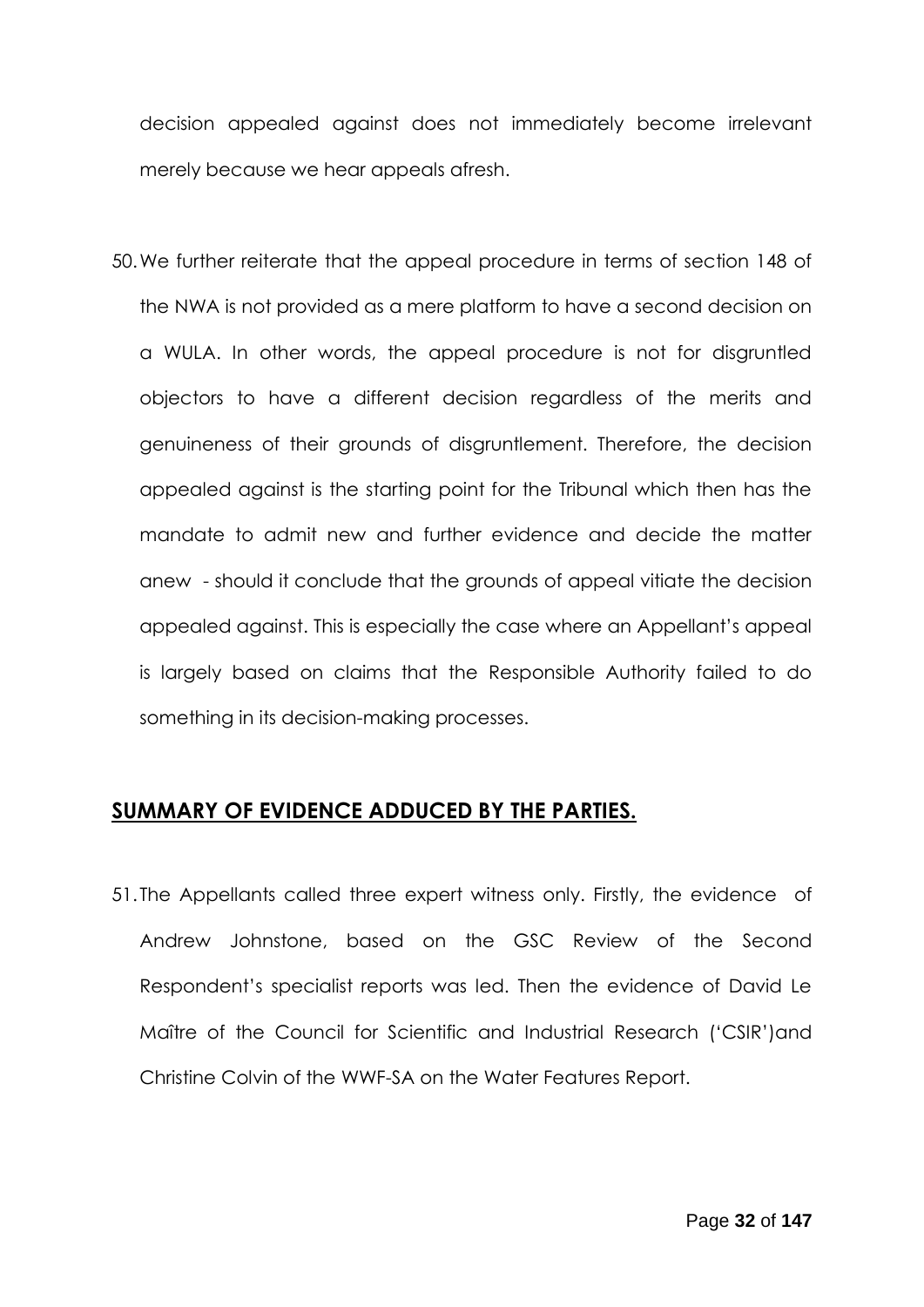- 52. The First Respondent called one witness, being the case officer who prepared the Record of Recommendations ('ROR') on the basis of which the WUL was granted. The Second Respondent called four expert witnesses including the leader of a community group from the target area.
- 53. The evidence we summarise here is extensive, having been led over seven (7) days contained in, the record of documents before us consisted of Appellants' five volumes (File Number 1 to 5 – 3 008 pages) and Second Respondent's documents (submitted as part of the WULA) in nine volumes adding up to 4 265 pages (Atha Record Volume 1 to 9). The Record of Proceedings consisted of 1 051 pages, the Heads of Argument extend to 262 pages, while record of closing arguments, cover 175 pages. The point we are making is that these summaries are, of necessity, very high-level synopsis of what we regard as the relevant aspects of witness testimonies. Detailed evidence is available in the record of proceedings.

#### <span id="page-32-0"></span>**FIRST & SECOND APPELLANTS' WITNESSES**

#### <span id="page-32-1"></span>**ANDREW JOHNSTONE**

54.Andrew Johnstone is a hydrogeologist with 36 years' experience in water and environmental consulting in the mining, industrial, waste, oil and agricultural sectors in Africa. He is the Director of GCS Water and Environmental Consultants (hereafter 'GCS') who the CER commissioned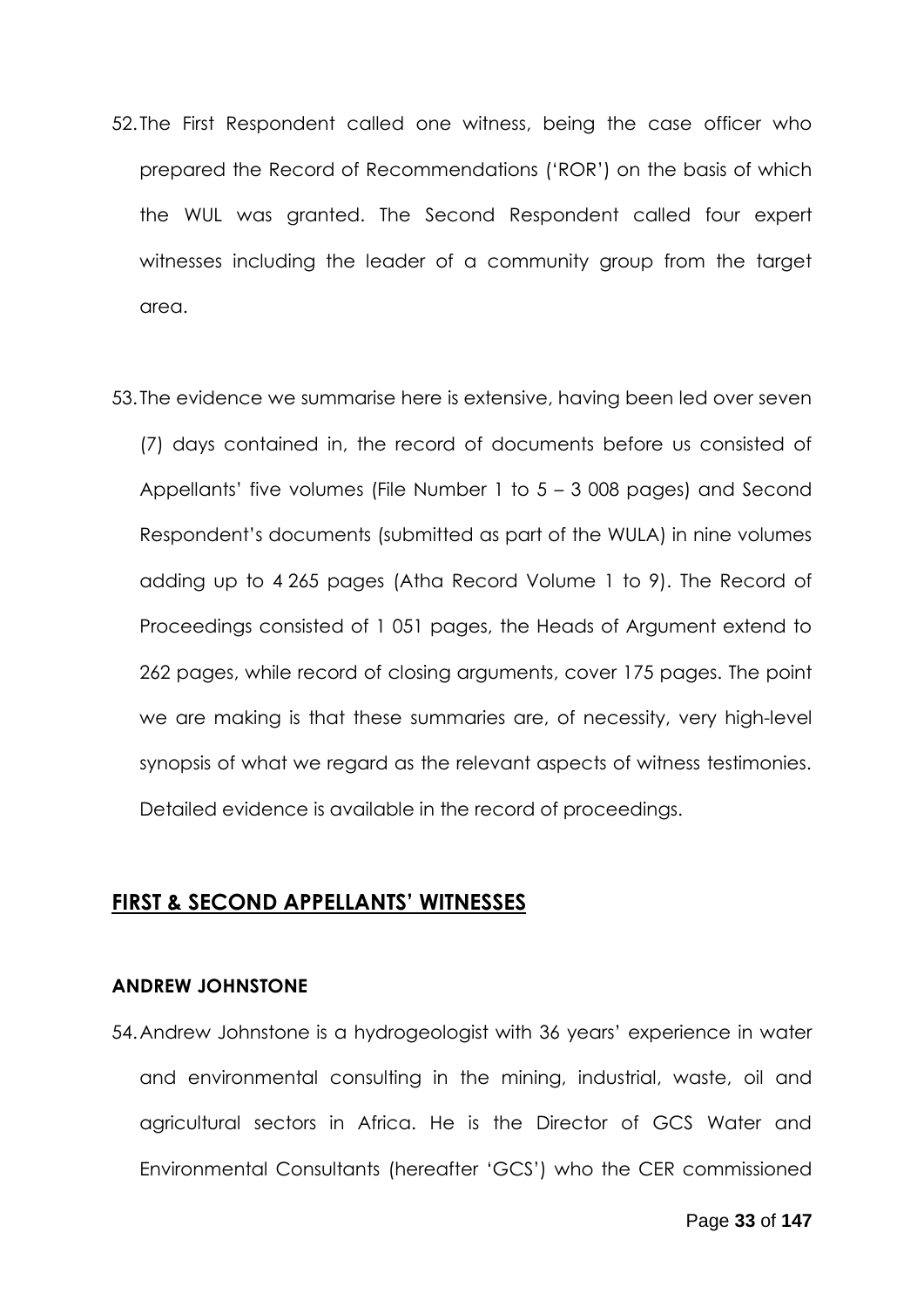to conduct a review of the Second Respondent's WULA and its supporting documents. GCS produced its first report on 18 November 2016 entitled *'IWULA, IWUL and Specialist Investigation Review of the Yzermyn Colliery Mpumalanga'*. This report was later revised, and an updated version produced on 1 December 2017. From the record, Andrew Johnstone did not personally author the GCS Reports. The authors listed in both versions of the reports are Alvar Koning, Brendon Bredenkamp, Karen King and Kate Langlands, and Andrew Johnstone is listed as 'Document Reviewer' and 'Director' of GCS. Alvar George Koning<sup>47</sup> and Karen King<sup>48</sup> both submitted affidavits confirming the statements in the Appellants' Grounds of Appeal and Amplified Grounds of Appeal in so far as they draw from the GCS Reviews. Both were not called to testify to the contents of the GCS Review, that task being left to Andrew Johnstone.

- 55. The GCS review set out to do the following a) Review all documents relevant to the hydrogeological component; b) Review wetland reports associated with the WULA and the WUL, c)review hydrological reports, d) review the WULA and the WUL.
- 56. The purpose of the GCS Reviews is self-evident from the reports. The reports state that,

<sup>47</sup> File Number 5, Exhibit 10, p2669-2670. Koning is an ecologist with a claimed 16 years' experience in environmental sciences field focusing on baseline and environmental impact assessment desktop and field surveys on aquatic ecology, delineation and assessment of wetlands.

<sup>48</sup> File Number 5, Exhibit 11 p2671-2673. King is a professional hydrologist and soil scientist with a claimed 13 years' experience in engineering hydrology and soil science fields in United Kingdom and South Africa. She specialises in mining and development hydrology, surface water availability studies water resources management, wetland delineation by soils and related risk management.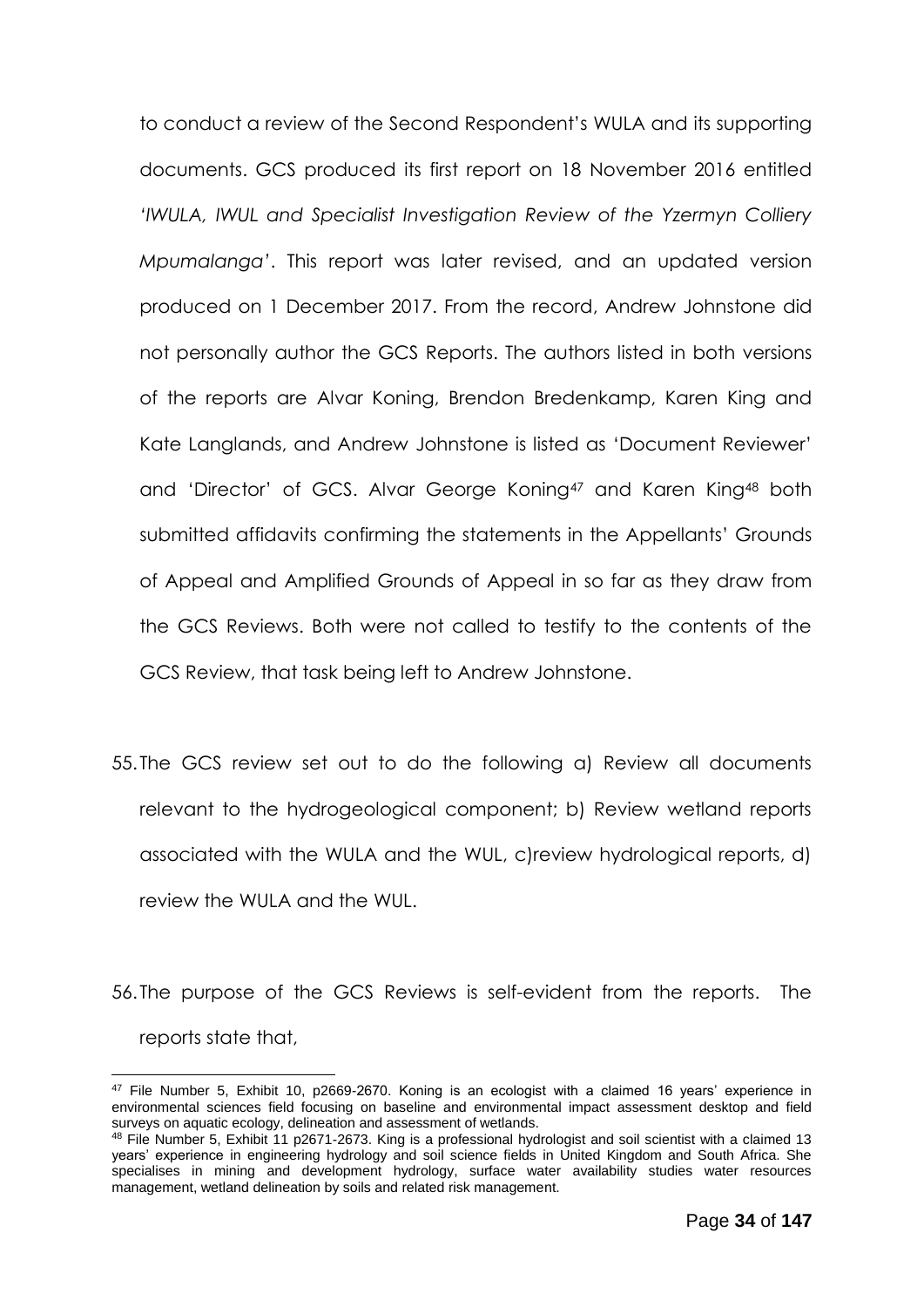"This report serves to detail the findings of the review undertaken and to highlight areas of concern. The CER requested that the following be specifically undertaken as part of the review:

- GCS to fully and properly assess the environmental impacts of Atha's (and its specialists') model of the mine. GCS was however not required to devise a groundwater model of the mine that would be better e.g. mine layout/operations/mitigation measures that would be less environmentally harmful, a proper monitoring plan, etc.
- GCS to pick up on and highlight any big gaps, inaccurate information, key uncertainties, things that make no sense or have been overlooked, mitigation measures and/or monitoring provisions that are inadequate or unacceptably vague (i.e. cannot be measured, audited or enforced), contradictions/ inconsistencies between specialists, etc.
- GCS to focus on the GN704 exemptions issue with regards to the Hydrology Section.

The GCS review report summarises the findings as follows;

"From the findings detailed in sections 5.1, 5.2 and 5.3, it is evident that several aspects of the specialist investigations need additional investigation (refer to Section 6 for a summary of the findings). The specialist reports compiled for the proposed mining activities have not identified all impacts associated with the planned mine and as a result, the IWUL does not contain sufficient license conditions in order to ensure that the impact of the mine will be able to be mitigated to an acceptable standard. It is not possible to provide proper license conditions without the identification of all impacts and an understanding of the interconnection of the various water resources (geohydrology, hydrology and wetlands)."<sup>49</sup>

57.Among many reports, the GCS review processes included review of the

official documents submitted by the Second Respondent in support of it

<sup>1</sup> <sup>49</sup> File Number 3, p1643-1644.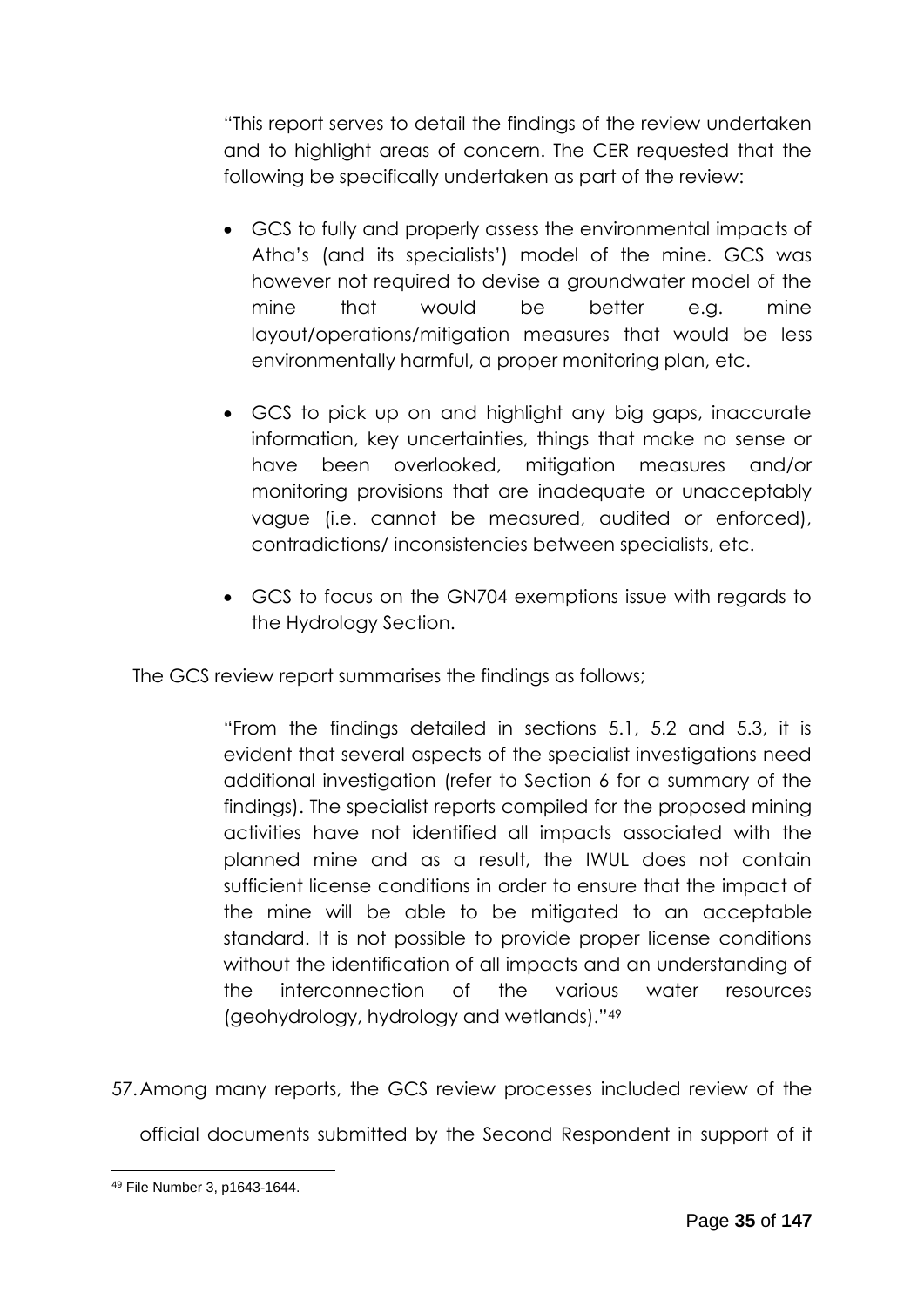WULA and other reports commissioned by the CER in support of the appeal. Not all these documents served or were available to the decision maker on 7 July 2016.

- 58. In chief,<sup>50</sup> Andrew Johnstone testified that the geology of the area where Yzermyn Mine is located is characterized by a continuous rock formation. He disputed the assumption by Delta -H of the existence of a semipermeable dolorite sill between the deeper aquifer (where the Alfred and Dundas coal seams lie and the shallow weathered aquifer that potentially feed seep wetlands and some springs. This testimony was based on his analysis of borehole data from exploration boreholes sunk by the Second Respondent during prospecting.<sup>51</sup> Of thirty-eight exploration boreholes in the area that is going to be mined, only twelve had intersected dolerite above the coal seams, and the depths at which the boreholes intersected dolerite varied.
- 59.His testimony explained the bord and pillar method and criticized this method as being detrimental to underground water. In particular his evidence was that the mine design and use of this method will lead to dewatering which can impact the underground water levels (water table) and thereby the availability of water to recharge some surface water bodies.

<sup>50</sup> We are indebted to Adv. Kennedy, this summary of Mr Johnstone's evidence in chief (para 56- 65) are extracts from Appellants Heads of Argument excluding his opinion thereon often in footnotes.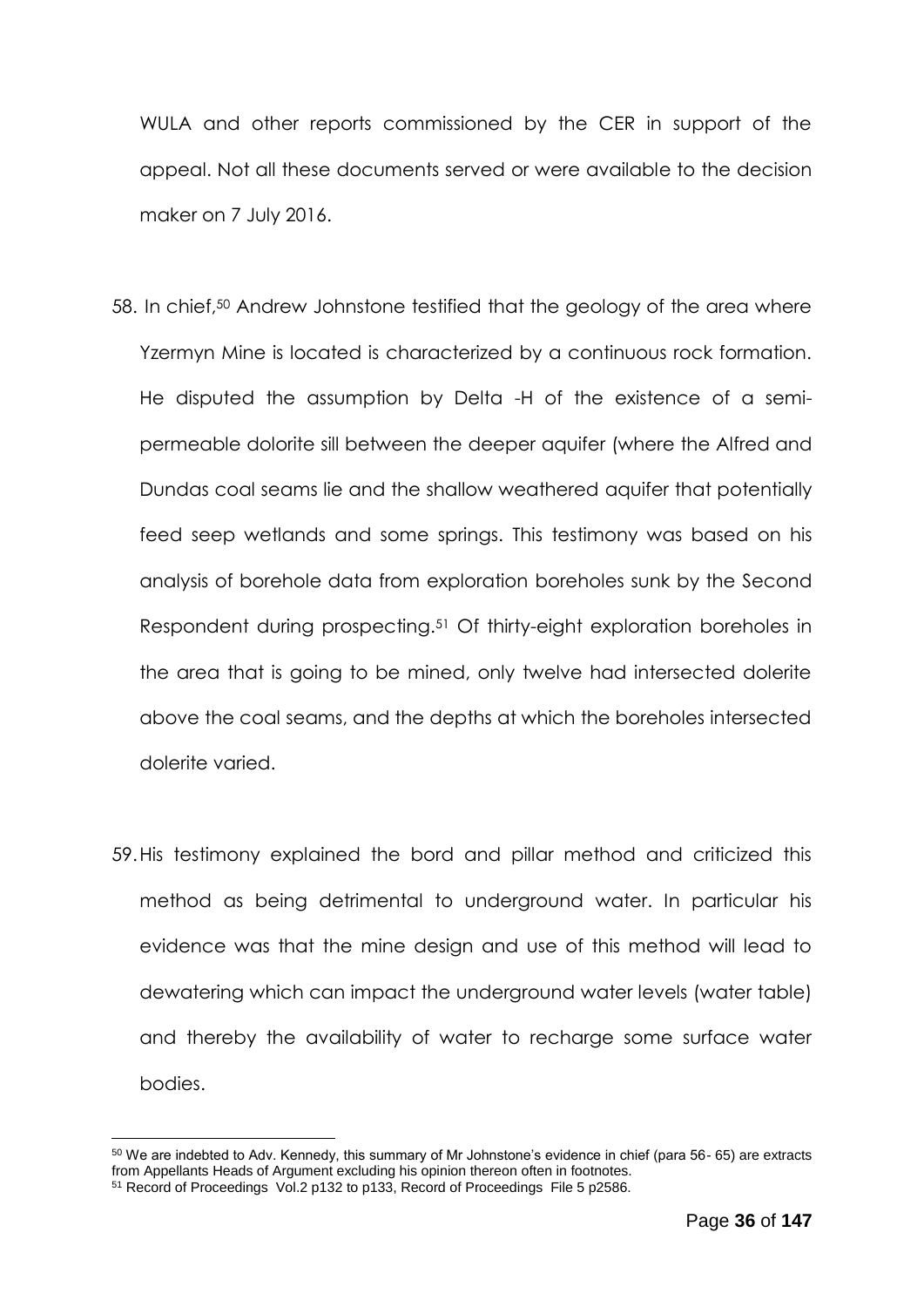- 60.He further averred that given the disturbance of the underground water, the mine incline shafts have to be continuously dewatered (water pumped out) during the operation of the mine and after the mining for a very long time. This could be upwards of 45 years post-mining, during which period the water table will rebound. He testified that the groundwater level would be drawn down to the base (floor) of the Dundas seam.<sup>52</sup> This is because of the permeability between the upper weathered and lower fractured aquifers and because of the length of time that mining will take place, namely over 15 years plus 45 years for rebound to the decant level. Consequently, any springs, wetlands and base flow to streams and rivers which are fed by groundwater will be affected because they will no longer be fed by groundwater.<sup>53</sup>
- 61.He stated that the area is characterised by high value wetland ecosystems for which a high degree of scrutiny was called for. In developing its models Delta-H, for the Second Respondent, had used Class 1 confidence level of analysis – based on the Australian '*Model Confidence Level Classification- Characteristics and Indicators*' standard which is internationally accepted, and the only standard used to classify these types of models. He testified that given the sensitivity of the

<sup>52</sup> Record of Proceedings Vol. 2 p149, (The coal seam floor cf p. 151 line 11) and Record of Proceedings Vol. 5 p2599 to 2602.

<sup>53</sup> Record of Proceedings Vol. 2 p151 line 21 to p152 line 5 and Record of Proceedings Vol. 5 p2603.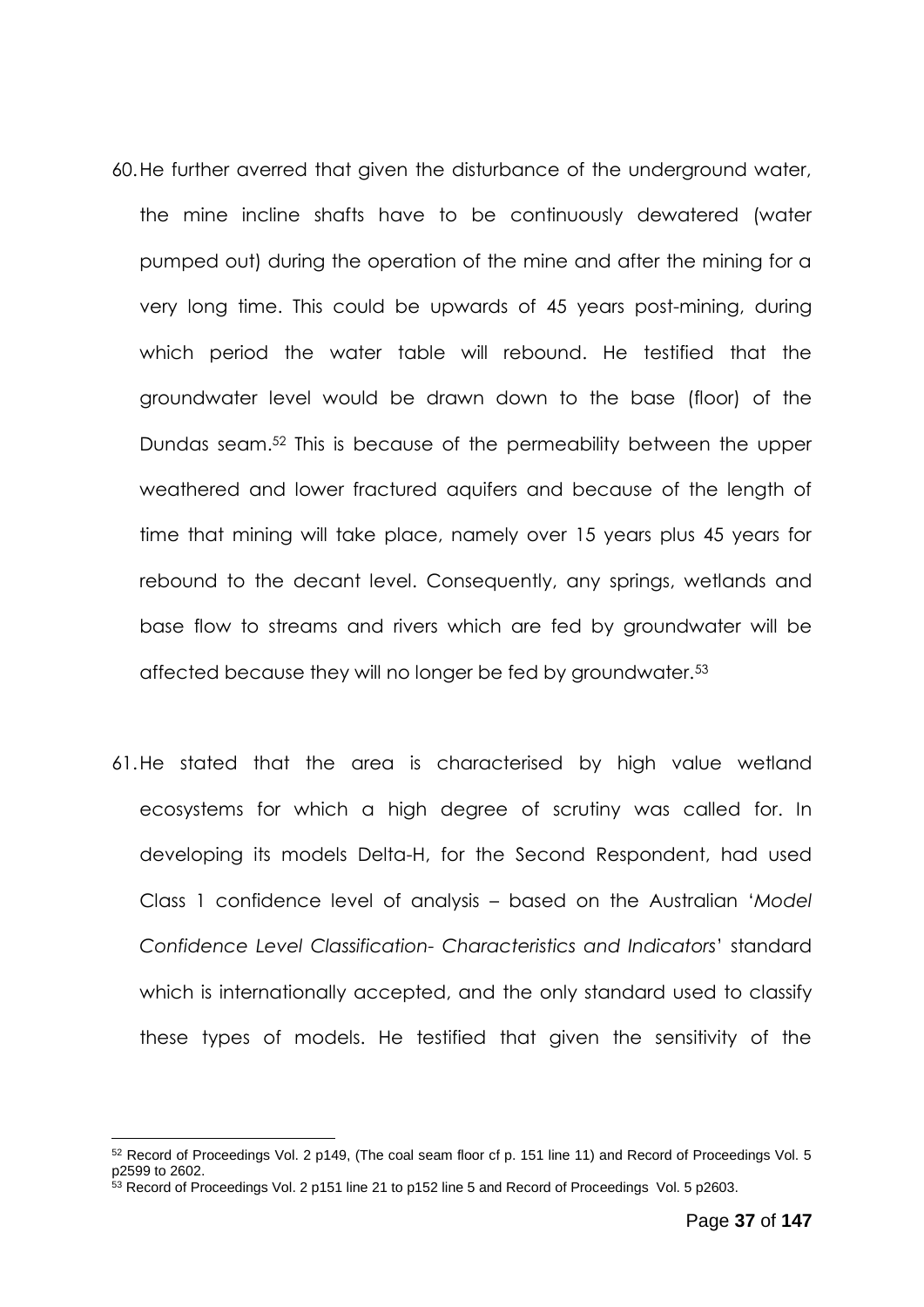environment on which Yzermyn was planned , a Class 2 or 3 level of analysis should have been used.

- 62.He provided further evidence that the reports prepared in support of the WULA and the WUL conditions were not sufficient to mitigate the identified potential impacts of the mining on water resources. Mr Johnstone testified that the (current, pre-mining) groundwater level in the area intended to be under-mined coincides in places with groundwater dependent ecosystems, which are fed by groundwater.<sup>54</sup> This includes the Mawandlane River which, in turn, feeds the Assegai River.<sup>55</sup>
- 63. In relation to decant, Mr Johnstone suggested that the area in which the mine would decant if left uncontrolled would not be the adit, as suggested by Delta-H, but instead a river system in the north-western underground mine area. This assumes 'daylighting' where a seam is mined until to the point where it opens up to the surface.
	- 63.1. The only mitigation measure which could be implemented to prevent uncontrolled decant in this area would be to continuously pump water out of the underground mine voids to maintain the water level below the decant level and then to treat this water in a water treatment plant. Both pumping and treatment would need to

<sup>54</sup> Record of Proceedings Vol. 2 p135 to 136, read with p137.

<sup>55</sup> Record of Proceedings Vol. 2 p137 and p160 to 161.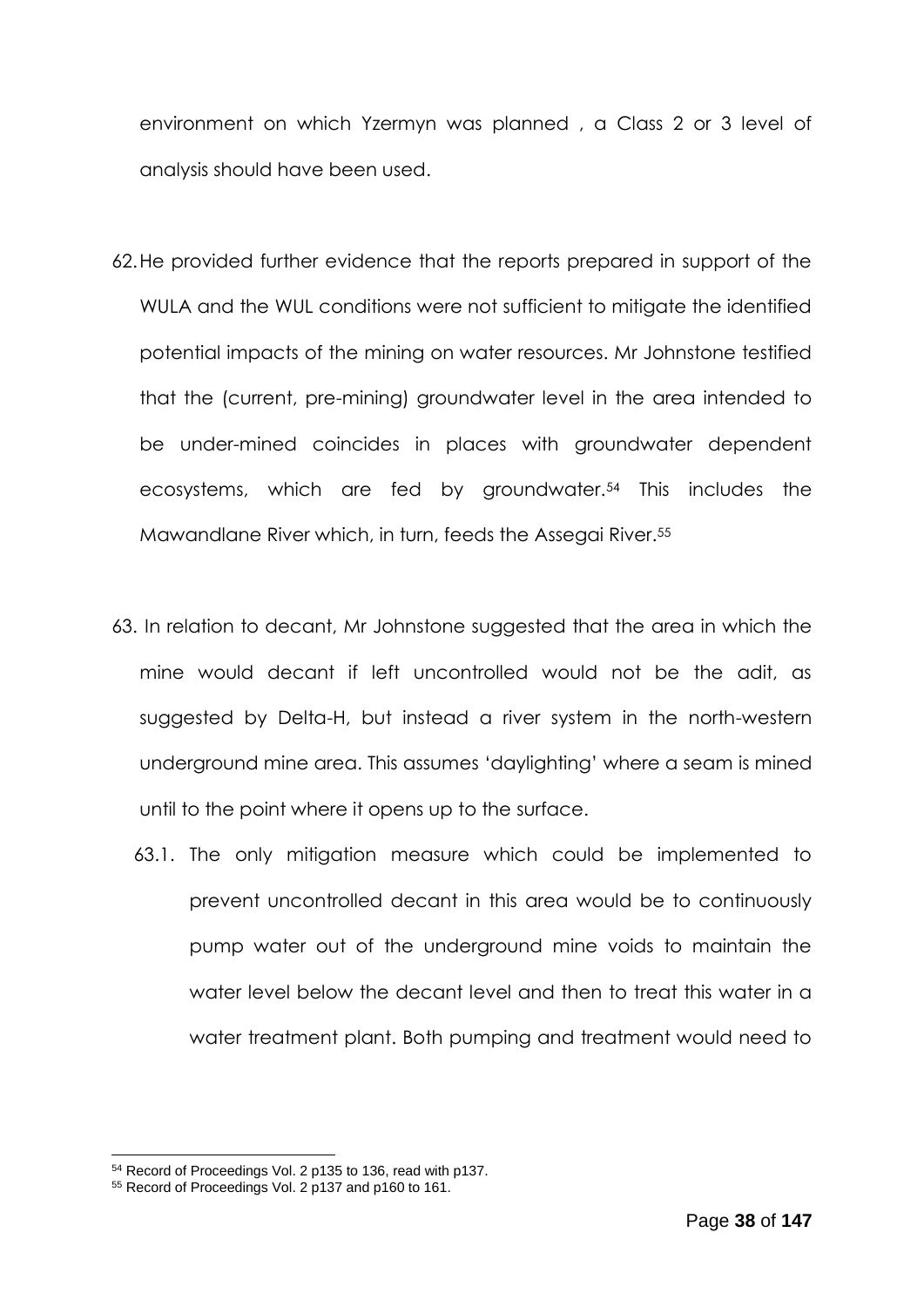continue indefinitely. If pumping were to stop, decant would occur at the decant point identified by Mr Johnstone.<sup>56</sup>

- 63.2. The adit will be 1 496 mamsl (metres above mean sea level). The shallowest surface elevation above the underground mine workings will be 1 458 to 1 468 metres above mean sea level (which is lower than the adit). The floor of the Alfred coal seam will be less than 10 metres below surface in this area.
- 63.3. After the mine closes, the mine void will fill up with water and the groundwater level will rebound to this decant elevation (being approximately 1460 metres above mean sea level) and will decant onto surface at that level. <sup>57</sup> Mr Johnstone testified that the decant point corresponds with channelled valley bottom wetlands with Category A present ecological state, which according to Atha's wetlands expert, could mean that they are natural and unmodified.<sup>58</sup>
- 63.4. Mr Johnstone testified that once the groundwater level rebounds to the decant level, and even more so, if the groundwater level were to be maintained below the decant level (by dewatering), a significant part of the mine void would remain unflooded. This area

<sup>56</sup> Record of Proceedings Vol. 3 p330 to 336.

<sup>57</sup> Record of Proceedings Vol. 2 p154.

<sup>58</sup> Record of Proceedings Vol. 2 p176 and Record of Proceedings Vol. 5 p2618 (See SAS 2015).

assessment Record of Proceedings Vol. 2 p1046 and 1041).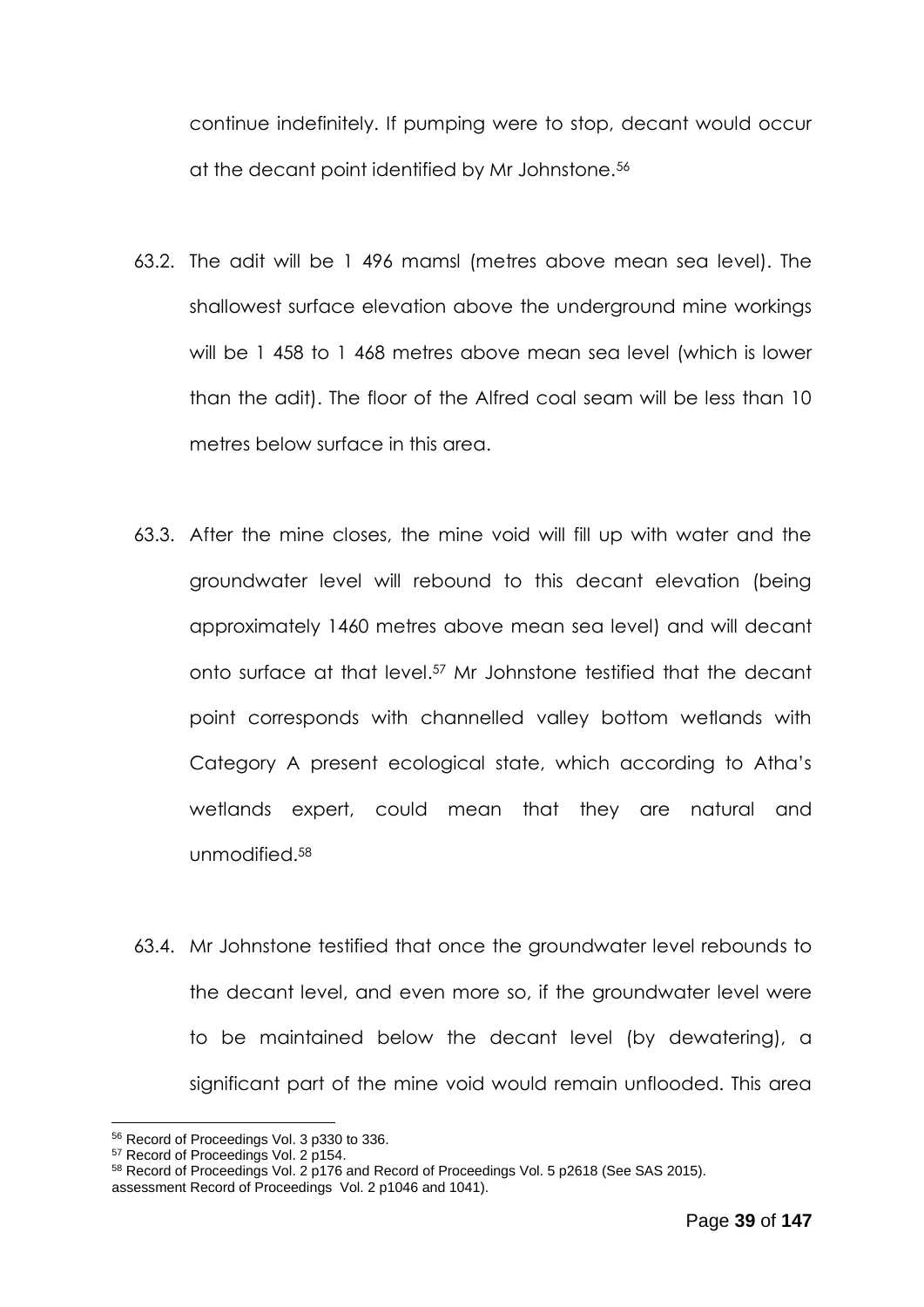would have the potential to generate poor quality leachate and AMD indefinitely.<sup>59</sup>

63.5. As regards the quality of the decant Mr Johnstone testified that sulphides are found in coal bearing strata.<sup>60</sup> These sulphide minerals (especially pyrite or "fool's gold") come into contact with water and oxygen during mining. They oxidise through several chemical reaction pathways to form sulphuric acid and iron. This in turn leaches metals from the rock formations it comes into contact with. This process leads to elevated concentrations of metals and salts (mostly sulphates) in the water and a decline in pH (acidification). Mr Johnstone explained that the quality of decant varies between mining areas and depends on a range of things including how much the mine is exposed to oxygen, whether the floor or the roof is exposed, and where pyrite occurs. But data from a range of coal mines in the Kwa-Zulu Natal coalfield within 150 km of the mine which have mined the same coal seams (Alfred and Dundas) show possible AMD in decant water. 61

63.6.Mr Johnstone claimed that the decant water quality (if left untreated) would not comply with the water quality limits specified in the water

<sup>59</sup> Record of Proceedings Vol. 2 p161, p181, p183; Record of Proceedings Vol. 5 p46-47.

<sup>&</sup>lt;sup>60</sup> Record of Proceedings Vol. 2 p178 lines 3-10; Record of Proceedings Vol. 5 p2621.

<sup>&</sup>lt;sup>61</sup> Record of Proceedings Vol. 2 p177; and p177 to p178.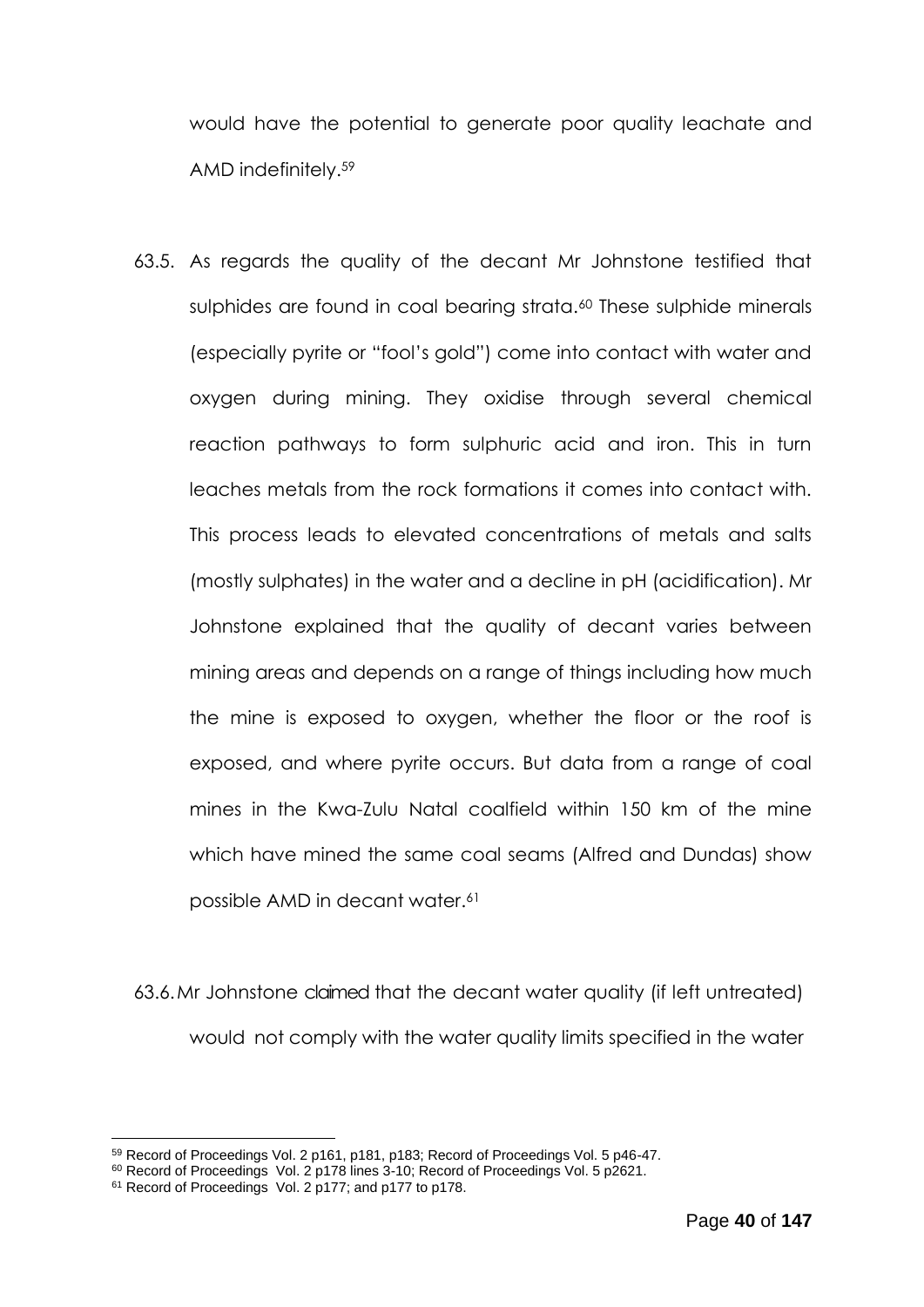use licence.<sup>62</sup> Mr Johnstone emphasised that because the GCS assumed decant point is in the river system in the north-western portion of the underground mine area and not the adit, Atha would need to pump water continuously out of the underground mine voids to maintain water levels below the decant point. This water would need to be treated in a water treatment plant until water quality stabilises to a level where decant can be allowed.<sup>63</sup> Mr Johnstone guessed at one point that this might be at least 20 years (post-closure). 64

- 63.7.Mr Johnstone confirmed the findings of the GCS review regarding further problems with the water treatment plant as a mitigation measure, including that the impact of discharge of treated water into the wetlands is not known. <sup>65</sup> Mr Johnstone reiterated that the volume of water to be treated in the water treatment plant is also not known because of the large inflow range in the Delta-H report. 66
- 63.8.Atha's approach as regards a water treatment plant post-closure is that the water treatment plant which has been authorised for the operational phase can be adapted for use for the treatment of

 $62$  Record of Proceedings Vol. 2 p180 line 19 to p181 line 2 and Record of Proceedings Vol. 5 p2624.

<sup>&</sup>lt;sup>63</sup> Record of Proceedings Vol. 2 p194.

<sup>&</sup>lt;sup>64</sup> Record of Proceedings Vol. 2 p195.

<sup>65</sup> Record of Proceedings Vol. 3 p1653, 1666, 1667 and 1674; Record of Proceedings Vol. 2 p191; p193.

<sup>66</sup> Record of Proceedings Vol. 2 p192 and 195; Record of Proceedings Vol. 3 p296. Table 8.2 in the Delta H report (Atha Record Vol. 3 p1607 to 1608.)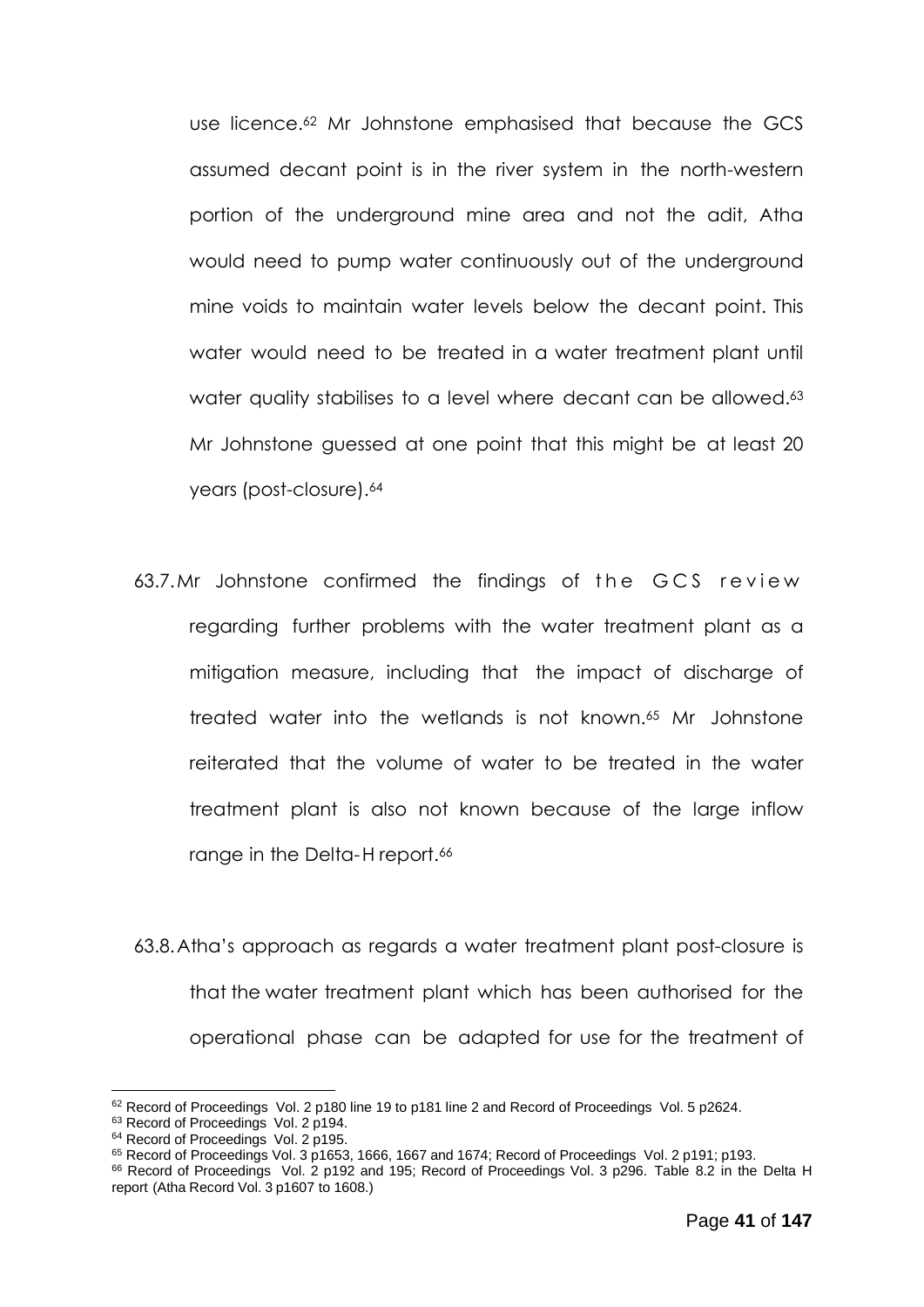decant 45 years after closure. Mr Johnstone testified however that one cannot simply use the same water treatment plant as was used in the operational phase (whether modular or otherwise) because it will take 45 years for decant to begin. During that time, the water treatment plant would be left standing and would need to be recommissioned again.<sup>67</sup>

- 64. Commenting on the use of grouting as a mitigation measure to reduce dewatering, Mr Johnstone stated that the efficacy of grouting as a mitigation measure in the proposed mine has not been assessed or simulated by Delta H. It is therefore not known whether it might be effective or what impacts of its own it might have. 68
	- 64.1. Mr Johnstone confirmed the findings of his GCS Review that grouting is very seldom used in coal mines due to safety risks arising from uncontrolled water inrushes. Grouting can lead to the build-up of pore pressures with consequent underground rock stability issues. It can result in sudden inrushes which can lead to an unsafe mining environment.<sup>69</sup>
	- 64.2. Thirdly, he testified that grouting is a large operational expense and it is usually too expensive to grout the whole of the underground

<sup>&</sup>lt;sup>67</sup> Record of Proceedings Vol. 3 p294 to 295.

<sup>68</sup> Record of Proceedings Vol. 3 p.1696.

<sup>69</sup> Record of Proceedings Vol. 3 p1696.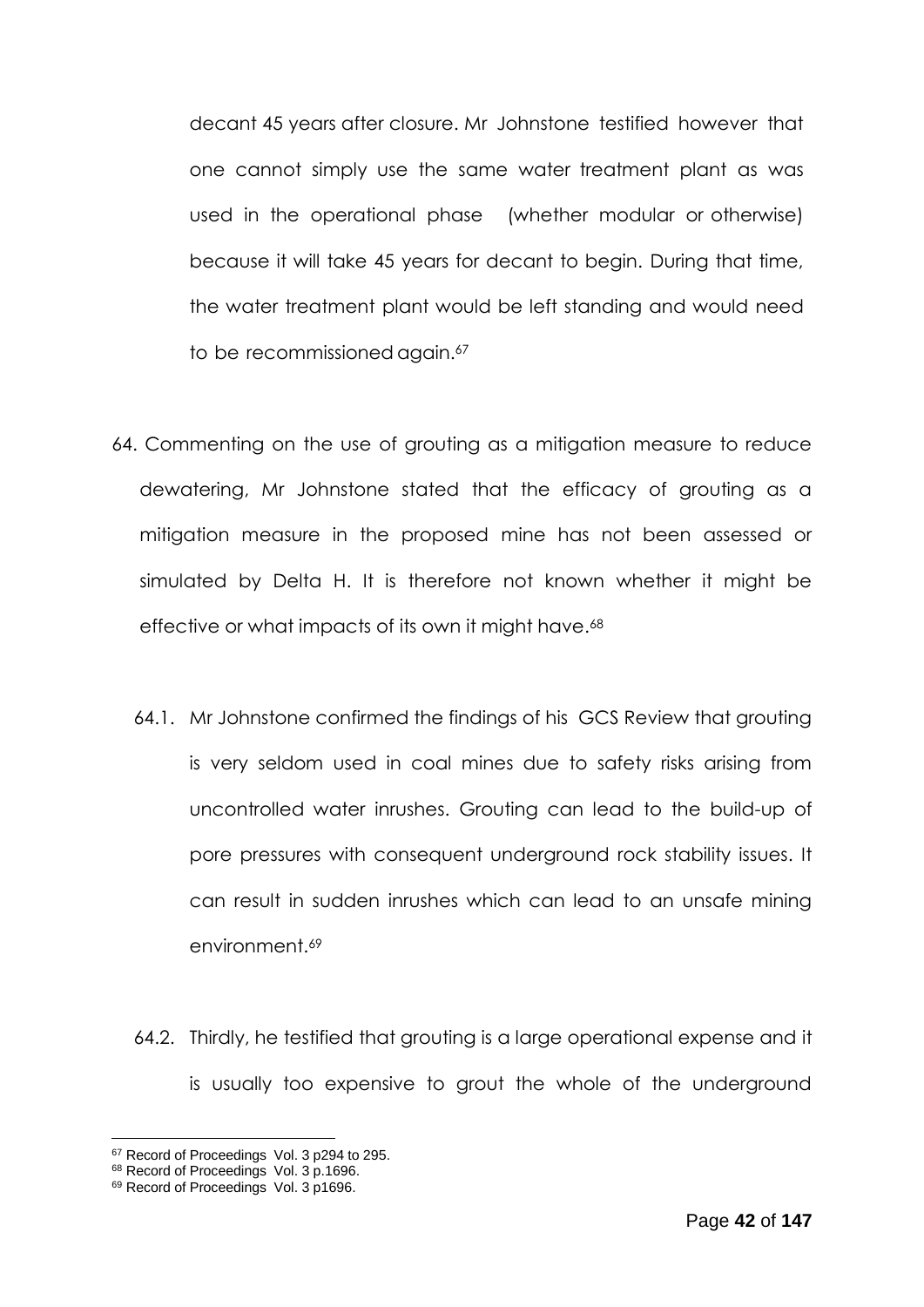workings. The GCS Review report pointed out that in any event, (perhaps because of the lack of attention given to it in the water use licence application), grouting has not been included as an express condition of the water use licence. <sup>70</sup> Mr Johnstone confirmed that it is difficult to grout excessive inflows in coals mines because grouting creates groundwater heads (or a build-up of pressure) outside the mine void which leads to a health and safety risk should the grouting fail. It is therefore not usually done in coal mines. The modus operandi is instead to dewater the mine by pumping and to avoid creating barriers to groundwater inflow. He also testified that it is usually too expensive to grout the mine effectively. 71

- 65.In cross examination Mr Johnstone confirmed some of the GCS Review findings awhile also making concessions on several aspects.
	- 65.1. Mr Johnstone agreed with the conceptualisation of three aquifer systems. <sup>72</sup> He stood by his testimony that the shallow weathered aquifer and the deep fractured aquifer are hydraulically connected, so that water is able to move between them.<sup>73</sup> There is no zone of unsaturation between the shallow weathered aquifer and the deep fractured aquifer system. This is one continuous water body and the

<sup>70</sup> Record of Proceedings Vol. 3 p1696.

<sup>&</sup>lt;sup>71</sup> Record of Proceedings Vol. 2 p186.

<sup>72</sup> File Number 5 p2576.

<sup>73</sup> Record of Proceedings Vol. 2 p124.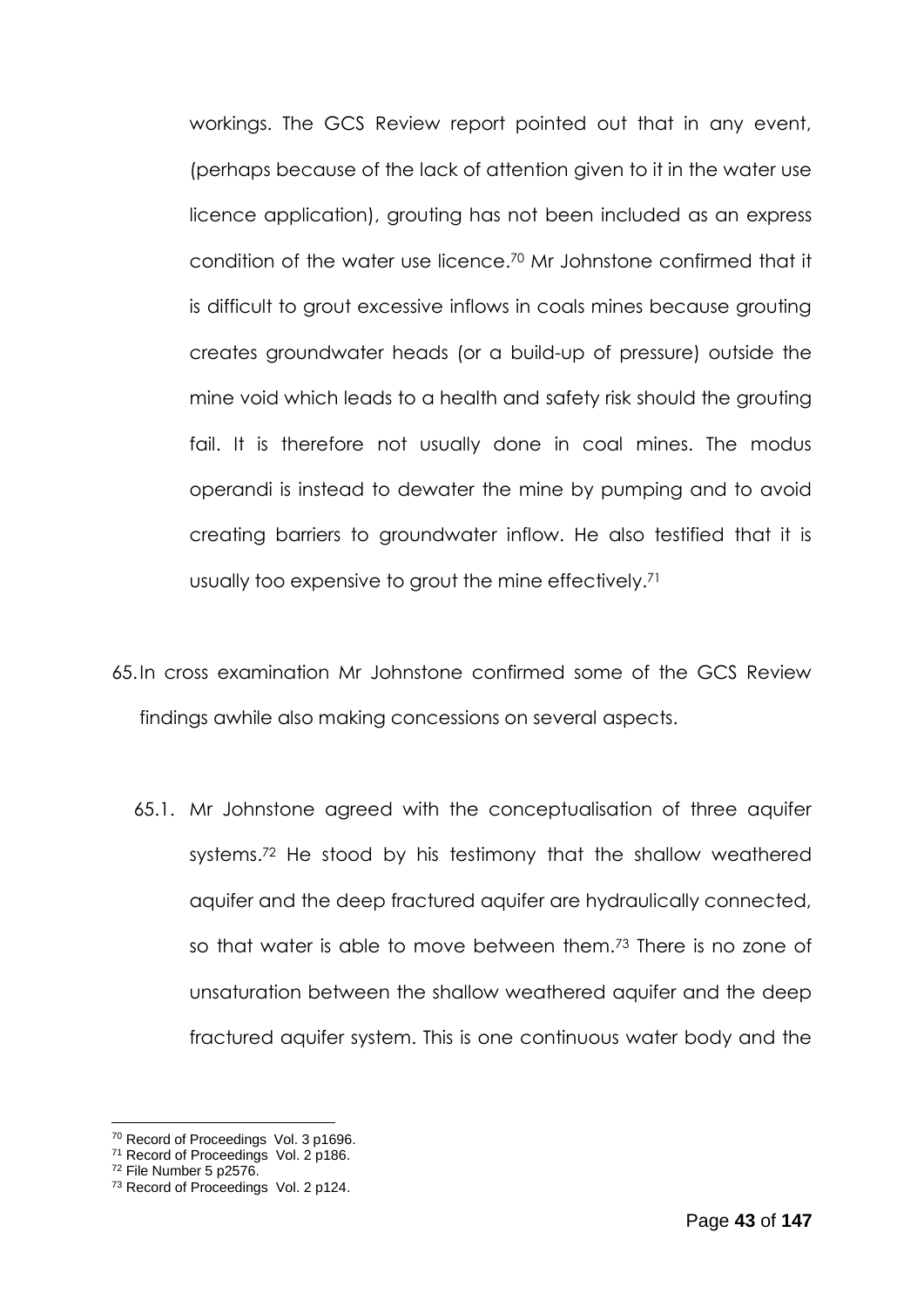difference between the two aquifer systems is the degree of permeability which characterises them.<sup>74</sup>

- 65.2. He further confirmed that Delta-H's numerical model had assumed limited connectivity between the shallow weathered and deep fractured aquifers and that this had resulted in the cone of dewatering being far more pronounced in the actually mined, deep fractured aquifer than in the shallow weathered aquifer.75 The absence of a continuous semi-permeable dolerite sill between the upper weathered and lower fractured aquifers means that there is a greater hydraulic connection between the two aquifers than was modelled by Delta-H. The effect of this is that the simulated drawdown cone in the upper weathered aquifer is likely to be larger than was predicted by Delta-H, and the impact on the aquifer and the wetlands associated with the aquifer would be greater.<sup>76</sup>
- 65.3. Mr Johnstone testified that there would certainly be areas where horizontal permeability is greater than vertical permeability, as for instance along bedding planes. But in areas where there is fracturing or faulting,<sup>77</sup>that would give rise to vertical permeability.<sup>78</sup>

<sup>&</sup>lt;sup>74</sup> Record of Proceedings Vol. 2 p124.

<sup>&</sup>lt;sup>75</sup> Record of Proceedings Vol. 2 p125 to 128; and File Number 5 p2577-2582.

<sup>76</sup> Record of Proceedings Vol. 2 p134 to 135.

<sup>77</sup> File Number 3 p1562; Atha Record Vol. 3 p1570.

<sup>78</sup> Record of Proceedings Vol. 2 p216, He also testified that shale is permeable (Record of Proceedings Vol. 2 p222.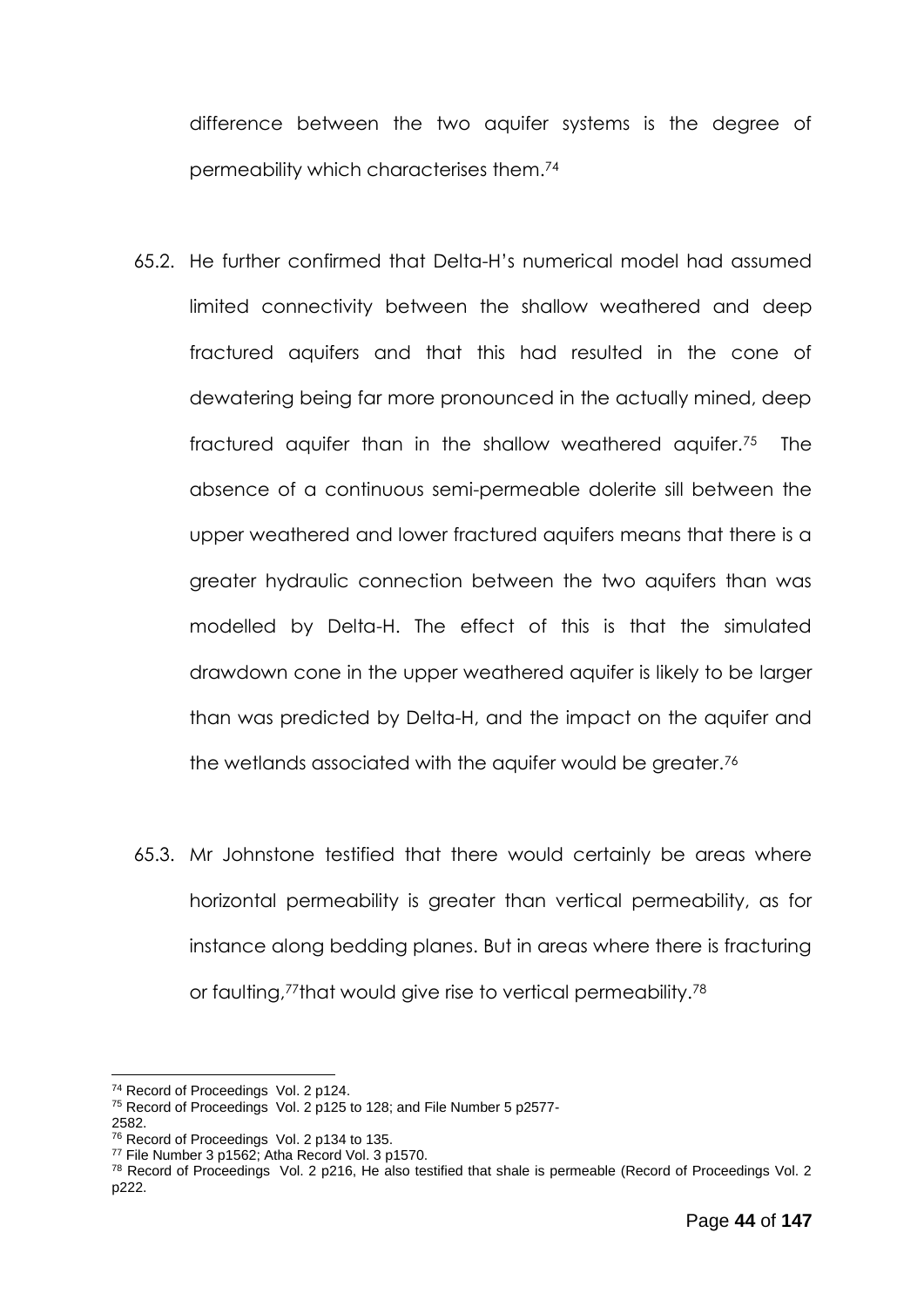- 65.4. When it was put to Mr Johnstone in cross-examination that the specialists all agree that there is some permeability between the shallow weathered and the deep fractured aquifers, and that what is in dispute is a question of degree, he qualified his evidence that the degree of permeability becomes less important the longer the period of dewatering. At the end of a period of dewatering of 60 years (15 years of mining plus, after cessation of mining, 45 years for groundwater levels to recover to the decant level), the upper weathered aquifer will have been completely dewatered even if the upper and lower aquifers were separated by very impermeable rock.<sup>79</sup>
- 65.5. Under cross-examination, it was put to Mr Johnstone that the fact that "Faults" are also listed in Table 7.1 is an "indication that that [Delta-H] provided for fractures in the dolerite sill".<sup>80</sup> But Mr Johnstone pointed out that the permeability assigned to the faults by Delta-H is in fact lower than the permeability assigned to the aquifer, which means that the faults were not modelled to transmit water vertically downwards.<sup>81</sup> This despite Delta-H's conceptual model of the deeper fractured aquifer being that "groundwater flow is governed by secondary porosities like faults, fractures, joints, bedding planes or

<sup>1</sup> <sup>79</sup> Record of Proceedings Vol 2. p238 to 239.

<sup>80</sup> Record of Proceedings Vol. 2 p. 249.

<sup>81</sup> Record of Proceedings Vol. 3 p322. Atha Record Vol. 3 p1603.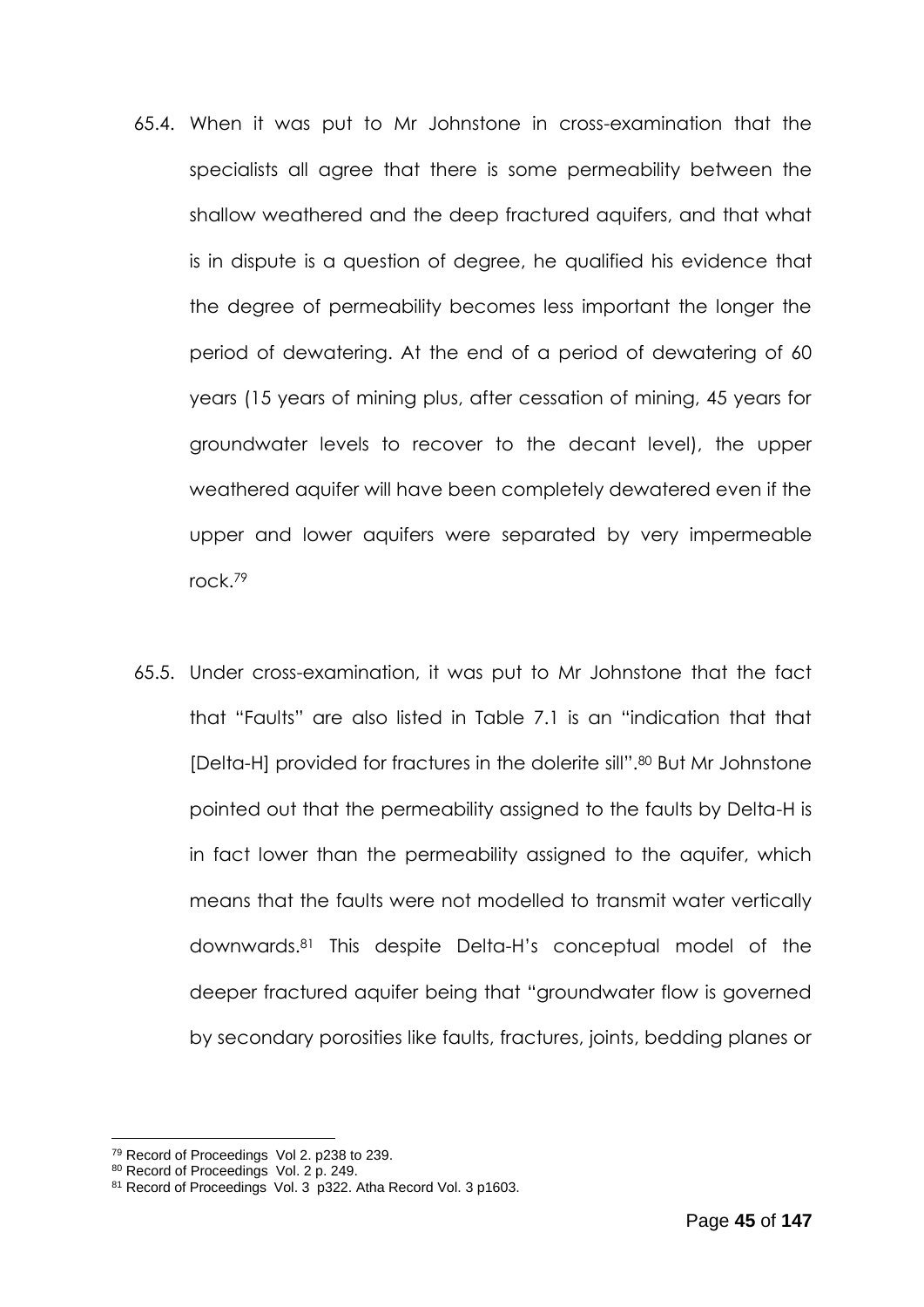other geological contacts, while the rock matrix itself is considered impermeable".<sup>82</sup>

- 65.6. In relation to dewatering and dependence of some wetlands and rivers on underground water, he conceded that even based on his presentation, none of the surface water bodies actually depended on ground water recharge except perhaps one river, the Mawandlane. However, he also conceded that even the Mawandlane river relied mainly on rain runoff than groundwater recharge. Mr Johnstone eventually did say that "what actually happens there is that we do not know for instance what that spring – why that spring is created. It could be a dolerite sill it could be a zone of permeability. We do not have enough information on there. This qualified or raised doubts on most of the evidence which assumed that surface water bodies relied heavily on groundwater.<sup>83</sup>
- 65.7. In cross-examination Mr Johnstone also conceded that there could be two water tables underground, as opposed to one contiguous underground water level. This inexplicably despite the absence of a dolerite sill, as he claimed in chief. It could be due to a clay layer of low permeability.

<sup>82</sup> Delta H in Atha Record Vol. 3 p1570.

<sup>83</sup> Record of Proceedings Vol 2. 146-147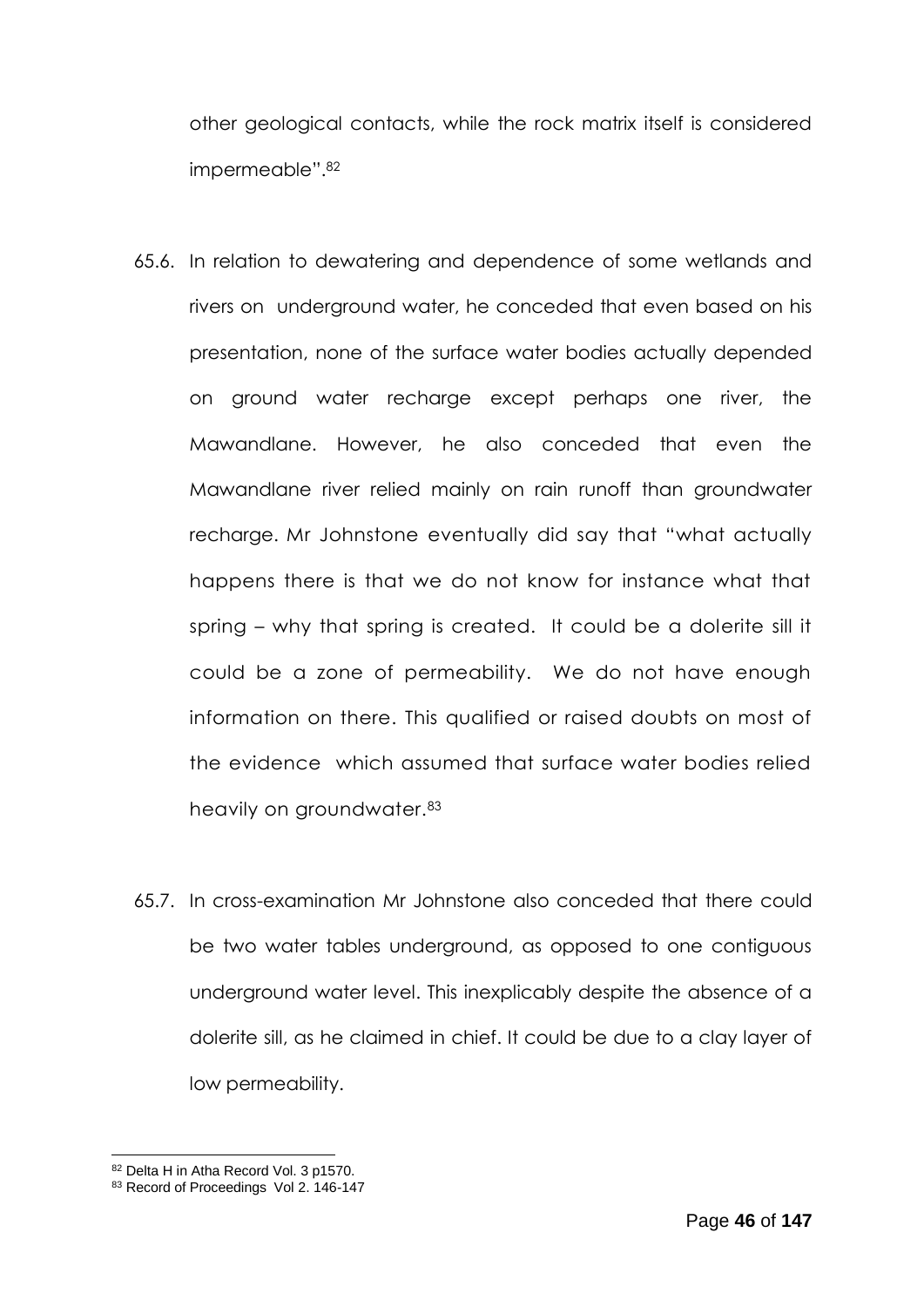- 65.8. On the issue of whether a Class 2 or 3 confidence should have been modelled rather than Class 1. Mr Johnstone insisted that a Class 3 model was possible with more data and studies. It was put to him that such data and information to increase the confidence level could only come from some actual physical mining activities as per the Indicators in the Standards Document. In other word Class 2 or 3 assumed a year to five years of mining activities to collect enough time series data. Despite this being clearly stated in the Model Confidence Level Classification<sup>84</sup> Mr Johnstone insisted that Class 3 calibration did not require any mining activity. Such a high level would be used in construction such as for nuclear power plants. In cross examination Mr Johnstone's evidence was demonstrated to be unrealistic and later on unequivocally controverted by Dr Witthüser.
- 65.9. Mr Johnstone's evidence relating to the mitigation measures and the post-closure treatment plant was subjected to field-based evidence led by the Second Respondent. This is important given that Mr Johnstone conceded that the GCS Review was essentially a desktop review of the field based reports prepared and submitted by the Second Respondent in support of the WULA. While he visited the area, he admitted that GCS did not do any ground-truthing or field studies of their own. The GCS focused on 'pocking holes' in the specialist reports prepared by Second Respondent's.

<sup>84</sup> Model Confidence p2642.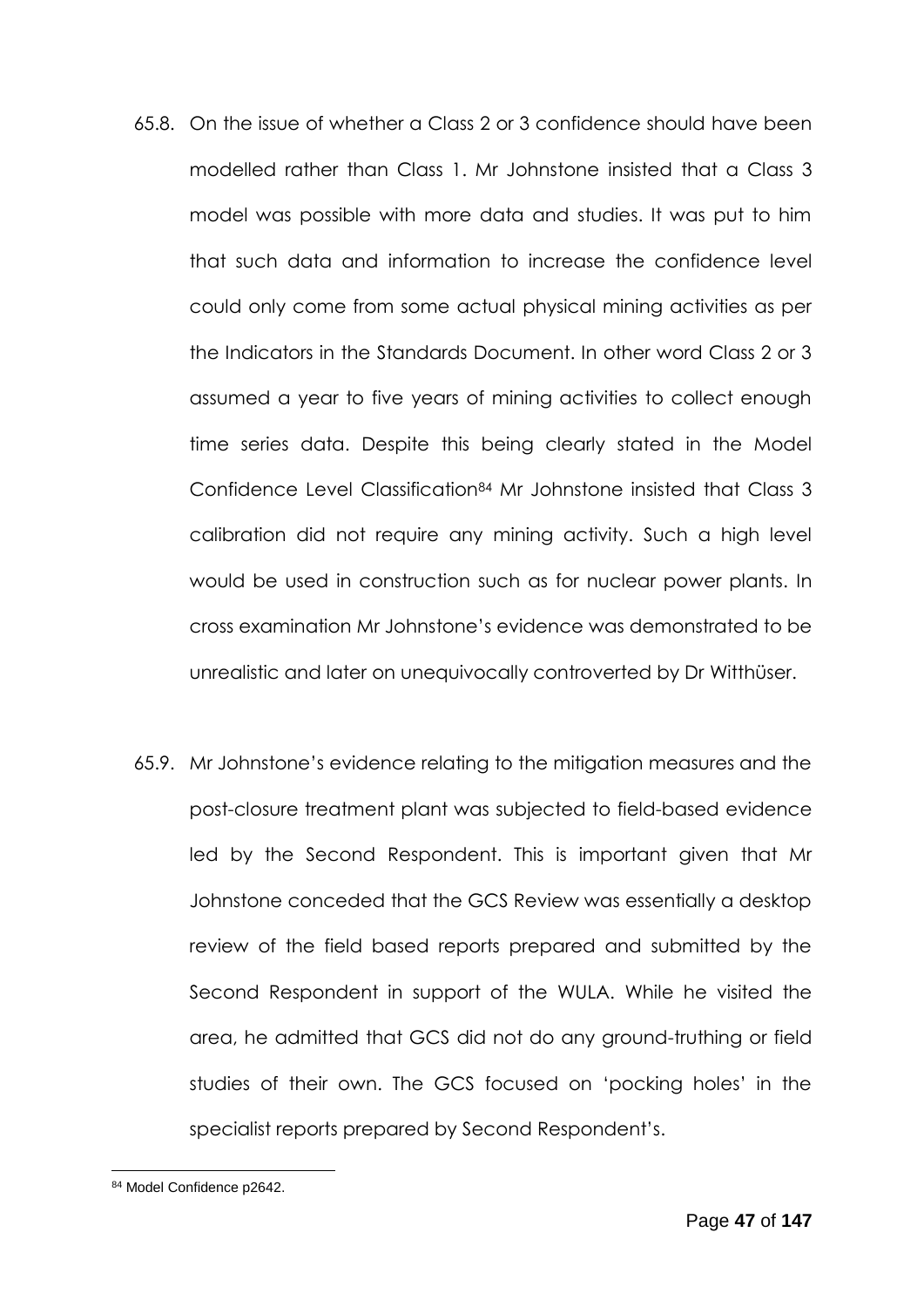- 65.10. Consequently, there are visible contradictions, baseless assumptions, and gaps in Mr Johnstone's evidence. In one breath he stated that underground mining requires dewatering which will affect groundwater fed springs and wetlands. In another, he agreed, and his presentation model showed no real connection between most of the rivers, wetlands, and springs to the underground water.
- 65.11. Mr Johnstone also testified that the Delta-H model was flawed because it used a *steady state* and did not attempt *transient state* model. Confronted with the evidence that the steady state is the one that provides the worst-case scenario, Mr Johnstone could not maintain his view that the steady state was the wrong state to use for the model.
- 65.12. Mr Johnstone also crucially admitted that, upon his visit to the area he could not comment on whether the wetlands were previously disturbed because he was not a wetlands expert. Nevertheless, some of his evidence and the GCS reviews purported to provide expert comments on the state of the wetlands and the impacts of the mining on same. This puts the veracity of his testimony on wetlands into question.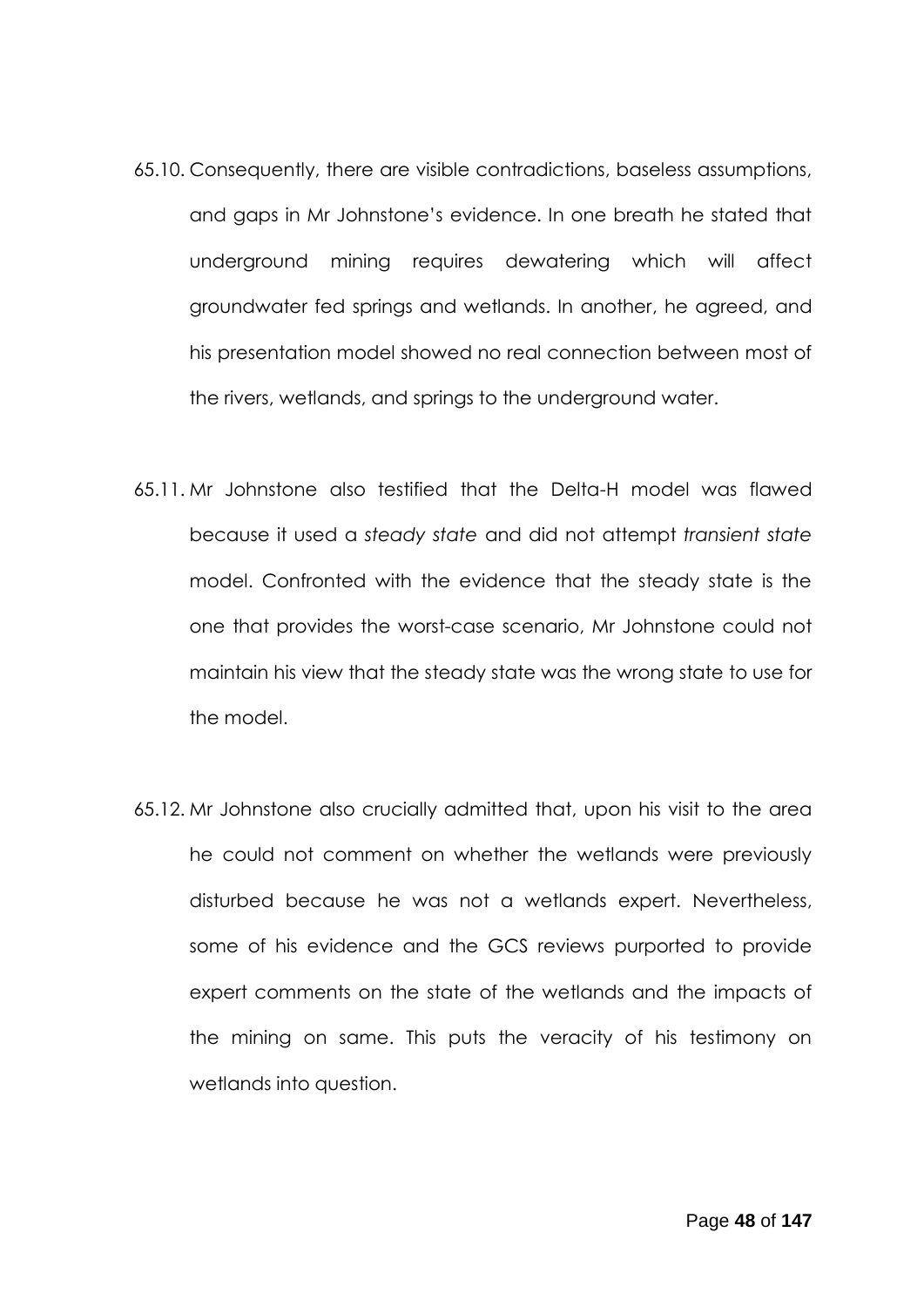- 65.13. Upon being presented with the evidence of pre-existing adits, some of which are 4 metres wide and could not have possibly been artisanal mining, Mr Johnstone's evidence that historical mining was small -scale artisanal was controverted. He visited two of the over 14 adits. Under cross-examination he conceded that water in the historical adits did not show connection with underground water. However, to his credit, no one presented conclusive evidence on the state and possible cause of the state of the water in the historical adits.
- 65.14. Under cross-examination by the First Respondent, Mr Johnstone admitted that his testimony and expertise would have been useful had it been presented to the First Respondent in July 2016. However , it was now presented as *ex post facto* analysis and there was no explanation why the Appellants did not provide his expert review during the public participation process so that the First Respondent could have taken his comments and opinion into account. In other words, the First Respondent put it to Mr Johnstone that the GCS reviews and his testimony have the benefit of hindsight.
- 65.15. Mr Johnstone also agreed that several conditions in the WUL address the problems the GCS review has identified, albeit, he challenged the adequacy of some of the licence conditions. For instance, lack of specific financial provision, and lack of a reclamation or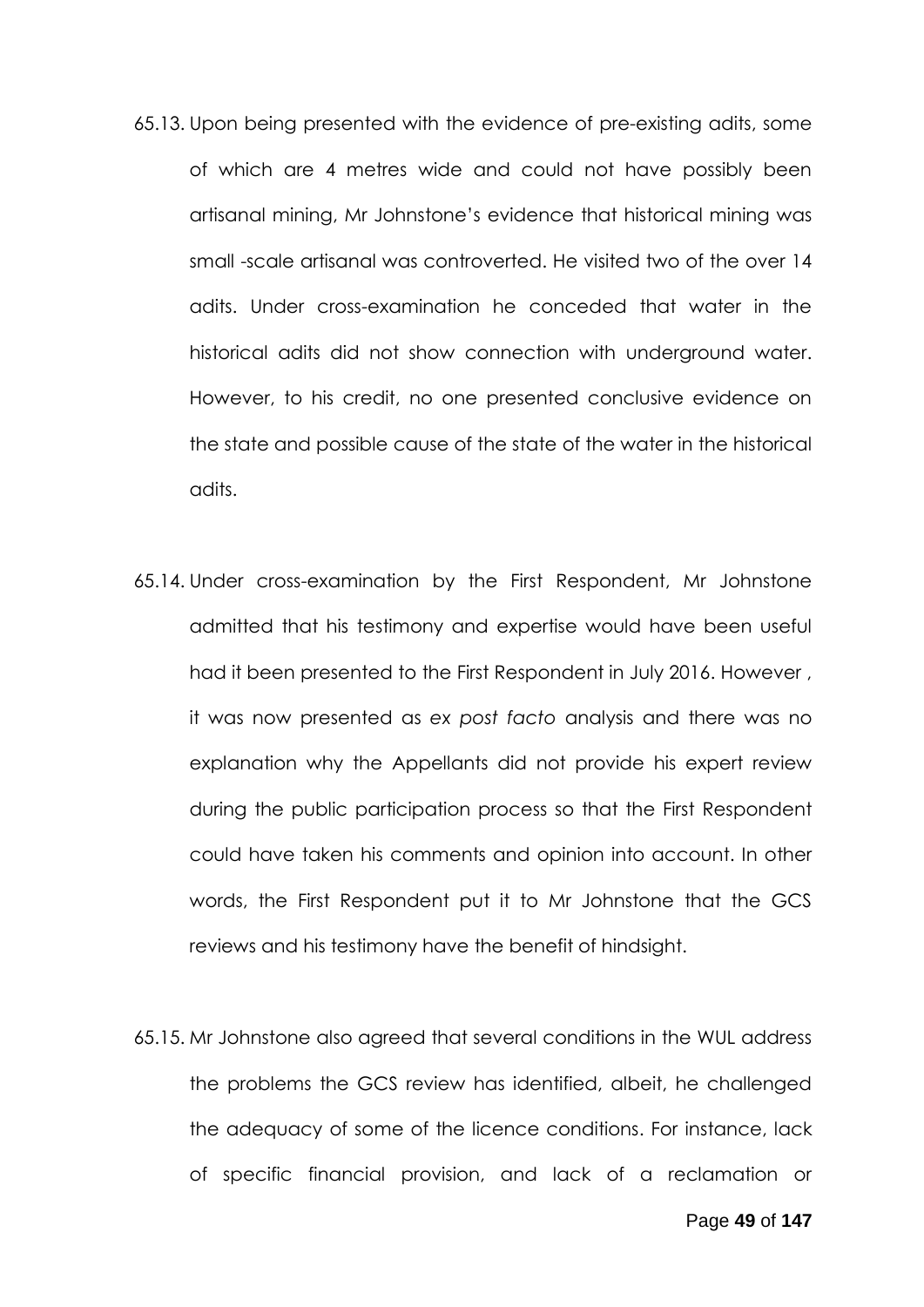rehabilitation plan post-mining to deal with decant and post-closure water treatment.

- 65.16. Upon further questioning regarding the point of decant and whether any miner can pursue a seam until daylighting, Mr Johnson responded that he did not know if the Second Respondent would mine the seams to daylight at the point of decant that he had assumed.
- 65.17. Upon being asked whether treatment of decant would be sufficient as a mitigation measure, Mr Johnstone agreed that it is possible but highlighted that no clear provision is made for post-closure water treatment plant for the long duration that the mine is likely to decant.

# **LE MAÎTRE**

- 66.Dr Le Maître is a principal researcher at the Council for Scientific and Industrial Research ('CSIR') in Stellenbosch. His expertise is in ecosystem services assessment and mapping, particularly the linkages between biodiversity, ecosystem services and land-use, focusing on ecohydrology and water resources. He has more than 28 years' experience in his field.
- 67.He was called in chief to testify on the strategic importance of the Enkangala as a Strategic Water Source Area ('SWSA'). He was part of the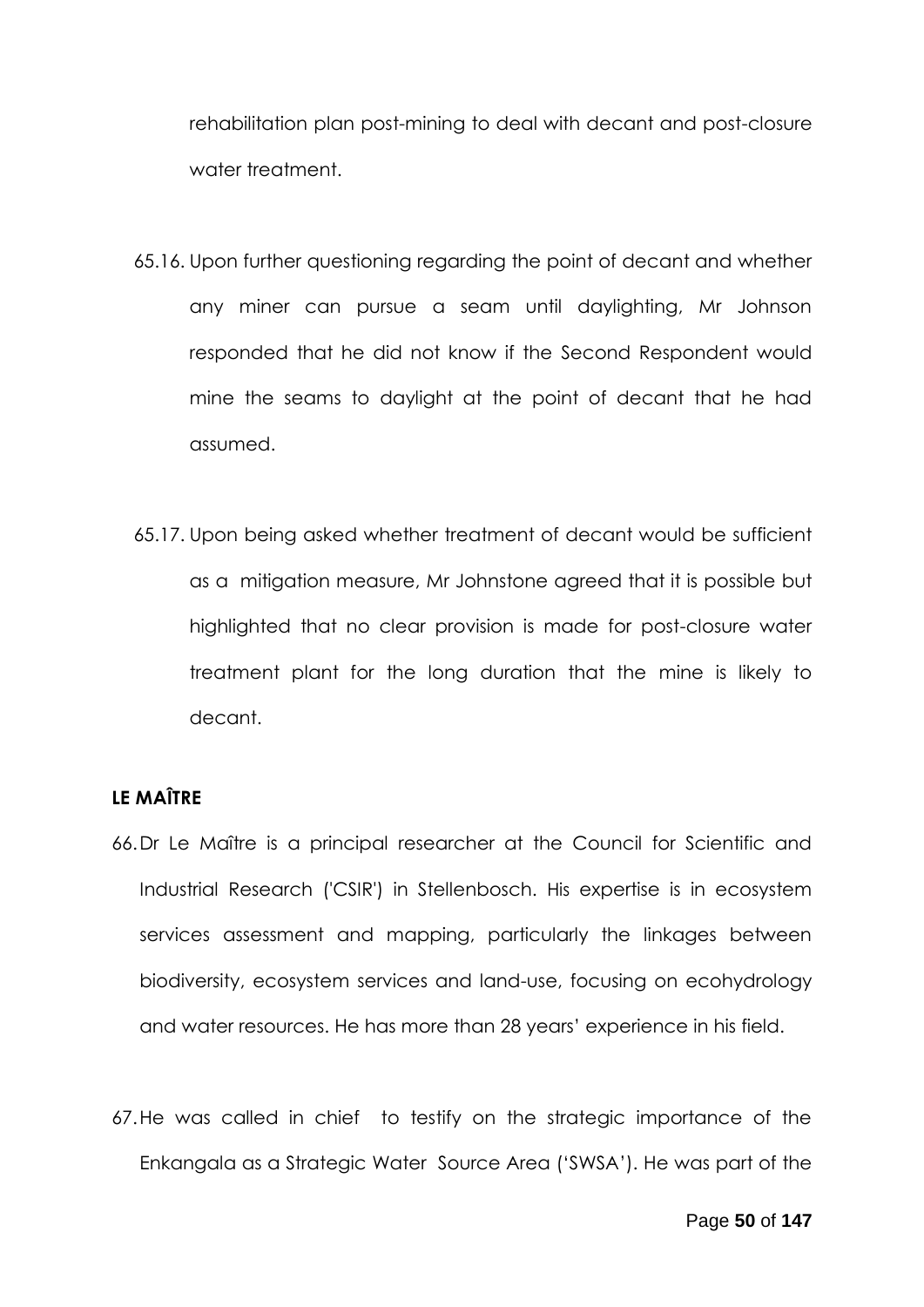team of researchers who authored the report commissioned by the Water Research Commission ('WRC') in April 2015 entitled *"Identification, Delineation and Importance of the Strategic Water Source Areas of South Africa, Lesotho and Swaziland for Surface Water and Groundwater',*  dated March 2018.

- 68. This technical and voluminous 278-page report aimed to develop an integrated method to identify and delineate the SWSAs for surface and for groundwater; to link the SWSAs and their associated water resources to key benefit flows; and to identify key pressures and recommended management and protection options for the SWSAs.
- 69. The enigma of the report at issue is that it was a 3-year project initiated by the WRC and implemented by the CSIR (represented by Dr LE Maître who is a witness for the Appellants) and Delta-H Water Systems Modelling (represented by Dr Witthüser who is the lead witness for the Second Respondent in this appeal). Delta-H prepared the specialists reports for the Second Respondent's WULA. It was an intriguing paradox that the two experts therefore appeared on the different sides of this appeal presenting completely different expert evidence. Perhaps this not only confirms the complexity of the issues raised by this appeal, but also at another level the inexactness of scientific evidence as an instrument to guide environmental decision-making.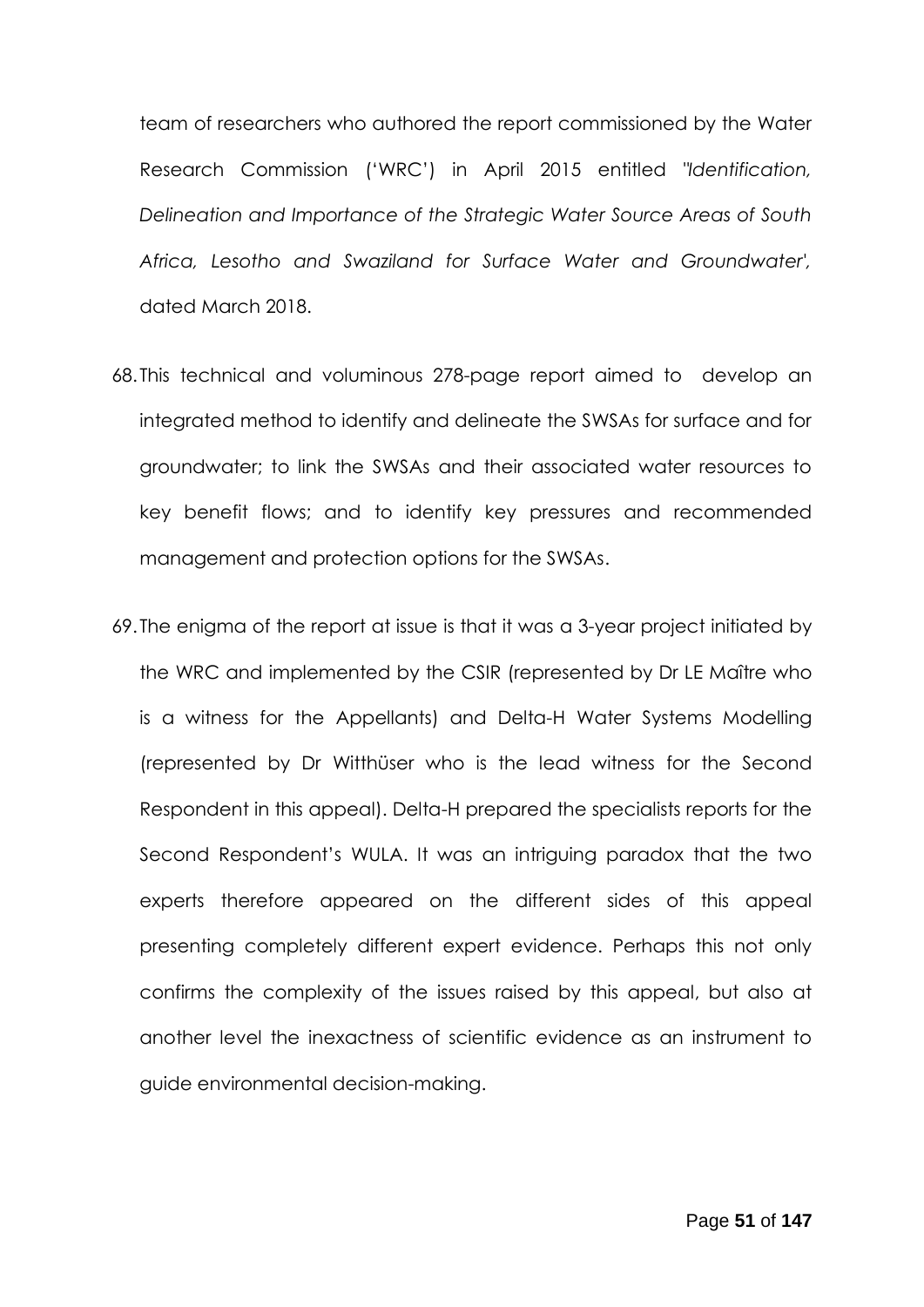70.Dr Le Maître gave evidence that one of the drivers of the SWSA project was the

> "issue of the poor state of the rivers in the country and the need to conserve the rivers, and particularly the headwaters of the rivers. The other concern is that as a country we are clearly having water problems. The summer rainfall area has experienced water problems, the winter rainfall area is still experiencing severe water problems, and we need to find ways to protect what water we have and ensure that we maintain the quality and quantity of that water."<sup>85</sup>

The specific report in issue here investigated the spatial overlap between SWSA and coal deposits in South Africa at a national level. It was not a report for any specific localised ecosystem.

- 70.1. In this regard some coal fields overlap 100 per cent with SWSA. This was the case with Ermelo coal fields. The nearby Bellengeich overlapped to the extent of 42 per cent. The Utrecht coal field of which the Alfred and Dundas forms part, are in the Enkangala Drakensberg SWSA. The SWSA in this area overlaps to the extent of 15 per cent with underlying Utrecht coal field. The Yzermyn Mine footprint is only a tiny part of the Utrecht coal fields.<sup>86</sup> The remainder of the 15 per cent of the coal deposit lie outside the SWSA.
- 71.He provided evidence that two tributaries of the Asseggai River start in the area partly covered by the Yzermyn Mine and they form part of the headwaters of this important river. These are the Mkusaze River which goes

<sup>85</sup> Record of Proceedings Vol. 3 p407.

<sup>86</sup> Record of Proceedings Vol. 3 p406.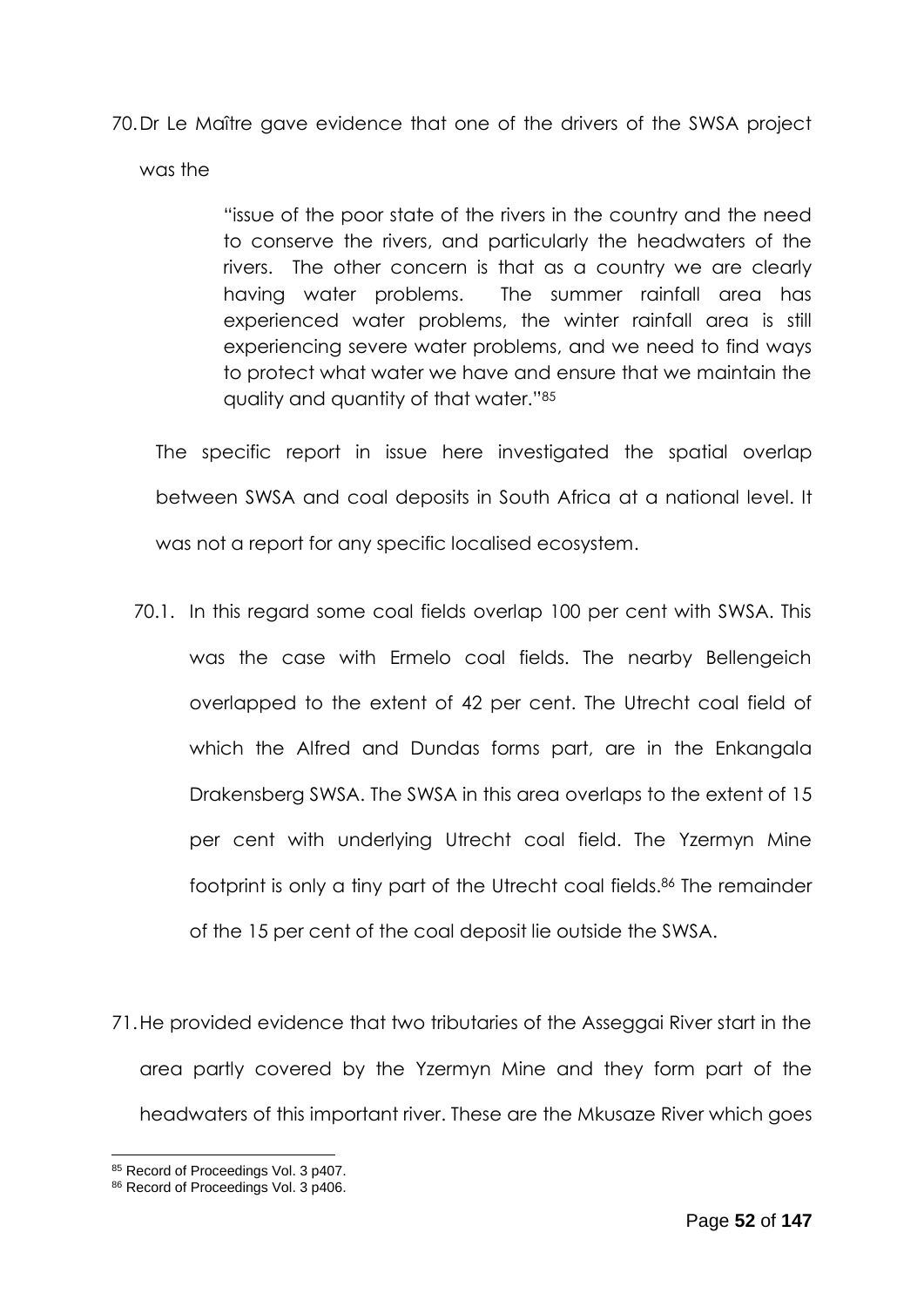up to the northwest and the Mawandlane River. Headwaters of a river system are parts of a river that produce most of the water in the river. He stated that 10 per cent of the country's surface land supplies 50 per cent of the national water needs.

- 72.In the 2013 version of the SWSA study the Yzermin Mine footprint fell within the Enkangala Drakensberg SWSA.<sup>87</sup> It remains part of the SWSA in this 2018 draft report. Strategic Water Source Areas form part of the 2013 National Water Resource Strategy, which is a statutorily prescribed instrument.<sup>88</sup>
- 73.Under cross examination Dr Le Maître stated that the fact that any area falls within a SWSA does not, and cannot, *per se* prohibit mining activities in the area. Part of the outputs of the SWSA project are guidelines for the management and implementation of mine water usage in SWSA which assumes the permissibility of mining in such areas. <sup>89</sup> These guidelines are recommendations on how people should treat water resources in SWSAs.
	- 73.1. At the date of this hearing these guidelines are not yet published, but they have been proposed. Similarly, the main SWSA report itself although finalized in March 2018, it has not yet been approved and published by the WRC.<sup>90</sup> Everything remain in draft form, which draft

<sup>87</sup> Record of Proceedings Vol. 3 p412, and see the map at Record of Proceedings Vol. 5 p. 2668 (This formed part of the amplified appeal File Number 2 p1317 para 29.13.

<sup>88</sup> Record of Proceedings Vol. 3 p412; File Number 5 p2883-2903. (p2888) read with Section 7 NWA.

<sup>89</sup> Record of Proceedings Vol. 3 p417.

<sup>90</sup> Record of Proceedings Vol. 3 p418.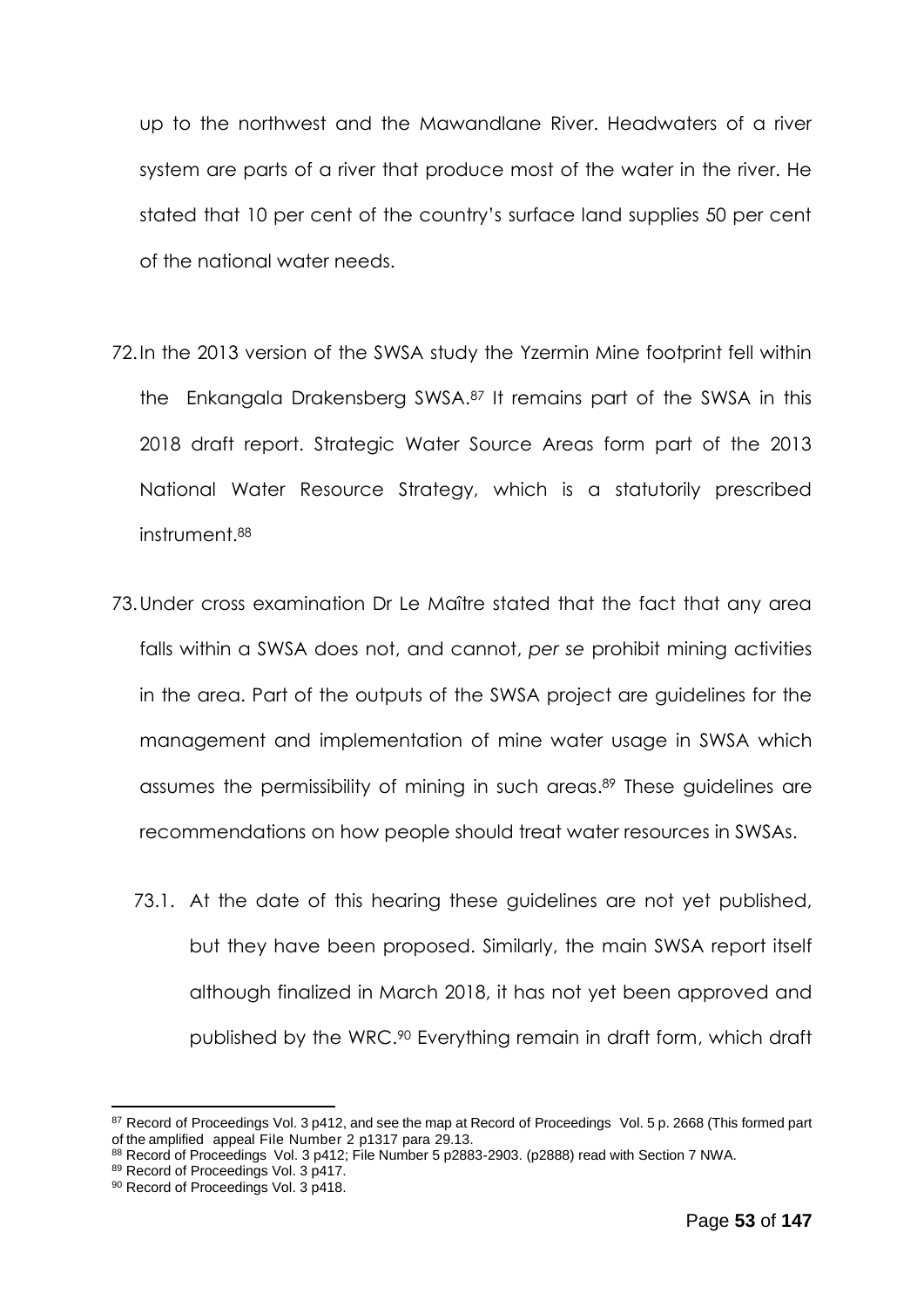were not before the First Respondent. <sup>91</sup> Even the First Respondent's Draft National Water and Sanitation Master Plan of 13 November 2017 which makes references to SWSAs is still a draft document.

- 73.2. It is important to highlight at this stage that as of today 26 July 2018 the reports and studies which Appellants' expert witness testified to regarding the strategic importance of the water in the area covered by the Yzermyn Coal Mine are draft documents. They are neither in the public domain, nor legally binding as section 27 (1) NWA relevant factors to be considered by the responsible authority deciding today on a WULA. Critically, we also note, for the record, that the SWSA reports and the draft reports were not before the decision-makers or any of the parties in July 2016 when the decision on the WUL being appealed against was made. The probative value and relevance of these national level studies and reports for a micro-level project-based decision is therefore put into serious doubt.<sup>92</sup>
- 73.3. On the specific question of whether coal mining is necessarily incompatible with the SWSA Report, Dr Le Maître responded that "It is not incompatible, no. It is not recommended, but it is not incompatible. And indeed, certain forms of coal mining which [do]

<sup>1</sup> 91 Record of Proceedings Vol. 3 p425.

<sup>92</sup> We note this given the emphasis by Appellants' counsel of the decision of the court in *MEC for Agriculture, Conservation, Environment and Land Affairs, Gauteng v Sasol Oil and Another* [2006] 2 All SA 17 (SCA) para 19. This only applies to valid and final policy documents developed for the purpose of guiding decision makers with sufficient specificity. This is not the case with the SWSA Reports and other national strategic reports that could guide national policy making but cannot guide specific decision-making at a project level basis.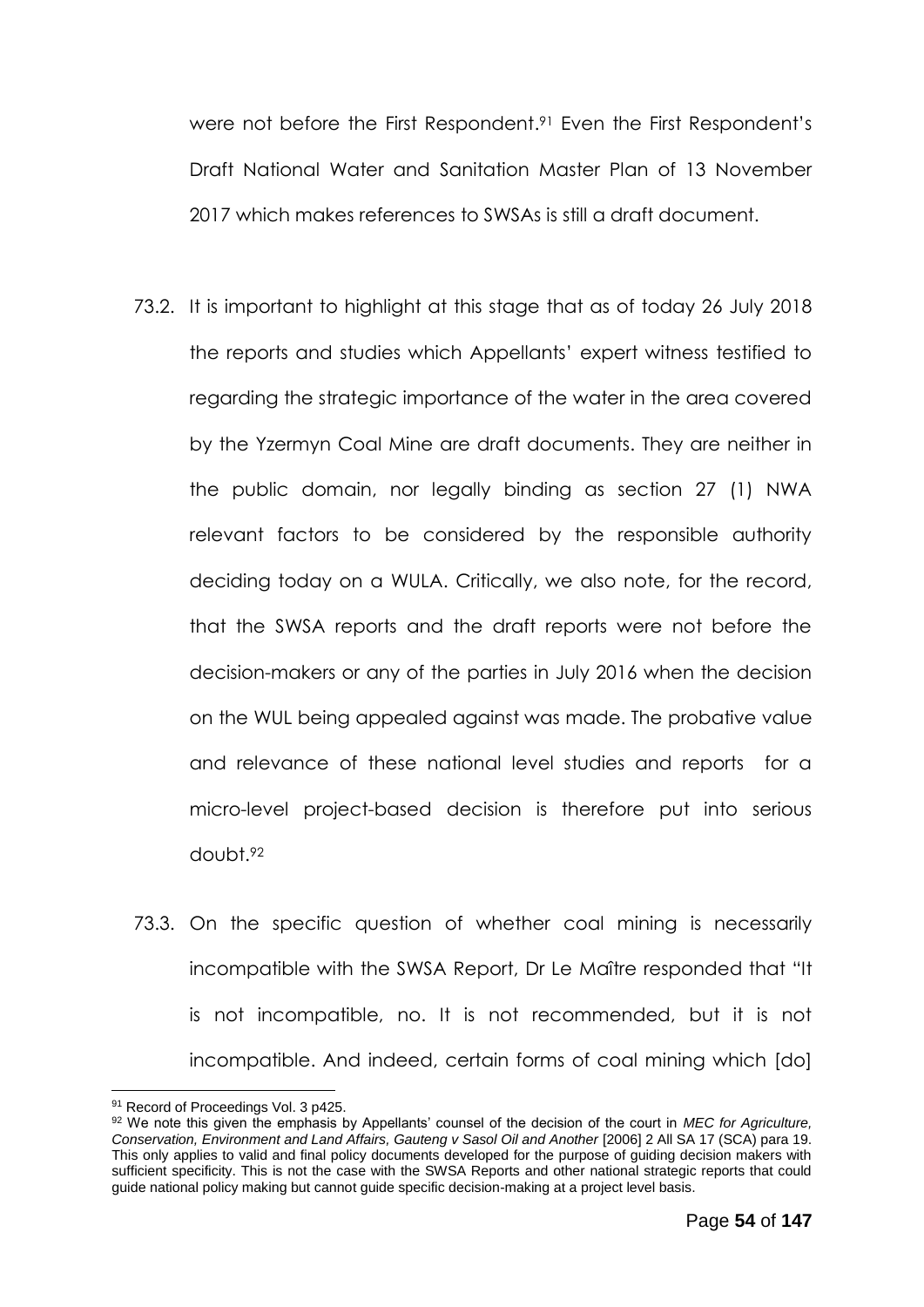not lead to extensive acid mine drainage could be compatible."<sup>93</sup> His view on this was unquestioned.

- 73.4. Dr Le Maître also agreed, in response to a question, that there may be an inflow of 5.7 litres per day into the Assegai tributaries which amounts to 180 000 cubes per year, which represents 0.13% of the mean annual runoff for this quaternary catchment. He conceded that quantitatively this is an insignificant inflow, but he emphasized that qualitatively it could have deleterious impact on the receiving water resource.<sup>94</sup> This can be mitigated with appropriate and effective water treatment measures.<sup>95</sup>
- 73.5. As to whether the report is a strategic national study which may not provide guidance on localised decision-making, Dr Le Maître responded that the data used was at micro-level of 1.8 by 1.8 kilometres. However, he categorically stated that the intent of the study and report is to provide a national context and recommendations.<sup>96</sup> He also noted that the runoff data used was based on a model and not the actual observed run-off.<sup>97</sup>

74.At the end of Dr LE Maître's evidence the Appellants' counsel closed the First and Second Appellants' case. The Third Appellants was not

<sup>93</sup> Record of Proceedings Vol.3 p417.

<sup>94</sup> Record of Proceedings Vol. 3 p421 (he states, "It sounds like [a] small amount, but the main problem with the mining is not the quantity of the water as much as the quality of it, and the quality can still have a very substantial mining is not the quantity of the water as much as the quality of it, and the quality can still have a effect even though it is a small proportion of the impact.")

<sup>95</sup> Record of Proceedings Vol. 3 p 422.

<sup>96</sup> Record of Proceedings Vol. 3 p428.

<sup>97</sup> Record of Proceedings Vol. 3 p430.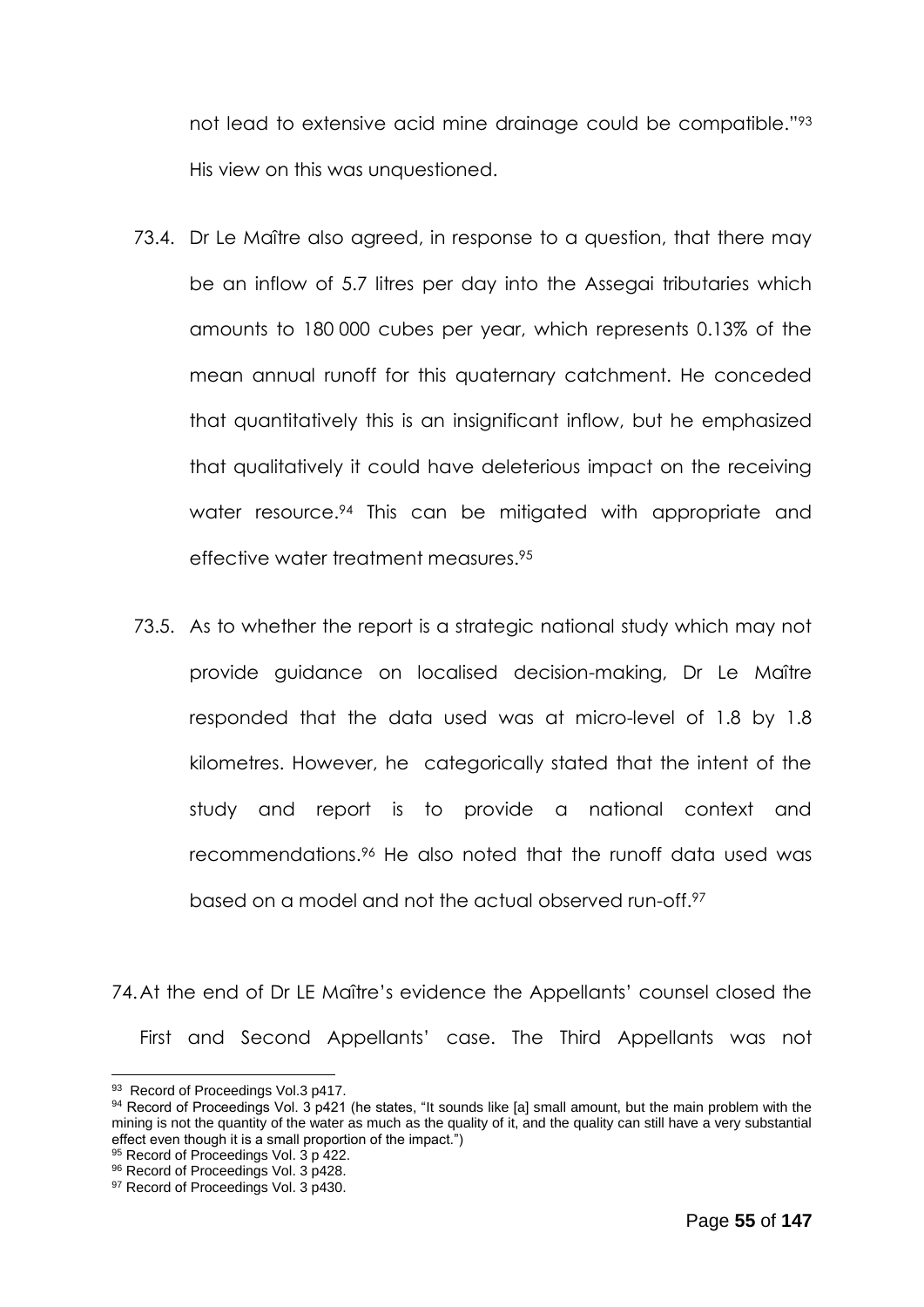represented and led no evidence as a result. The hearing was adjourned to October 2018.

- 75.When we resumed the hearings on 23 October 2018, the Appellant had secured the services of Adv P Kennedy and the Appellants applied to reopen the First and Second Appellants' case in order to call one more expert witness. The Respondents opposed the application given that the evidence sought to be led was not new and should have been available to the Appellants as early as 2011. The parties addressed extended arguments on this issue at the end whereof we ruled that the Appellants can reopen their case and lead the evidence of Christine Colvin. We accepted that no prejudice would be suffered by the Respondents, and indeed in their submission Respondents' did not demonstrate any prejudice that would be suffered. Intending to have a full ventilation of the issues we allowed the evidence of Ms Colvin.
	- 75.1. We noted however, with a degree of perturbation, that the WWF-SA entitled '*Cal and Water Futures: The case for protecting headwaters in the Enkangala Grasslands*' ('WWF-SA Coal and Water Futures Report')<sup>98</sup> report published in 2011 which Ms Colvin would testify to acknowledges the participation of Melissa Fourie, the Director of the CER, First and Second Appellants attorneys.<sup>99</sup> The WWF-SA Coal and

<sup>98</sup> File Number 5, (Exhibit 15) p 2779.

<sup>99</sup> File Number 5, (Exhibit 15) p 2780.('We would like to thank the following participants who either *contributed to the report* via individual discussions with the authors or *attended workshops* held by WWF-SA…") (our emphasis).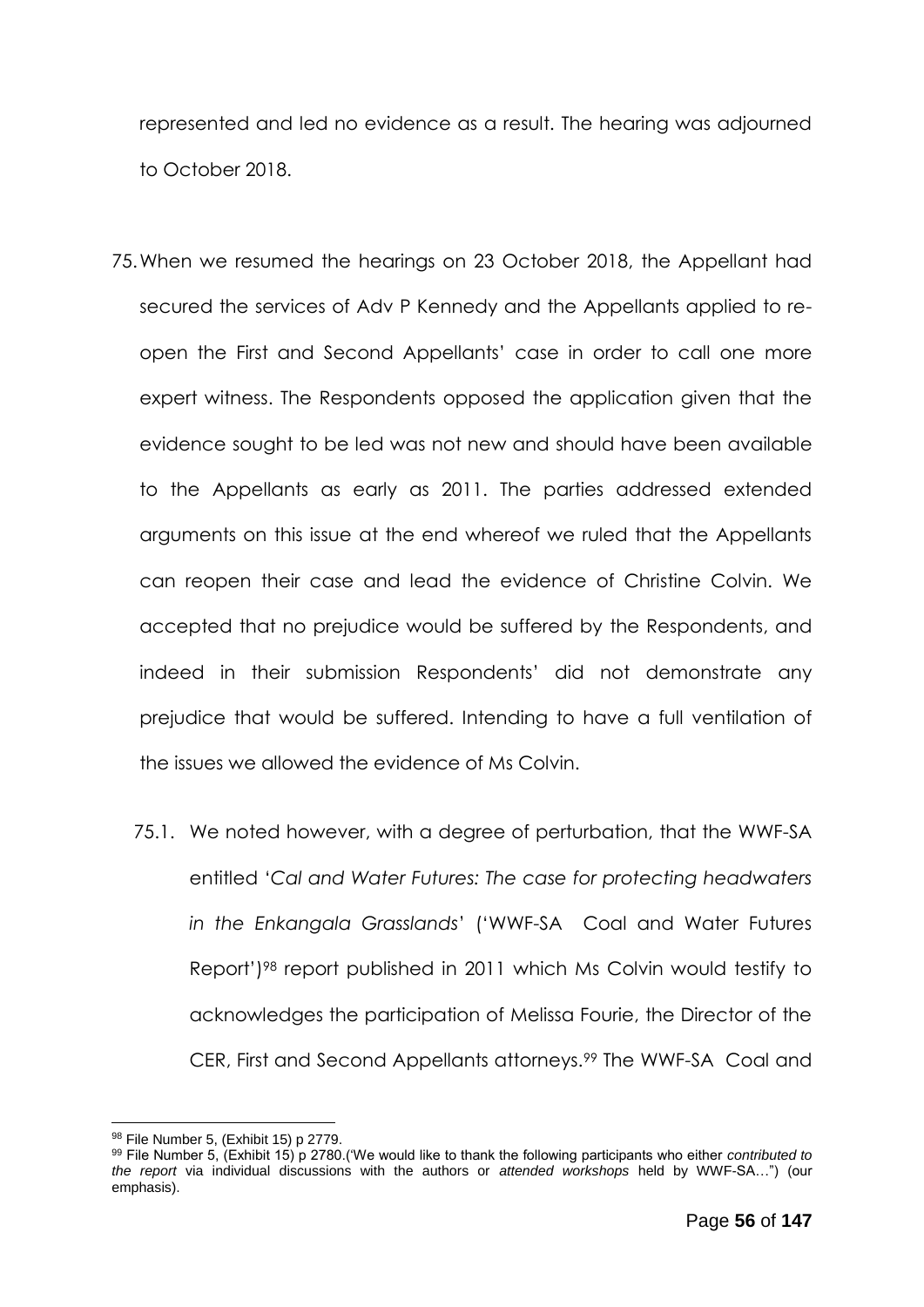Water Futures Report was also referenced, on 6 September 2013, by the CER in a submission to the Portfolio Committee on Mineral Resources. Then on 15 September 2014, in May 2016 and 5 October 2016 the Appellants attorneys, CER, made various references to this report in their advocacy work. To allege that they only realised the relevance of this report on 26 July 2018 when we adjourned was somewhat indefensible.

- 75.2. In their application to reopen their case the Appellants through CER, stated that they realised the relevance of the 2011 WWF-SA Coal and Water Futures Report towards the end of our first hearing on 26 July 2018. Nevertheless, the application to reopen the case and the report itself was made three months later on 12 October 2018, a mere six days before we resumed this hearing on 23 October 2018. This delay and the clear evidence that the Appellants' attorneys were aware of the existence of the WWF-SA Coal and Water Futures Report show that Appellants could have reasonably obtained and led the evidence before closing their case.
- 75.3. More crucially, there was no single explanation as to why the Appellants and their attorney CER (*qua* interested and affected person) did not submit this report to the Second Respondent in August 2015 during the WULA public participation process. Similarly , the report was never submitted to the First Respondent in order for it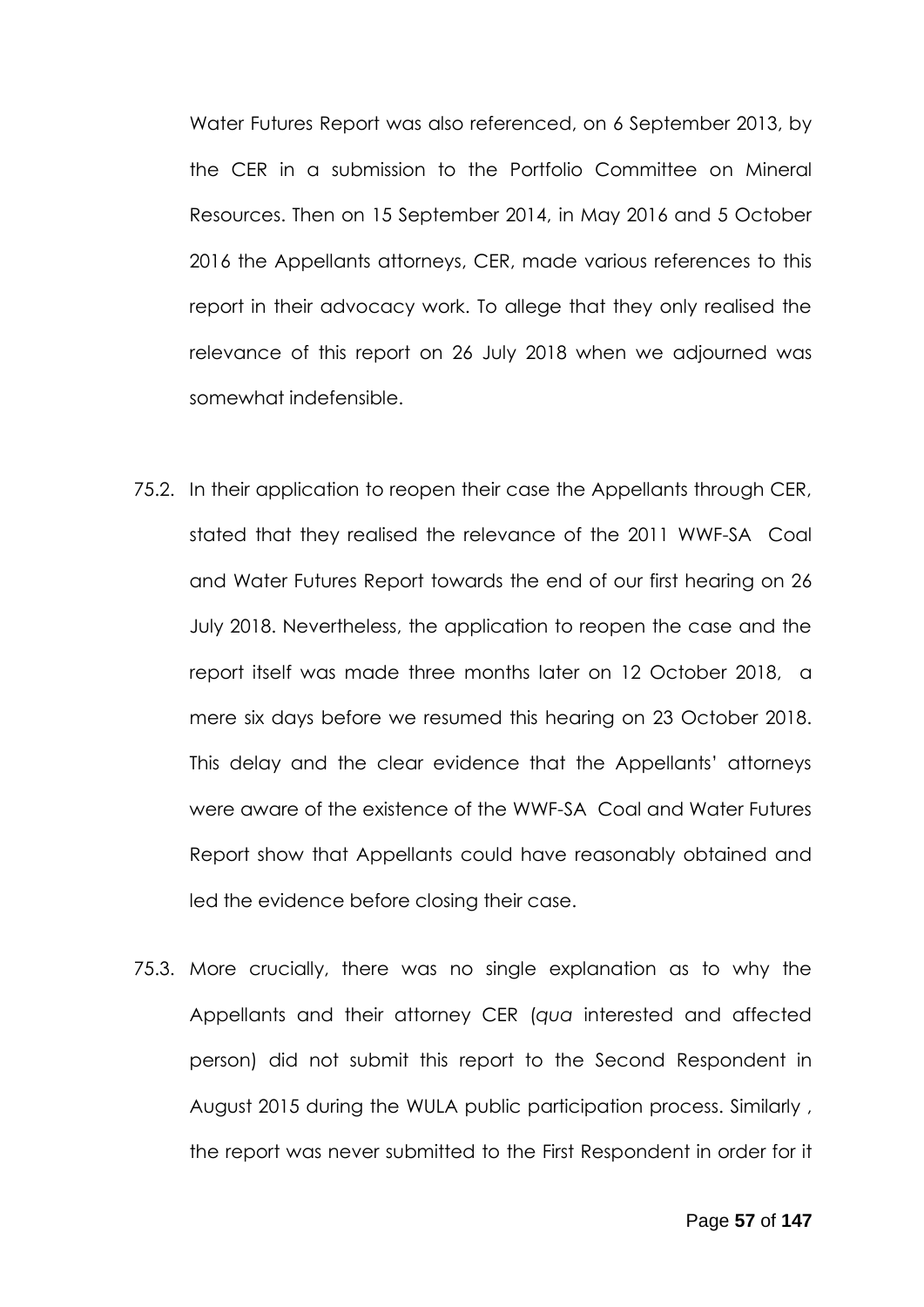to be considered when a decision was made on the WULA in July 2016. Had it not been for the Respondents' failure to demonstrate prejudice, and our view that the report may have some relevant factors,<sup>100</sup> we would certainly not have allowed the Appellants to reopen their case. We also noted that Adv Kennedy had become the principal counsel for the Appellants in October 2018 and may have shone some light on the relevance of the report.

#### **CHRISTINE COLVIN**

- 76.Ms Colvin is a Freshwater Programme Manager at the World-Wide Fund for Nature (WWF) South Africa ('WWF-SA'). She is a hydrogeologist with extensive technical background. Much of her work over the last 25 years has dealt with policies and strategies that look at integrated water resource management, particularly the sustainable use of all water resources with a focus on South Africa. She has not operated at the sitespecific level that a typical geohydrological consultant would work. She has spent more of her time at the policy and research level.<sup>101</sup>
- 77.Ms Colvin was called to testify to the WWF-SA Coal and Water Futures Report. Herself, Angus Burns together with Dr Klaudia Schachtscheneider and Ashton Maherry of the CSIR, and Dr Martin de Wit of De Wit Sustainable Options are the authors of this report.

<sup>100</sup> See Record of Proceedings Vol. 4 p467-468 (for detailed reasons for the ruling).

<sup>&</sup>lt;sup>101</sup> Record of Proceedings Vol. 4 p472.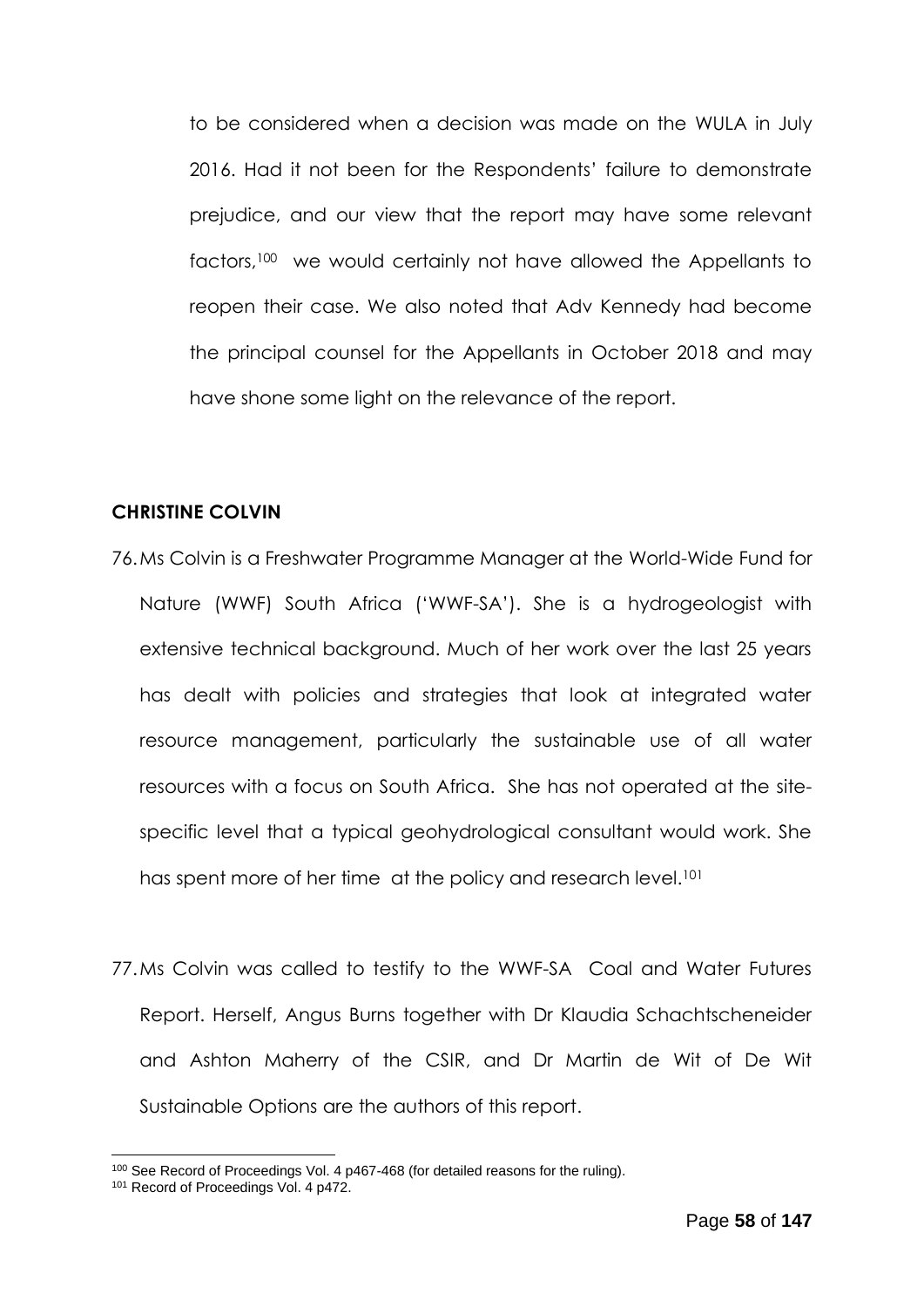- 78.In chief Ms Colvin stated that the purpose of the report was to highlight a clash of interests in the Enkangala Project Area, landscape – an area within the grasslands biome that occurs in a high rainfall, high lying part of the country, which is the source of some of our major rivers but also partly underlain by substantial coal reserves.<sup>102</sup> The WWF-SA Coal and Water Futures Report aimed to provide an overview perspective on decisions that were being made around water use and mining in that area. It also aimed to inform those decisions by providing a review of the experience in South Africa with the impacts of coal mining. This review was in the context of what transpired in another catchment area, the Olifants catchment. The report also reviewed the then current planning processes that were very focused on-site level decisions, and oblivious to the more strategic regional or country considerations. We note that impact assessments in South Africa re still project-based and the country has not fully embraced strategic impact assessment.
- 79.In her evidence Ms Colvin stressed that site level decision-making and planning had led to trade-offs around where to mine and to issue water use licenses. In certain areas this potentially compromises future generations and national water security. This was from a cumulative impact perspective. The purpose was to start bringing the whole picture together, with more of a national perspective and particularly for coal mining that has a history of causing a lot of water pollution in South Africa.

<sup>102</sup> For the full testimony see Record of Proceedings Vol. 4 p473 *et seq*.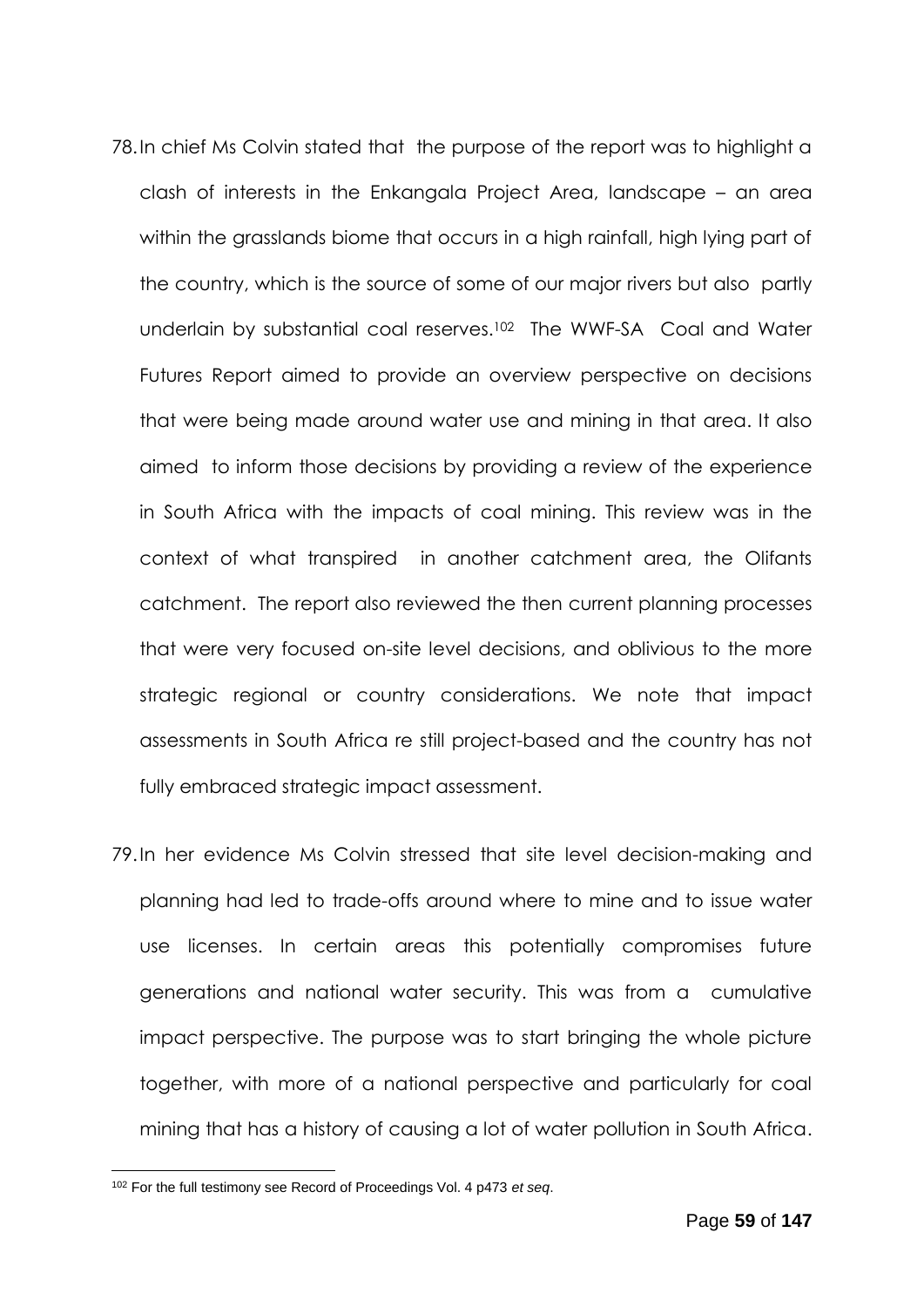She then commented on South Africa's energy policy and commitments to transition from coal-based power to renewable energy.

- 80.She continued that the report highlights that despite having good policies South Africa has been left with a legacy of poorly managed coal mines and the Olifants catchment is an area that has more than 100 years of coal mining and has a number of abandoned and derelict mines which are a particular concern for the sector as a whole, but particularly for coal and gold mining. It draws attention to the fact that the coal mining, along with gold mining, also causes acid mine drainage, which results in water impacts *where the mines are poorly managed without proper mine-closure plans*. An example is given where there is an abandoned underground mine that started decanting 44 years after it was abandoned. <sup>103</sup>
- 81.She further attested that in the Enkangala Grasslands, generally the water quality is fairly good and within acceptable limits, albeit there are sporadic pollution incidents. This is relative to an area the Olifants catchment, with a longer history of coal mining where the water quality has deteriorated significantly.<sup>104</sup>
- 82.In chief, Ms Colvin stated with certitude that the WWF-SA Coal and Water Futures Report is not site specific and it does not deal specifically

<sup>&</sup>lt;sup>103</sup> File Number 5, p2838. (The example of the Middleberg Steam Coal Mine which operated from 1908 until 1947, and then started decanting into the Blesbokspruit and Brugspruit from 1990 onwards.) <sup>104</sup> Record of Proceedings Vol. 4 p476.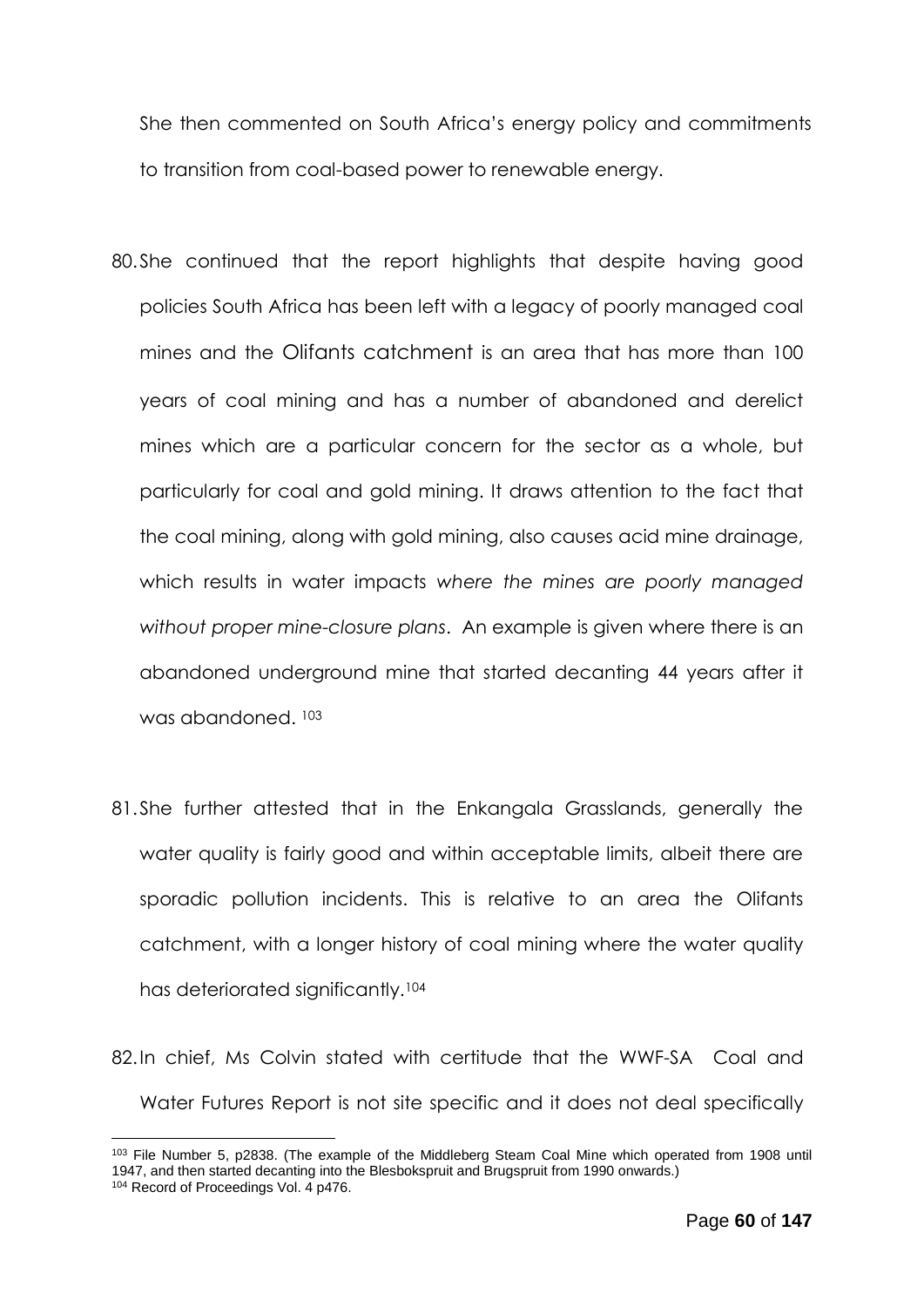with this particular site for the Yzermyn Coal Mine or the specific issues raised for instance in relation to proposed mitigation measures.<sup>105</sup> Nevertheless, from a risk point of view, environmental water management point of view, what happens on the proposed mining site could add to cumulative impacts, and that such risks are higher in the high water yield, SWSAs.<sup>106</sup> Lessons have been learned from the impacts of coal mining in other parts of the country that show that downstream water users have been negatively impacted by poor water quality and poor water management in the headwaters. Thus, decision-making around the right to mine and the right to use water for mines needs to keep in mind the fact that these are SWSAs.<sup>107</sup>

83.In summary, the WWF-SA Coal and Water Futures Report recommended a different approach, at a strategic level, on where and how coal mining takes place bearing in mind the impacts on SWSAs and sensitive environments. The WWF-SA Coal and Water Futures Report however also acknowledged that in 2009 coal sales amounted to R65 billion, the highest value commodity for that year – surpassing platinum and gold. It also notes that coal accounts for 92 per cent of South Africa's electricity generation and

<sup>105</sup> Record of Proceedings Vol. 4 p478

<sup>106</sup> Record of Proceedings Vol. 4 p479.

<sup>107</sup> Record of Proceedings Vol. 4 p480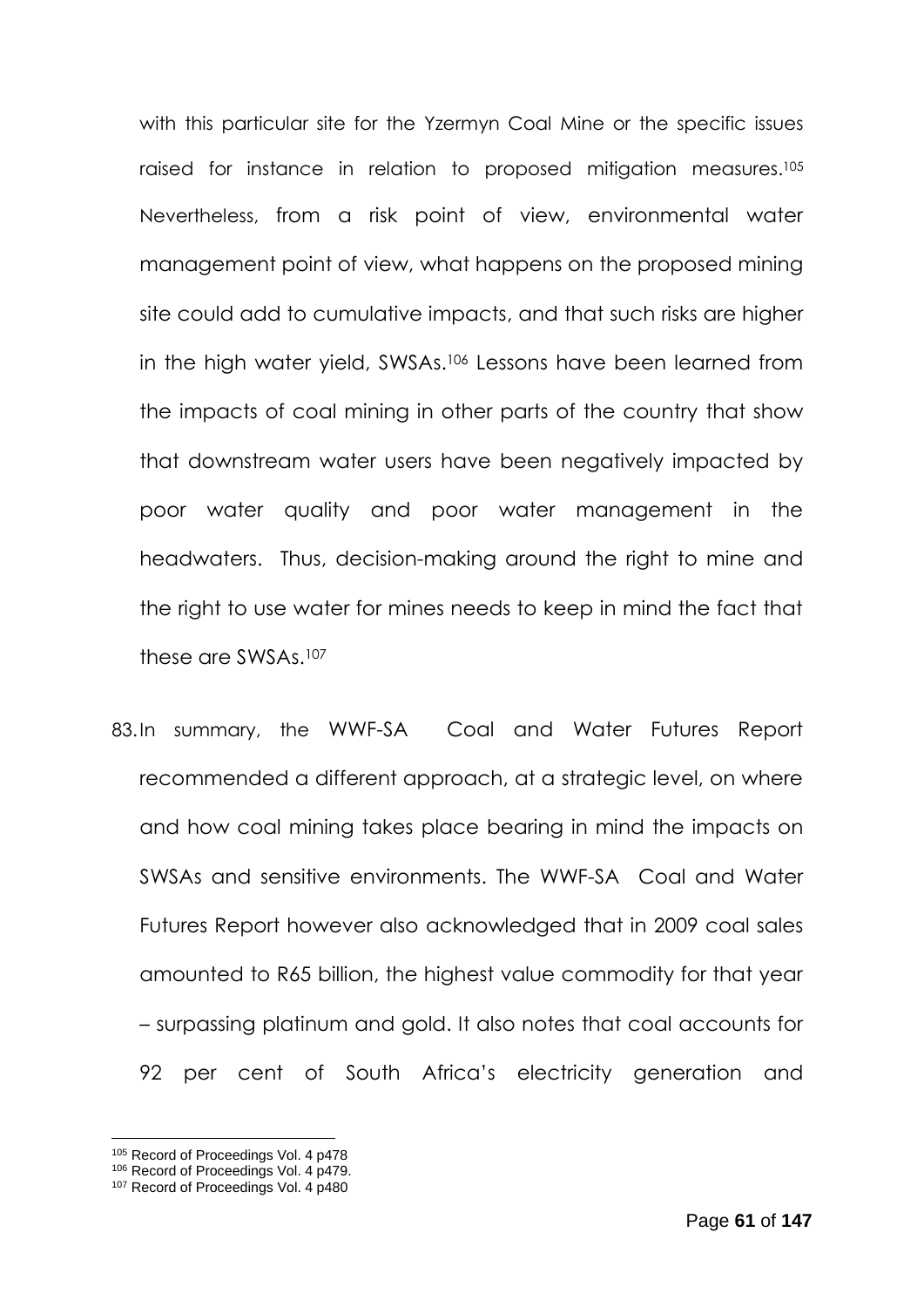acknowledged the importance of energy security for sustainable economic development. This, whilst , bemoaning the major contribution of coal to greenhouse gas emissions and air pollution and consequent climate change. <sup>108</sup> In the Enkangala area agriculture is recorded as having an employment impact of 164 059 compared to mining with 1 611 jobs, then in 2011.<sup>109</sup>

84.The report contains three major recommendations – namely *Mitigate, Manage and Monitor* and enforce – emphasising, for the purposes of this appeal that, "South Africa has to strike consensus on a just balance between the necessity of coal mining and the need to protect the environment and social well-being."<sup>110</sup> All these are recommendations which are neither policy nor law in terms of the current water and environmental laws of South Africa. Since 2011 when the report was published the recommendations do not seem to have translated into law that can guide site level decisionmaking. The government has not yet bought into the proposed no go areas for mining in law or policy. <sup>111</sup> Ms Colvin testified that the report, as such , has not been presented to the government but she stated that it is known to relevant government departments and could have influenced the inclusion of SWSAs in the 2013 National

<sup>108</sup> File Number 5, p2793 to 2794.

<sup>109</sup> File Number 5, p2795.

<sup>110</sup> File Number 5, p2784.

<sup>&</sup>lt;sup>111</sup> Record of Proceedings Vol. 5 p519-520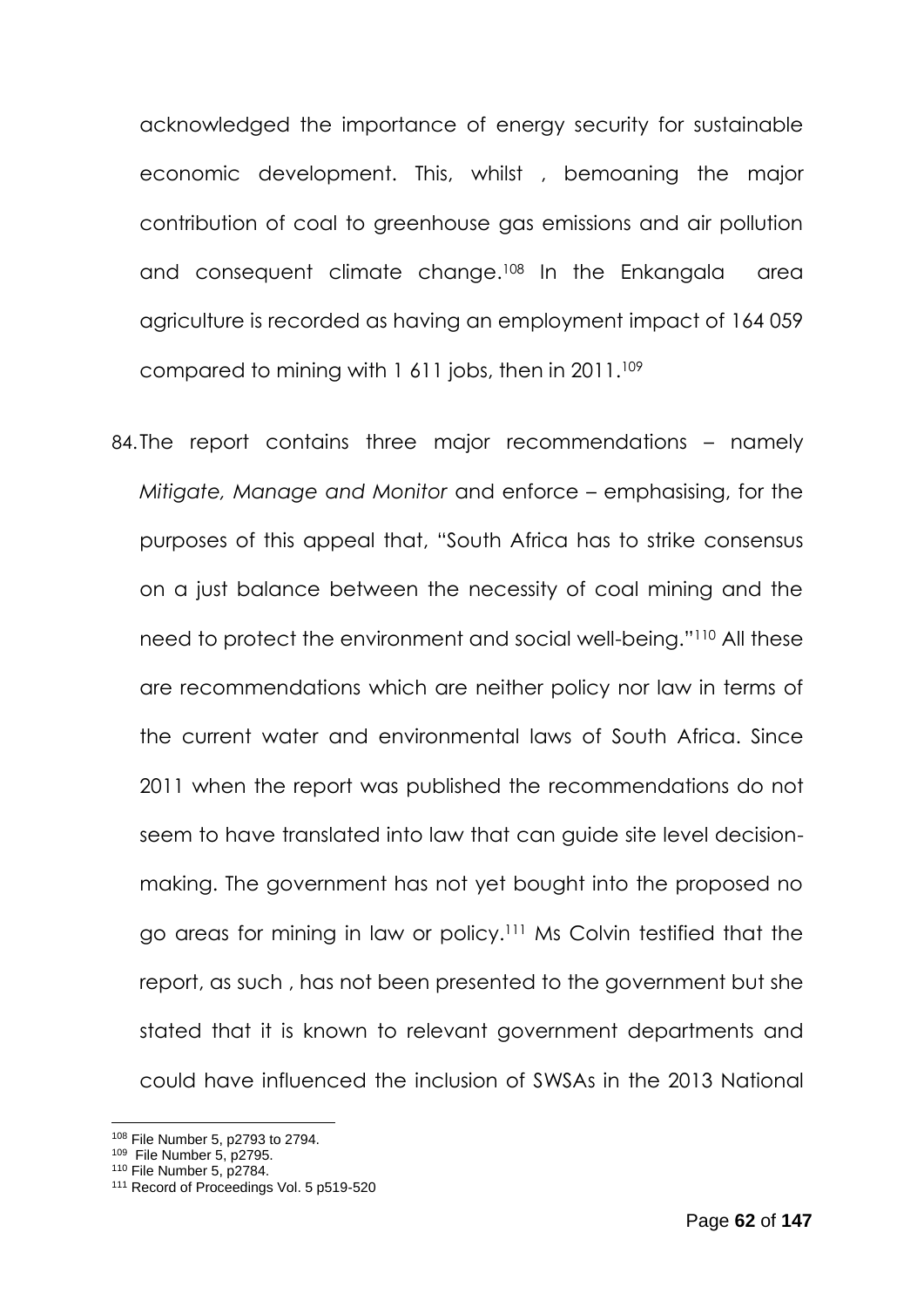Water Strategy. This is the case with the draft policies such as the 2013 *Draft National Water and Sanitation Master Plan*. 112

85.Whilst this evidence may be relevant, to the extent that it has informed government policy on SWSAs, it is regrettable that despite being available, it was never brought to the attention of the Respondents when it mattered most in 2015 to 2016. It is now, in hindsight, being placed before us with the expectation that our *de novo* jurisdiction allows such.

86.Under cross examination Ms Colvin stated the following:

- 86.1. She did not know how the Witbank and Vryheid coalfields compare in terms of the one being largely mined through open cast while the other is underground. They have different environmental impacts with open cast more prone to causing AMD compared to underground mining.<sup>113</sup>
- 86.2. No agreement has as yet been reached among Department of Water and Sanitation; Environmental Affairs and Mineral Resources regarding the restriction of mining in critical water source areas. 114 Spatial Plans and Integrated Development Plans ('SDFs' and 'IDPs') are not yet fully developed at the municipal level to implement

<sup>112</sup> Record of Proceedings Vol. 5 p516 -517, see p525 (Gazetted for public comment in 2013 and still out for comment at the time of hearing in 2018.)

<sup>113</sup> Record of Proceedings Vol. 5 p530.

<sup>114</sup> Record of Proceedings Vol. 5 p531-532.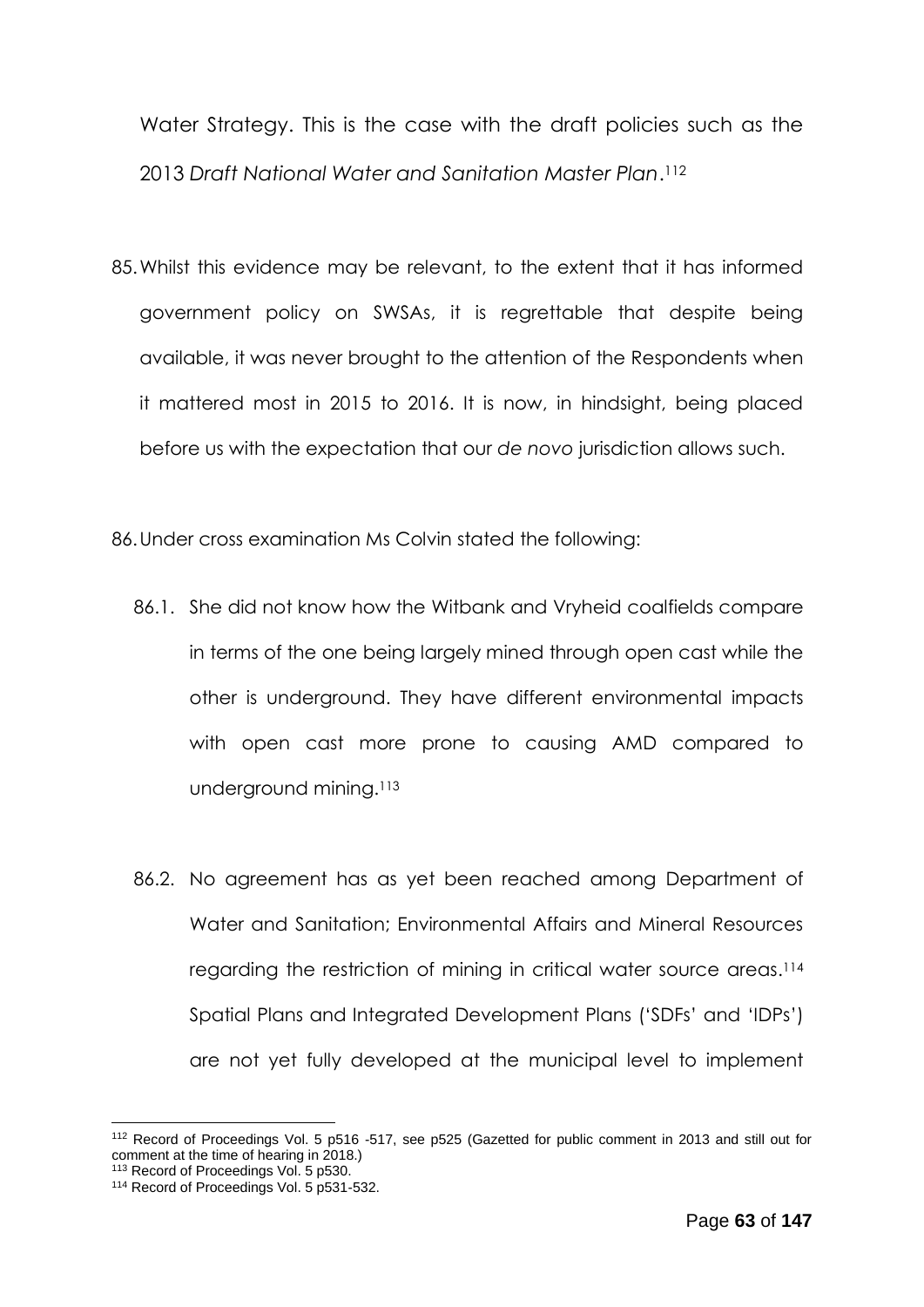some of the recommendations of the report.

- 86.3. She acknowledged that coal remains a strategic energy source in South Africa, with the current Integrated Resource Plan ('IRP') forecasting 60 per cent of new coal build.
- 86.4. That the Yzermyn Coal Mine footprint was 0,0014 per cent of the Enkangala study area - which is a very small area. Ms Colvin noted that it is a question of scale.<sup>115</sup>
- 86.5. She conceded that the report does not record that there is existing pollution from existing mines in the area.
- 86.6. She agreed that despite the recommendations of the study for no go areas, the current legal and policy position is that no such areas have been declared and mining of any mineral is not prohibited in the target area. Ms Colvin also confirmed that no legislation has been enacted to reflect SWSAs, beyond mention in the 2013 National Water Strategy.
- 86.7. Ms Colvin accepted that her report remained a national macrolevel strategic report which did not focus on the project level

<sup>1</sup> 115 Record of Proceedings Vol. 5 p539.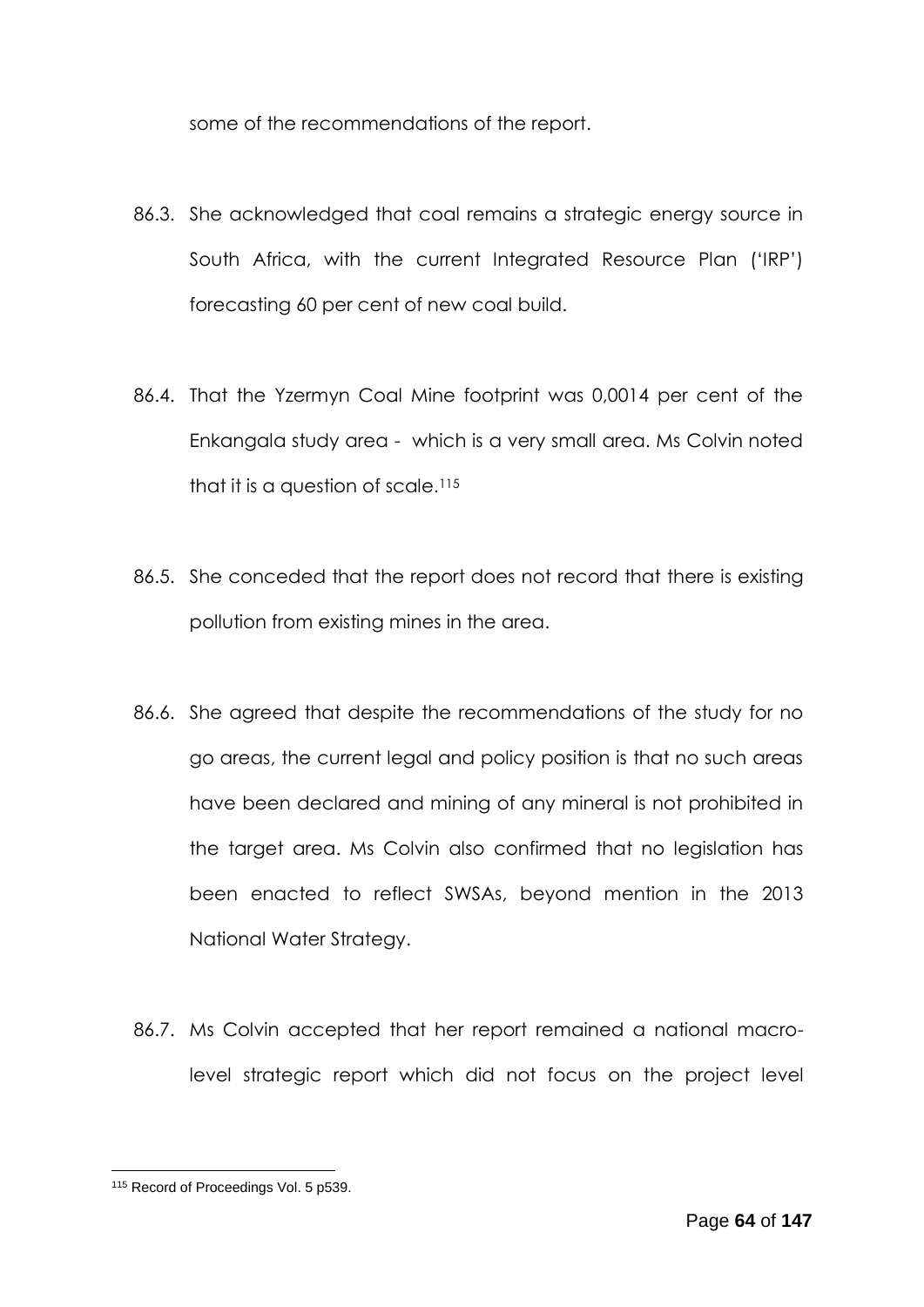information<sup>116</sup> and studies on the basis of which currently at law decisions on WULAs are made.

- 86.8. Upon a question from the panel in relation to part 6.2.3 of the report which explains current sources of pollution in the Enkangala Area, Ms Colvin stated that major sources of pollution are currently agriculture, a tannery and large scale irrigation in the Pongolapoort Dam which has resulted in seasonal return flows of saline and nutrient enriched water to the Pongola river.<sup>117</sup> She noted that these activities, though polluting, they represent manageable types of pollution, which could be worsened by additional coal mining.
- 86.9. She accepted that she did not consider the WUL granted by the First Respondent at all. She was not aware of its contents and conditions as she was merely providing a context. She conceded there was no law preventing the First Respondent from issuing the WUL. Her view was that while there is no law prohibiting mining in SWSAs, it is hydrologically inappropriate.

<sup>1</sup> <sup>116</sup> Record of Proceedings Vol. 5 p529.

<sup>117</sup> Record of Proceedings Vol. 5 p541-542 read with File Number 5, p2842 (Page 52 WWF-SA Water Futures Report).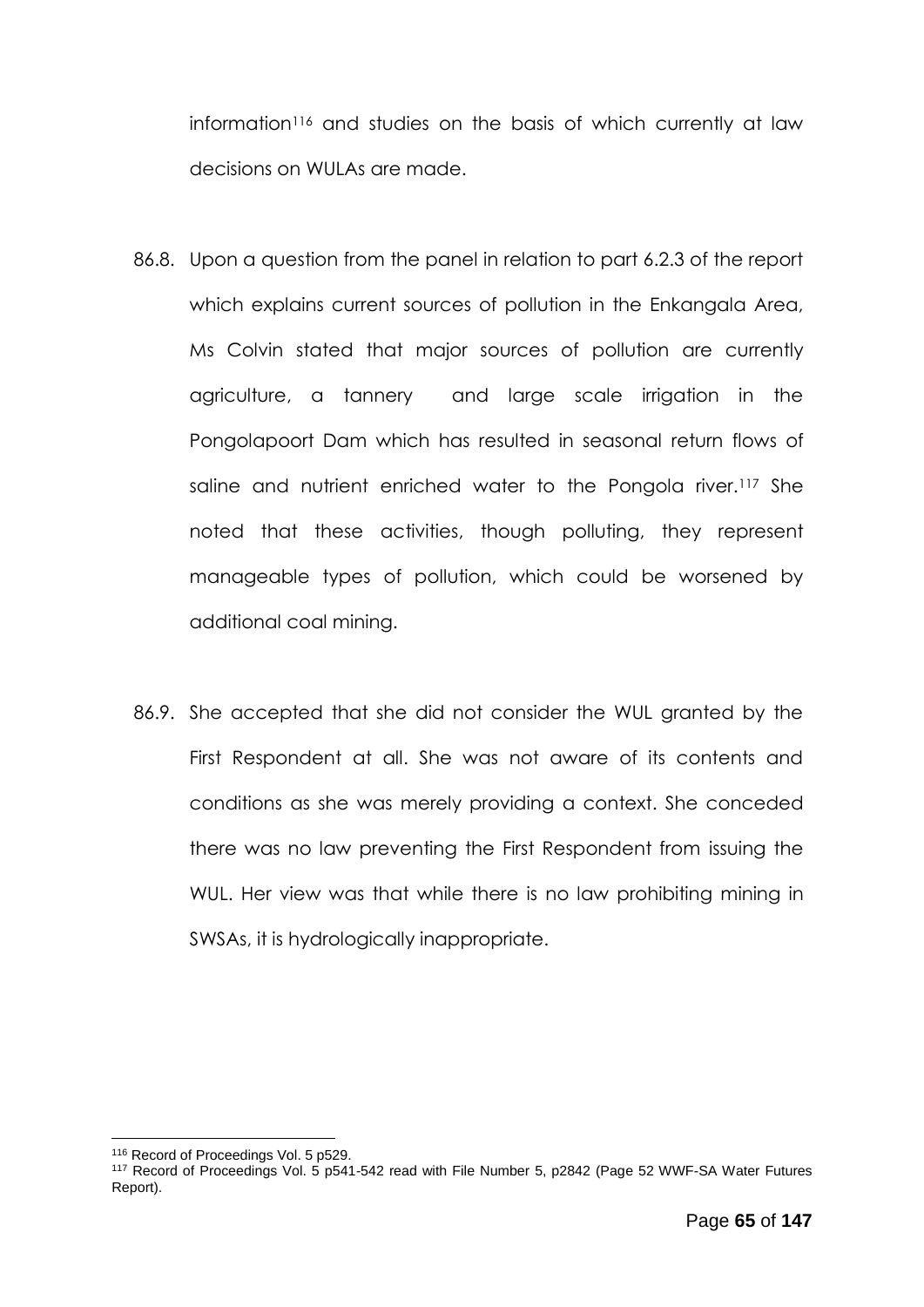# **FIRST RESPONDENT'S WITNESSES**

## **HASINA ABOOBAKER**

- 87. Ms Aboobaker is an Environmental Officer, Specialised Production, in the Water Use Licensing Department of the First Respondents. She joined the department in 2014 and has experience as a Case Officer for many WULAs. She is not herself a geohydrology specialist but relies on internal specialist units that actually assess and evaluate applications.
- 88.In her evidence she detailed the process that a water use licence application goes through with the First Respondent.
- 89.Once an applicant has applied and its supporting documents submitted, it is sent to four (4) specialised units for review and evaluation. These are a)Civil Engineering b) Geohydrology, c)Resource Directed Measures (Reserves)- Surface and Groundwater, and d) In-Stream Use.<sup>118</sup> These units assess and evaluate an application and provide feedback, comments, queries or questions to the Case Officer who in turn communicates with the applicant in an iterative process to get more information, issue directives, address other technical comments. The Case Officer verifies if the WULA complies with the formal requirements and the technical requirements. This includes ensuring that the applicant has conducted a public participation process and addressed public comments received during such a process.

<sup>1</sup> 118 Record of Proceedings Vol. 5 p602.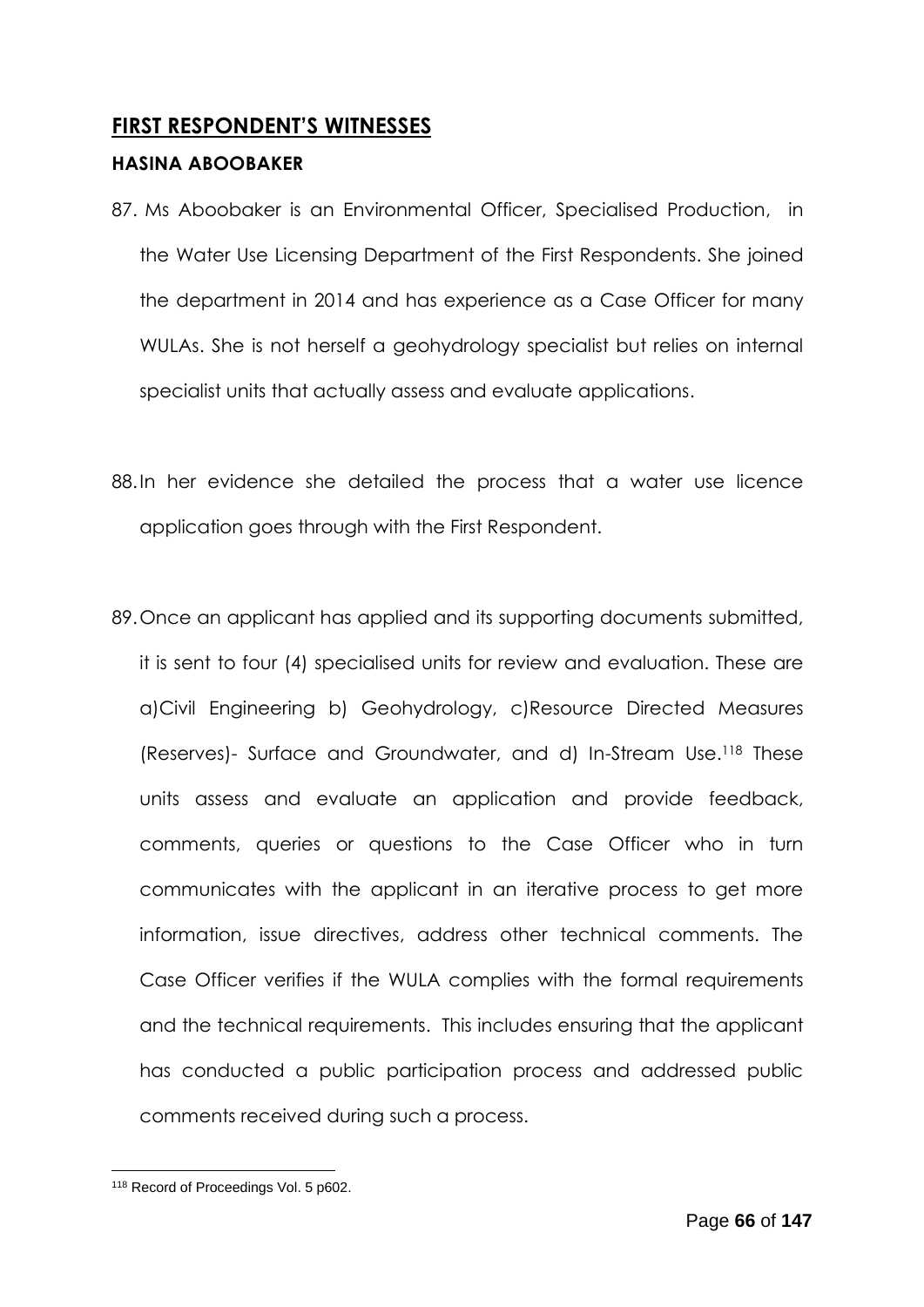- 90.Once the specialists are all satisfied with the WULA and that any potential impacts have been addressed with proper mitigation measures and that the requirements of the NWA (section 2, 40, 41, and 27), the NEMA and section 24 of the Constitution have been met, they send the WULA and the comments to the Regional Office. Once, there a Draft ROR is prepared which is send to the Water Use Authorising Assessment and Advisory Committee ('WUAAAC'). The WUAAAC considers and evaluates the WULA and makes a recommendation either for approval or rejection of the application. In the meantime, the reserve is determined by the Resource Directed Measures unit (if it is not already determined). She then explained the concept of the reserve. The WUAAC recommendation is then send to the Head Office for final evaluation and approval by the Responsible Authority. The Responsible Authority may or may not ask for more information from the applicant.
- 91. She then focused on the specific WUL subject of the appeal. She explained the water uses authorised as reflected in the WUL.<sup>119</sup> She confirmed that a WUL is almost always issued subject to several conditions.

92.With regards to the allegation that water treatment plant and post-

<sup>119</sup> File Number 2, p1365.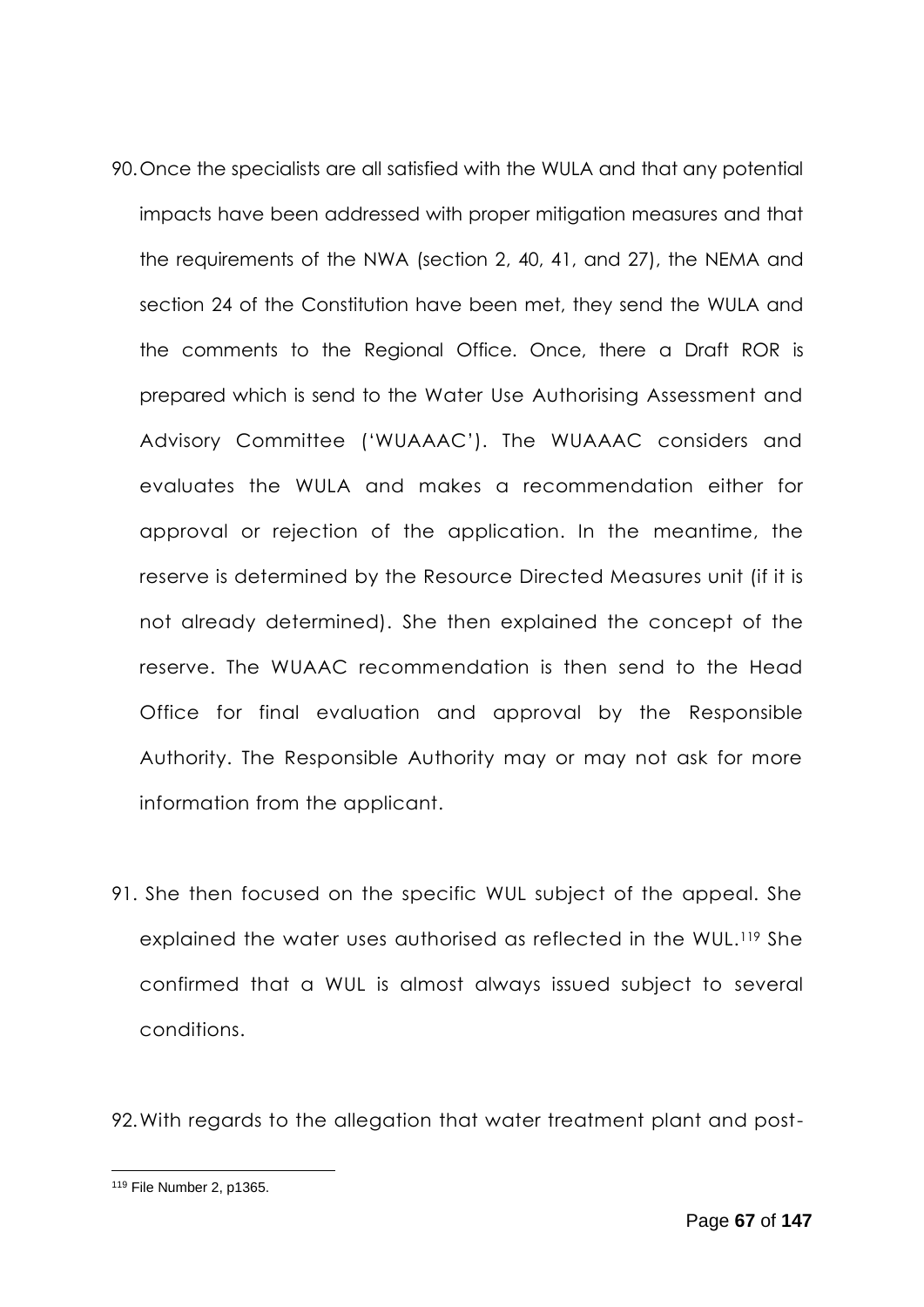closure uses have not been authorised, she responded that the WUL includes section 21 (f) and 21 (g) uses in Clause 2.<sup>120</sup>

93.In cross examination, Ms Aboobaker responded as follows:

- 93.1. She explained the purpose of the two-year review period in the WUL. She stated that it was to ensure compliance with licence conditions by the user through review of monitoring data and reports.
- 93.2. She confirmed that the WUL issued to the Second Respondent is not just for operational phase water uses, but also for post-closure activities covered by the authorized water uses.
- 93.3. Upon being asked to explain who raised the concerns in the letter addressed to the Second Respondent dated 26 October 2015, she explained she would write the letter based on questions raised by the specialised technical units. This letter raised concerns regarding dewatering impacts, lack of mitigation measures, discharge to wetland, water treatment plant and the estimated capacity of 8 861m<sup>3</sup>/annum and financial provision therefor.<sup>121</sup> **Appellants** disagreed that the capacity of 8 861m3/annum could cover the operational and post-closure volumes.<sup>122</sup>

<sup>1</sup> <sup>120</sup> File Number 2, p1365.

<sup>&</sup>lt;sup>121</sup> Record of Proceedings Vol. 5 p644; 651-

<sup>&</sup>lt;sup>122</sup> Record of Proceedings Vol. 5 p653.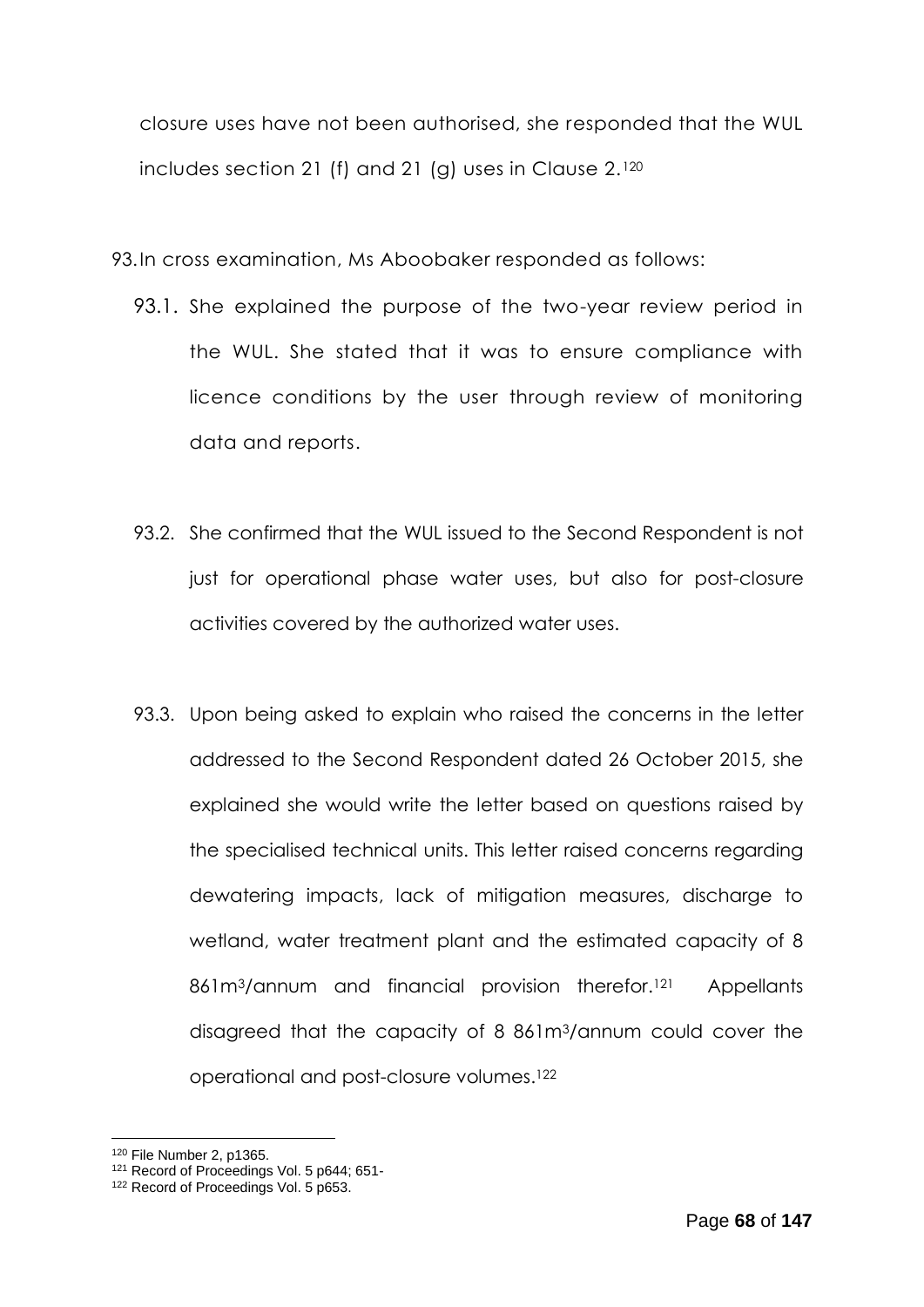- 93.4. The Second Respondent responded to these queries either with additional information or explanations. If an issue was not pursued further, Ms Aboobaker stated that it means herself and the respective specialised unit would have been satisfied with the response or further information submitted.<sup>123</sup> Whether or not she should have been satisfied is a matter counsel decided to leave to the us to decide eventually.
- 93.5. On the issue of why there was no financial budgetary provision for post-closure water treatment and rehabilitation, or compliance with other licence conditions Ms Aboobaker stated,

"Not prior to the issuance of the licence we do not ask for that type of budgetary provision. Before the licence the only budgetary provision we ask for is in terms of should there be any for example *pollution incident* or *emergency incident* you must have enough funds to stop, clean up and rehabilitate. So that is what we ask for. *Once the licence* is issued it is issued with *the condition then that the licensee must have enough funds to do that*. So, we are not asking at that point for proof of it." 124

93.6. Beyond the general standard condition that applicant must make financial provision for emergencies and pollution incidences, Ms Aboobaker admitted that there is no way for the First Respondent to secure actual financial guarantees or ways of knowing whether in fact a licensee has provided

<sup>123</sup> Record of Proceedings Vol. 5 p640-642.

<sup>&</sup>lt;sup>124</sup> Record of Proceedings Vol. 5, P657.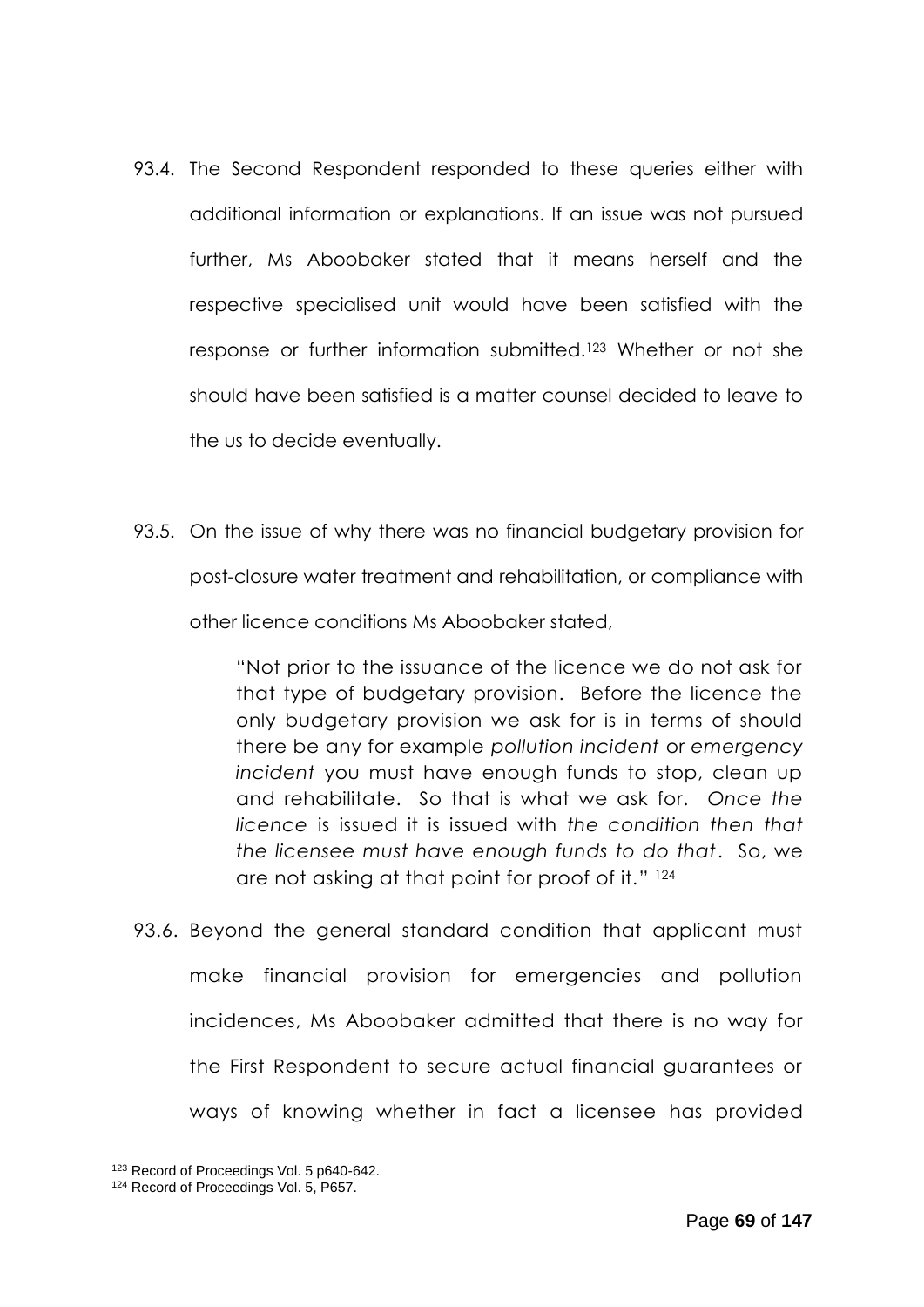financial provision.125Mitigation measures and conditions are imposed without any corelative conditions for funding such measures or estimation of what levels of funding would be required. She however, highlighted, that for mine water usage, the First Respondent assumes that the Department of Mineral Resources would have secured financial guarantees for post-mining rehabilitation which includes addressing impacts on water resources.

- 93.7. Ms Aboobaker testified that the letter they received from CER (5 September 2015) which is noted in the WUL was not an objection, as such, but a letter wherein CER advised the First Respondent that they were wasting resources by considering the WULA as, in their view, the whole process was fatally flawed. She confirmed that at the time she dealt with the Second Respondent's WULA, she did not receive any specialist reports or review studies from the Appellants or their attorneys seeking to challenge or dispute information and findings in the WULA. 126
- 93.8. The witness further responded to a question regarding the precautionary principle by stating that the WULA would include the ROD for Environmental Authorisation which requires

<sup>125</sup> Record of Proceedings Vol. 5 p658-661 read with p692.

<sup>&</sup>lt;sup>126</sup> Record of Proceedings Vol. 5 p668.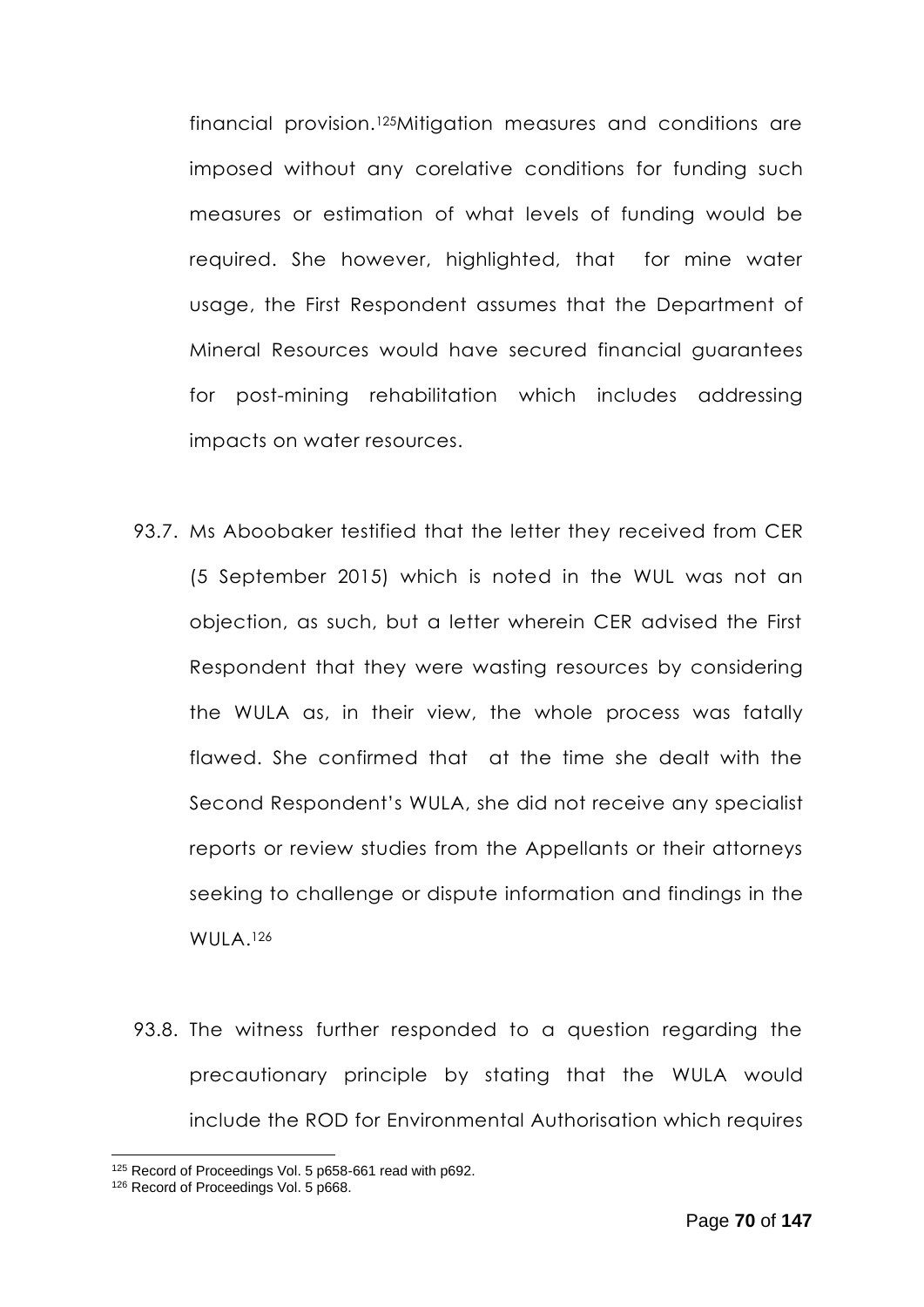and details the principles of environmental management and how they have been considered.<sup>127</sup> The ROD is considered as part and parcel of the supporting documents for the WULA.

- 93.9. Similarly, she attested that the exemption granted in terms of GN704 is granted on the recommendation of her office in consultation with their specialised units, namely Geohydrology and In-stream Use, who found that would be fine for the department to grant that exemption.<sup>128</sup>
- 93.10. The witness further stated that she did a section 27 NWA analysis and herself and specialists are guided by the National Water Strategy and all relevant legislations and policies as they evaluate and assess every WULA. 129

# **SECOND RESPONDENT'S WITNESSES**

### **THABISO MOSES NENE**

94.Mr Nene claimed to be a representative of the Dr Pixley Ka Isaka Seme Municipality community that live in the area where the Yzermyn Coal Mine is proposed. It has a population of around 85 000. He stated that he was representing the community based on the number of meetings

<sup>&</sup>lt;sup>127</sup> Record of Proceedings Vol. 5 p669.

<sup>&</sup>lt;sup>128</sup> Record of Proceedings Vol. 5 p670.

<sup>&</sup>lt;sup>129</sup> Record of Proceedings Vol. 5 p670-671.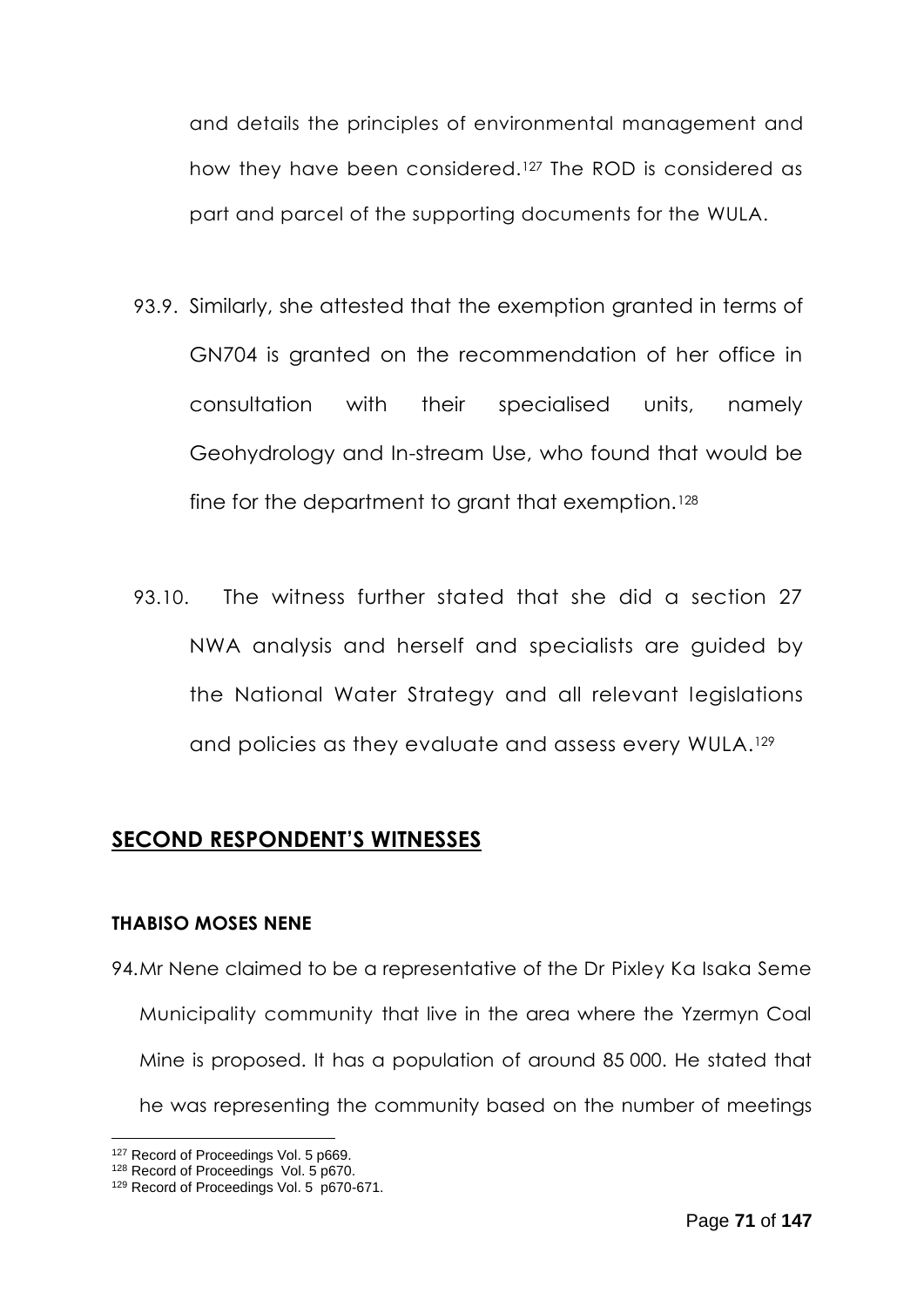that the community held, and they nominated him to be the leading person who speaks on their behalf and pass their resolutions to any legal platform or any government department as the case may be.<sup>130</sup>

- 95. He related the socio-economic situation in most of the local areas around the proposed mine. Unemployment was high, most people relied on social grants for livelihoods and many were farm workers. The majority languished at home. A few were teachers and nurses. A breadwinner supports around ten family members. Average income per household were about R1 800 and workers earned between R600 and R1 000 supplemented by 80kg's of mealie meal.
- 96.He testified that the local community looked to the proposed Yzermyn Mine with hope for better jobs and a pathway out of the prevalent poverty. The communities in the sphere of influence of the mine included Plattekop, Amersfoort, Dr Pixley Ka Isaka Seme Municipality, Mkhondo, Mabola, Dirkkiesdorp and Kwangema.<sup>131</sup>
- 97.He further averred that neither the Appellants, nor any other civil society organisation had ever approached them with a view to assist them engage with the proposed economic development activity. On the contrary it was he through , the Community Voice who had recently contacted the Appellants' attorney the CER and EWT to attempt to

<sup>130</sup>Record of Proceedings Vol. 4 p570.

<sup>&</sup>lt;sup>131</sup> Record of Proceedings Vol. 4 p573.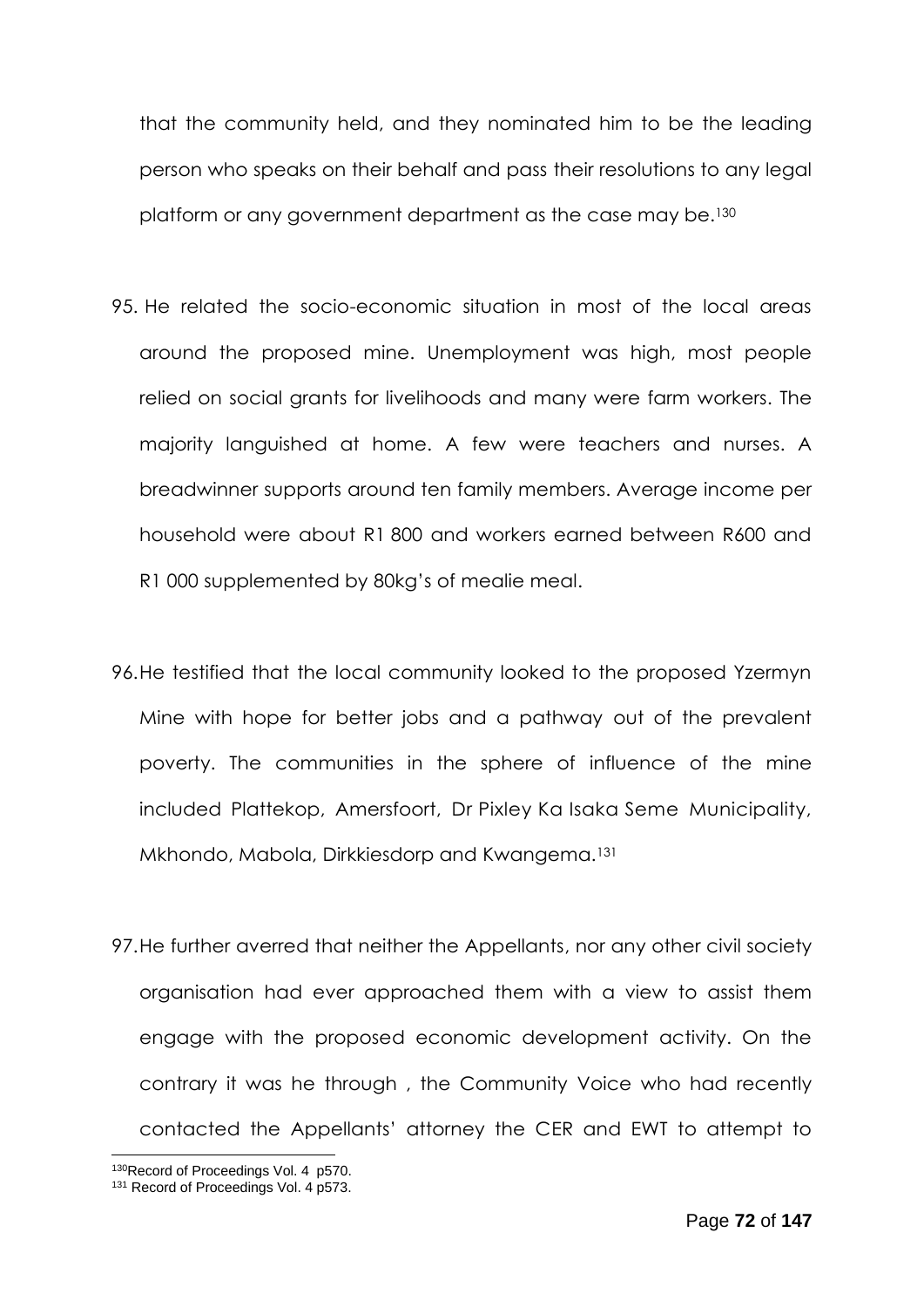organise a meeting. He confirmed that the community members participated in the public participation process both for the mining right application, the environmental authorisation and the WULA process. This participation was mainly through community outreach and consultation meeting in Wakkerstroom and Volksrust.<sup>132</sup>

98.Under cross examined Mr Nene gave the following evidence:

- 98.1. He confirmed that he was, in addition to being the community representative, also employed on a consultancy part-time basis as a community consultant by the Second Respondent in February 2018. <sup>133</sup> In both capacities he had had some exchange both private and public with the CER, Appellants' attorneys (*qua* interested and affected person) during the process of the various authorisations the Second Respondent was applying for. Evidence was provided of somewhat soured exchanges between him and the CER in attempts to get to a meeting of sorts to understand each other's perspective about the proposed mine.<sup>134</sup>
- 98.2. He confirmed that the community had pinned hopes on the possibility of local procurement, jobs and services to be provided by the Second Respondent.<sup>135</sup> He stated that even 200-300 jobs would make a big difference in the community. However, the

<sup>132</sup> Record of Proceedings Vol. 4 p575.

<sup>&</sup>lt;sup>133</sup> Record of Proceedings Vol. 5 P708.

<sup>134</sup> Record of Proceedings Vol. 5 p 750.

<sup>&</sup>lt;sup>135</sup> Record of Proceedings Vol. 5 p715.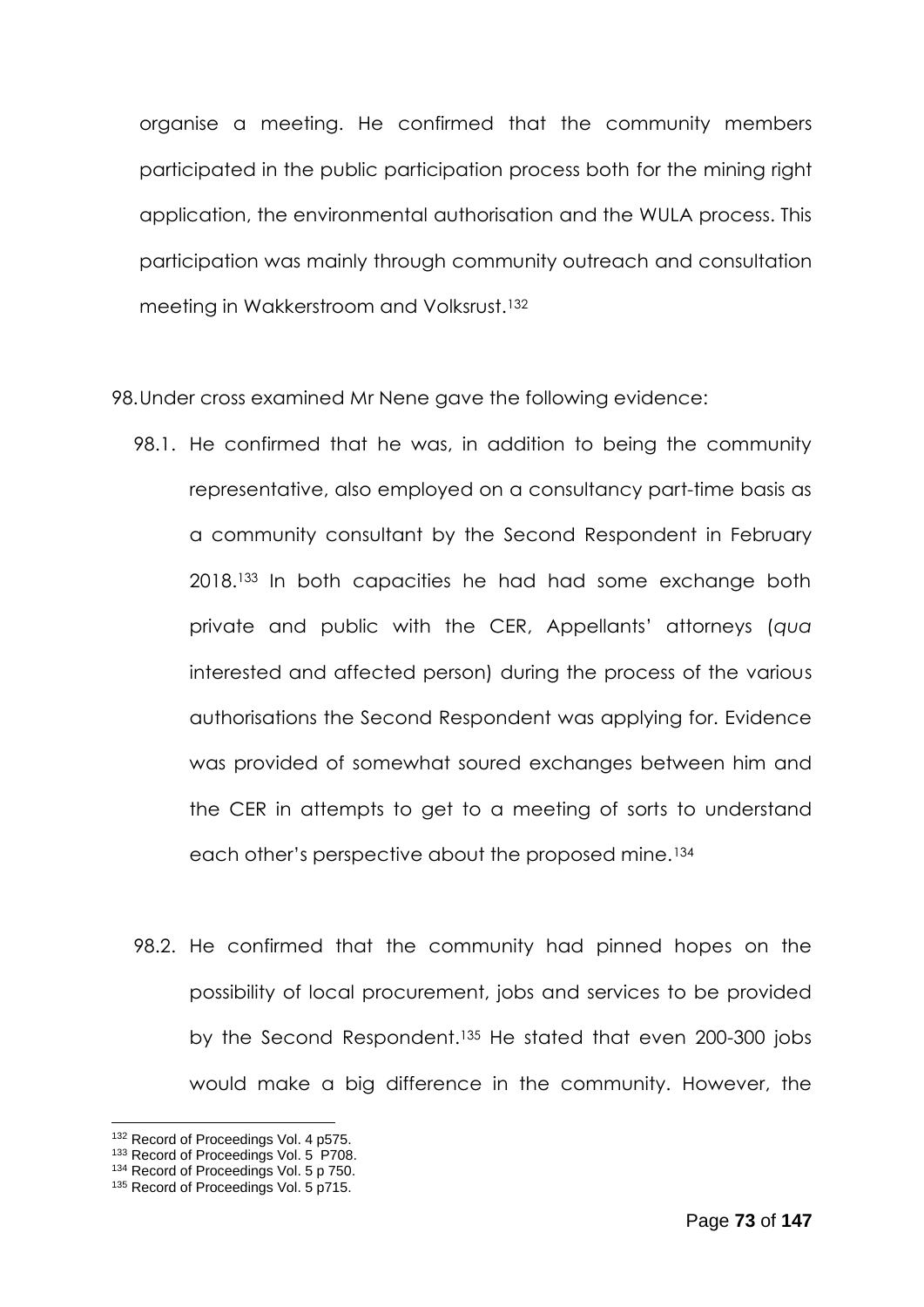documents submitted by the Second Respondent showed that only about 70 jobs will be created during the construction phase of the mine.<sup>136</sup> Most of the specialised skills jobs will be filled by outsiders as there were low-levels of skills in the community. Mr Nene somewhat disputed the claim of lack of skills stating that there was some skilled community members who were at home due to lack of job opportunities in the farms.

98.3. He confirmed that the community had widely criticised the CER and Appellants as organisations that were pursuing an agenda to stop development and jobs coming to the local community.<sup>137</sup> In particular he stated that,

> "One of the reasons is that in that area where I reside there has been the narrative that the main cause of the hindering of this development has been CER and with the number of news articles that have been published, our community felt very strong that the reason why we have not seen the development taking place, it has been because of [these] eight NGOs."<sup>138</sup>

98.4. Mr Nene emphasized that the community was aggrieved that someone in Cape Town was opposing development in Wakkerstroom or Volksrust, when they had no practical understanding of the socio-economic situation of the local communities. He persisted with his publicly made opinion that the community viewed the CER and associated civil society

<sup>136</sup> Record of Proceedings Vol. 5 p722.

<sup>137</sup> Record of Proceedings Vol5. P752.

<sup>&</sup>lt;sup>138</sup> Record of Proceedings Vol.5 p 755.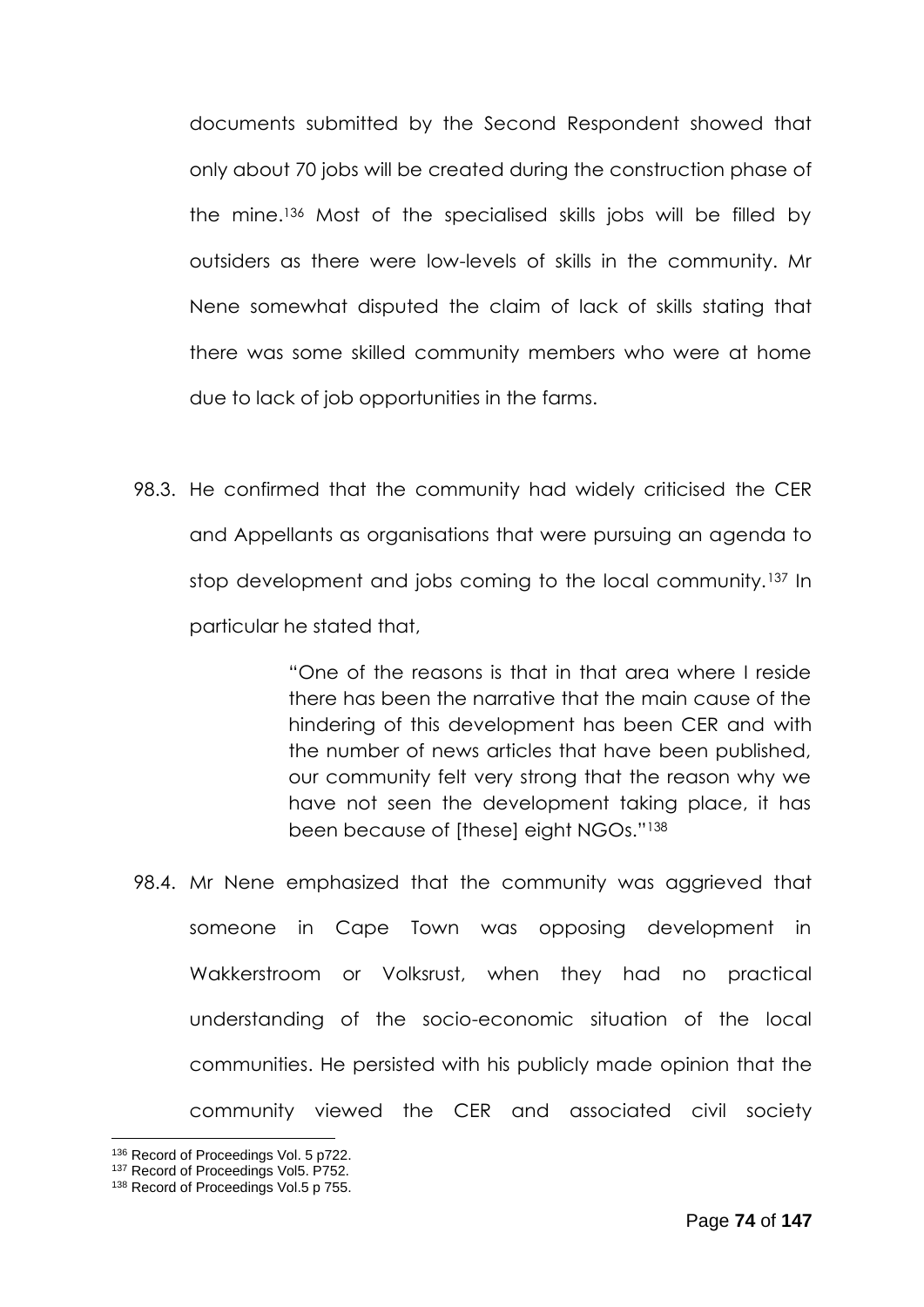organisation as being anti-poor, anti-black and simply opposed to any coal mining using their funds to pursue this agenda through the courts. He noted for instance that in the same areas there was Loskop Mine which conducted open cast coal mining in a protected area but alleged that none of the civil society organisations had raised any concerns about their operations.<sup>139</sup> Upon questioning, he conceded that the CER has a right to purse their mission and objectives in accordance with the Constitution.

### **PRAVEER TRIPATHI**

99.The Second Respondent called Mr Tripathi, the Senior Vice President of Atha-Africa Ventures (Pty) Ltd. He testified that the Second Respondent is originally an Indian registered mining concern. They came to South Africa in 2011 after an investment conference in India at which the government of South Africa was seeking investments. He stated the Second Respondent had paid US\$40 million for the equity in Bonengi and that the entire process to commission specialist studies to secure the necessary authorisations and permits had cost the Second Respondent US\$61 million. Over three years the company had expended over US\$700 million in relation to the proposed Yzermyn Coal Mine.

<sup>139</sup> Record of Proceedings Vol. 5 p771 -774..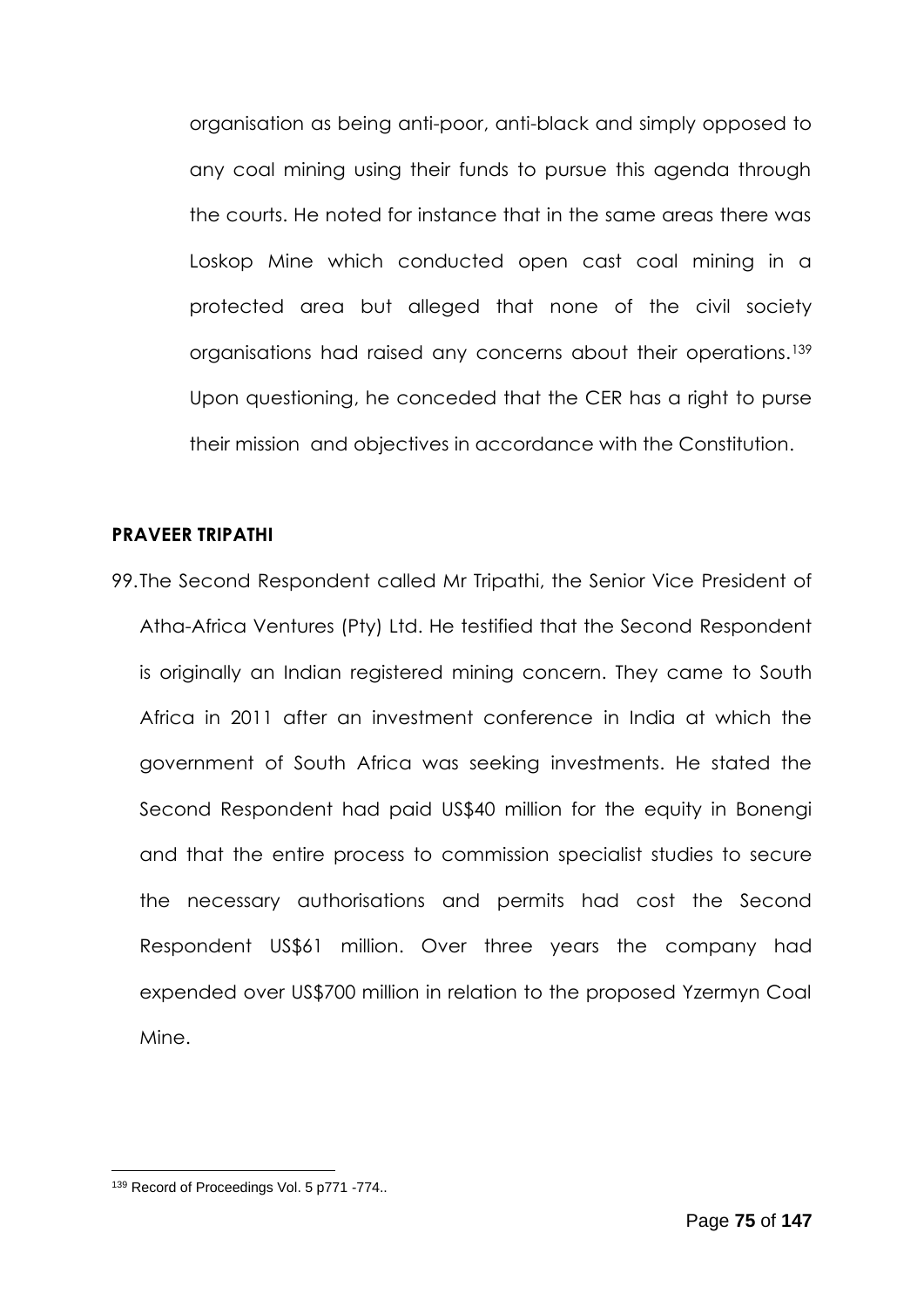- 100. He testified that the Yzermin Coal Mine will create 500 direct jobs and 400 were skilled and semi-skilled. The coal from the proposed mine would be trade at the domestic and international minerals markets. Among other things, they had approached Eskom with a view to negotiating uptake agreements.
- 101. Under cross-examination Mr Tripathi gave the following evidence:
	- 101.1. In response to a question whether the Second Respondent had done sufficient due diligence before acquiring an interest in the mining rights, he stated that they had done thorough due diligence and there were no issues until the declaration of the Mabola Protected Area in 2014. This declaration was made after Second Respondent had applied for and been granted a mining right. He revealed that the entire narrative changed when eight civil society organisations came to oppose the mining although Second Respondent was part of the process for the declaration of the protected area in good faith.
	- 101.2. It was pointed out to him that before Second Respondent acquired equity in Bonengi, the latter had been advised of the environmental sensitivity of the proposed mining area. Mr Tripathi stated that they were aware, but the information provided and on the basis on which they did their due diligence was generalised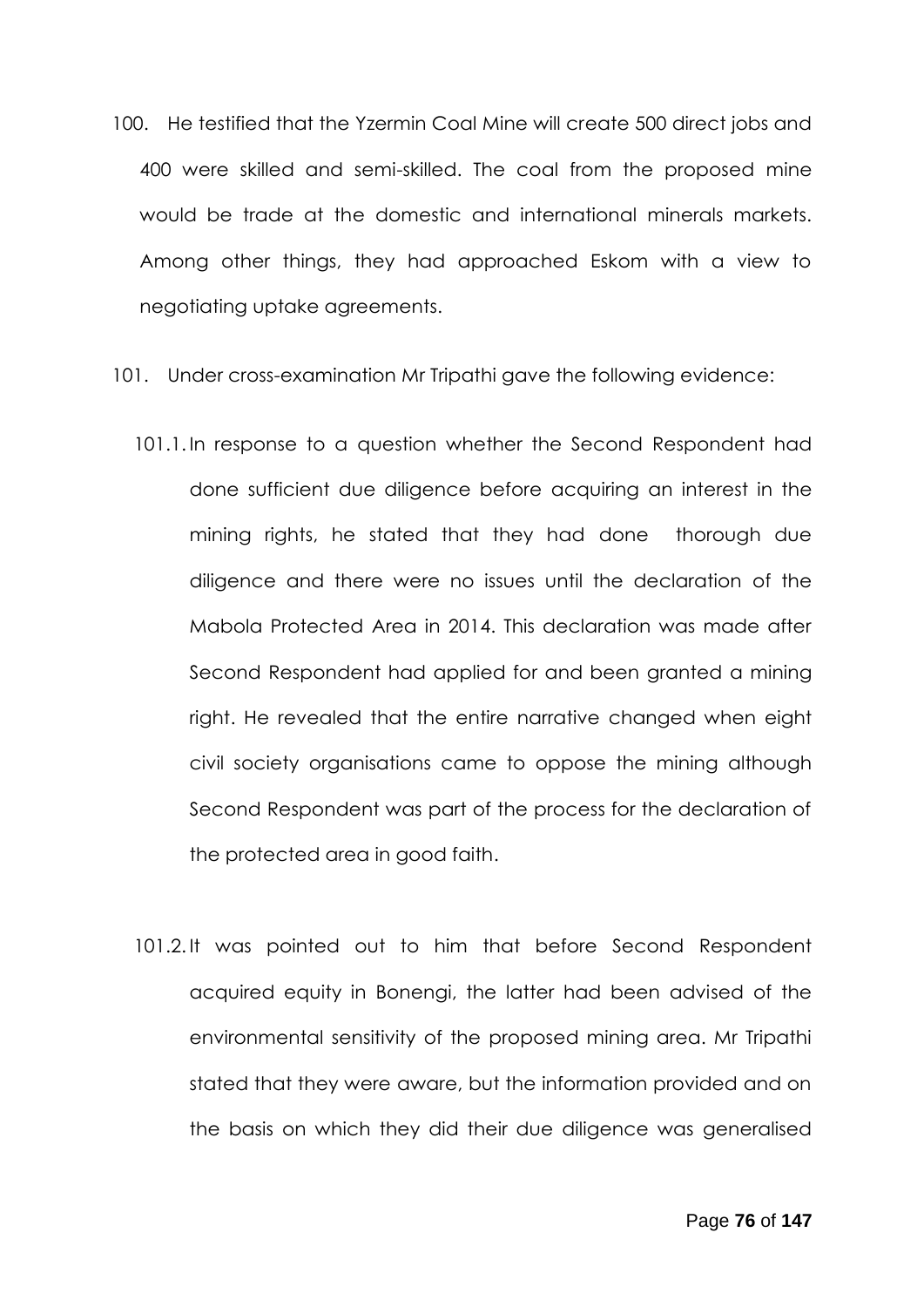national reports that would not prevent mining anywhere if read as decision-making guidelines. He responded thus;

> "They did disclose [to] us and the letter<sup>140</sup> or whatever was contained in that letter was so generic that these kinds of sensitivities would be in any area unless you, even if you go and mine in Kalahari Desert, you will have that kind of sensitivities."

101.3.He further noted that the area had been under a prospecting right

for over 20 years despite the claimed sensitivity.<sup>141</sup> In addition there are big mines within a 20-25-kilometre radius of the proposed mine. These include Kangra, Aviemore and Kiepersol that have been mining for many years. He added that the declaration of the Mabola Protected Environment was done after consultation which included the Second Respondent, civil society organisations, Mpumalanga Tourism and Parks Authority ('MTPA'), and World-Wide Fund for Nature ('WWF') among others. These consultations had indicated that mining and environmental protection could co-exist. However, once declared, the civil society organisations changed the whole narrative towards a total blockage of any mining in the area.<sup>142</sup>

<sup>&</sup>lt;sup>140</sup> This referred to a letter dated 22 June 2011 by the WWF to Bonengi, which the Appellants' counsel referred to for the first time on 24 October 2018. The Appellants had not provided this letter to any decision maker since 2013 when applications for various authorisations were made. The letter was not part of the appeal record and only referred to in cross-examination of the Second Respondent's witness. The WWF itself is not a part to this appeal. We noted our disquiet with this approach by the Appellants of springing up documents which they had all along which were neither provided during the public participation process nor submitted with their appeal papers. The Rule which allows us to hear new evidence is not carte blanche to bring surprises when diligence entreat otherwise. See Record of Proceedings Vol. 5 p786 for our views on this.

<sup>&</sup>lt;sup>141</sup> Record of Proceedings Vol. 5 p782.

<sup>&</sup>lt;sup>142</sup> Record of Proceedings Vol. 5 p783.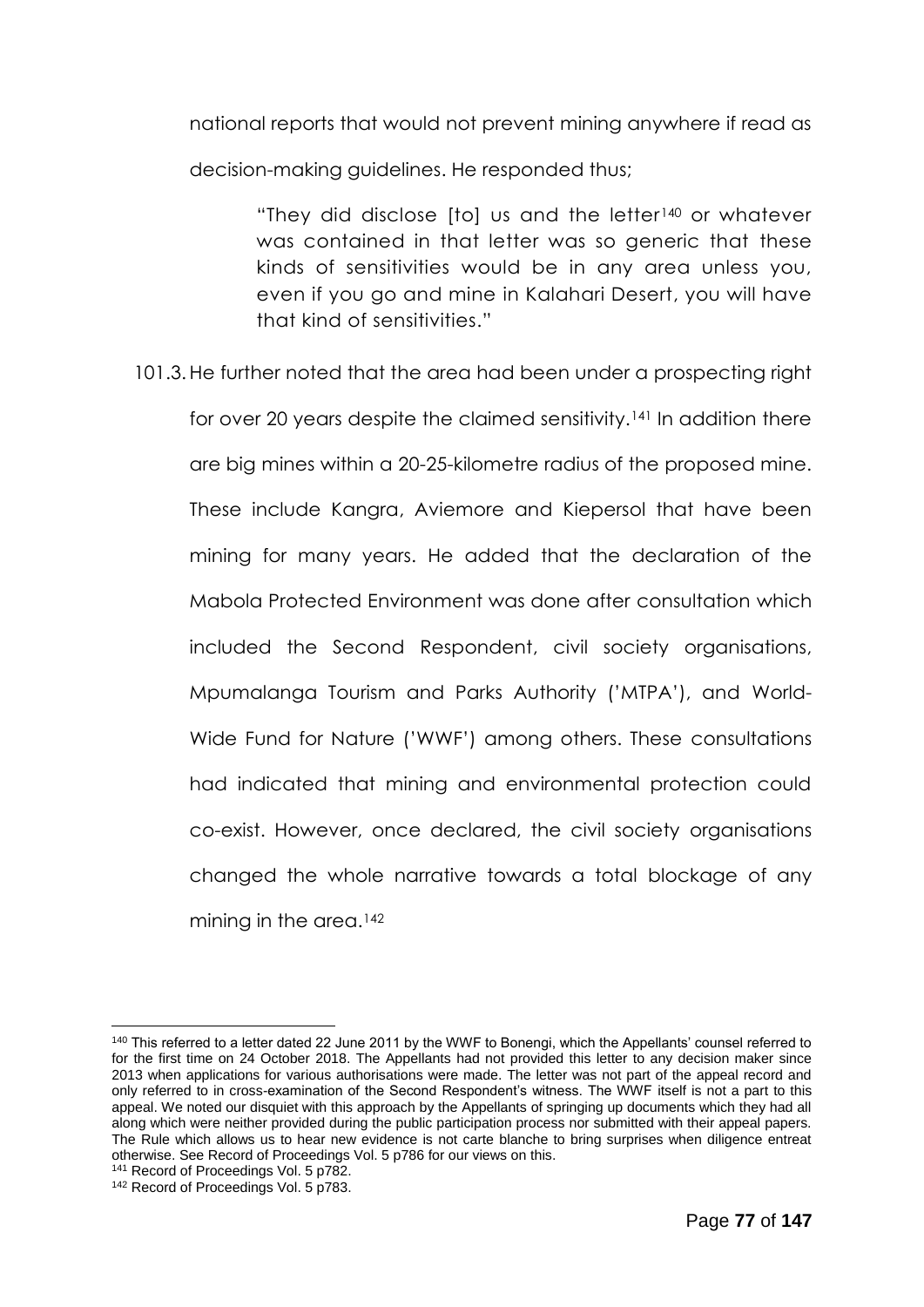101.4.His evidence remained that their due diligence did not show any major red flags, in the context of mining activities already taking place in the area and their engagement with the regulators and provincial environmental authorities in the area.

## **SECOND RESPONDENT'S EXPERT WITNESSES**

The Second Respondent called three expert witnesses, in addition to Messrs Nene and Triphati.

### **PETER JOHANNES SMIT**

- 102. He is an environmental assessment practitioner practising in Namibia and South Africa. He has 16 years of mining environmental management. His involvement in this matter was that he was part of the team that conducted the environmental studies and compiled the documents for the WULA.
- 103. He stated that he had visited the proposed site at least ten (10) times during both wet and dry seasons. During his visits he had observed that the proposed mine site – specifically Yzermyn Farm Portion 1 target area for surface infrastructure – was previously disturbed by farming (crop cultivation). He observed on-going cattle and goat ranching. He also noted frequent burning of the grasslands – possibly to allow grass regrowth.<sup>143</sup>

<sup>1</sup> 143 Record of Proceedings Vol. 6 p789-801.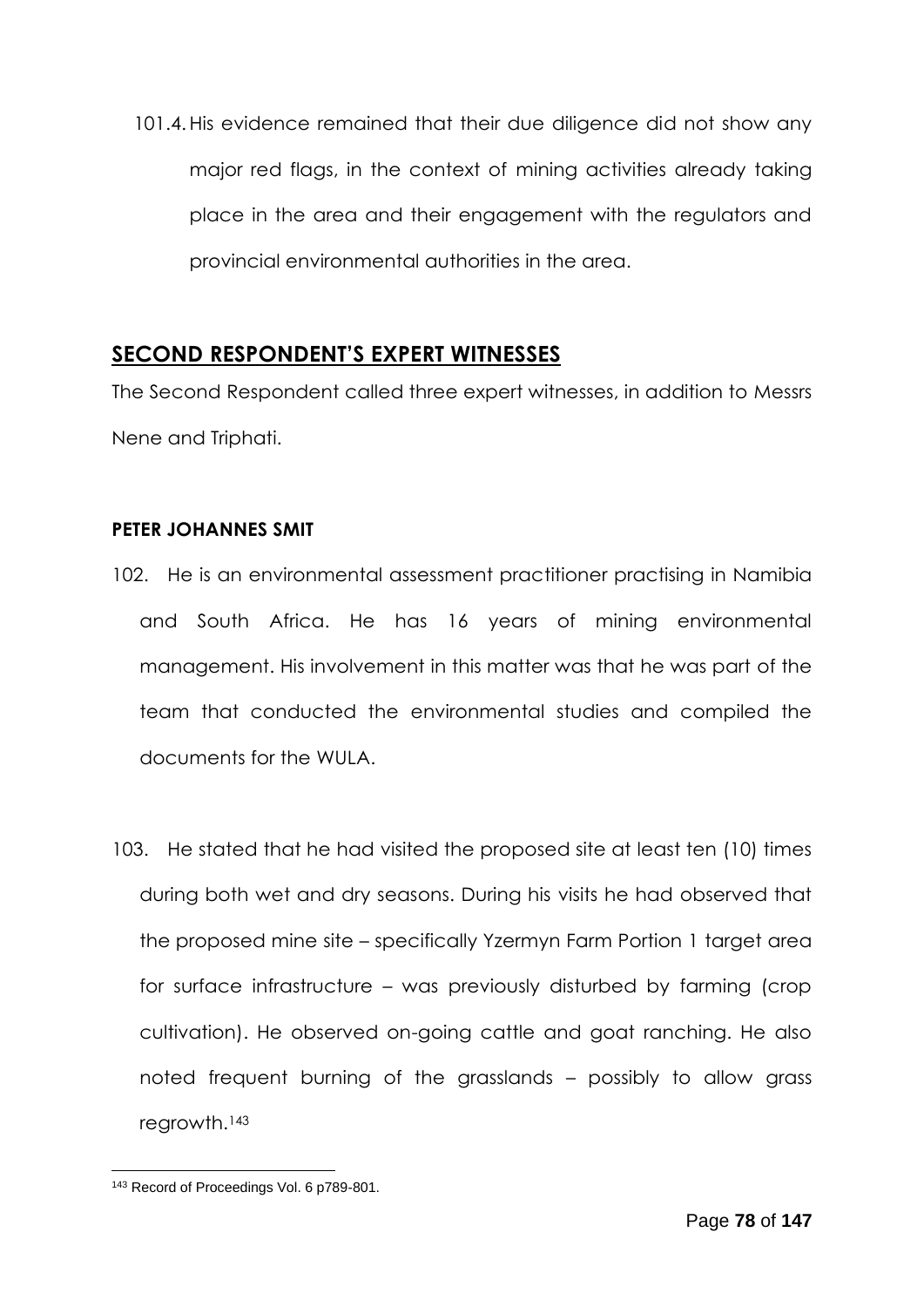- 104. Mr Smit testified that he also observed evidence of previous mining activities in the target area. In total, he observed 16 adits that he personally visited. It is difficult to estimate the depth of the adits, but they were 50 to 100 metres in extent. The adits width ranged from 4 to 5 metres, and more than 2 metres high. His view, which differed from that of Mr Johnstone, was that the evidence shows something more than small scale mining. His opinion was that the mining was fairly large scale by the standards used then.<sup>144</sup>
- 105. He stated that as the environmental practitioner he had reviewed all the specialist reports prepared for the proposed mine and collated the information into the WULA. Based on his observations, none of the wetlands in the target area were of international or national importance.<sup>145</sup>
- 106. In relation to the water treatment plant, Mr Smit testified that the mine design as submitted is quite different from the original designs. On the basis of continues studies, he had realised that there was going to be shortage of water to supply the mine during operational phase. A water treatment plant could therefore assist to treat dewatering water for reuse by the mine.

<sup>&</sup>lt;sup>144</sup> Record of Proceedings Vol. 6 p844.

<sup>&</sup>lt;sup>145</sup> Record of Proceedings Vol.6 p803.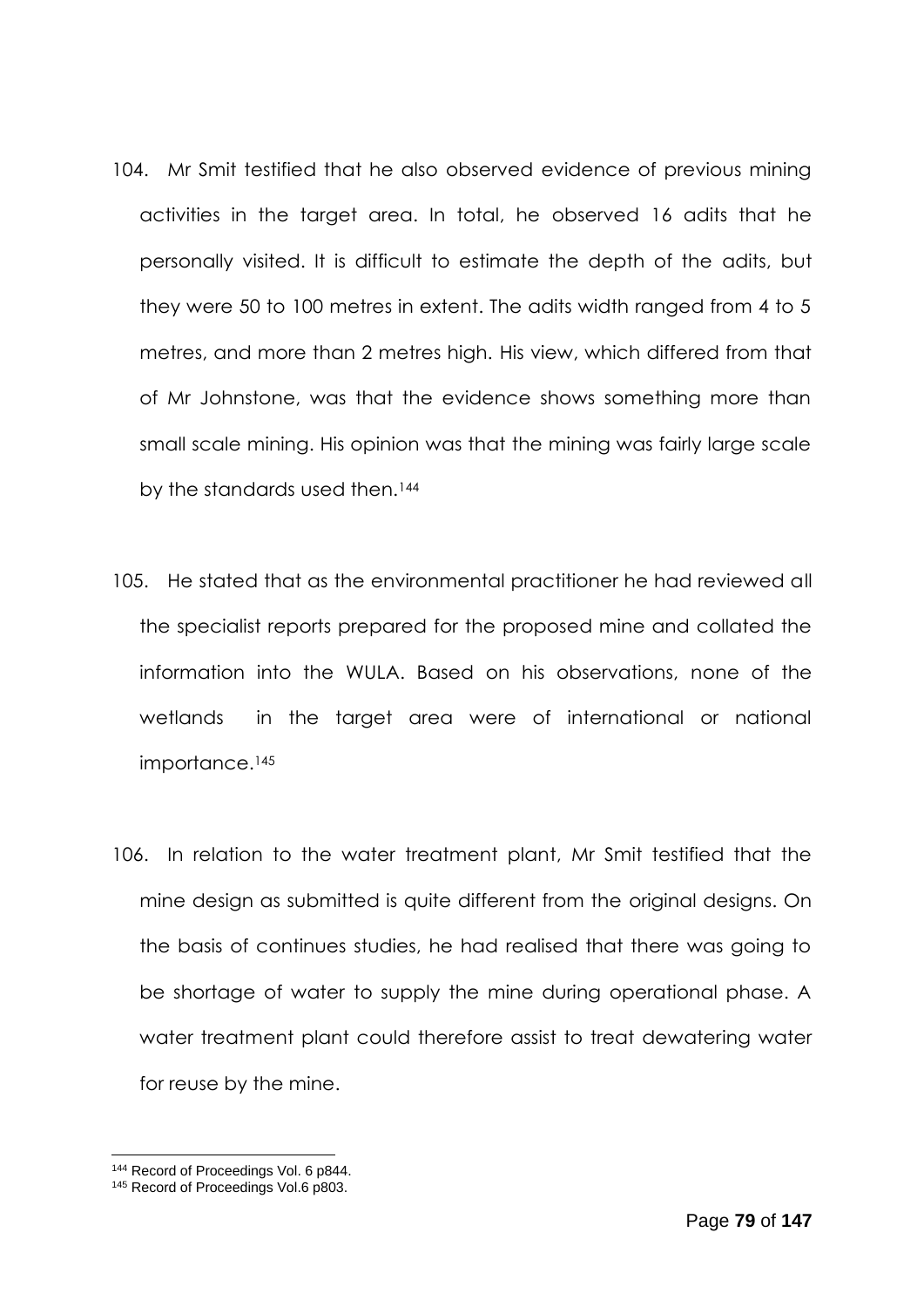- 107. Secondly, he also noted that the specialist reports predicted that the mine will likely decant after closure. Therefore, the water treatment would be necessary to treat the decant post-mining. Given the unpredictable and variable volumes of possible decant, he stated that they decided to design a modularised water treatment plant whose capacity can be up-scaled or downscaled depending on the water volumes to be treated. It is only after mining commences – with monitoring data and records – that one could determine with any degree of certainty the possible volumes of water to be dewatered and future decant. He stated that the use of modularised water treatment plants is now common practice in mines and the units are commonly available at reasonable cost.<sup>146</sup>
- 108. In cross examination Mr Smit stated that any disturbance of the wetlands by the surface infrastructure will not be irreversible. Evidence of historical disturbance demonstrated that the wetlands could rebound.
- 109. He conceded that the disturbance of wetlands by farming would be different compared to disturbance by mining activities. This could affect the degree and extent of the capacity of the wetlands to rebound.
- 110. He maintained that pre-mining it is not possible to design post-mining water treatment regime with any degree of certainty due to lack of

<sup>1</sup> 146 Record of Proceedings Vol. 6 p804.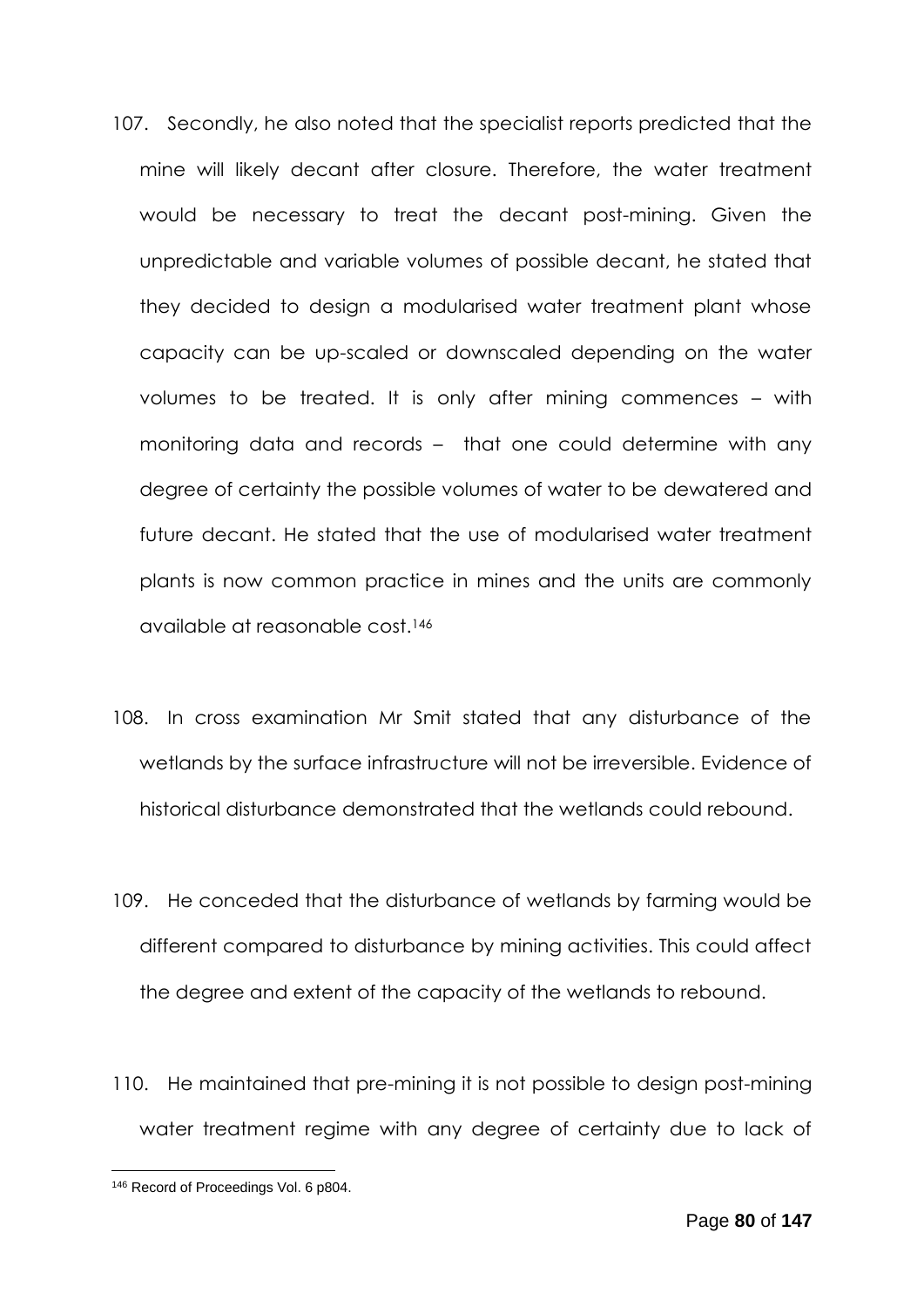specific information. Specific monitoring and geotechnical data are required from actual mining which would then be used by engineers to continuously design and adapt the modular water treatment plant. This monitoring and refinement of design happens during the life of the mine (operational phase), otherwise comparable data from similar mines has to be used.

- 111. It was pointed out to him that Mr Johnstone, for the Appellants, disagrees and believes that "there is no reason why a site-specific monitoring and geochemical data could not have been obtained prior to the water use licence process."<sup>147</sup> Mr Smit responded such data would be based on assumptions used when one does geochemical modelling. Such modelling and the software used cannot give one an accurate figure on the water volumes. That is why they had used data from a close-by existing mine with similar geological formations – rather than using modelling results.
- 112. It was common cause that there is groundwater on the proposed mining site and that a degree of contamination will occur as the mine is dewatered.
- 113. It was common cause that post-mining there mine voids will fill with water up to a point of equilibrium where the decant flow will be fairly

<sup>1</sup> <sup>147</sup> Record of Proceedings Vol. 6 p814.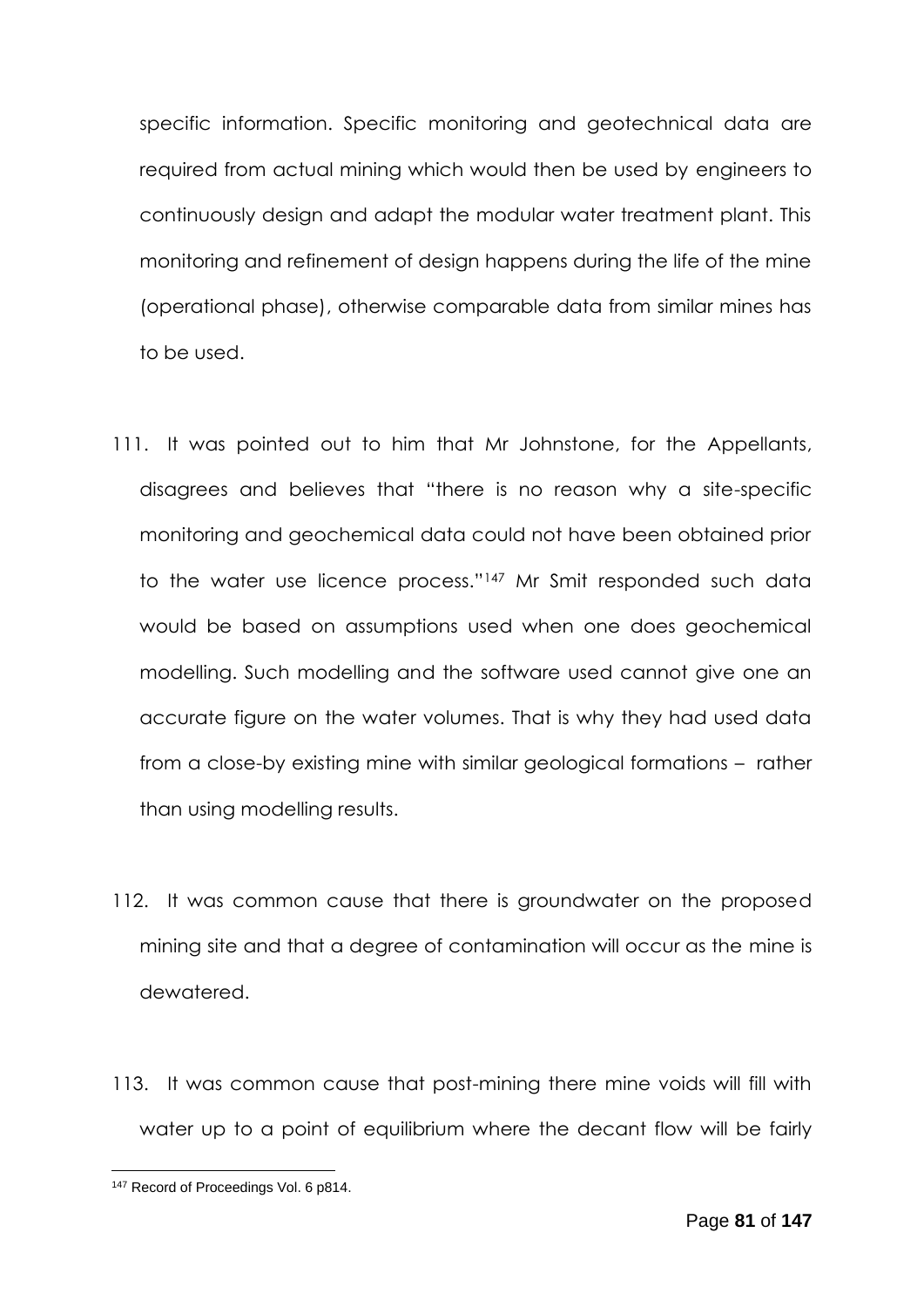constant and predictable. Mr Smit agreed that decant will happen for a long time and treatment may need to continue constantly until there is less oxygen (as voids fill) and the need for treatment becomes reduced and eventually eliminated.<sup>148</sup>

- 114. He agreed that the voids could be filled through active measures or passively from natural rain and recharge. Active flooding would be expensive and was not considered an option. Natural flooding would take 45 – 55 years. At this stage of pre-mining authorisation, one could not estimate with certainly how the voids will naturally fill. He stated that things could change including possible climate change driven floods that could quicken filling of the voids.
- 115. Under pressure, he maintained a different view to that of Mr Johnstone, by stating that post-mining decant is not likely to be dangerous based on his observations of the water quality in the existing historical adits. In particular he explained that,

"So the risk of really saline or bad quality water coming out, we believe is probably not that bad and over a time you might have a slight period of active treatment and there may be passive treatment through means of constructed wetlands and would most probably be able to handle what is coming out of those mines…

It is not a lot of water. The flows that are quoted are much lower that many of the other mines that I have been involved in that are using treatment as [a possible] closure

<sup>1</sup> 148 Record of Proceedings Vol. 6 p817.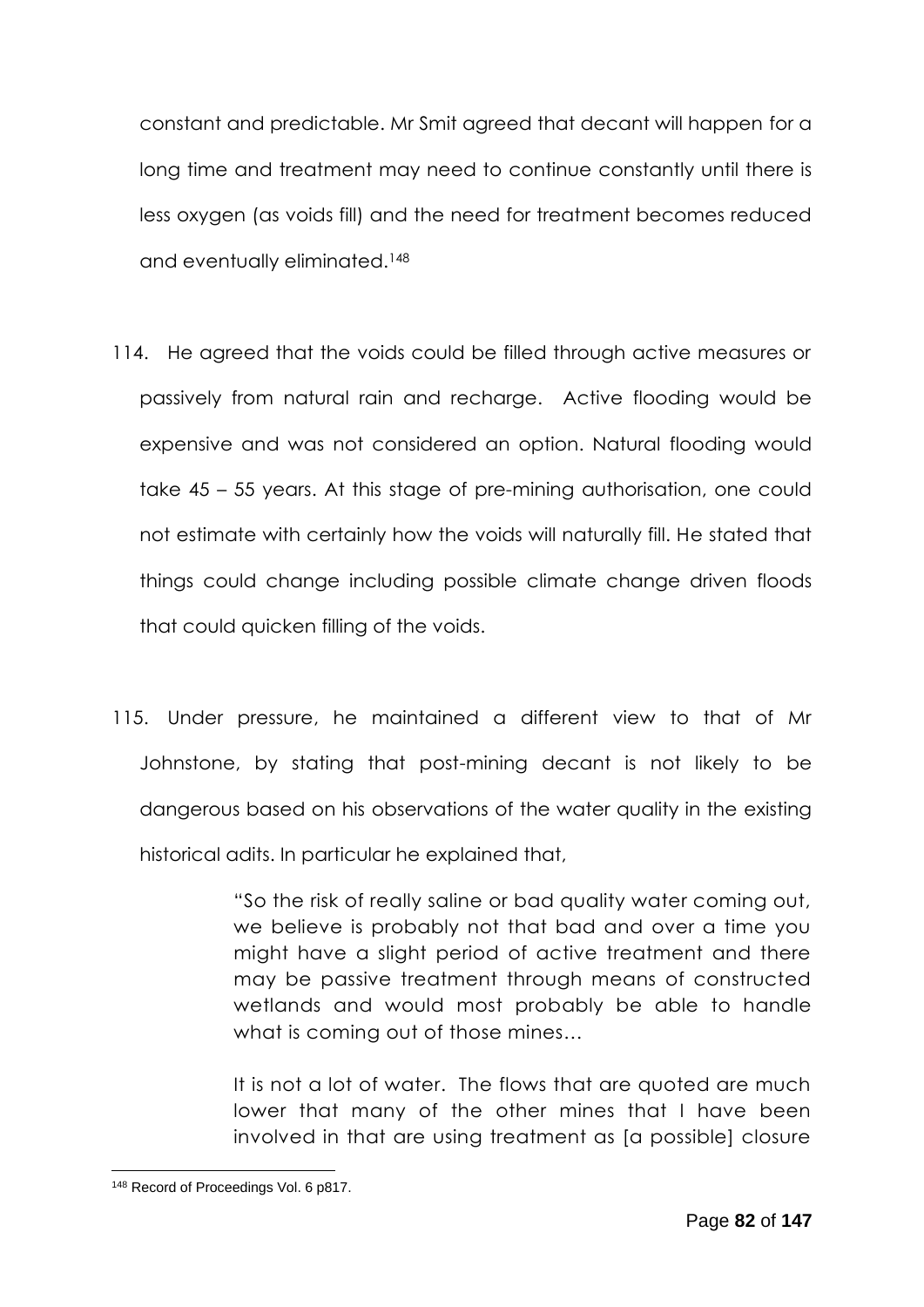solution. So it is not a very expensive solution for this specific to the site."<sup>149</sup>

However, he conceded that no one knew at this stage whether the water quality in the existing adits was due to the underlying geological formations. Such lack of knowledge is not absolute, and he clarified that,

"We roughly do not know. So there is a measure of uncertainty in what we know. It is not like we do not know at all. So I would assume that within what we know and what we have seen happening on other sites and managing physically these things on mines myself for the last 16 years, I believe that can be done without a major risk."<sup>150</sup>

116. He concluded his evidence in cross-examination by stating that a WUL is a living document whose conditions are reviewed and adapted based on monitoring data and information provided by a mining operation.<sup>151</sup> He could not comment on whether there was sufficient financial provision to deal with post-mining water treatment issues. He noted that current environmental problems were caused by old mining technology which has changed with Coaltech 2020 introducing better methods to manage risks of pollution.<sup>152</sup> However, this is also subject to the mine being properly managed and licence conditions being complied with.

<sup>149</sup> Record of Proceedings Vol. 6 p827.

<sup>150</sup> Record of Proceedings Vol. 6 p829.

<sup>151</sup> Record of Proceedings Vol. 6 p833-834.

<sup>&</sup>lt;sup>152</sup> Record of Proceedings Vol. 6 p 839.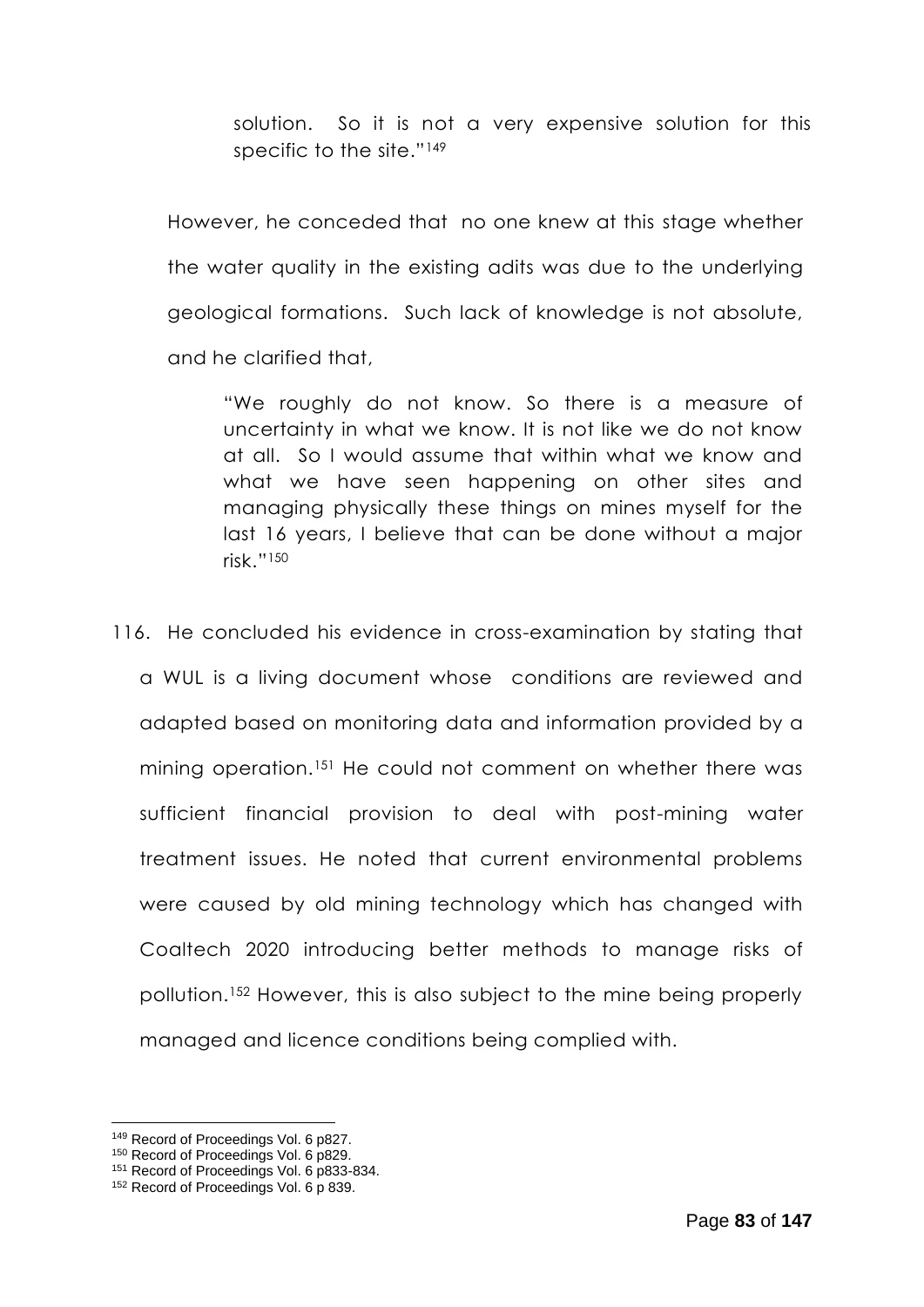117. In re-examination he confirmed that the WUL contained several conditions that impose monitoring, quarterly and annual independent audits, reporting and data gathering conditions consistent with the recommendations they had made in the WULA. <sup>153</sup> Five (5) years prior to closure activities a rehabilitation plan for decommissioning would be finalised based on the data gathered during the life of the mine.

#### **FREDERIK STEFANUS BOTHA (FANIE BOTHA)**

- 118. Dr Botha is a hydro-geologist with extensive experience managing the geological design and planning of mines. He was not part of the teams that compiled the specialist reports submitted as part of the WULA. His evidence was mainly aimed at equivocating Mr Johnstone's evidence on whether the proposed mine will 'daylight' and thereby change the point of decant from that used to make the decision on the WULA. He was also called to testify about his expert opinion on the historical mining and its impact on the water in the target area.
- 119. He testified that in modern underground mining there is continuous management of the process and there may be design changes to manage risks including possible rock falls and control of

<sup>153</sup> Record of Proceedings Vol. 6 p845-853.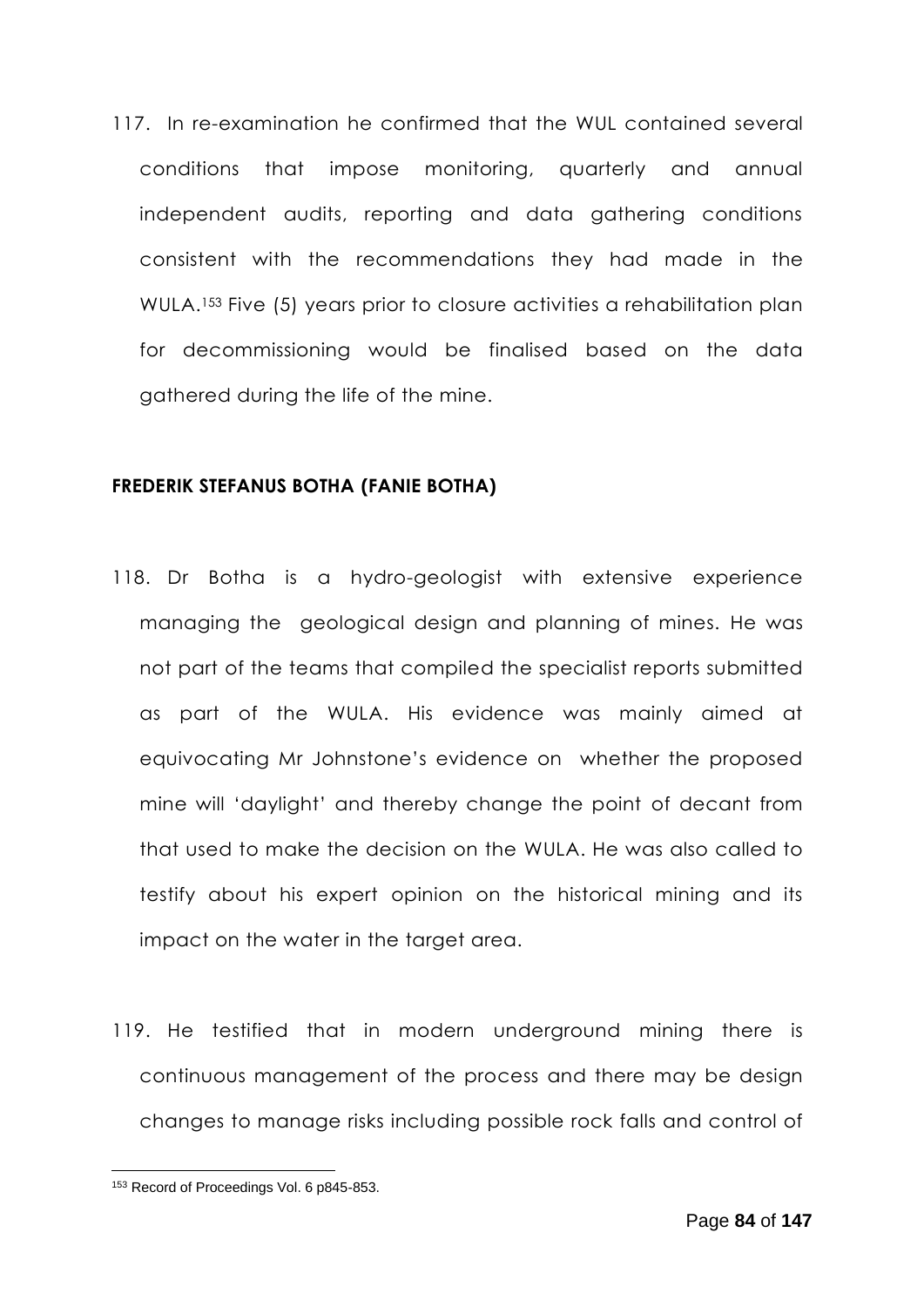groundwater. This means that the groundwater model will be updated on an on-going basis during the operational phase of a mine. It is never straightforward that the plan presented for authorisations will be implemented to the letter because as mining starts it is possible to discover the need to make adaptations.

- 120. The core of his evidence was that no one does 'daylight' mining anymore given the risk to miners of rock falls. The closer to the surface a shaft is, the more fractures and instabilities are encountered. Therefore, a huge part of rock is left to hold the roof together.<sup>154</sup> In his view the evidence of Mr Johnstone regarding daylight was incorrect and out of sync with current mining practices. He gave examples of several mines in the area and other parts of the country to demonstrate that no-one does 'daylight' mining anymore.
- 121. Because there will be no daylighting, it is incorrect to state, as Mr Johnstone did that decant will happen on the point of 'daylighting'. Rather any decant will have to come out through the adit as per the hydrogeological modelling done by Delta-H.
- 122. Dr Botha also stated in evidence that he visited a few of the historical adits. His opinion was that they were not small-scale but

<sup>154</sup> Record of Proceedings Vol. 6 p859-861.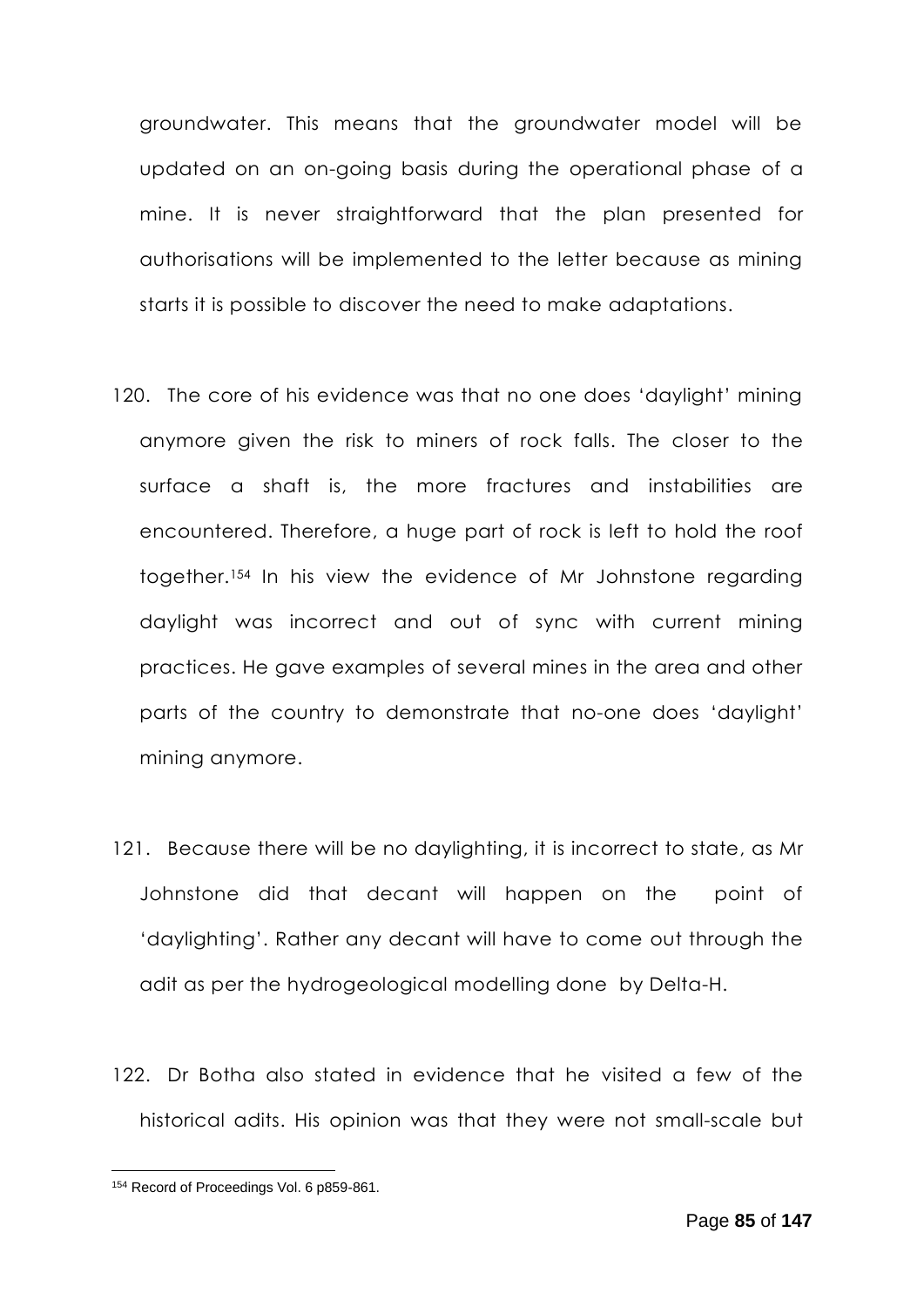large-scale type of mining by the standards by which mining was done years ago. He stated that the miner would drive mules/donkey and carts into these adits to haul ore out.<sup>155</sup>

- 123. He confirmed that he took water samples from the existing adits and compared the water to the ambient water in downstream. The water from the adits is consistent with the background water. There was no indication of acid mine drainage in the vicinity. He stated that the proposed mitigation measures are adequate, and that Mr Johnstone had made comparable mine management measures for other mines in the same area like Aviemore.<sup>156</sup> He further, in response, to questions from the panel, confirmed that grouting is a method that remains current to manage underground water ingress. He also confirmed that cover drilling can be used to manage water ingress and understand rock mechanics which informs the mining process. Cementation can be used when one encounters 'fall zones' that release water.
- 124. There was no cross-examination and Dr Botha's evidence were not contested.

#### **STEPHEN VAN STADEN**

125. Mr van Staden is a wetland ecologist who prepared the wetland studies for the proposed Yzermyn Coal Mine. He is the co-author of

<sup>155</sup> Record of Proceedings Vol. 6 p864.

<sup>&</sup>lt;sup>156</sup> Record of Proceedings Vol. 6 p867 et seq.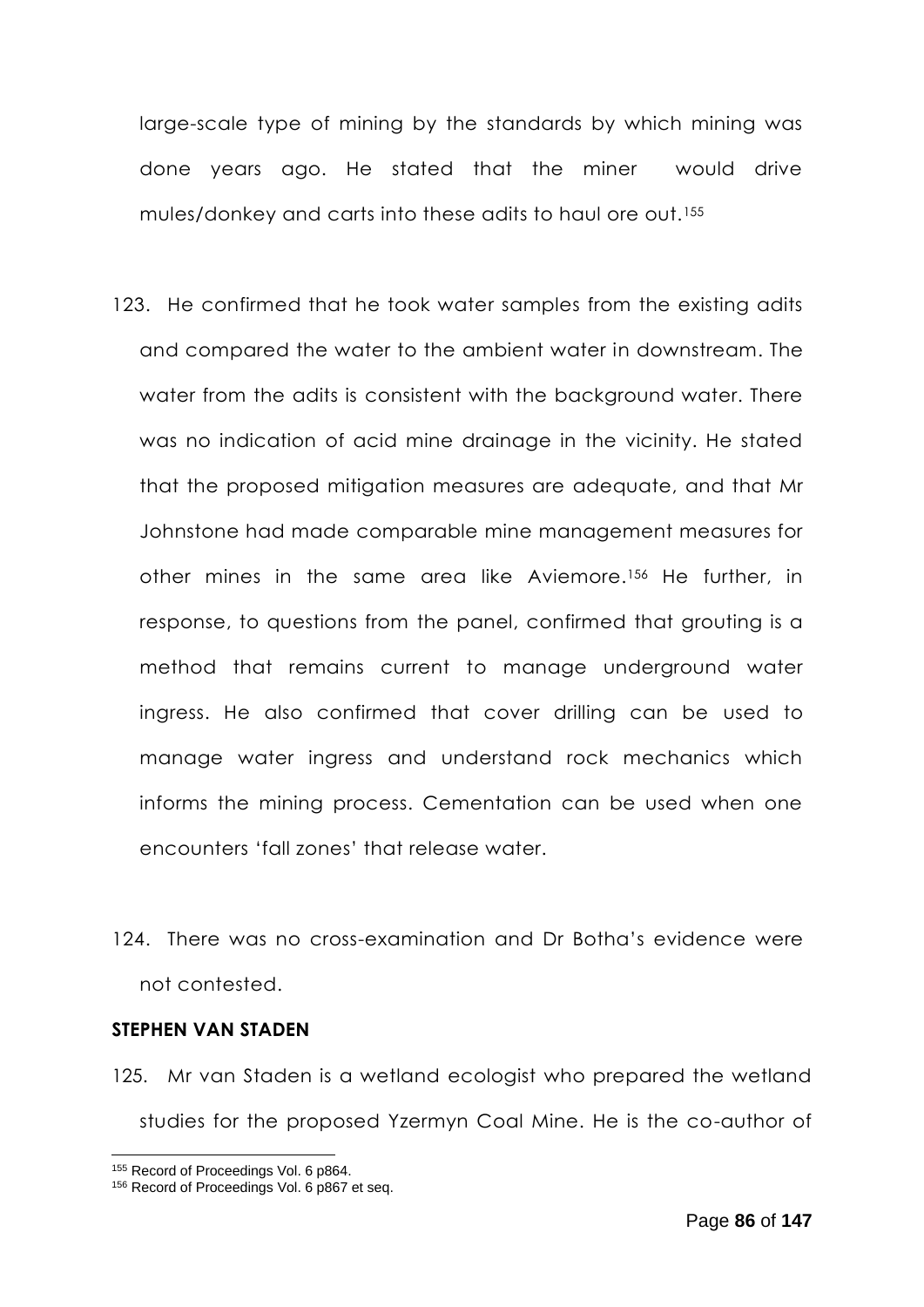the Scientific Aquatic Services (SAS) reports.<sup>157</sup> His evidence in chief was that he visited the proposed mining area on several occasions and undertook field studies. This included visits in May 2014, November 2014 and May 2015.

- 126. He confirmed the contents and findings of the SAS Reports in relation to the state of the wetlands, flora and fauna in the target area. He confirmed that they conducted the wetlands health assessment. The level of detail undertaken during the assessment was regarded as adequate and he disputed the necessity of doing anything beyond a Level 1 assessment as suggested by Mr Johnstone in the GCS Review. He highlighted that whether one uses a Level 1 or 2 assessment, becomes irrelevant in view of the findings in the SAS Reports. Once a finding was made that the wetlands are sensitive no point would be served by doing detailed assessments.<sup>158</sup>
- 127. He testified that any decant will not significantly impact the wetlands given the proposed mitigation measures and the limited permeability between the lower aquifer (where mining will take place) and the upper aquifer which feeds some of the wetlands.<sup>159</sup>

<sup>157</sup> File Number 2, p 965 – 1088, SAS Report: 'Faunal, floral and wetland ecological assessment as part of the environmental assessment and authorisation process for a proposed discard dump as part of the Yzermyn mining project, Mpumalanga Province.' February 2013, updated 2014 and revised in May 2015. Full reports at Atha Record Vol. 3 p1246 – 1479.

<sup>&</sup>lt;sup>158</sup> Record of Proceedings Vol. 6 p955.

<sup>&</sup>lt;sup>159</sup> Record of Proceedings Vol.6 p956.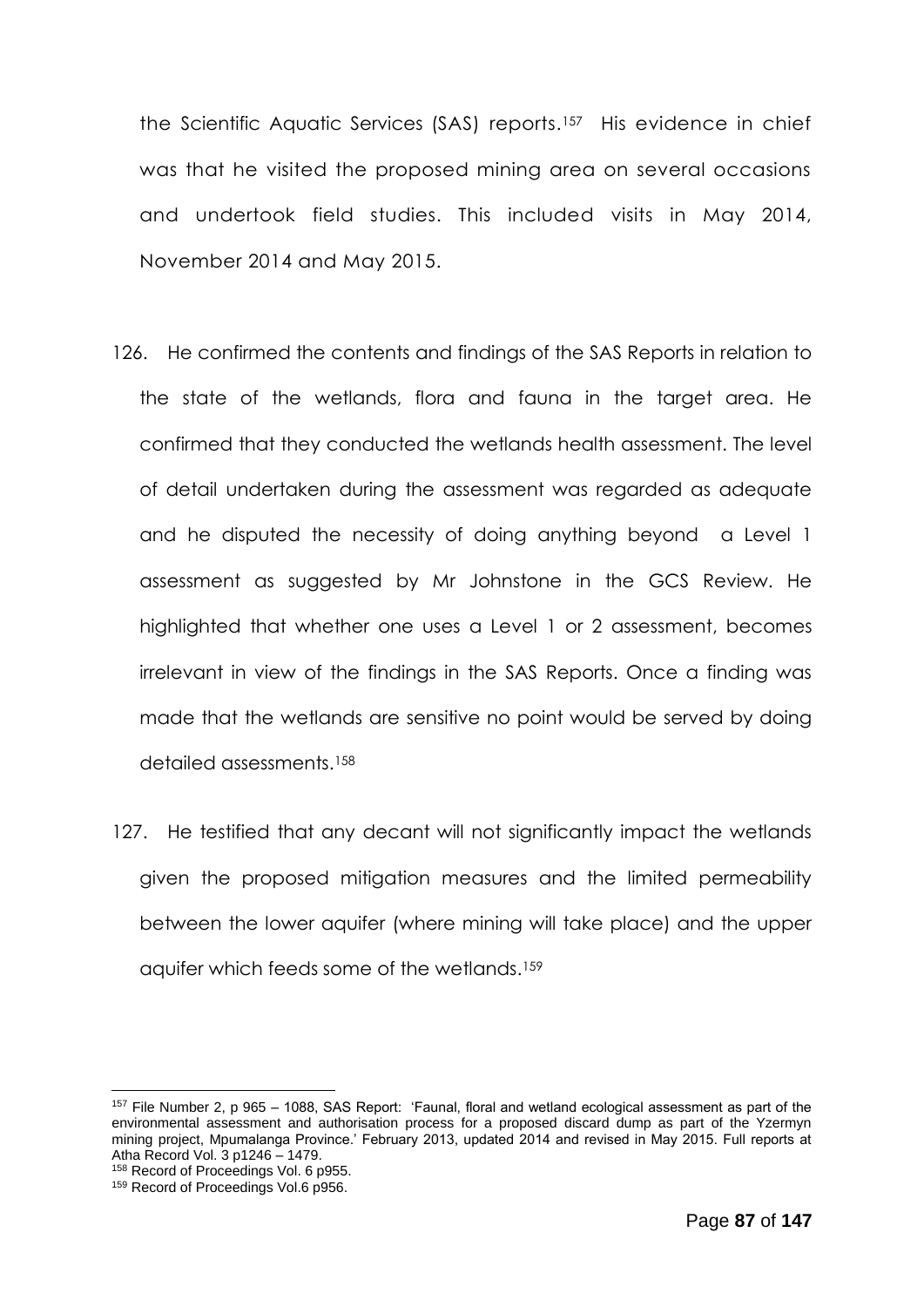- 128. Under cross-examination by the First Respondent counsel, he testified that the underground mine is unlikely to extensively impact wetlands in the vicinity. However, there will be some impact on the wetlands. For example, the site infrastructure will partially destroy some wetlands, which are already disturbed. In terms of the spatial scale of impacts, going as far as the Assegai river the impact will not be noticed and the Heyshope dam will completely be unaffected. This impact will not be significant. In his opinion the proposed measures to mitigate such insignificant impacts are adequate and reasonable.
- 129. There was no cross-examination by the Appellants counsel.

### **KAI WITTHÜSER**

- 130. Dr Witthüser is a specialist hydrogeologist with extensive international and national experience. His consulting firm Delta- H specialises in Water Systems Modelling. In addition to undertaking the hydrogeological modelling for Yzermyn Coal Mine, Dr Witthüser was also part of the authors of the CSIR SWSA Report together with Dr Le Maître who testified for the Appellants in this appeal.
- 131. His evidence in chief was that when he got involved in the Yzermyn project, WSP Consulting had already undertaken a Geohydrological Impact Assessment for the Second Respondent. However, he was brought it to redo the assessments based on various concerns. He stated that WSP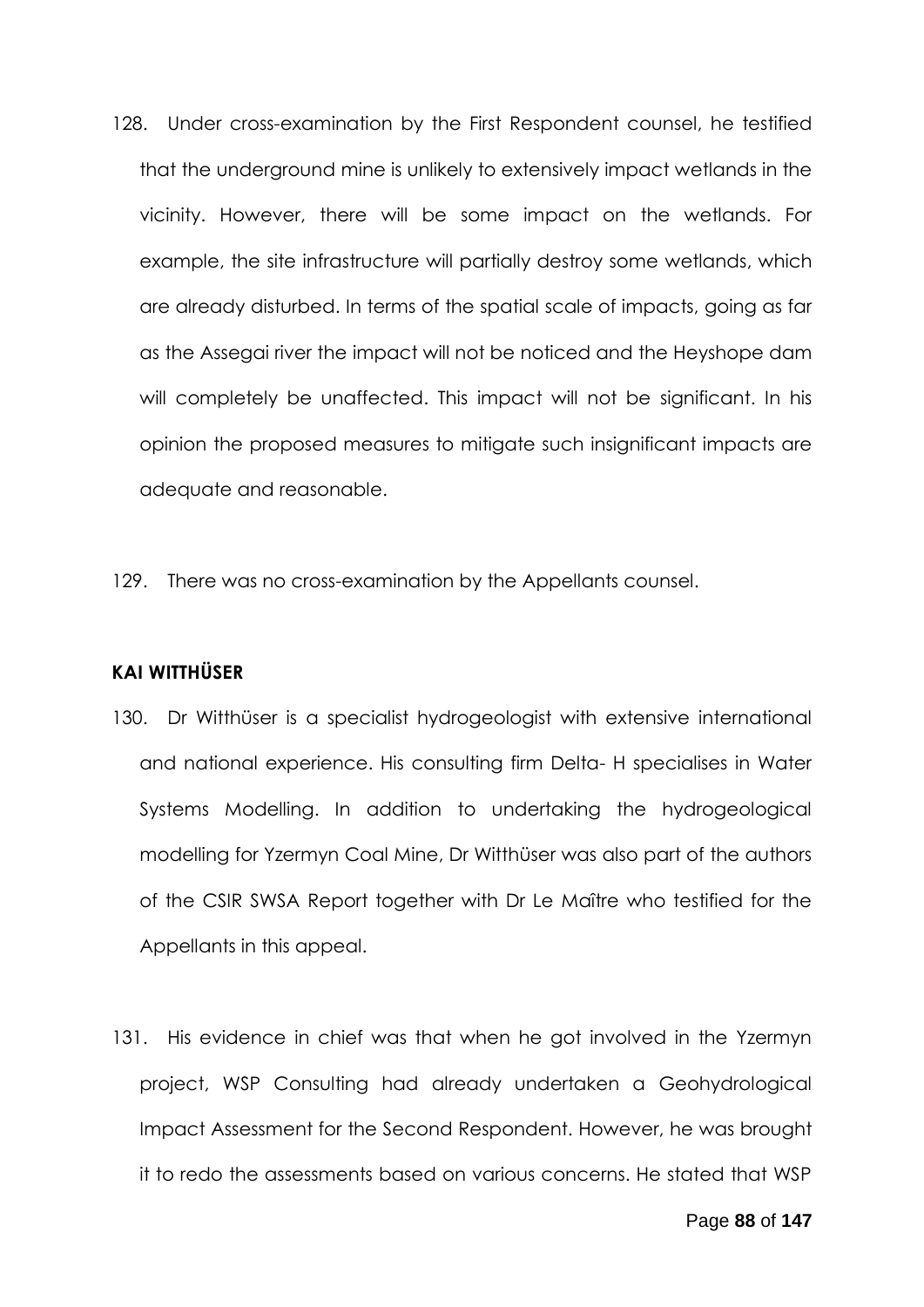had used a mathematically flawed two-dimensional Finite Difference Modelling Package (Modflow) model which gave the wrong results.<sup>160</sup> The model is incapable of simulating unsaturated groundwater flow and thus could not simulate two overlying aquifer systems evident from the boreholes. Otherwise the borehole baseline data gathered by WSP was excellent. He denied the interpretation of the borehole data by Mr Johnstone indicating that beyond one year the boreholes show different levels of water (multi-aquifer system).

- 132. He testified that he used the Finite Element Model (three dimensional (3D)) called Spring which is used in Germany coal mines and nuclear underground storage projects.<sup>161</sup>
- 133. He explained the methods used and the findings of the Delta-H report. He testified that based on analysis of boreholes in the area and other sampling, there were two water tables and two aquifers separated by a semi-permeable dolerite layer. He explained in detail theories of hydrogeologic conductivity, Darcy's Law on the flow of underground water through porous and impervious media. He explained the rock formations in the target area and how the aquifers may have formed focusing on their geohydrological qualities. He concluded that,

"[there] is a limited connectivity between this weathered aquifer and the deeper fractured aquifer based on observed water levels and in other areas we do have hydraulic tests for these dolerite dykes in different settings

<sup>160</sup> Record of Proceedings Vol. 6 p880-882.

<sup>&</sup>lt;sup>161</sup> Record of Proceedings Vol. 6 p886.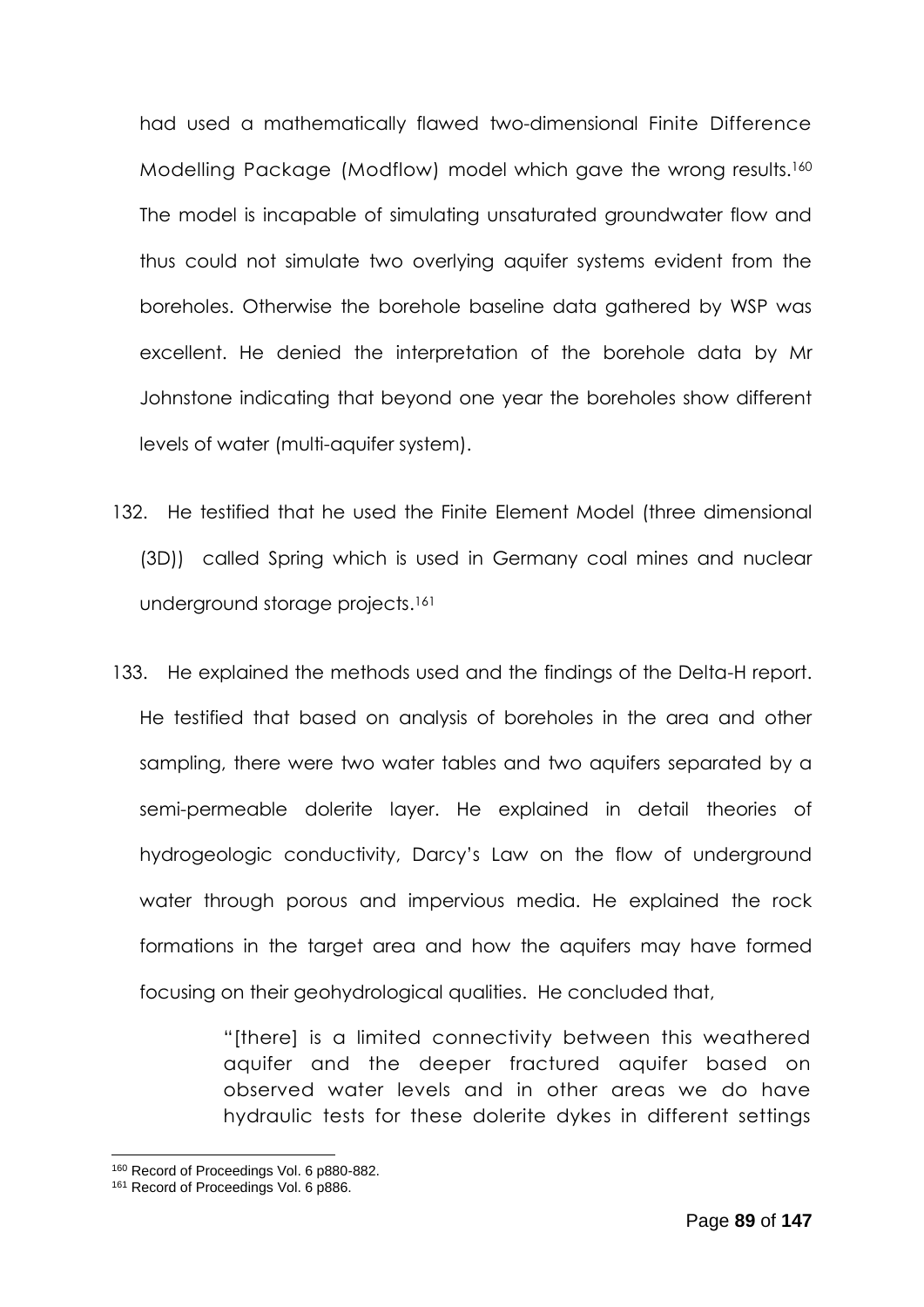based on known values. So *it is a limited interconnectivity, otherwise there would not be two water levels*, there would be a single water level, a single aquifer, but this is not the case based on our measurements."<sup>162</sup>

- 134. He further explained the use of the 'steady state' solution for the model as the one that produces conservative worst-case scenario results. He categorically stated that the 'transient' model, as suggested by Mr Johnstone was not scientifically better.
- 135. The groundwater quality was good except in the deeper fractured Karoo aquifer which had more concentrates of sodium and chloride or increased salinity. The upper weathered aquifer had typically clean water due to high recharge rates from rainfall. Data from the boreholes is accurate because it also includes upstream pollution which would migrate to boreholes. This includes four (4) historical adits upstream of the boreholes.
- 136. Surface water consist of rivers, streams and springs. He explained that most of the springs are hydrogeology contact springs meaning they are ground-fed from the upper weathered aquifer, and not the lower aquifer where the coal seams lie.<sup>163</sup> Other springs like most of the wetlands are rainfed from rainfall and interflow (water movements in shallow soil zones). His reports concluded that dewatering may impact groundwater dependent ecosystems in the zone. For example, this could be a borehole

<sup>162</sup> Record of Proceedings Vol. 6 p915. (our emphasis)

<sup>&</sup>lt;sup>163</sup> Record of Proceedings Vol. 6 p900.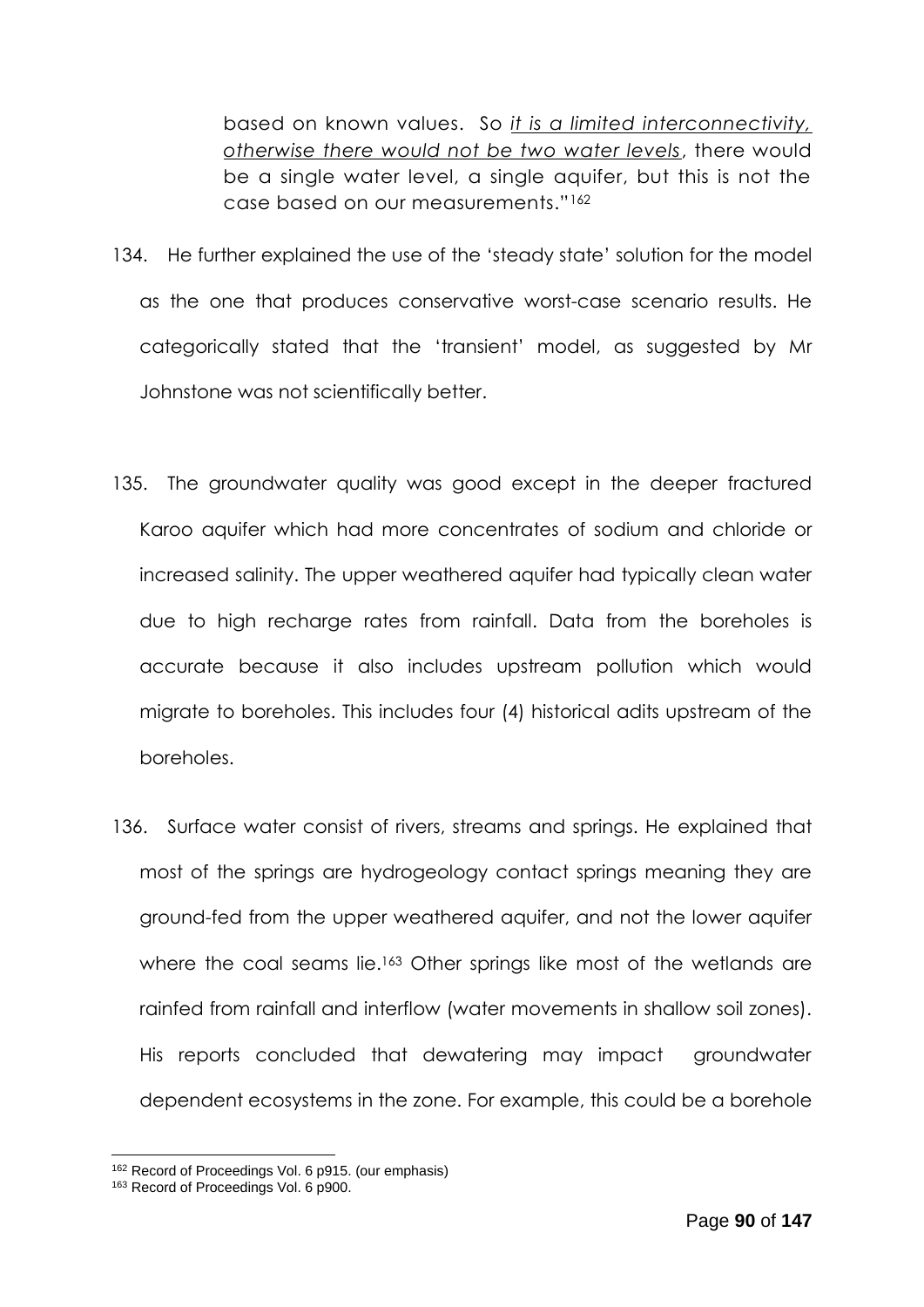around the area. They also simulated catchment wide flow disruptions as a result of the mining. The result was that of the baseflow contribution of 450 to 1 000 litres per second, the mine will cause a loss of 5.7 litres unless this 5.7 is discharged back into the surface water.<sup>164</sup>

137. He also stated that to get better information they took discard samples from Kiepersol underground mine, a mine with similar geology. These samples were used to do typical acid rock drainage (AMD) potential tests. This geochemical analysis feed information into the model. The results showed acidity (Potentially Acid Generating- PAG), but that acid was neutralised by neutralising material such as calcites which were also present. He emphasised, nevertheless, that all coal mining sites should be treated as PAG. He stated,

> "Yes, following *the precautionary principle* and considering that various coal and discard qualities might be stockpiled or deposited simultaneously, all stockpile coal and discard material should be treated as potentially acid generated with an *expected acidic leachate quality*."<sup>165</sup>

As a result of leachate tests, they recommended that the discard dump be removed from the mine design and consequently eliminated the need for a wash plant as well.

138. Regarding the rate and quality of the decant from the mine, it would be about six litres per second based on samples from the closed Hlobane mine in the same area. He denied that any better accurate data on the

<sup>164</sup> Record of Proceedings Vol. 6 p923-924.

<sup>165</sup> Record of Proceedings Vol. 6 p904.(our emphasis)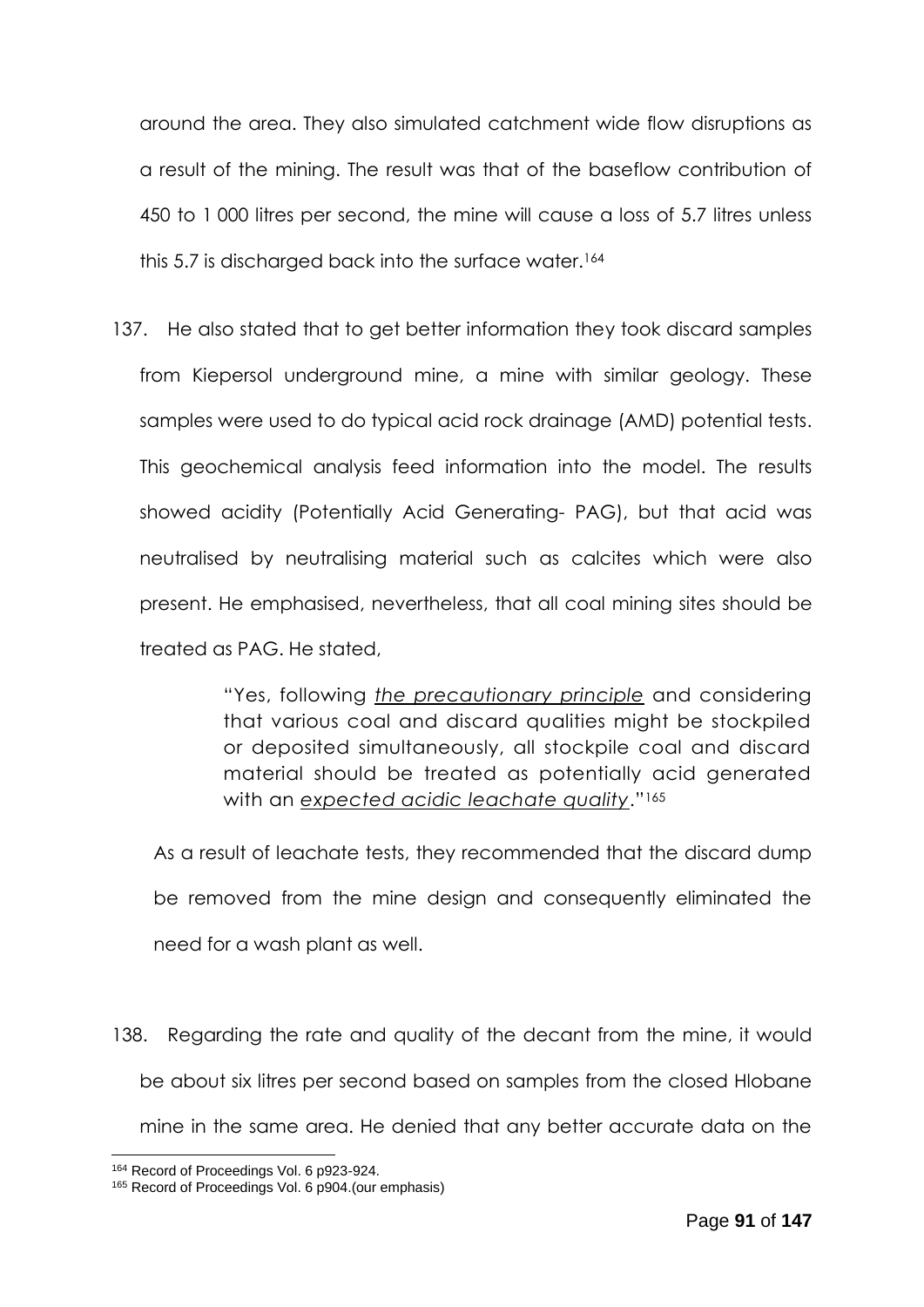rate of decant could be obtained at this stage. He stated that geochemically what Mr Johnstone suggested is impossible.

- 139. When asked to explain why he used a Class 1 Classification instead of Class 2 or 3 as suggested by Mr Johnstone, Dr Witthüser responded that modelling is based on data available and the indicators in the Australian Model Classification documents, which is the only international standard. Because models are mathematical representations of reality, they always have uncertainties. It is not possible to model every fracture in the geology of any area. In a greenfield development Class 2 or 3 are scientifically and mathematically impossible to achieve. This is because as per the indicators in the guideline, those levels require some actual physical mining to have taken place.
- 140. For example, Class 3 indicators are based on a mine that is already half developed or five (5) years of actual observed mine water levels. He stated that, "in a Greenfield site you cannot simulate the stress imposed by the mine because the mine is not yet there. So, this is the first key indicator which prohibits, which makes it impossible to develop a class 3 model."<sup>166</sup> He noted that through his entire career he has never come across a model which achieved Class 3 level of confidence for a greenfield project because it is scientifically

<sup>166</sup> Record of Proceedings Vol. 6 p943-944..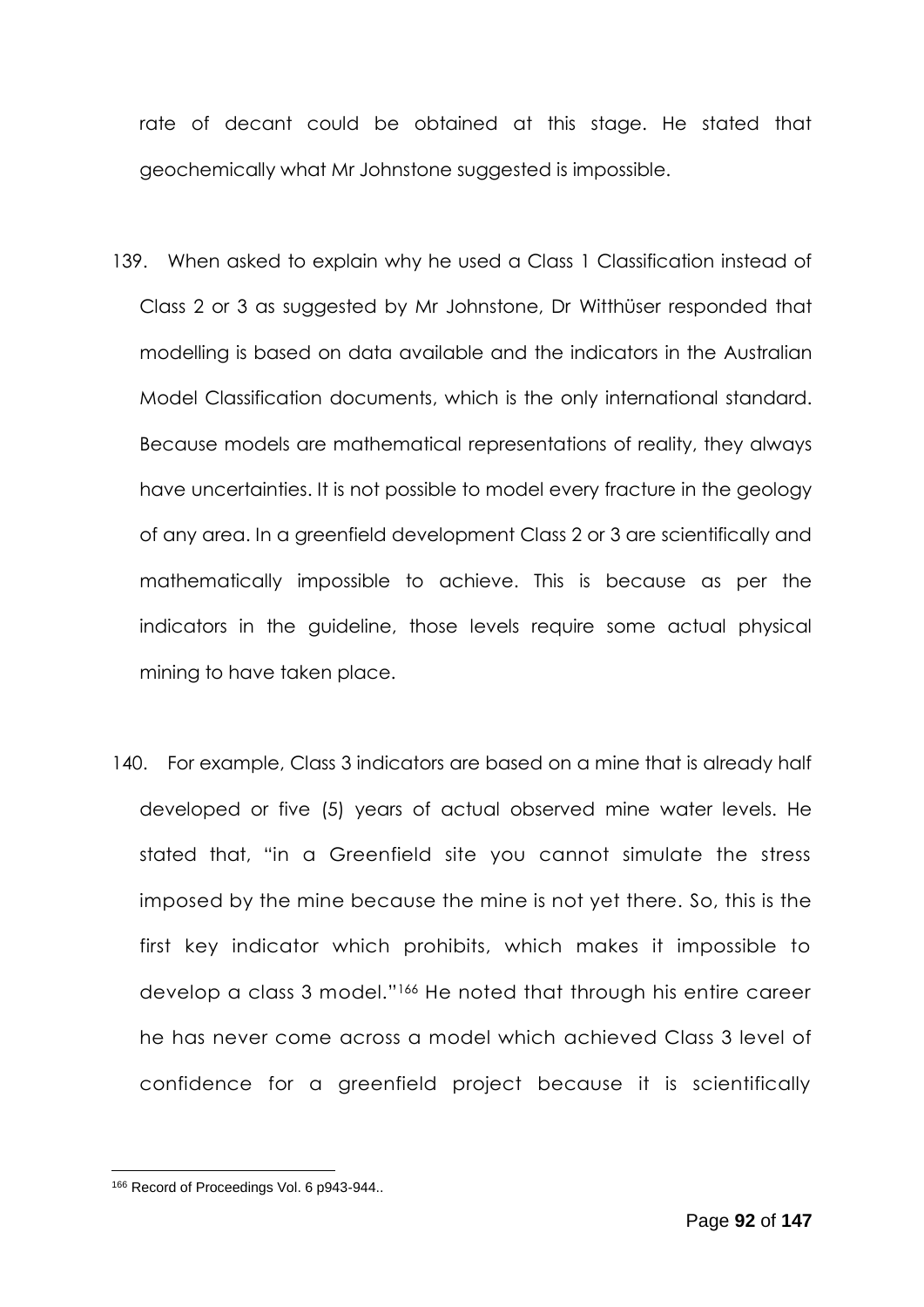impossible and can never be achieved. <sup>167</sup> This unequivocally dispels the conclusions of the GCS Review and Mr Johnstone's testimony. Dr Witthüser emphasised that one does not set out to do a model at a particular level, rather the model results are interpreted, and they inform what class the model should be placed in.

141. The gist of his evidence, which is expanded in the Delta-H report is that there are essentially two aquifers in the target area, with two water tables. The proposed coal mining will take place in seams that lie in the lower aquifer. He predicted dewatering, post-mining decant and the proposed mitigation measures are based on sound scientific modelling using best practice methods and standards. He stated that GCS Review is based on unscientific and unrealistic expectations, far removed from reality – especially in relation to the rigour of the model. He concluded that a Class 1 confidence model does not imply that it is less rigorous, but the classification relates to the data available.

142. In cross-examination Dr Witthüser gave the following evidence:

142.1. With regard to Class 1 or 3 model confidence. He maintained that for a 15 year mine, one would need to have mined for seven (7) years and collected data in order to meet the Class 3 level.<sup>168</sup> Class 2 level confidence assumes five (5) years of actual mine data.<sup>169</sup> It is

<sup>167</sup> Record of Proceedings Vol. 6 p944.

<sup>&</sup>lt;sup>168</sup> Record of Proceedings Vol. 7 p971.

<sup>&</sup>lt;sup>169</sup> Record of Proceedings Vol. 7 p973.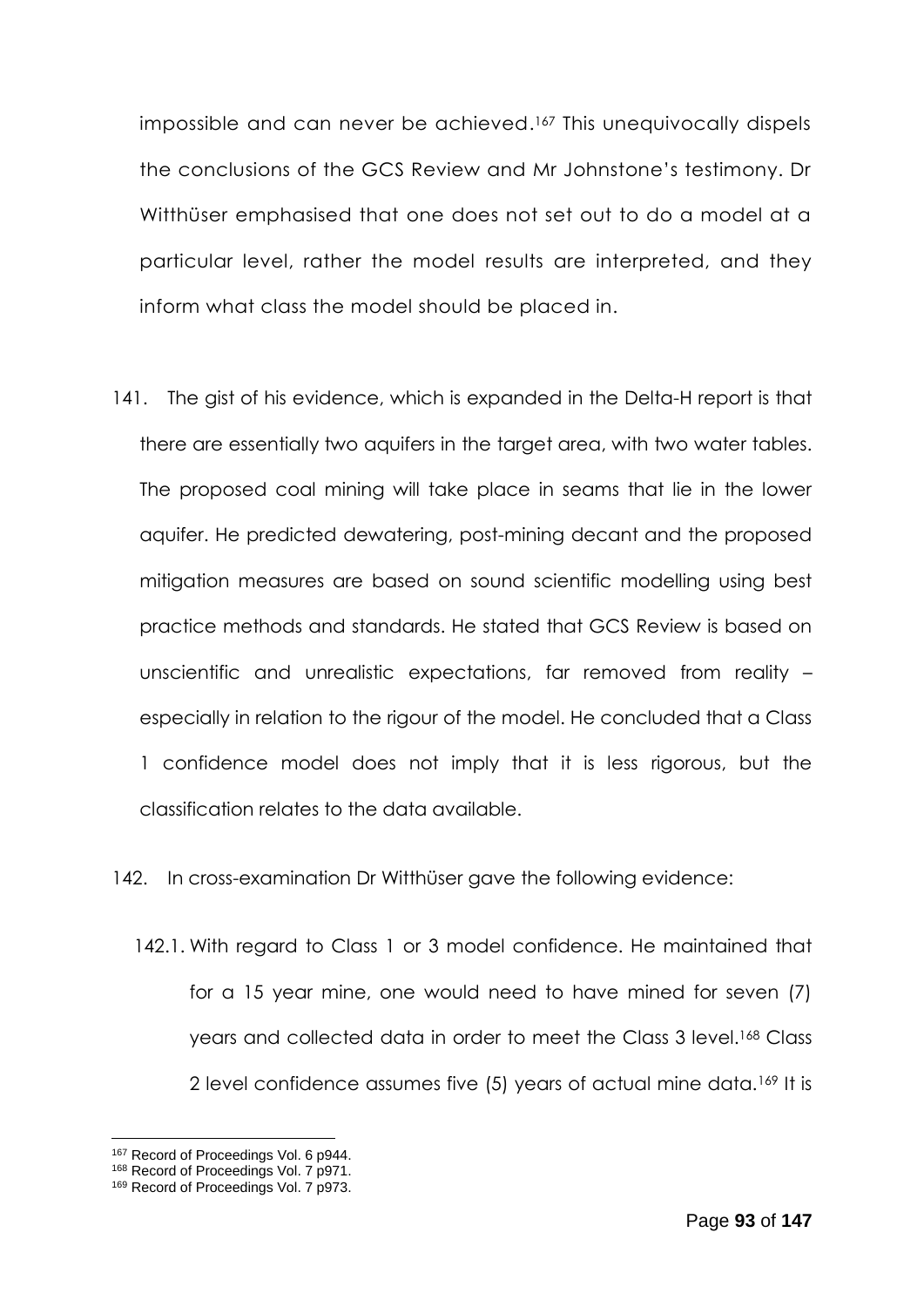therefore not practically possible to do this stringent modelling in a greenfield project (where there is no previous development.) A modeller does not choose a class, but the modelling results determine the class.

- 142.2. On the use of a steady, instead of a transient, state model for water flows. Dr Witthüser insisted that whether steady or transient state was used it would not change the level of confidence. It would only show the seasonality of the system without changing the reliability of the predictions. Given the absence of some data, a transient state model would have been difficult to implement. For example, there is limited seasonal groundwater measurement for the catchment area.<sup>170</sup>
- 142.3. He also explained in cross-examination that the containment transport model was only used to deal with the discard dump which was later removed from the plans. The model could not be used for the whole mine because, while possible, it is mathematically challenging and leads to unstable results in practice.<sup>171</sup>

## **ANALYSIS AND FINDINGS**

<sup>170</sup> Record of Proceedings Vol. 7 p976-980.

<sup>&</sup>lt;sup>171</sup> Record of Proceedings Vol. 7 p981-982.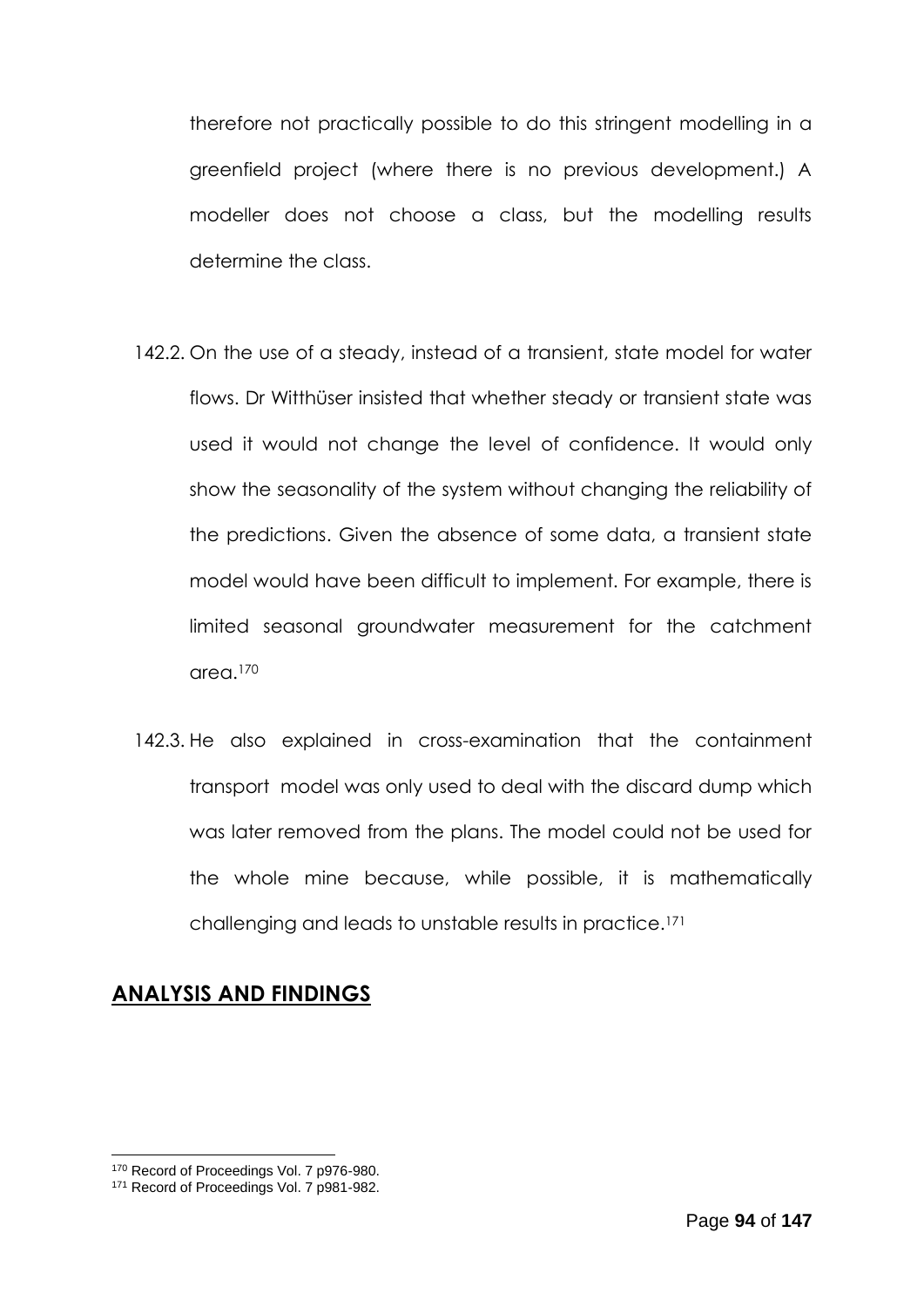143. In the context of the above high-level summary of the evidence led by the parties, we now turn to address the grounds of appeal, and the arguments submitted by the parties in relation thereto. We make findings in relation to the grounds of appeal *seriatim* and also apply our minds to the factors in section 27 (1) of the NWA as read with section 2 of the NWA and the constitutional framework in section 24 of the Constitution as well as principles of environmental management in section 2(2) of the National Environmental Management Act ('NEMA').

# **THE LEGAL FRAMEWORK**

144. We considered the issues raised by this appeal in the context of our legal obligations as administrators of the NWA. In terms of section 2 of the

NWA we have an obligation,

"…to ensure that the nation's water resources are protected, used, developed, conserved, managed and controlled in ways which take into account amongst other factors-

- *(a)* meeting the basic human needs of present and future generations;
- *(b)* promoting equitable access to water;
- (c) redressing the results of past racial and gender discrimination;
- (d) promoting the efficient, sustainable and beneficial use of water in the public interests;
- (e) facilitating social and economic development;
- *(f)* providing for growing demand for water use;
- (g) protecting aquatic and associated ecosystems and their biological diversity;
- (h) reducing and preventing pollution and degradation of water resources;
- (i) meeting international obligations;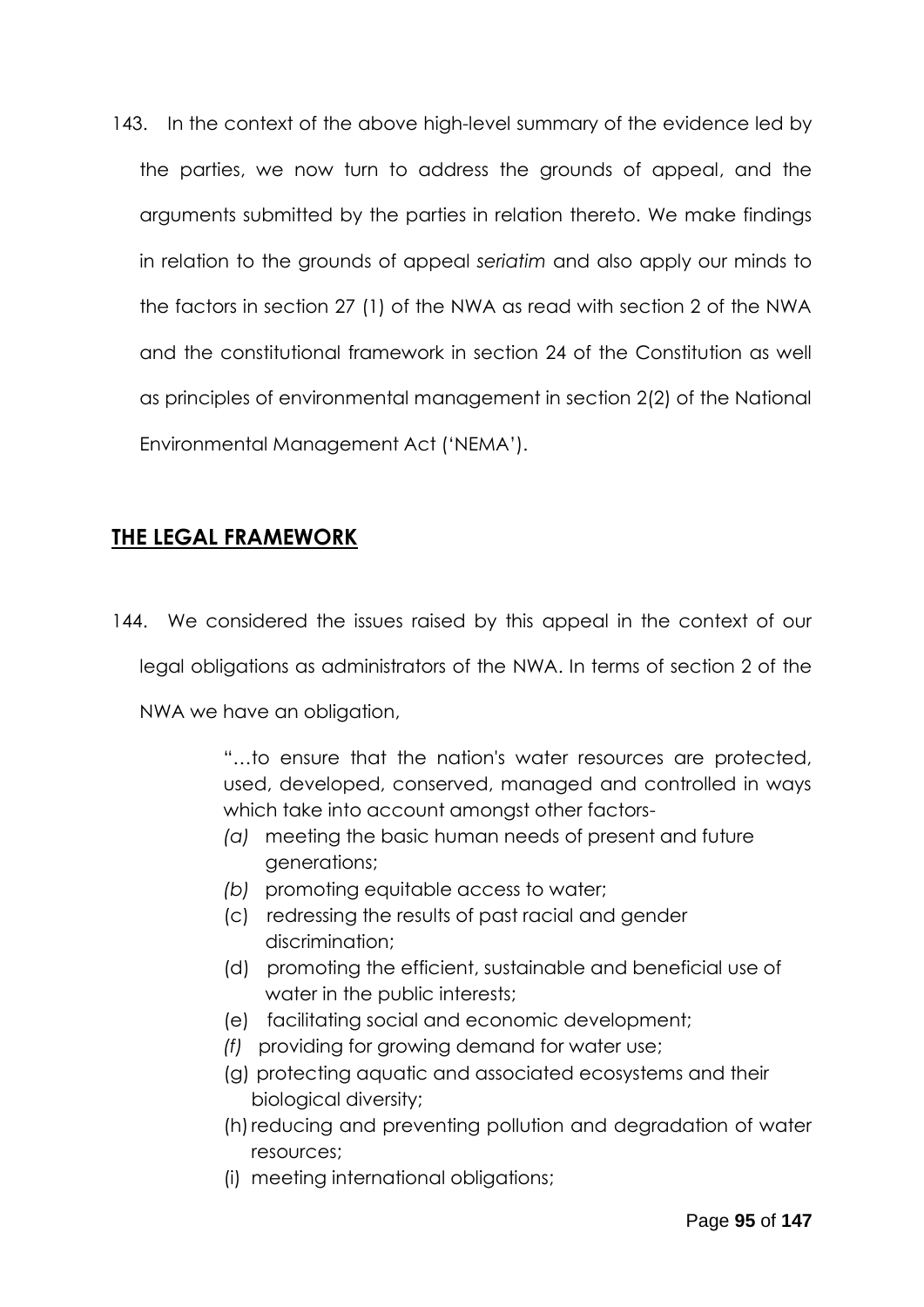- (j) promoting dam safety;
- (k) managing floods and droughts,"
- 145. Any use of water in South Africa should happen within the confines of the permissible uses defined in sections 21 and 22 of the NWA. Therefore, apart from Schedule 1 uses, existing lawful uses, and use under general authorisations – authority to use water must be applied for, and granted in terms of section 40 to 42 of the NWA.
- 146. In considering and granting a licence to use water, the responsible authority, and this Tribunal are further guided by the provisions of section 27 of the NWA. Section 27 (1) provides that,

"Considerations for issue of general authorisations and licences

- (1) In issuing a general authorisation or licence a responsible authority must take into account *all relevant factors, including*-
	- *(a)*existing lawful water uses;
	- *(b)*the need to redress the results of past racial and gender discrimination;
	- *(c)*efficient and beneficial use of water in the public interest;
	- *(d)*the socio-economic impact-
		- (i) of the water use or uses if authorised; or
		- (ii) of the failure to authorise the water use or uses;
	- *(e)*any catchment management strategy applicable to the relevant water resource;
	- *(f)* the likely effect of the water use to be authorised on the water resource and on other water users;
	- *(g)*the class and the resource quality objectives of the water resource;
	- *(h)*investments already made and to be made by the water user in respect of the water use in question;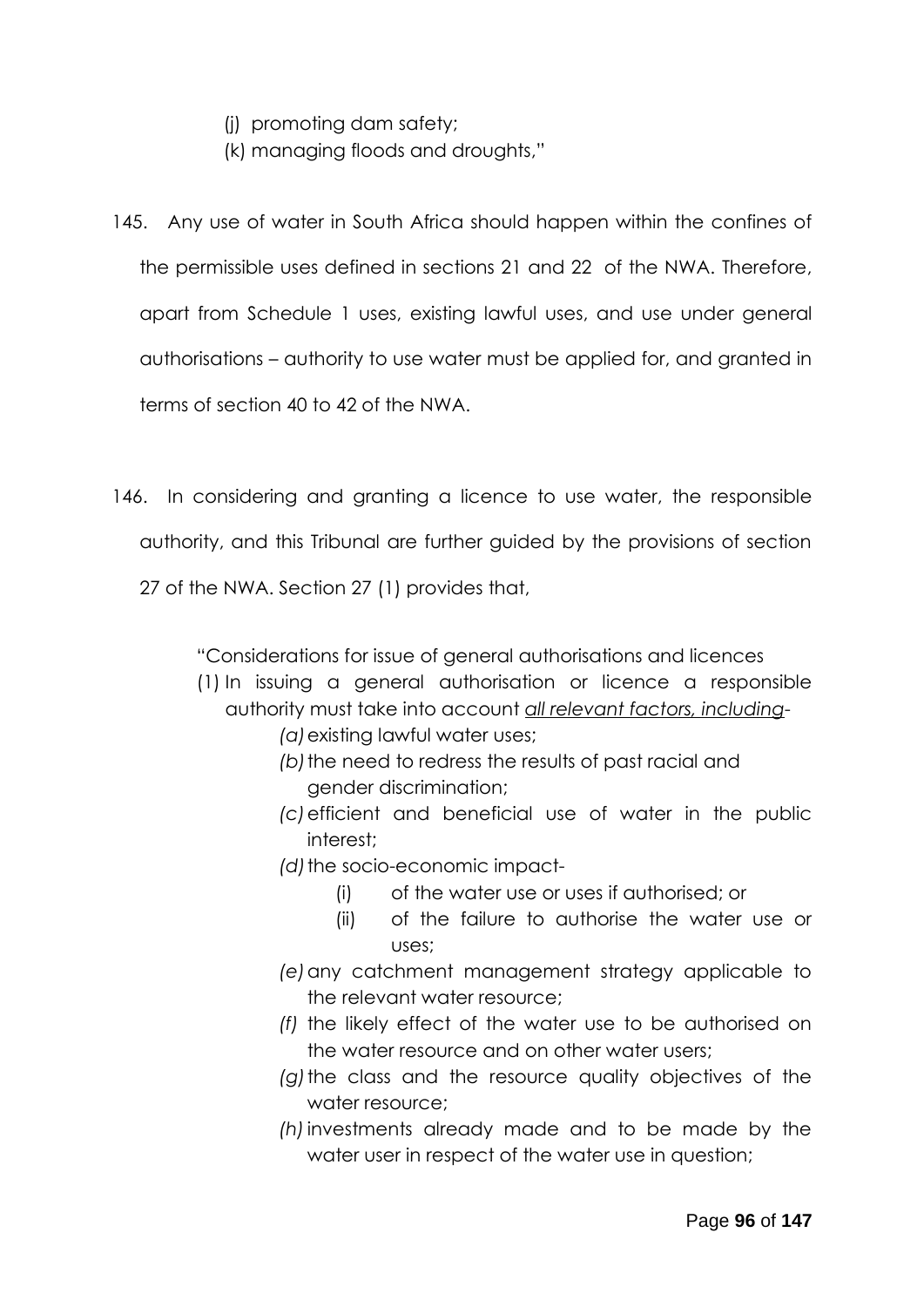- *(i)* the strategic importance of the water use to be authorised;
- *(j)* the quality of water in the water resource which may be required for the Reserve and for meeting international obligations; and
- *(k)* the probable duration of any undertaking for which a water use is to be authorised."

What section 27 (1) entails and the approach to the balancing exercise we are called upon to exercise has been elaborated in several court judgments.<sup>172</sup> In particular in *Makhanya* the Supreme Court of Appeal held that,

The Constitutional Court has previously had occasion to address administrative decision-making where the official is faced with a number of considerations of which racial redress is one. Much like the situation facing the court in *Bato Star*, section 27(1)(b)contains a wide number of objectives and principles. Some of them may be in conflict with one another, as they cannot all be fully achieved simultaneously. There may also be many different ways in which each of the objectives stand to be achieved. The section does not give clear guidance on how the balance an official must strike is to be achieved in doing the counterweighing exercise that is required. As opposed to the legislative scheme before the court in *Bato Star*, there is no indication in the Act that section 27(1)(b) is to be regarded as in any way more important than the other factors.

As to the section 27(1)(b) requirement itself, our courts recognise that, at least where there is no express legislative provision to the contrary, transformation such as that envisioned in the section can be achieved in a myriad of ways.<sup>173</sup>

<sup>1</sup> <sup>172</sup> *Makhanya NO and Another v Goede Wellington Boerdery (Pty) Ltd* [2013] 1 All SA 526 (SCA)

*Guguletto Family Trust v Chief Director: Water Use, Department of Water Affairs & Forestry and another*  unreported Case A566/10 (GNP) (25 October 2011).

<sup>173</sup> *Makhanya* para 33-34 (footnotes omitted).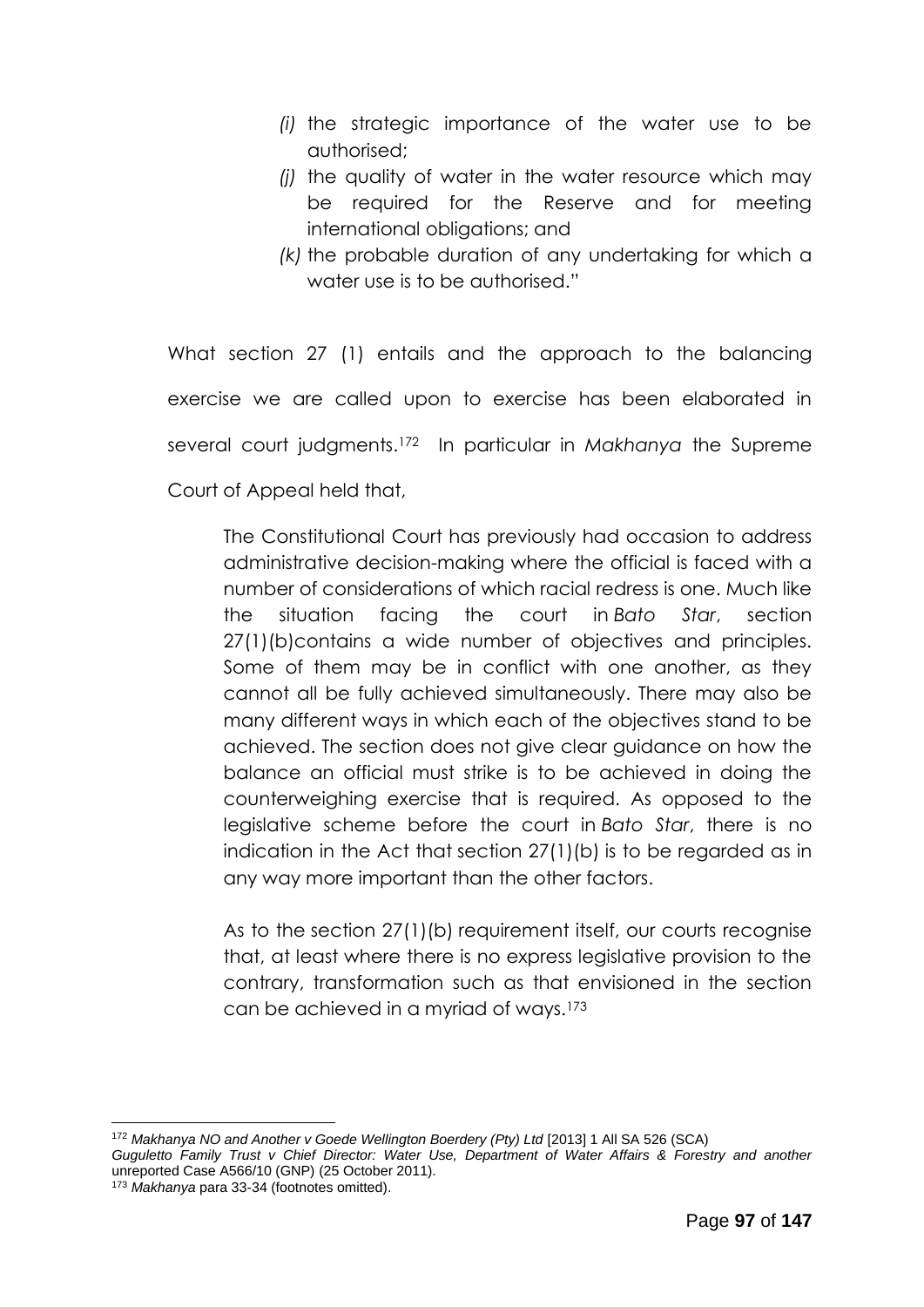147. This framework in the NWA is premised upon and informed by the Constitution of South Africa, to the extent that the NWA is legislation enacted to implement the state's obligation to promote the rights encapsulated in section 24 and 27. We are therefore cognisant of the need to promote the right to an environment not harmful to health and wellbeing. This right is provided by the Constitution as follows,

"Everyone has the right

- (a) to an environment that is not harmful to their health or well-being; and
- (b) to have the environment protected, for the benefit of present and future generations, through reasonable legislative and other measures that—
	- (i) prevent pollution and ecological dearadation;
	- (ii) promote conservation; and
	- (iii) secure ecologically sustainable development and use of natural resources while promoting justifiable economic and social development."
- 148. Securing an environment not harmful to health and well-being and the need to prevent pollution or environmental degradation must concomitantly be harmonised with the duty to promote "justifiable economic and social development." This harmonisation should happen in a broader context of 'ecological sustainability.'<sup>174</sup> Again section 24 and what it entails in practice has been ably articulated by the Constitutional

<sup>174</sup> Section 24 (a) and (b) of the Constitution; see also Humby, Tracy 'The right to development-in-environment and its ecological and developmental thresholds.' (2016) 32 *South African Journal on Human Rights* 219, 247 arguing that ("the current approach to the nature of the obligations imposed by s 24 should move away from the notion that the right is bifurcated along the lines of negative and positive duties, towards a conception of the right as integrated, multi-dimensional, and delimited by ecological and developmental thresholds.")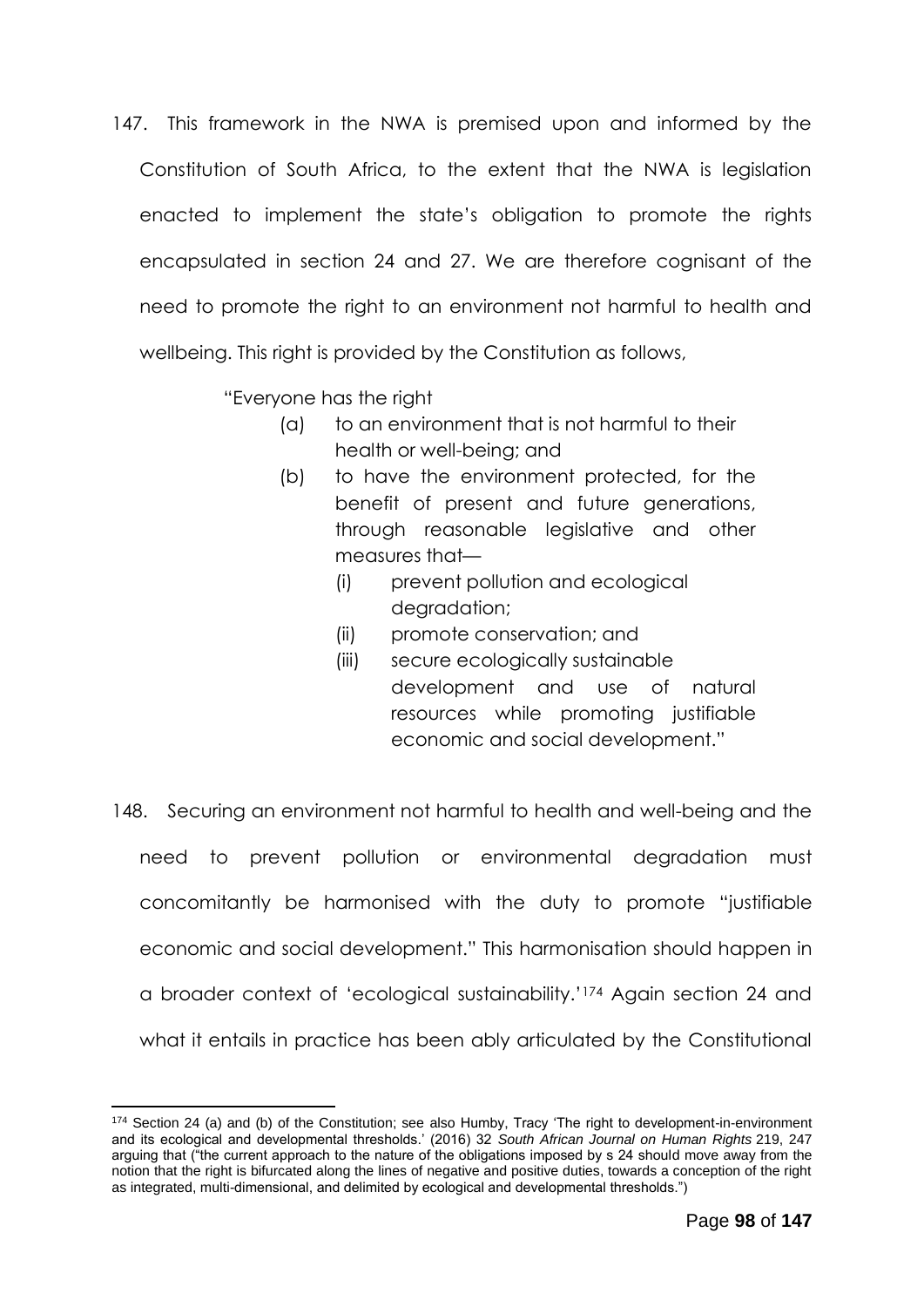Court. We associate with the sentiments expressed in the *Fuel Retailers* case (which also dealt with potential pollution of an underground aquifer by a proposed fuel station); that,

> "What is immediately apparent from section 24 is the explicit recognition of the obligation to promote justifiable "economic and social development". Economic and social development is essential to the well-being of human beings.175 This Court has recognised that socio-economic rights that are set out in the Constitution are indeed vital to the enjoyment of other human rights guaranteed in the Constitution. But development cannot subsist upon a deteriorating environmental base. Unlimited development is detrimental to the environment and the destruction of the environment is detrimental to development. Promotion of development requires the protection of the environment. Yet the environment cannot be protected if development does not pay attention to the costs of environmental destruction. The environment and development are thus inexorably linked."<sup>176</sup>

149. Citing the report of the World Commission on Environment and Development (WCED), *Our Common Future* the classical definer of the principle of 'sustainable development' the court adopted the following extract therefrom,

> "[E]nvironmental stresses and patterns of economic development are linked one to another. Thus agricultural policies may lie at the root of land, water, and forest degradation. Energy policies are associated with the global greenhouse effect, with acidification, and with deforestation for fuelwood in many developing nations. *These stresses all threaten economic development*. Thus economics and ecology must be completely integrated in decision making and lawmaking

<sup>1</sup> <sup>175</sup> (Original footnote) where the court cited the *Declaration on the Right to Development* adopted by General Assembly Resolution 41/128 of 4 December 1986, Article 1 of which asserts that "[t]he right to development is an inalienable human right". The Preamble describes development as "a comprehensive economic, social, cultural and political process, which aims at the constant improvement of the well-being of the entire population".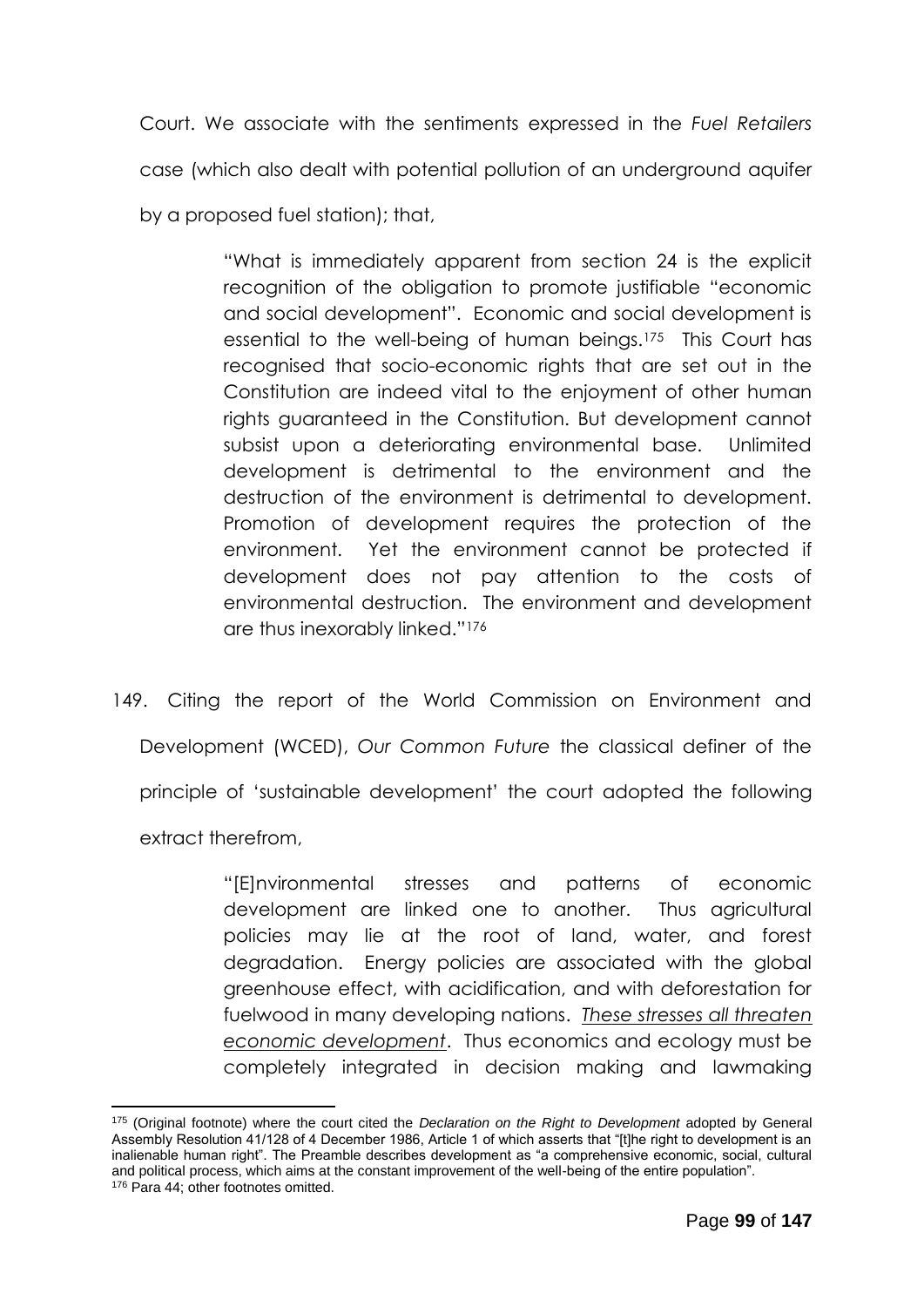processes *not just to protect the environment*, but also *to protect and promote development.* Economy is not just about the production of wealth, and ecology is not just about the protection of nature; they are both equally relevant for improving the lot of humankind."<sup>177</sup>

The court continued to elaborate that this Constitutional provision, "envisages that environmental considerations will be balanced with socio-economic considerations through the ideal of sustainable development… Sustainable development and sustainable use and exploitation of natural resources are at the core of the protection of the environment."<sup>178</sup>

150. In coming to these conclusions, the Constitutional Court was reconfirming what the court had established in 1999 in the *Save the Vaal Environment* case. There, where the court was concerned with the granting of a mining right, it was concluded that,

> "What has to be ensured when application is made for the issuing of a mining licence is that development which meets present needs will take place without compromising the ability of future generations to meet their own needs (the criterion proposed in the *Brundtland Report*: *World Commission on Environment and Development, 'Our Common Future'* Oxford University Press 1987). Our Constitution, by including environmental rights as fundamental, justiciable human rights, by necessary implication requires that environmental considerations be accorded appropriate recognition and respect in the administrative processes in our country. Together with the

<sup>1</sup> <sup>177</sup> Report of the World Commission on Environment and Development: *Our Common Future* (Brundtland Report) Chapter 1 at para 42. *(Our emphasis).* 

<sup>178</sup> Para 45. See further *BP Southern Africa (Pty) Ltd v MEC for Agriculture, Conservation, Environment and Land Affairs* 2004 (5) SA 124 (W), *MEC for Agriculture, Conservation, Environment and Land Affairs v Sasol Oil (Pty) Ltd and another* 2006 (5) SA 483 (SCA), and earlier on *Director: Mineral Development, Gauteng Region, and another v Save the Vaal Environment and others* 1999 (2) SA 709 (SCA).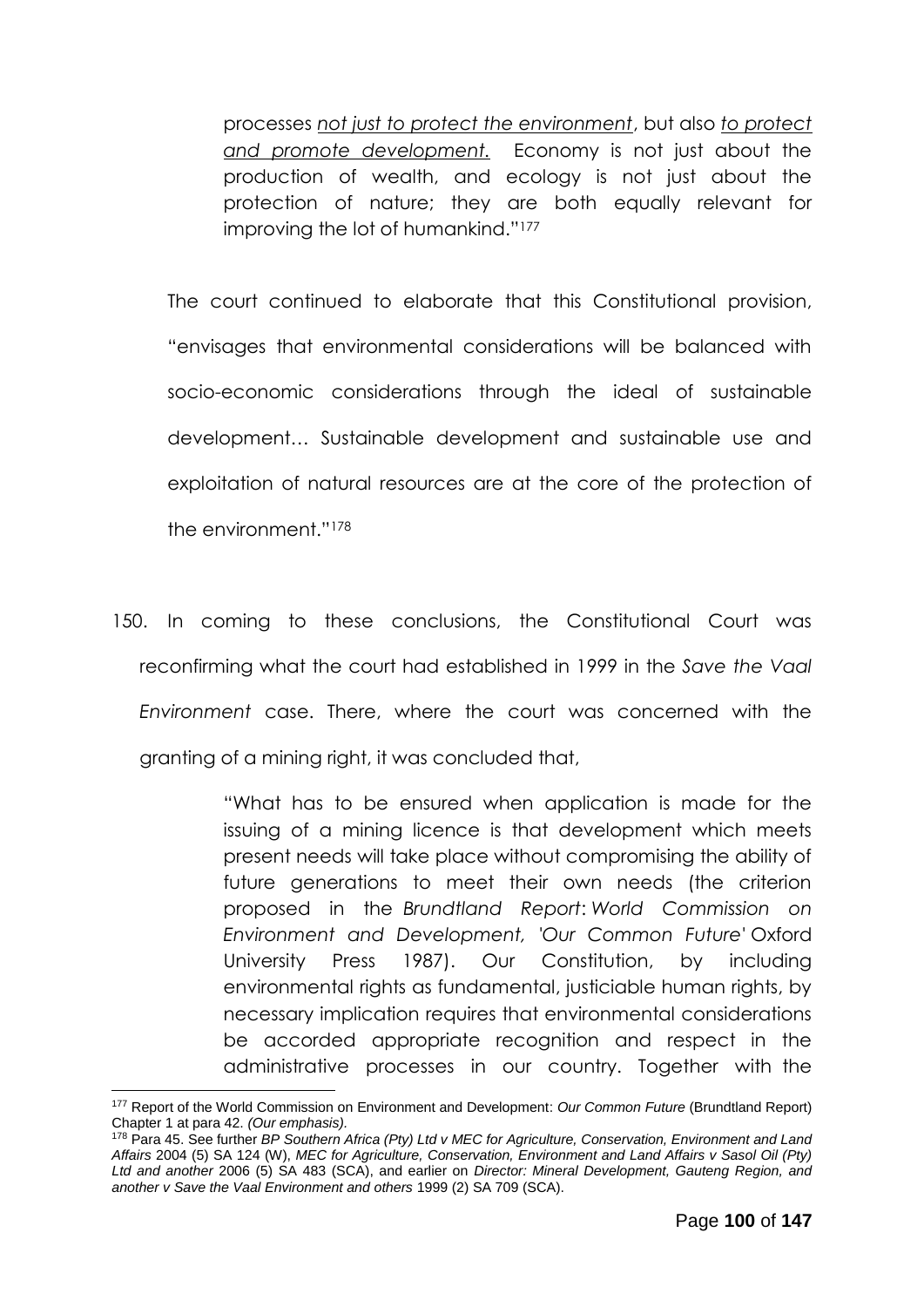change in the ideological climate must also come a change in our legal and administrative approach to environmental concerns."<sup>179</sup>

- 151. Our extended contextualisation of the Constitutional framework and the principle of sustainable development is necessary given the central points of contention in this appeal. It has also been necessary to dispel any notion that there is no "right to development" in the Constitution. We affirm our firm belief that the Constitution in protecting the right to an environment not harmful health and well-being, equally, and in the same section confirmed the right to socio-economic development that is sustainable. However, the courts have also emphasised the need for an integrated approach which does not parochially pursue the developmental agenda or fanatically pursue environmentalism.
- 152. We also set out upfront that our decision-making in terms of the NWA is informed and grounded in the principles of environmental management in section 2 (4) of the NEMA. The NWA is a specific environmental management act ('SEMA') whose interpretation and implementation must be guided by the NEMA principles. Section 2(1)(c)of the NEMA expressly states that the principles shall "serve as guidelines by reference to which any organ of state must exercise any function when taking any decision in terms of this Act or any statutory provision concerning the protection of the environment." We also highlight that section 2(2) of the

<sup>179</sup> *Director: Mineral Development, Gauteng Region, and another v Save the Vaal Environment and others* 1999 (2) SA 709 (SCA) 719B-D.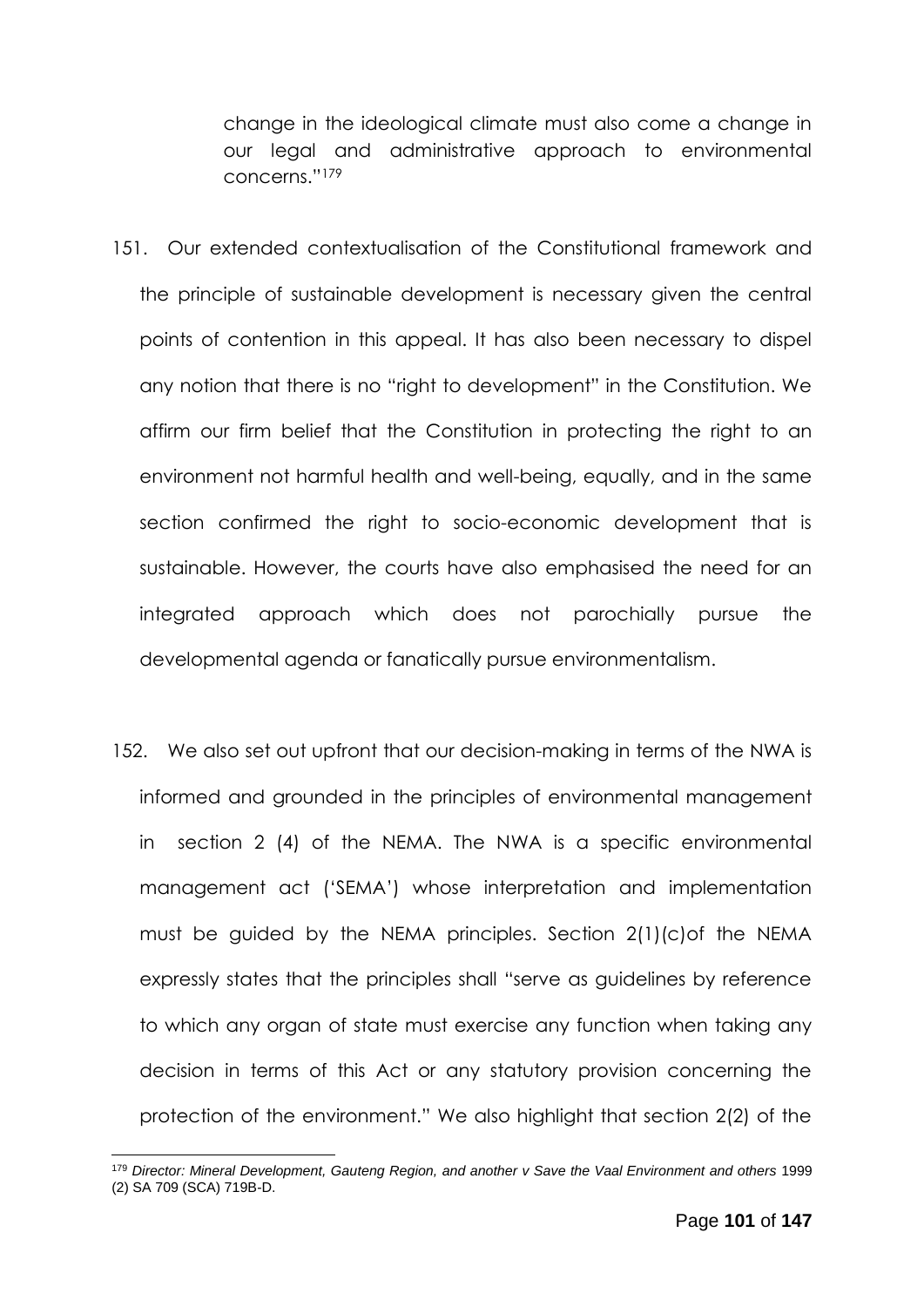NEMA states that "Environmental management *must place people and their needs at the forefront of its concern*, and serve their physical, psychological, developmental, cultural and social interests equitably." Obviously, these needs extent to both social and economic needs and environmental integrity.

153. The foundational principle in NEMA is the principle of sustainable development which section 2(4) (a) elaborates in over eight principles. Among these eight components of sustainable development is the what is known as 'the precautionary principle'. In the NEMA it is stated in section  $2(4)(a)(vii)$  as follows,

> "Sustainable development requires the consideration of all relevant factors including the following:… that a risk-averse and cautious approach is applied, which

takes into account the limits of current knowledge about the consequences of decisions and actions;"

We mention this principle specifically because it is one of the particular bases on which the First Respondent's decision is impugned. Confusion abounds internationally and nationally regarding, not only the import of this principle, but also more seriously its practical application in any given case.<sup>180</sup> We return to this when we deal with that ground of appeal.

<sup>1</sup> <sup>180</sup> Peel, Jacqueline *The precautionary principle in practice: environmental decision-making and scientific uncertainty*. (Federation Press, 2005) p34; Trouwborst, Arie 'The precautionary principle in general international law: Combating the Babylonian confusion.' (2007) 16 *Review of European Community & International Environmental Law* 185-195; Resnik, David B 'Is the precautionary principle unscientific?' (2003) 34 *Studies in History and Philosophy of Science Part C: Studies in History and Philosophy of Biological and Biomedical Sciences* 329-344.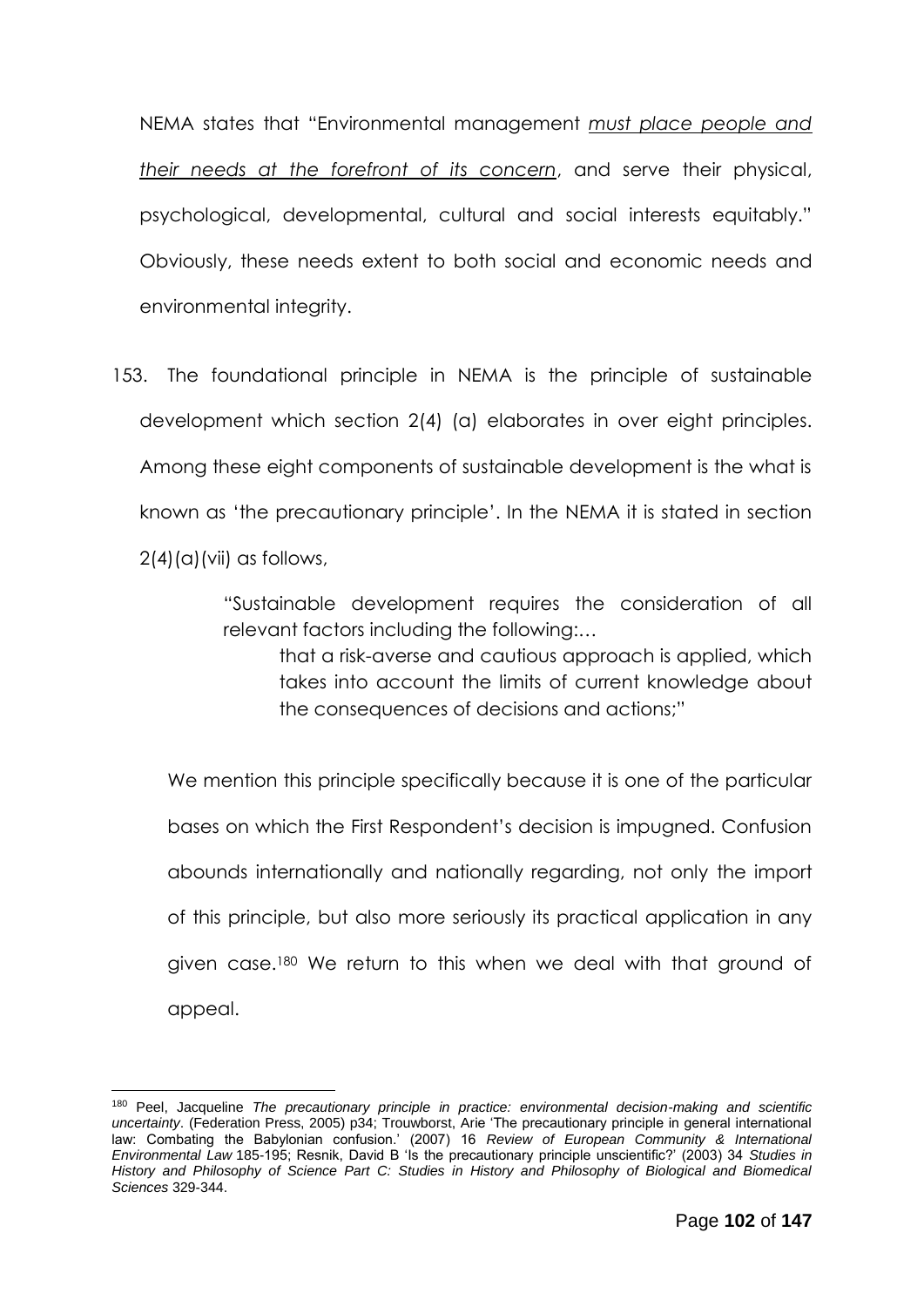- 154. The NEMA principles read in the context of section 24 of the Constitution and section 2 and 27(1) of the NWA all exhort us to take a measured, balanced, and nearly objective an approach to adjudicating this appeal.
- 155. We also wish to record that the Promotion of administrative Justice Act (PAJA) guides our decision making and also our interpretation of the decision appealed against. The notion that the Tribunal cannot interpret or apply the PAJA in hearing appeals is misplaced. In exercising our 'wide appeal'<sup>181</sup> jurisdiction in terms of section 148 of the NWA, we are bound to consider the extent to which any preceding administrative action is consistent with the prescripts of the PAJA.<sup>182</sup> Thus for instance, an appeal which alleges that the Responsible Authority issued a directive without giving a person reasonable notice, or failed to take relevant factors into account, or took irrelevant factors into account, or was biased falls squarely within PAJA but would be heard and determined by the Tribunal.

## **RULINGS ON THE GROUNDS OF APPEAL**

The grounds of appeal have been stated fully in para 13 above.

156. The first ground of appeal is that the First Respondent failed to take into account factors in section 27(1)(c) and 27(1)(f) of the NWA. Section

<sup>1</sup> <sup>181</sup> See *Tikly v Johannes NO* 1963 (2) SA 588 (T) for the nature of this wide appeal. See also *Oosgrens Landgoed (Pty) Ltd v Director-General, Water and Sanitation and Others* WT05/10/2010 p33-35.

<sup>&</sup>lt;sup>182</sup> The PAJA, in section 1, defines 'tribunal' as "any independent and impartial tribunal established by national legislation for the purpose of judicially reviewing an administrative action in terms of this Act." We have also ruled that the word 'appeal' in section 148 of the NWA connotes an appeal in the wide sense to include elements of a review.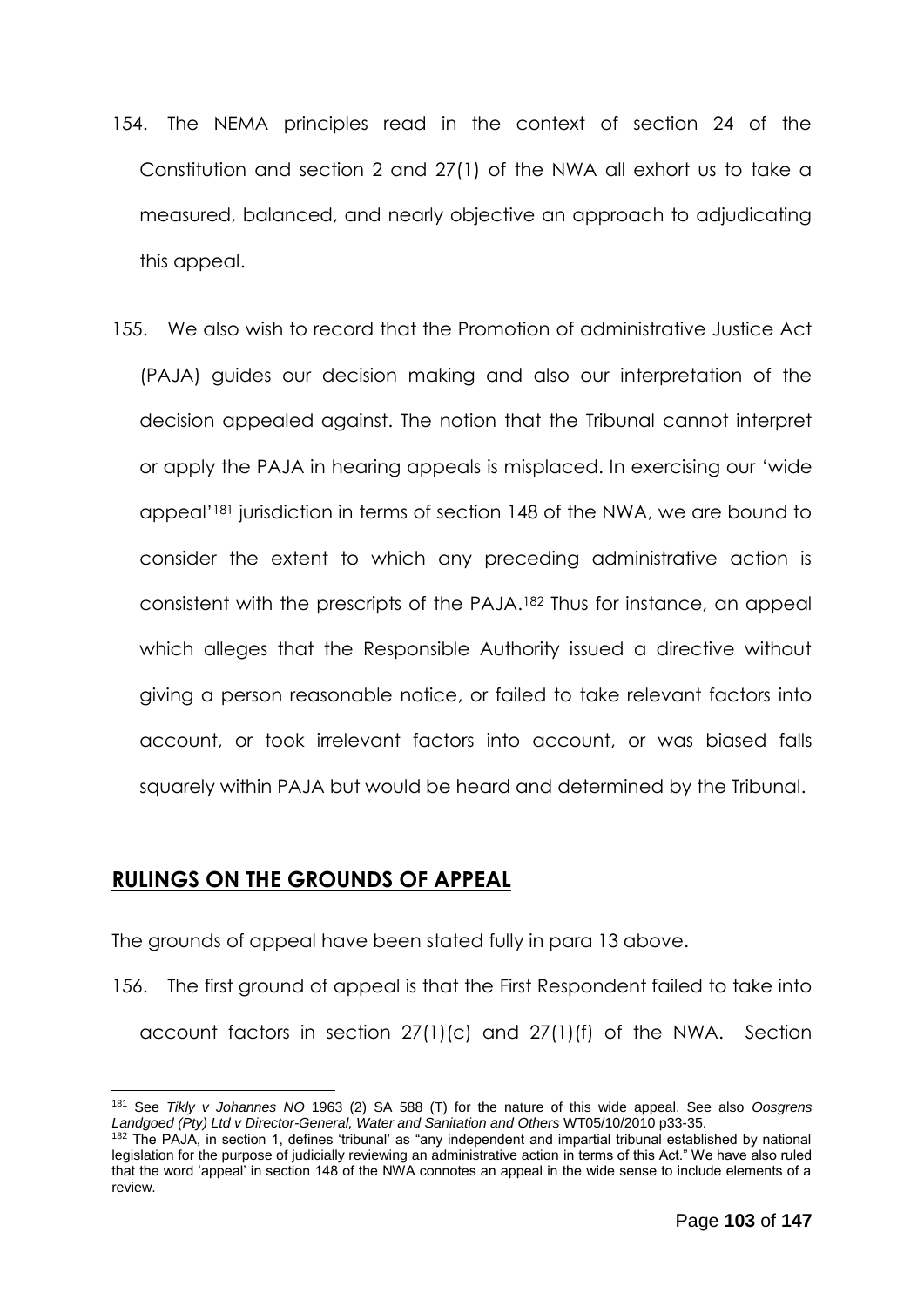27(1)(c) of the NWA calls upon the responsible authority and indeed the Tribunal to consider the "efficient and beneficial use of water in the public interest."

- 156.1. The basis on which it is claimed that the First Respondent failed to consider this factor is that the First Respondent did not have sufficient information and data on the risks and consequences of granting the WUL. It is submitted that no careful attention was paid to the impacts of dewatering and that the specialists reports by Delta-H (and WSP before them) wrongly modelled two separate aquifers and the existence of an impermeable dolerite sill. It is further claimed that the underground mining will significantly affect the availability of water for surface ecosystem needs.<sup>183</sup>
- 156.2. It is further alleged that the WULA supporting documents and specialist studies had major gaps in information in relation to cumulative impacts, the likelihood and extent of groundwater contamination, likely decant volumes, post-mining water contamination and measures to mitigate that by way of a water treatment plant. Based on the GCS Review and Mr Johnstone's evidence it is argued that the treatment plant used as a basis for the WULA is inadequate and probably a different plant should be required for post-mining purposes.

<sup>1</sup> <sup>183</sup> File Number 2, p22-44.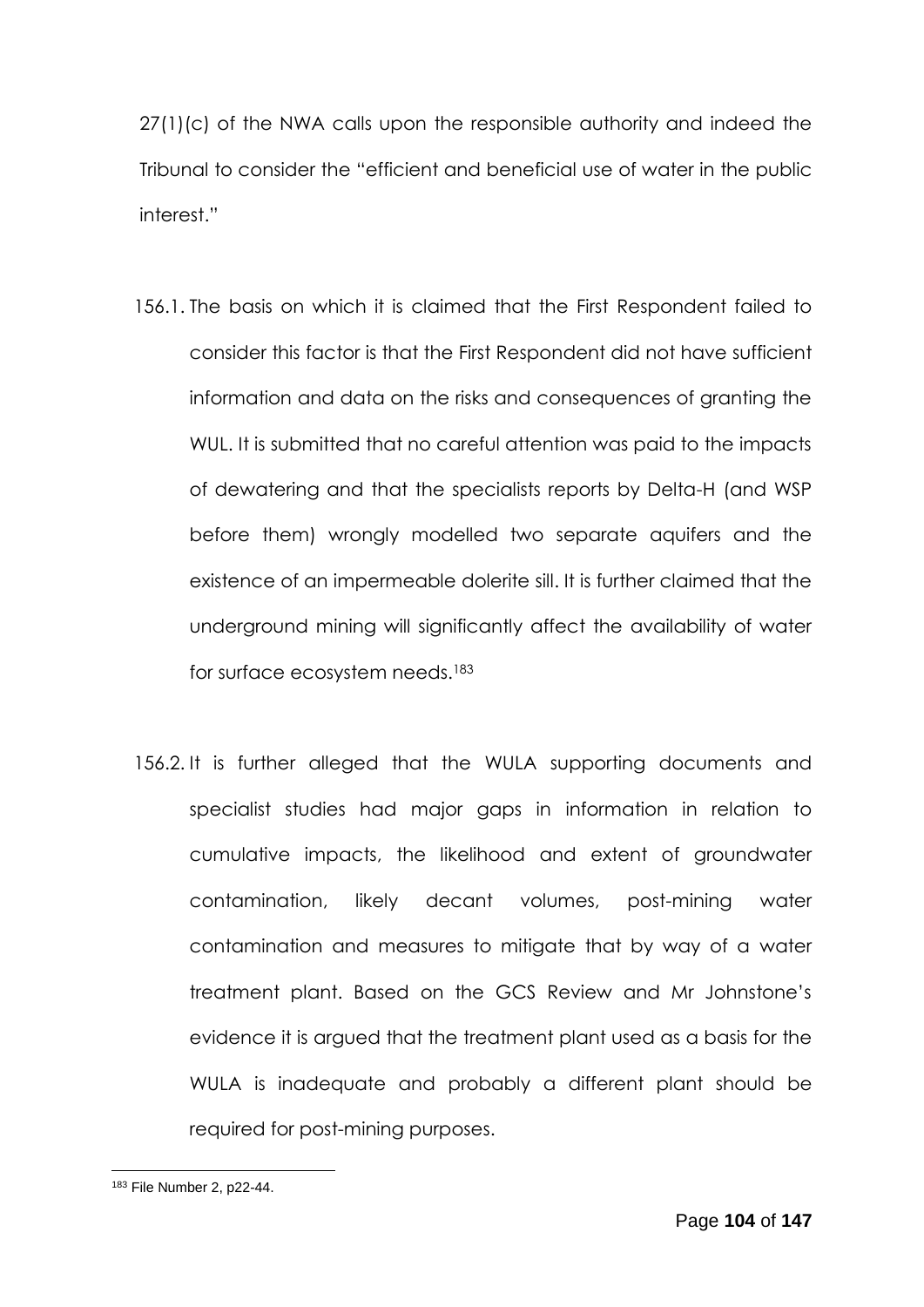- 156.3. It is therefore contented that the First Respondent failed to consider how the information gaps, and the decision to issue a WUL will impact the water resource and other water users, especially downstream water users.
- 156.4. The evidence led by Dr Witthüser and Dr Botha and the detailed Delta-H and SAS Reports indicate that scientifically sound methods were used to conduct the wetland, hydrogeological studies. <sup>184</sup> The findings are scientifically defendable and the recommendations, some of which are negative were considered by the First Respondent. This led to several conditions in the WUL requiring the Second Respondent to take measures to prevent pollution, monitor underground water pollution<sup>185</sup> and report thereon.<sup>186</sup> The evidence of Dr Botha was clear and uncontroverted that impacts on the surrounding rivers and wetlands will not be as significant as reported in the GCS review. Thus, for instance the Assegai river will not be impacted and by the time the water riches the Heyshope dam – no impacts will be noticed.

<sup>184</sup> Paras 113 and 125 *et seq* above.

<sup>185</sup> File Number 2, p1406 (Clause 6 and 7) including Condition 8.4 which requires Second Respondent to "develop long-term mitigation measures for Acid Mine Drainage (AMD) that will include passive systems must be investigated and reported upon within 12 months of issuance of this licence." This clause aligns with the need for actual data to model appropriately the amounts of decant and the proportionate intervention required post-closure as per Dr Witthuser's testimony.

<sup>186</sup> File Number 2, p1395, 1396.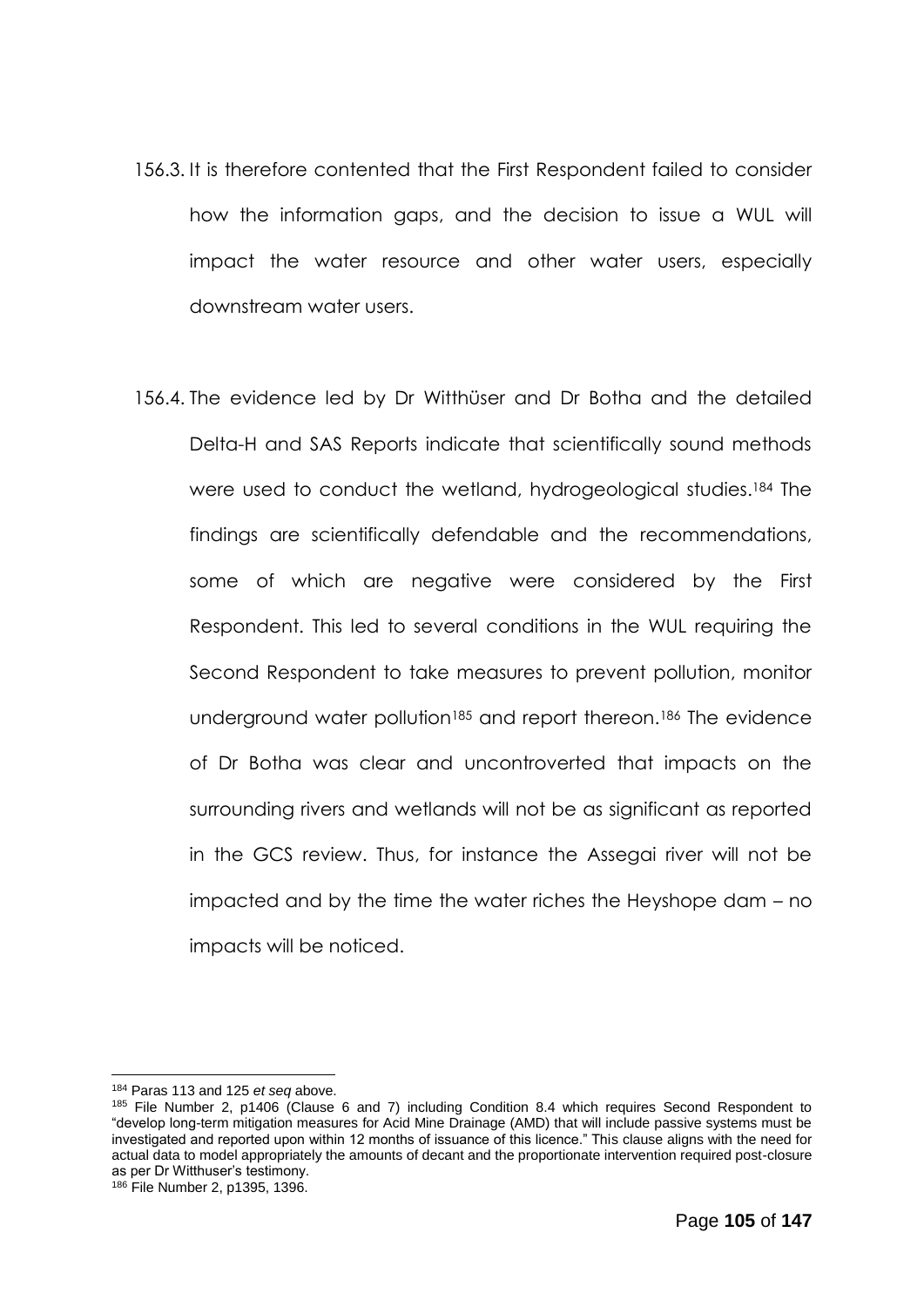- 156.5. The evidence of Dr Witthüser and the findings of the Delta-H report indicated the existence of two water tables and two aquifers - both of which cannot exist without some degree of impermeability in the geological formations. In addition we note that no evidence was led demonstrating, on the basis of actual empirical studies, that there are heightened levels of AMD from closed mines in the same area or the historical adits close proximity to the site of the Yzermyn Coal Mine.<sup>187</sup>
- 156.6. The critique of the Delta-H studies by GCS was demonstrated to be scientifically unsound in many respects ranging from the geohydrological characteristics of the area, the use of Class 1 or 2-3 of the *Australian Modell Classification Guidelines,* and the incorrect suggestion that the mining will 'daylight'<sup>188</sup> leading to an unintended point of decant. The evidence of Dr Botha flatly debunked this daylighting proposition.
- 156.7. While impliedly conceding that factually, practically and scientifically it was impossible to use a model based on Class 2 or 3 level of confidence, the Appellants persisted that given the environmental sensitivity of the area, the First Respondent should not have relied on studies produced from modelling that yielded a Class

<sup>187</sup> Record of Proceedings Vol. 6 p863-865.

<sup>188</sup> Record of Proceedings Vol 2. p155 (*cf* Dr Botha evidence at Record of Proceedings Vol. 6 p857-862).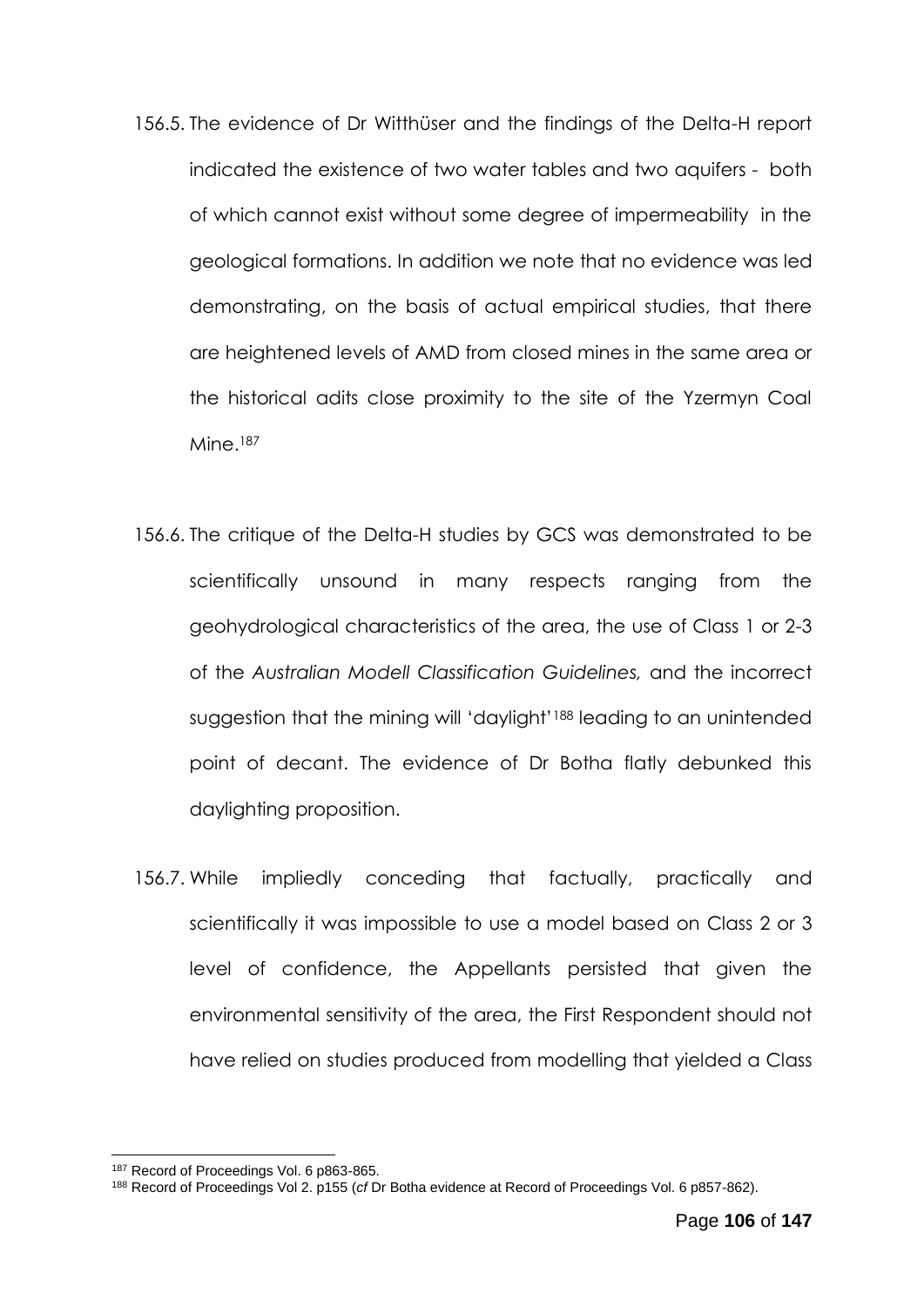1 confidence level.<sup>189</sup> The basis of the insistence on the scientifically unsubstantiated proposition was never established by evidence.

- 156.8. The Second Respondent led expert evidence on the prediction of decant and the proposed mitigation measures in the form of the modularized water treatment plant. The claim by GCS and Appellants' expert that there is no provision for a water treatment plant post-mining was clearly unfounded. Provision for the plant was made, but what is admittedly lacking is the financial provision<sup>190</sup> for the operation of that plant and any costs attendant on upscaling the plant that may become necessary depending on the volumes of decant. We deal with this issue at length at the end of this decision.
- 156.9. Beyond providing evidence that the area where mining is environmentally sensitive, which the Respondents acknowledged, the Appellants did not adduce evidence or provide information of what other beneficial uses in the public interest will be jeopardised by the authorized water uses. The ecosystem or environmental needs *per se* are not enough in the context of other factors in section 27(1) to lead to the conclusion that the approved water use is not beneficial uses. No other water users in the vicinity or downstream were called to testify on how any pollution or contamination will affect their own beneficial use of the water resources. Neither the

<sup>189</sup> Record of Proceedings Vol. 7 p986-989.

<sup>190</sup> File Number 2, p1412.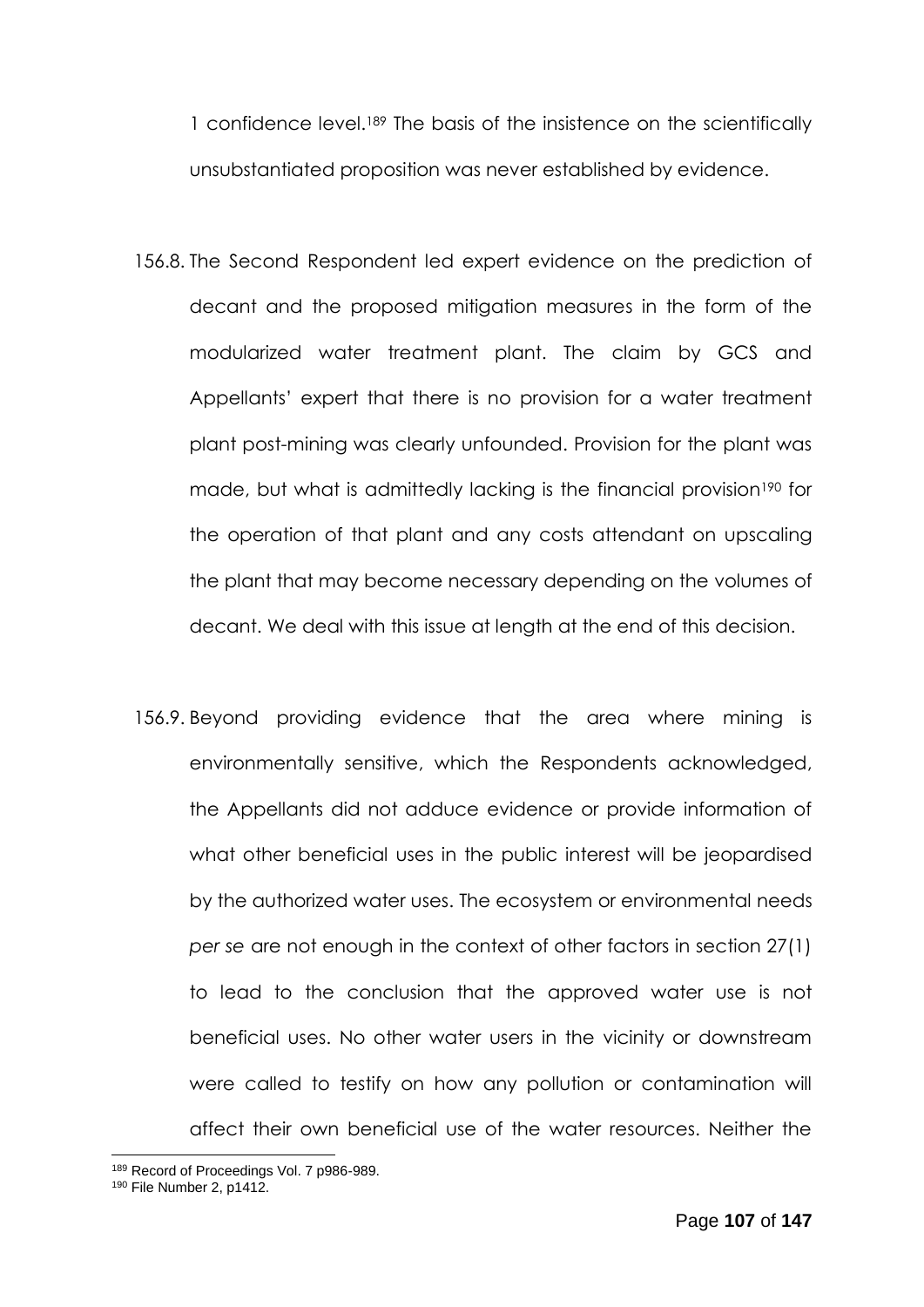subsistence farmers nor any community member involved in other activities that rely on the same water source provided testimony – written or oral – on the prejudice that would be suffered as a result of the approved water uses. The Appellants relied predominantly on the argument that the area is an environmentally sensitive and a strategic water source area.

- 156.10. We therefore find that this ground of appeal has not been substantiated. On the basis of information available to the First Respondent in July 2016, the responsible authority took into consideration section 27(1)(c) and (f) of the NWA and imposed appropriate conditions to address the adverse impacts of the authorised water uses. From an administrative law perspective, the decision that was taken was reasonable, fair and rational on the documents and reports available.
- 156.11. The additional information placed before us on the sensitivity of the area,<sup>191</sup> the predicted impacts whether of dewatering, decant and seepage lead us to conclude that these impacts are manageable. The totality of the information before us point to the proposed water uses being efficient and beneficial, that would be not the case if we do not authorise the water uses.

<sup>191</sup> Most of this evidence was preliminary, based on on-going national studies such as the CSIR SWSA Study commissioned by the WRC (still in draft form in March 2018). The evidence of Ms Colvin and the WWF-SA Coal and Water Futures report of (2011) was very high level and lack specificity to the proposed mining site. It was not helpful as a decision-making guideline.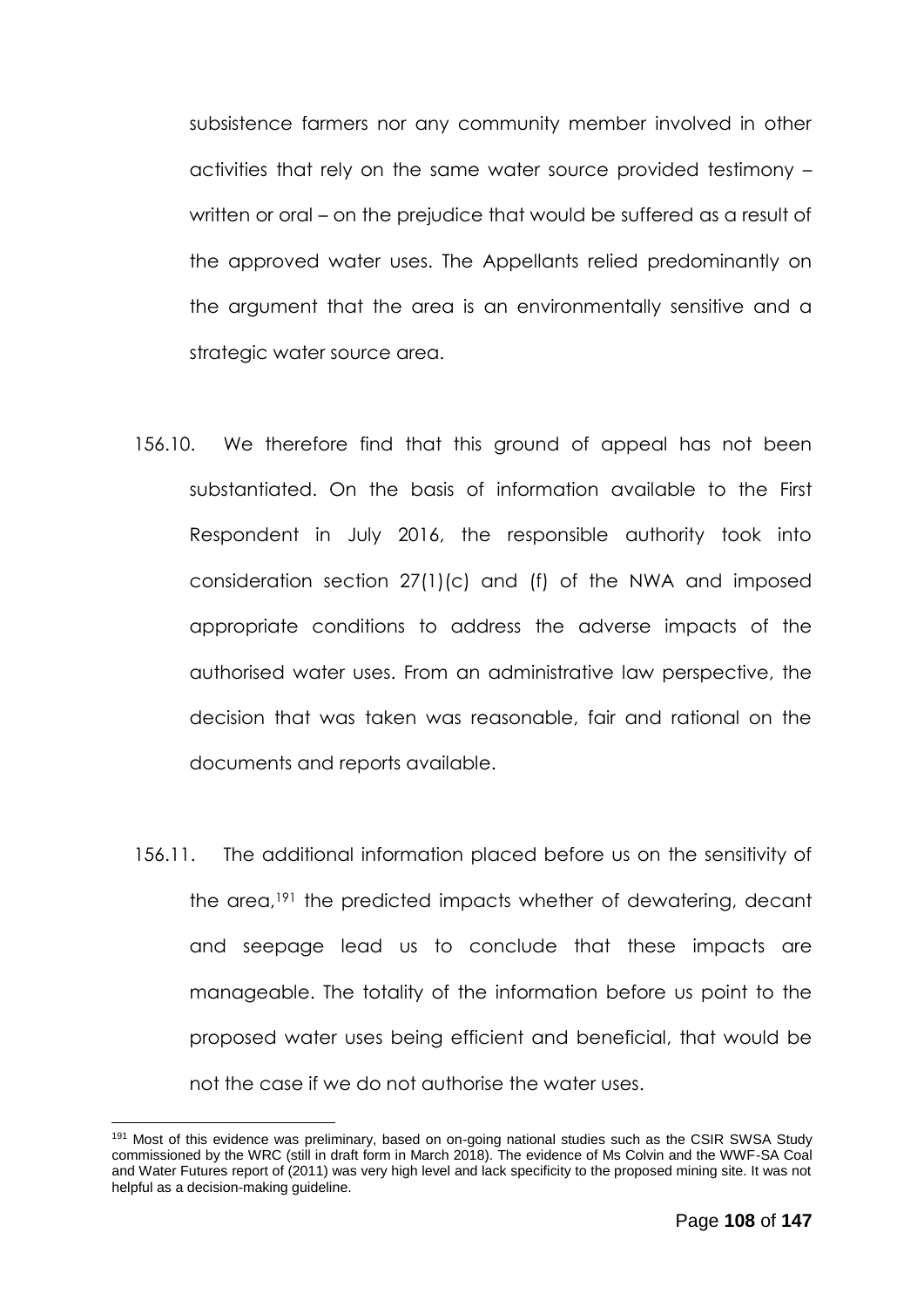- 157. The second ground of appeal advanced by the Appellants was that the First Respondent failed to authorize two (2) water uses for post-mining activities. These are, firstly, the discharge of water containing waste into a water source (section 21(f) of the NWA) and the disposal of waste in a manner which may detrimentally impact on a water resource (section  $21(g)$ ).
	- 157.1. The Appellants argued that the WUL is valid for 15 years in tandem with the life of the proposed mine. They argue further, but incorrectly, that the NWA does not make provision for the "renewal or extension" of a WUL, therefore any post-mining impacts and activities that involve water uses have not been authorised.
	- 157.2. The First Respondent submitted, through the evidence of the case officer, that in fact the WUL does authorize section 21(f)<sup>192</sup> and (g) uses. Although these uses are authorised for construction and operational phases, they will be applicable until a closure certificate is issued for the mine. For example, a water user who is dewatering a mine shaft will not immediately stop such pumping on the day the WUL expires. The evidence led before us demonstrates that no one at this stage has data or accurate information on the nature and volumes of water to be treated and disposed of post-closure.

<sup>1</sup> <sup>192</sup> File Number 2, p 1365 read with p1397.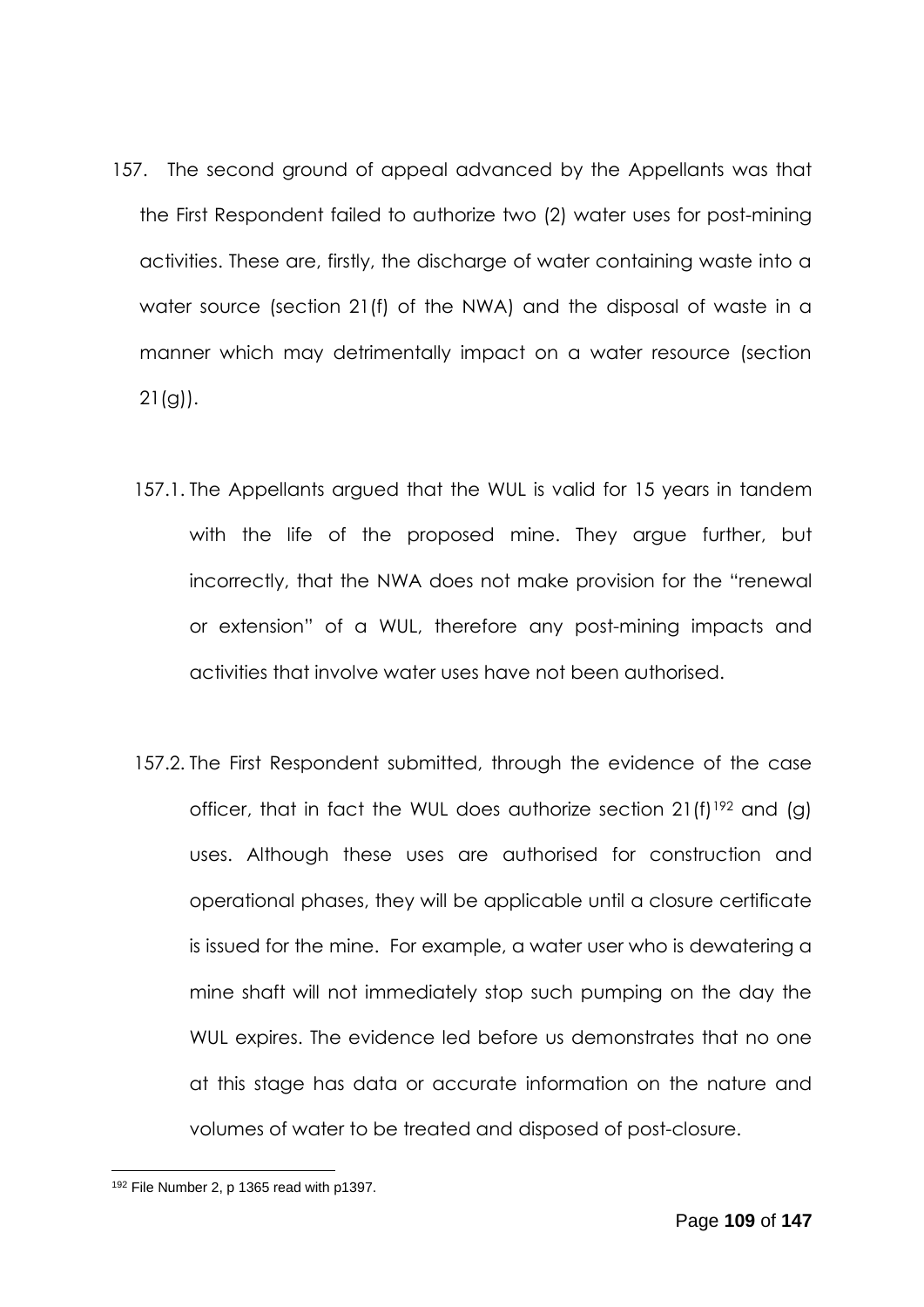- 157.3. However, the WUL contains conditions requiring the Second Respondent to prepare a closure plan five (5) years prior to the end of mining wherein details of such volumes and flows will become clear and can guide appropriate conditions. It was stated that the Second Respondent would have to apply for amendments<sup>193</sup> of the WUL to implement closure operations. The WUL provides of review of its conditions after every two (2) years. The evidence of the First Respondent was that such a review includes continuous reflection on the licence conditions in the context of monitoring data and reports. It could lead to variation of conditions or imposition of new conditions, as the case maybe.
- 157.4. Contrary to the Appellants' submissions,<sup>194</sup> section 52 of the NWA expressly provide for "earlier renewal or amendment" of a WUL. This is particularly apposite in the case before us where, five years prior to decommissioning of the mine, a final closure plan should be prepared. Water uses for such a closure plan can be included in terms of section 52. We therefore find that this ground of appeal is unfounded.

<sup>193</sup> In terms of section 49 and 52 of the NWA.

<sup>194</sup> See Para 189 of the Appellants Heads of Arguments (arguing that "The NWA *does not make provision for the renewal or extension of licenses*. The result is that the post-closure impacts of the mine are not governed by the present water use licence." (our emphasis).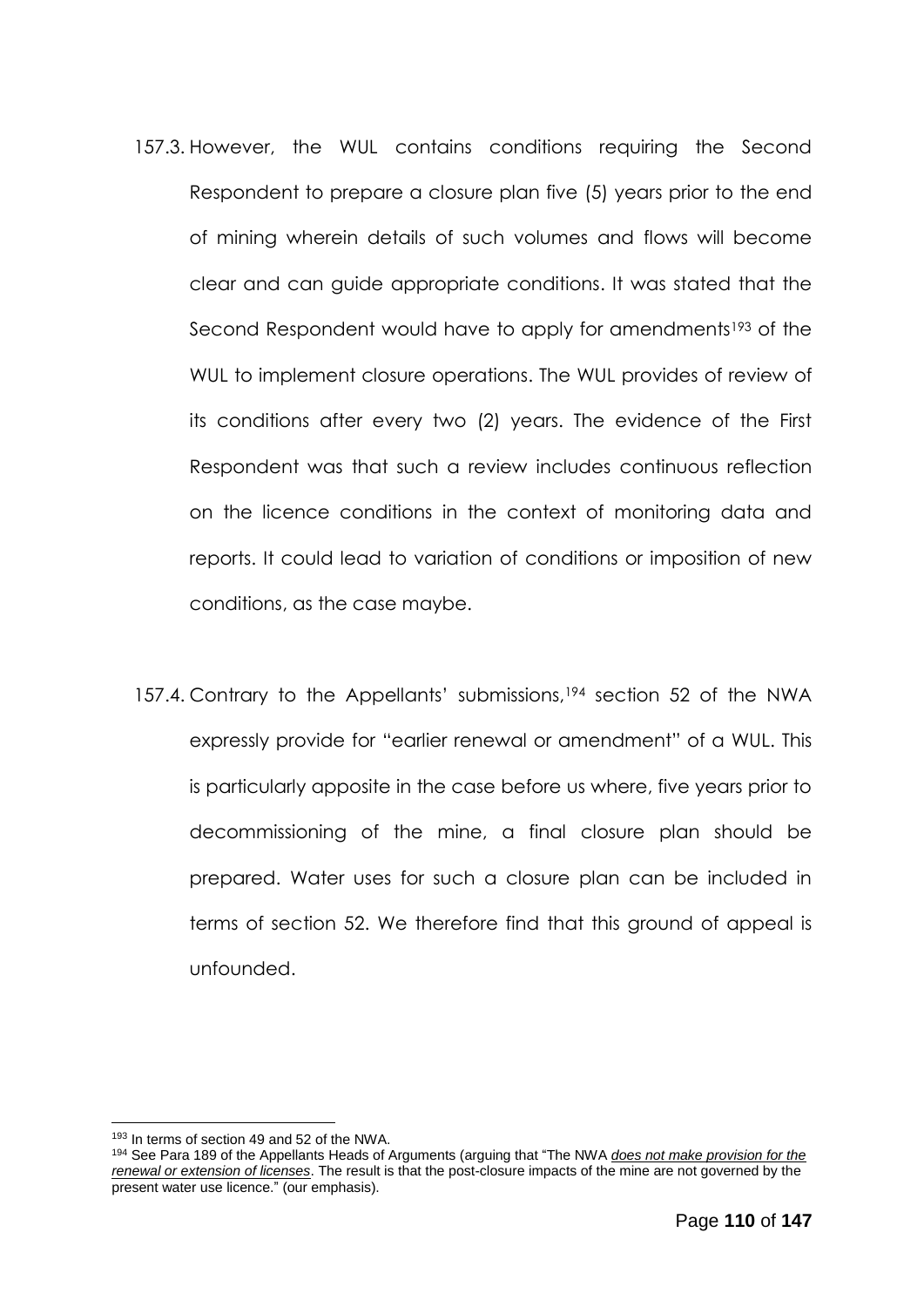- 158. The third ground of appeal was that there was a failure to apply the 'precautionary' environmental management principle of the NEMA. The precautionary principle is found in section  $2(4)(a)(vi)$  of the NEMA, among many other principles of environmental management.
	- 158.1. The thrust of the Appellants' argument is that this principle assumes significance given the 'fundamental deficiencies in the specialist studies which form the backbone of [Second Respondent's] WULA.' <sup>195</sup> In detail the Appellants submit that the greater impacts of the proposed colliery are the dewatering of groundwater aquifers and decant of contaminated groundwater water as well as AMD [Acid Mine Drainage].
	- 158.2. Furthermore, so the Appellants argued, the Delta-H groundwater assessment were flawed as shown by their own *ex post facto* reviews by GCS. The argument goes on to claim that the *Australian Groundwater Model Guidelines* Class 2 or 3 should have been achieved, and that Class 1 model is low confidence and therefore less rigorous. According to the GCS Review,

Based on these statements [in the IWWMP and ESIAR] and the results of the specialist studies it is evident that the area on and surrounding the proposed mining activity is a moderate to high value groundwater dependant ecosystem. In light of this, a Class 3 model with a high level of confidence is

<sup>&</sup>lt;sup>195</sup> If the alleged deficiencies are not proved this ground of appeal falls away.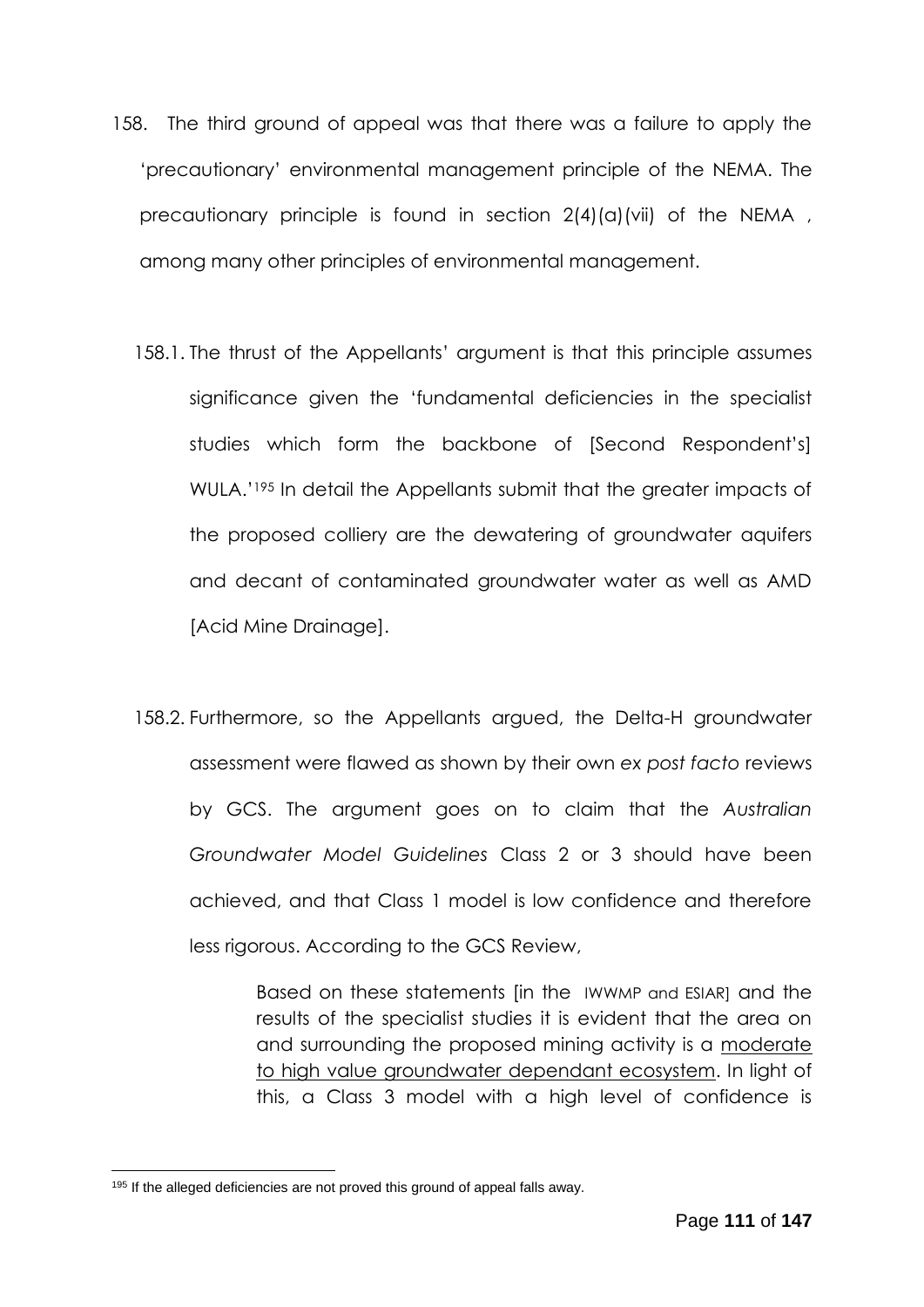required before a decision may be taken which will affect the resource…

The Delta h (2014) report does not assess the groundwater impacts with sufficient certainty and therefore is unable to determine the reduction in catchment surface water runoff." 196

Having considered the evidence of Dr Witthüser on the interpretation and application of the *Australian Groundwater Modelling Guideline* (which is the only accepted international standard used to model groundwater flows), as well as noting that GCS Review was entirely based on a desktop review of selected aspects of the Delta-H Reports, these arguments are bereft of scientific substance on this aspect. Not in so many words, counsel for the Appellants seemed to concede the factual and scientific inexactitude of the GCS approach and conclusions.<sup>197</sup>

158.3. It is common cause that the Yzermyn Coal Mine will certainly result is a degree of contamination of groundwater and indeed surface water. The parties contested the degree of such contamination and what would be sufficient mitigating measures.

<sup>1</sup> <sup>196</sup> File Number 3, p1665 (GCS Review p25).

<sup>&</sup>lt;sup>197</sup> Record of Proceedings Vol. 7 p988-999, where in response to a panel member's question whether he accepted that a Class 3 level model was impossible, Appellants' counsel responded that, "Whether or not I have accepted the factual basis of the witness *will be apparent from the record in that I have not cross-examined him on those specific factual issues* and you will be able to read into that what should be read into that. I am not proposing to argue the matter now." (our emphasis)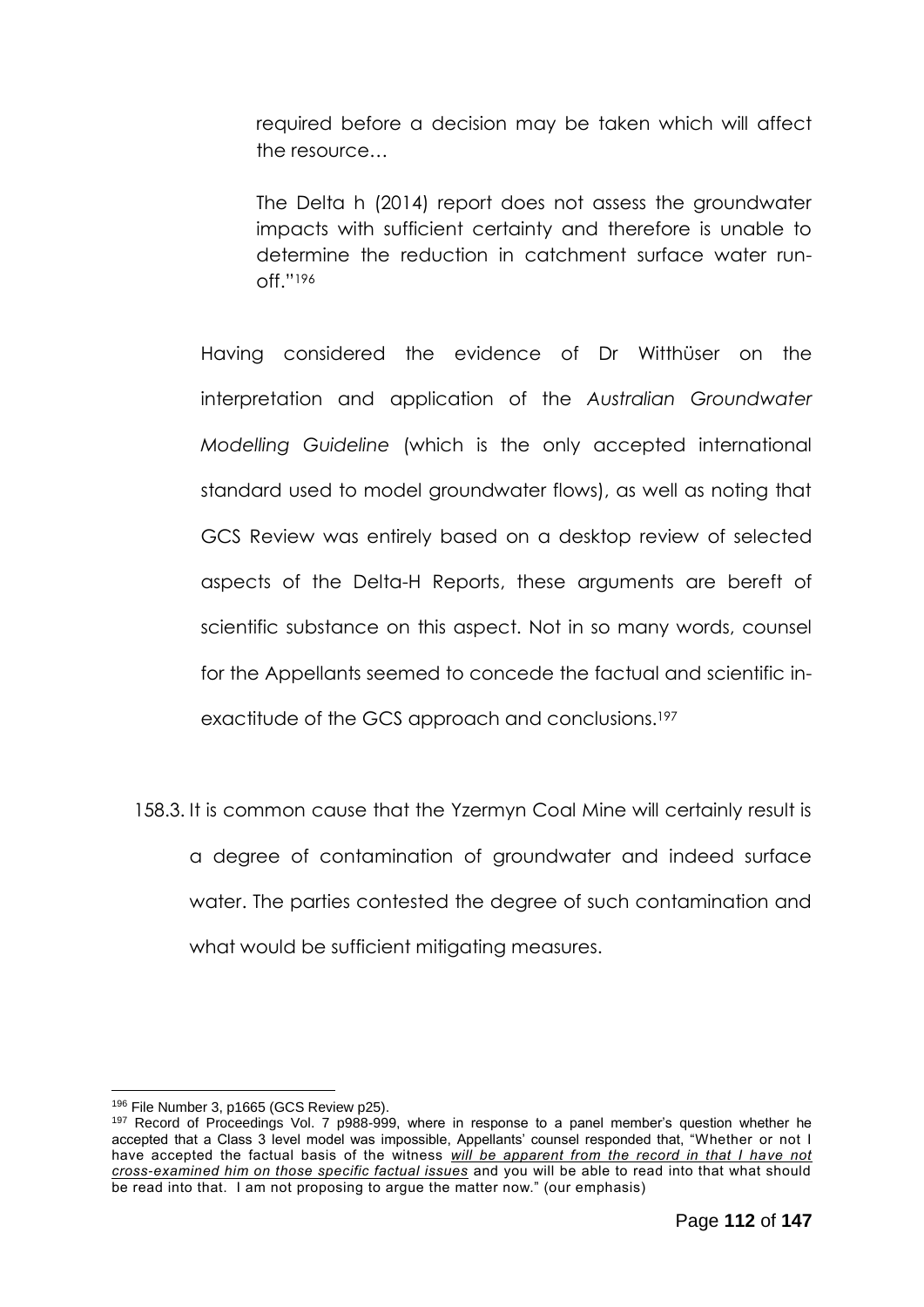- 158.4. As noted above, the precautionary principle, is simple to understand in theory but complicated to apply in practice. Our courts have applied it in a few cases. In *Fuel Retailers* the Constitutional court did opine that regulators should insist on precautionary measures to guard against groundwater contamination. This is more so in context where there is scientific uncertainty about the future impact of the development.<sup>198</sup> Recently, in the case of *WWF South Africa v Minister of Agriculture, Forestry and Fisheries and others (South African Small-Scale Fisheries Collective as amicus curiae)* [2018] 4 All SA 889 (WCC), Rogers J attempted the most comprehensive application of the precautionary principle to a real case.
- 158.5. The *WWF* case concerned the determination of the total allowance catch (TAC) for rock lobster for fishing season 2017/2018. The determination by the Minister had historically been informed by the reports of a scientific working group ("SWG") which provided the Minister with current scientific data on the state of the resource. The decision-maker made a determination which flew in the face of clear scientific evidence produced by the SWG. Even though the scientific evidence was for the previous year, it was the most current. The decision-maker had no scientific basis to depart from the SWG's

<sup>198</sup> *Fuel Retailers* para 98 (where the court stated that "This principle is applicable where, due to unavailable scientific knowledge, there is uncertainty as to the future impact of the proposed development. Water is a precious commodity; it is a natural resource that must be protected for the benefit of present and future generations.")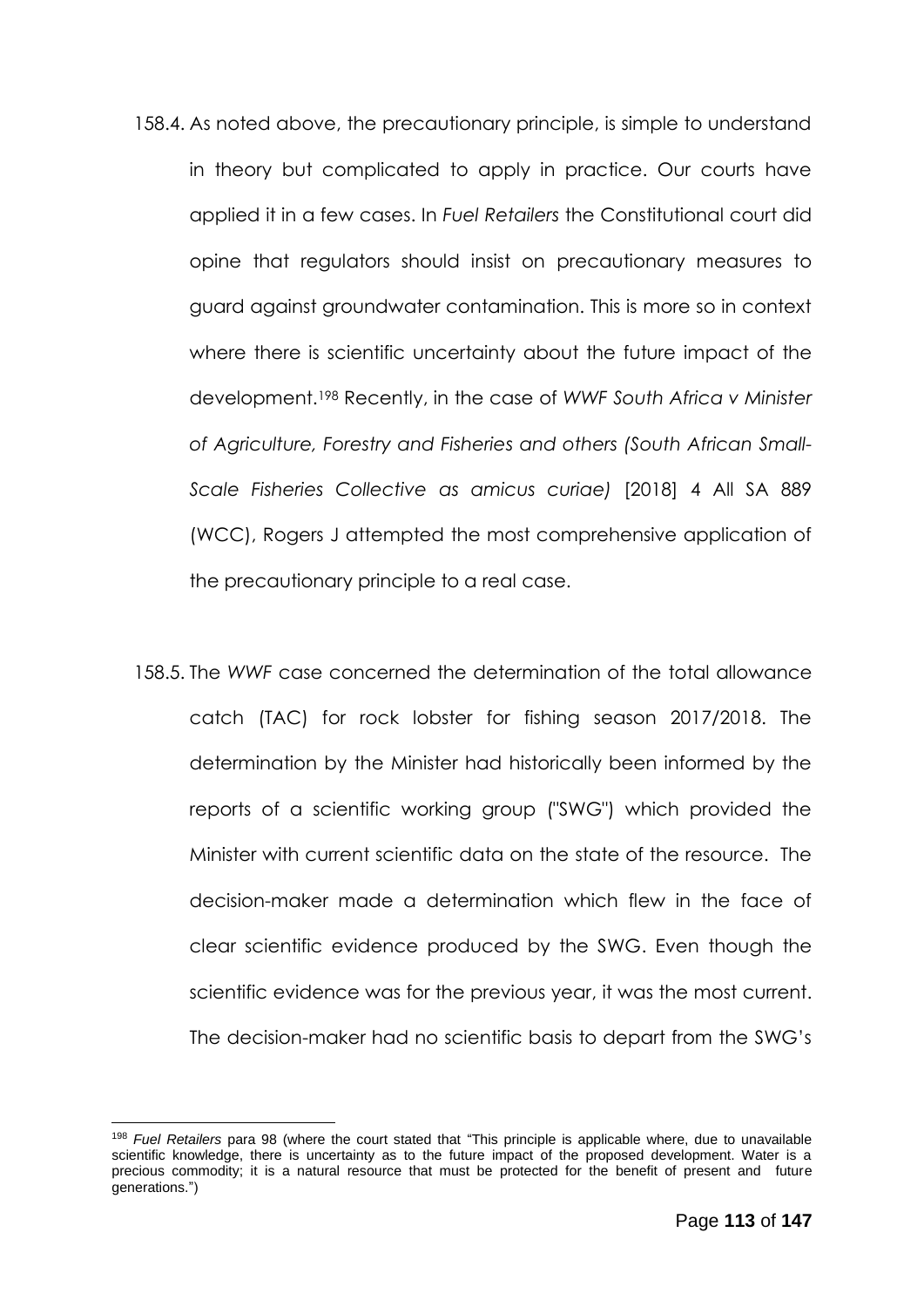recommendations. Attempts to use socio-economic exceptions to justify the decision were not defensible.<sup>199</sup>

158.6. The judge explained the precautionary principle and its role in the implementation of the Marine Living Resources Act (18 of 1998).<sup>200</sup> Citing Preston CJ in the Australian case of *Telstra Corporation Limited v Hornsby Shire Council*, 228 [2006] NSWLEC 133, Rogers J explained that,

> "the principle finds application where two conditions are satisfied, namely that the proposed activity poses a *"threat of serious or irreversible environmental damage"* and the "*existence of scientific uncertainty as to the environmental damage*". If these conditions are met, the principle is activated and there is a "shifting of an evidentiary burden of showing that this threat does not, in fact, exist or is negligible". Furthermore, prudence suggests that "some margin for error should be retained" until all consequences of the activity are known. Potential errors are "weighted in favour of environmental protection", the object being "to safeguard the ecological space or environmental room for manoeuvre".<sup>201</sup>

Accordingly, to apply the precautionary principle in the current appeal it has to be demonstrated that the proposed colliery poses a "threat of serious or irreversible environmental damage" and secondly that there is "scientific uncertainty as to the environmental damage." Commenting on these two requirement Glazewski and Plit add that

<sup>1</sup> <sup>199</sup> *WWF* para 53-55.

<sup>200</sup> *WWF* para 110-107.

<sup>201</sup> *WWF South Africa v Minister of Agriculture, Forestry and Fisheries and others (South African Small-Scale Fisheries Collective as amicus curiae)* [2018] 4 All SA 889 (WCC), para 104 .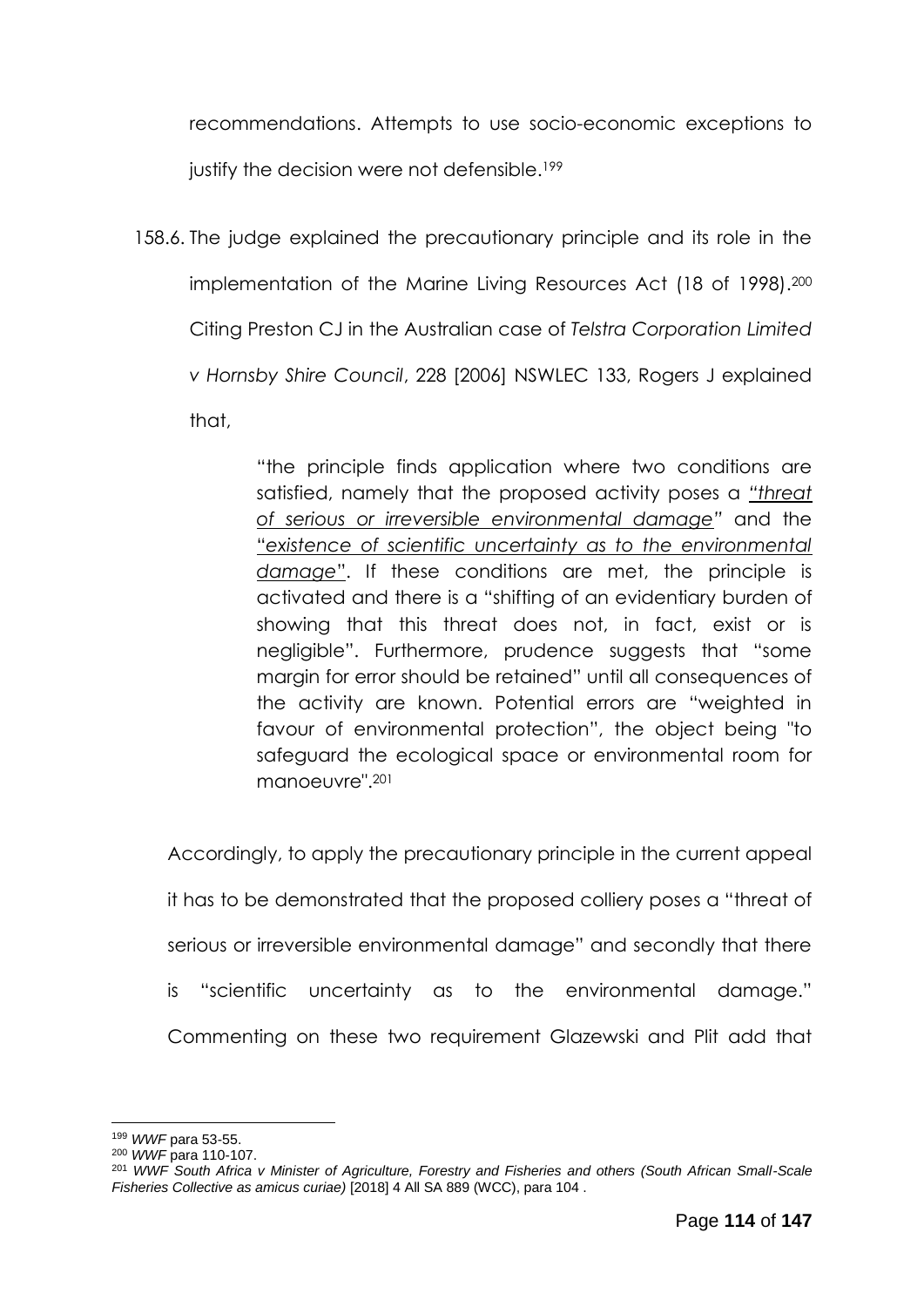Preston CJ regarded them as conditions precedent for the application of the principle. <sup>202</sup>

- 158.7. Furthermore, the authors note that the court emphasized that the "principle embraces proportionality in that measures *should not go beyond what is needed*, and that the principle 'does not necessarily prohibit development.'"<sup>203</sup> These recent elucidations of the precautionary principle point towards an approach that seeks balance and not a "'zero risk' standard."<sup>204</sup>
- 158.8. Coal mining in South Africa is a centuries old industry and the methods, impacts, and environmental dynamics around this activity are generally known and well-established.<sup>205</sup> In the context of this appeal the scientific evidence submitted by various experts both for Appellants and the Respondents clearly demonstrates a clear understanding of the potential risks to water resources of coal mining. If there is anything that is uncertain it is the volume and quality of decant post-mining. This is uncertain only because of lack of mine data which can be obtained once mining commences and the mine plans and post-closure rehabilitation plans are designed. With respect, these are not issues on which scientific knowledge is

<sup>&</sup>lt;sup>202</sup> Glazewski, Jan, and Lisa Plit 'Towards the application of the precautionary principle in South African law." (2015) 26 *Stellenbosch Law Review* 190-219, p214.

<sup>203</sup> Glazewski, Jan, and Lisa Plit, p215. (our emphasis).

<sup>204</sup> Glazewski, Jan, and Lisa Plit, p214.

<sup>205</sup> In the sense of "unavailable scientific knowledge" as conceptualised by the court in *Fuel Retailers*, para 98.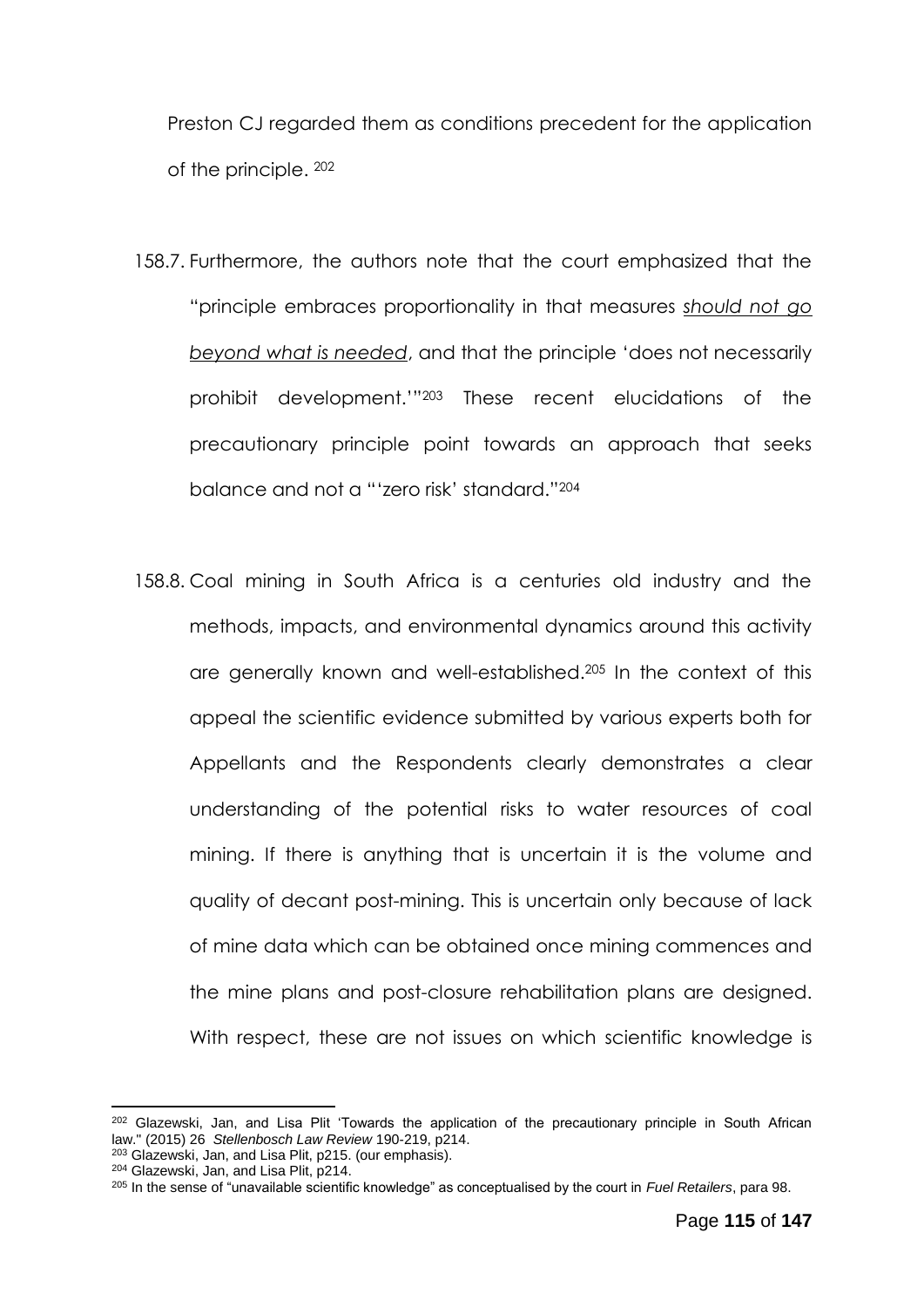limited or uncertain. We know that some of the environmental impacts may be irreversible, for instance the loss of a wetland.

158.9. Unlike coal mining, in *WWF* Rodgers J was confronted with an area where there is real scientific uncertainty. In this respect Peel comments that,

> "in an environmental context such as fisheries management, predictions about stock levels and the impacts of fishing on the marine environment are often riddled with uncertainties because of a lack of information about the species concerned, as well as a paucity of 'baseline' data regarding indicators of environmental health."<sup>206</sup>

This appeal thus exemplifies the approach to the precautionary principle where "precaution has provided a legal language for expressing political differences in risk attitude and regulatory approach in the face of the common problem of scientific uncertainty."<sup>207</sup> There is no substantiated limit of current scientific knowledge on the basis of which the principle can find application. Catastrophizing coal mine decant and AMD does not of itself provide the level of uncertainty the precautionary principle envisages. Such impacts must to be carefully considered from a sustainability perspective in the context of the socio-economic imperatives of South Africa.

<u>.</u>

<sup>206</sup> Peel, Jacqueline 'Precaution-A Matter of Principle, Approach or Process' (2004) 5 *Melb. J. Int'l L.* 483, p497. <sup>207</sup> Peel, Jacqueline. *Melb. J. Int'l L.* p485.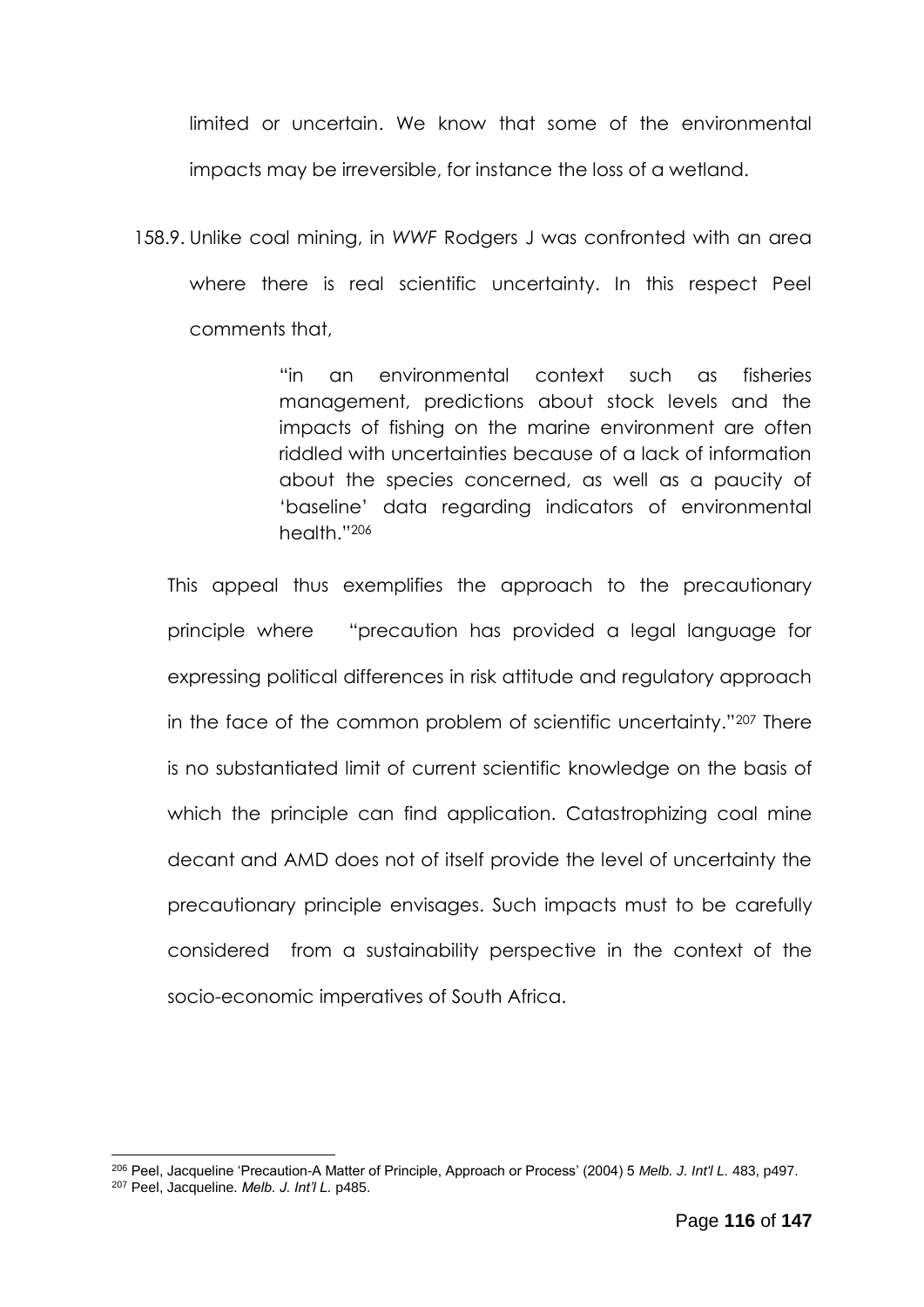158.10. The possibility of a high risk of post-closure water contamination does not translate to uncertainty about the scientific nature of that contamination and the methods to contain the problem.<sup>208</sup> In the words of *Cameron et al*,

> 'If both the probability of accidental pollution and the magnitude of the consequences of that pollution are known, the standards would be relatively unprecautionary, precisely because the level of uncertainty involved is relatively low. High risks do not necessarily entail high levels of uncertainty. However, if the probability and magnitude are relatively unknown, because, for instance, it is not known what cause and effect relationships are involved, or exactly what the nature of the involved causal relationships is, then the standards would be precautionary because of the relative uncertainties involved.'<sup>209</sup>

There is uncertainty on whether the proposed mitigation measures are adequate and the volume of any decant, but even then, the Respondents provided information and evidence to demonstrate that the mitigation measures are technically sufficient, under the current state of information (which will improve with availability of actual mining monitoring data.) Scientifically, the environmental effects of any decant are generally known and certain – which is precisely why the Appellants are seeking stringent mitigation measures.

<sup>1</sup> <sup>208</sup> Record of Proceedings Vol. 8 p1081.

<sup>209</sup> Cameron, J, Wade-Gery W & Abouchan J 'Precautionary principle and future generations.' in Agius, Emmanuel, and Salvino Busuttil *Future generations and international law*. (Routledge, 2013) 93, p101.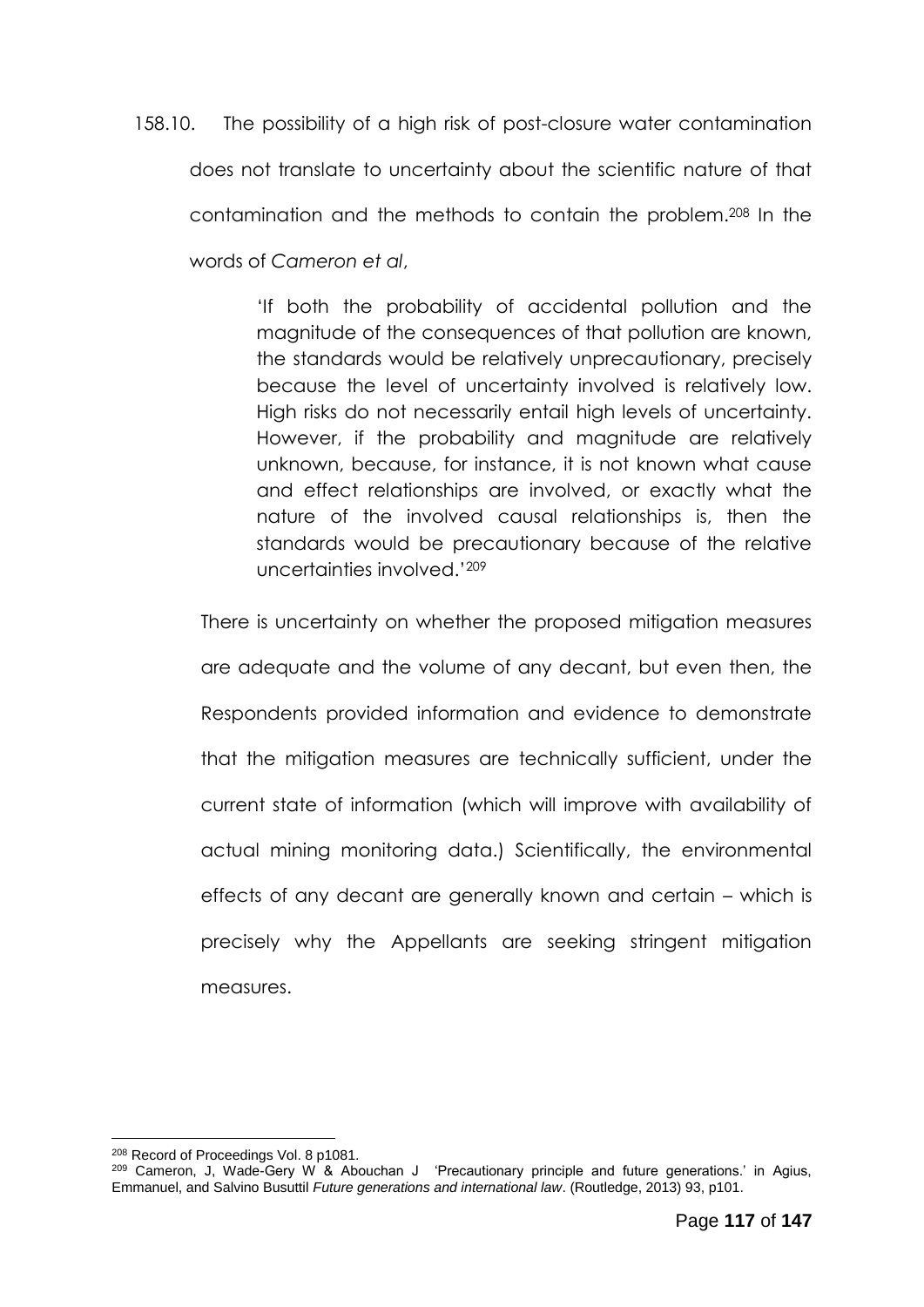- 158.11. Our view is also that the precautionary principle should be considered together with other principles in section 2(4) of the NEMA, especially the principles of sustainable development. The principle does not require unequivocal scientific certainty before any affirmative decisions are taken, otherwise no development activity would be authorised. Indeed, the Appellants themselves repeatedly emphasized that their case was not that *"as a matter of law there is an absolute prohibition on the authorisation such as this ever being granted.*" <sup>210</sup> The perception of risk and uncertainty advanced by the Appellants are grounded in the GCS Review findings and other expert reviews, which have been demonstrated in evidence to be shallow and lacking by way of ground-truthing. Equally, however, the Respondents' scientific evidence does not, and cannot, provide absolute levels of comfort - the threshold is what risk is tolerable and whether reasonable measures are in place to manage the identified impacts.
- 158.12. We thus conclude that on the basis of evidence adduced and the reports before us, the First Respondent considered the precautionary principle. This is despite our view that the condition precedents for it to be triggered as per Rogers J in *WWF* are not sufficiently laid out on the facts. Our decision is further premised on our own analysis and consideration of the precautionary principle

<sup>210</sup> Record of Proceedings Vol. 8 p1061, 1087,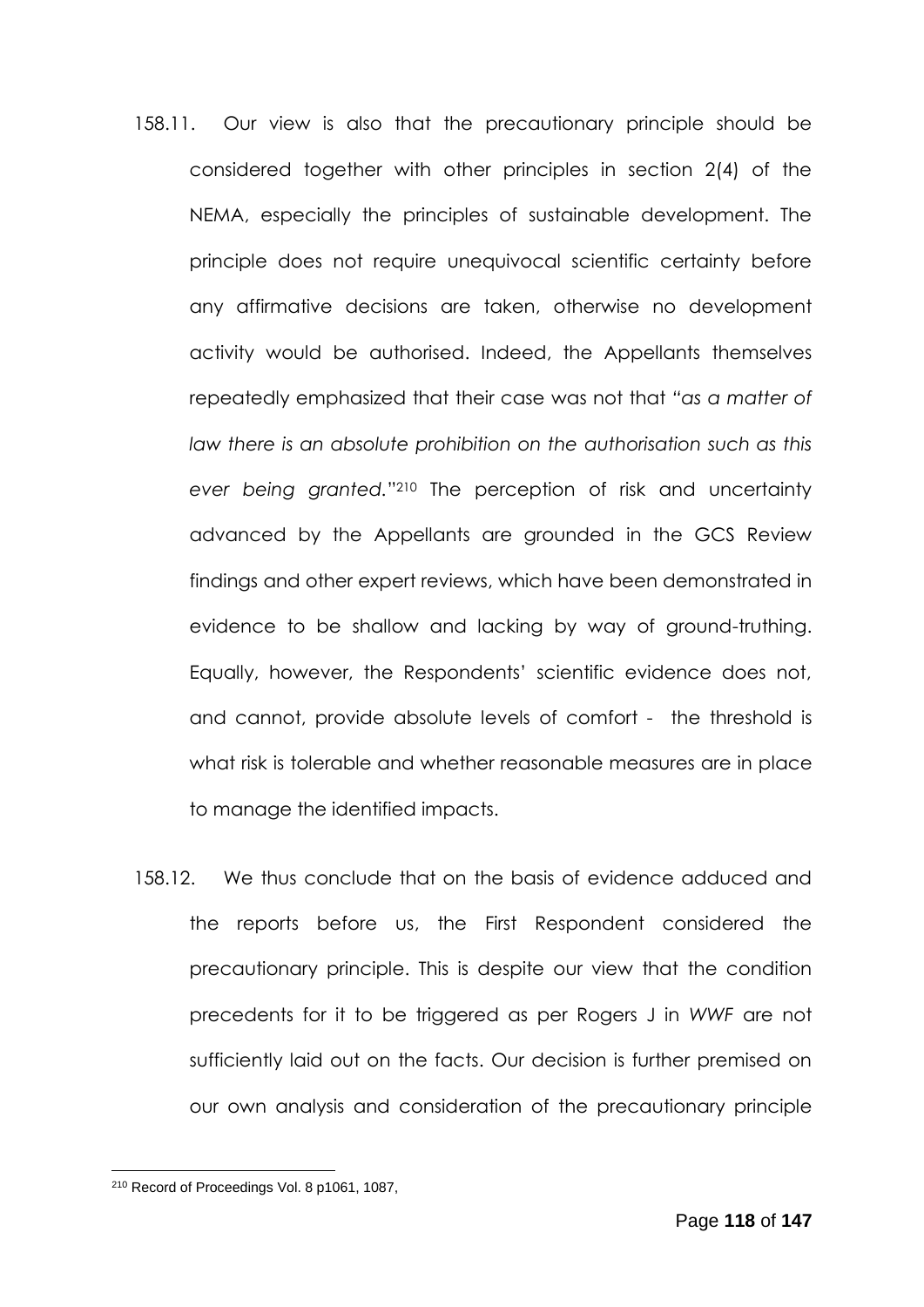which leads us to the decision that applying it does not inform a negative decision on the WULA.

- 159. The fourth ground of appeal is that the First Respondent erred in granting an exemption in terms of Government Notice 704.<sup>211</sup> The WUL shows that the First Respondent exempted the Second Respondent from the requirements of regulation 4(b)<sup>212</sup> of the *Regulations on Use of Water for Mining and Related Activities Aimed at the Protection of Water Resources'* GN704 in GG20119 published on 4 June 1999. The basis of Appellants' contention is that the measures proposed to address any impacts caused by the mining within 100 metres of a wetland are inadequate. They argue that grouting is seldom used in coal mines due to safety risks. This is amplified by arguments based on the GCS Review that decant and post-closure contamination will have devastating impacts on wetlands.
	- 159.1. The foundation of the opposition to the granting of the exemption is premised on GCS Review findings which we have indicated to be flawed scientifically as demonstrated by the expert witnesses for the Second Respondents. Without the exemption, the Second Respondent will simply not be able to do any mining at all. Thus,

 $211$  File Number 2, p 1443 (The exemption as captured in the WUL).

 $212$  Reg 4 (b) of GN704 provides that, "No person in control of a mine or activity may—

<sup>(</sup>*b*) except in relation to a matter contemplated in regulation 10, carry on any underground or opencast mining, prospecting or any other operation or activity under or within the 1:50 year flood-line or within a horizontal distance of 100 metres from any watercourse or estuary, whichever is the greatest;"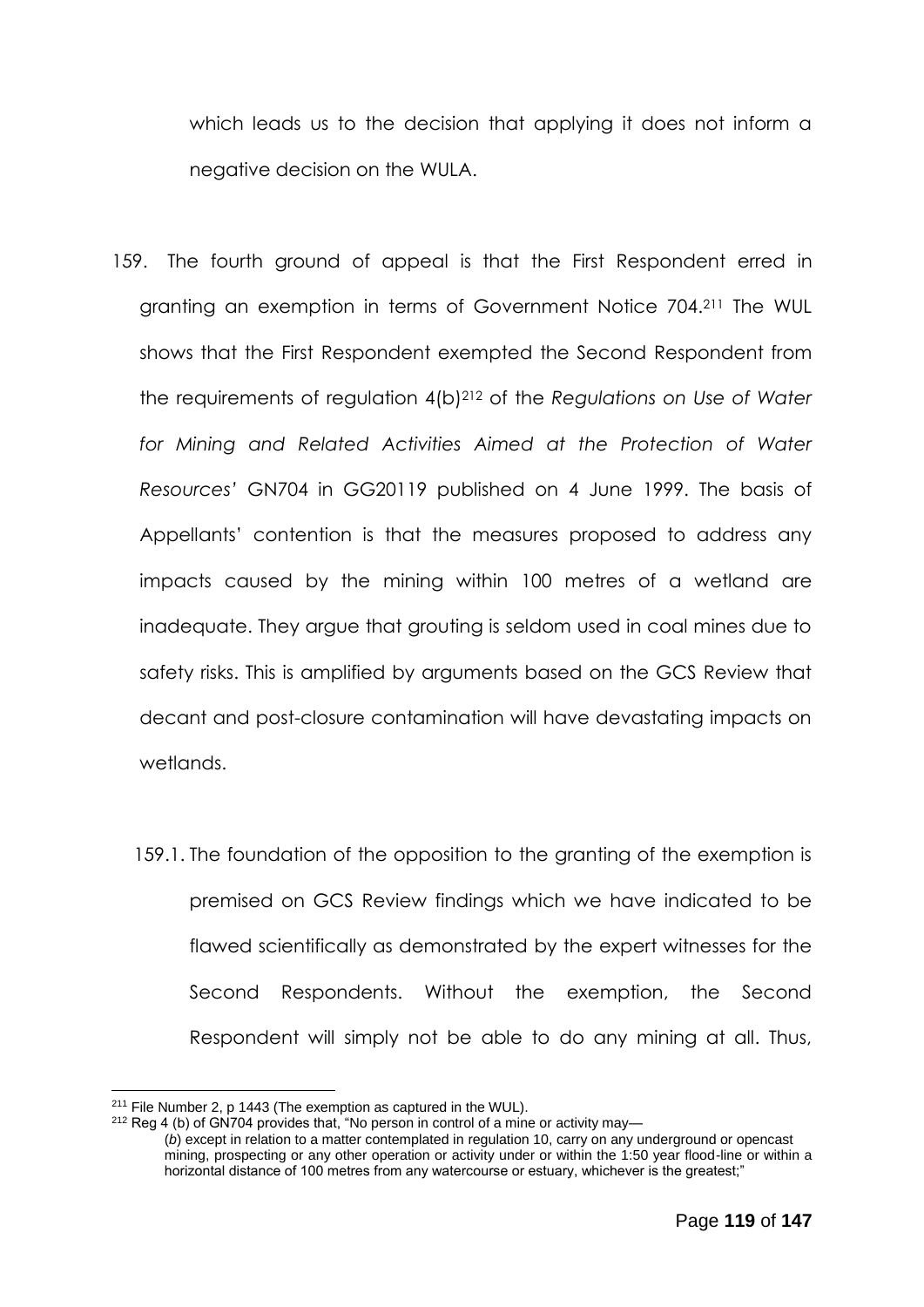regulation 3 empowers the Minister to grant exemption in certain cases.<sup>213</sup> The evidence of Ms Aboobaker was that, based on input from the *Geohydrology* and *In-stream Use* specialist units, she recommended the granting of the exemption.<sup>214</sup> Beyond the bald claim, no information was placed before us to demonstrate why the granting of the exemption was unjustified. Having ourselves, ruled that the mitigation measured for mining within 100 metres of a wetland are adequate, it follows that the First Respondent did not err in granting the exemption.

- 159.2. We there find that the granting of the exemption was necessary to enable the Second Respondents to execute the activities for which the WUL was granted.
- 160. The fifth ground of appeal was that First Respondent failed to consider the socio-economic impact of the water uses, if authorized, as required by section 27(1)(d) of the NWA. The appellants submit that the WULA and its supporting documents, does not "report objectively and fully on the possible effects of the proposed colliery on people living in the area, with the consequence that the DG was not in a position to consider the actual socio-economic impact of the water uses, if authorized.." The Appellants further support this ground with submission that the Second Respondent is

<sup>1</sup> <sup>213</sup> Regulation 3 on Exemptions provides that "The Minister may in writing authorise an exemption from the requirements of regulations 4, … on his or her own initiative or on application, subject to such conditions as the Minister may determine."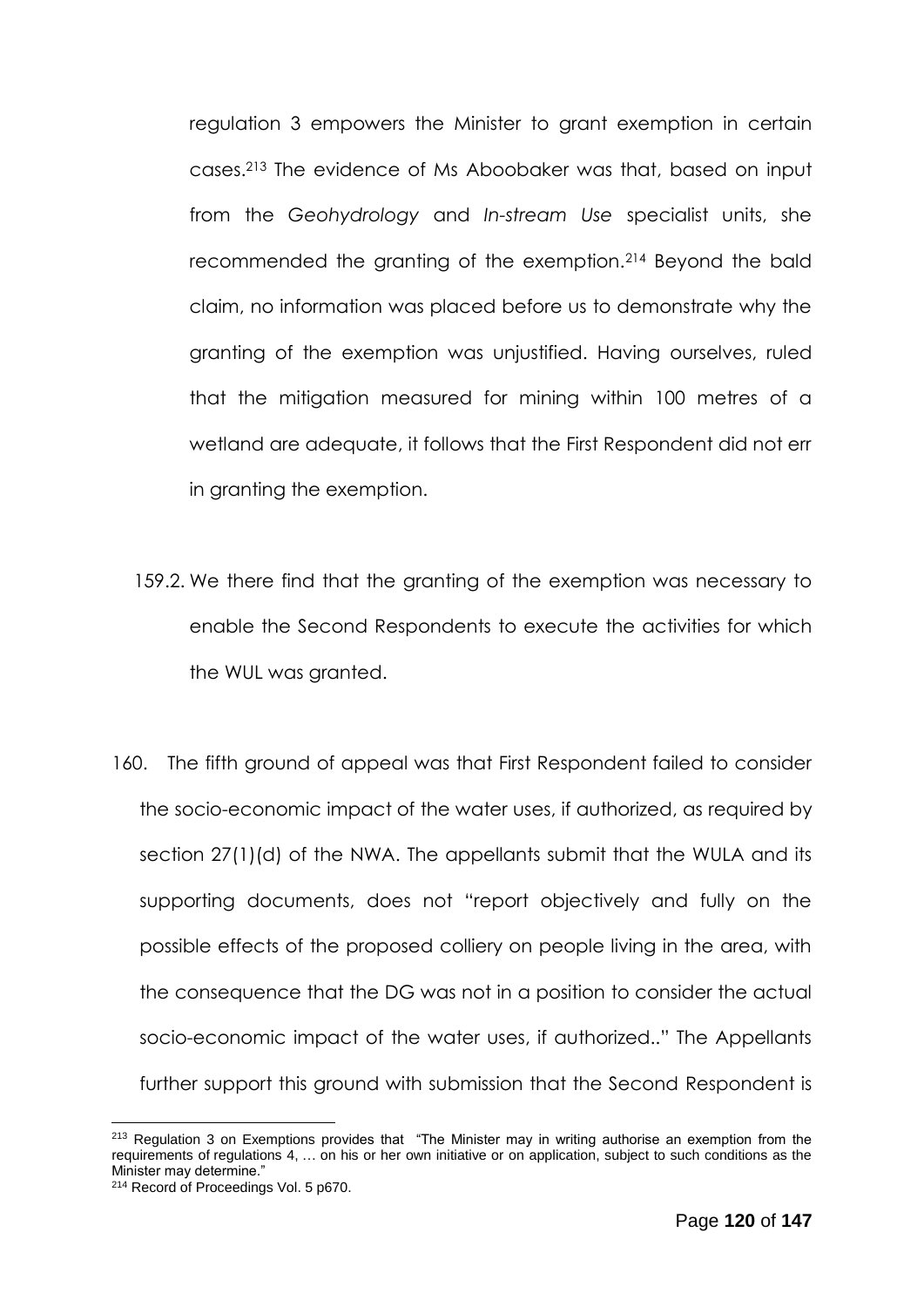not going to create any significant number of jobs for the community. They noted that there are eight households in the target area that are 'low-income families of between eight and thirty people living in each homestead." Most of the people work on surrounding farms deriving 'limited income' from farm jobs and government social grants. It is also claimed that "several subsistence farmers have also made their home on the proposed mine site, which has good to excellent grazing capacity." 215

160.1. It is further alleged that the IWWMP and EIAR (Environmental Impact

Assessment Reports)

"do not assess with any precision what the likelihood of the loss of this livelihood is, or what the likelihood of loss of agricultural income and resources in the larger area may be should the mine have any adverse impact on the water sources used by commercial and subsistence farmers in the area."

Part of these arguments are based on the *ex post facto* reviews commissioned by the Appellants and conducted by Susie Brownlie in August 2016.<sup>216</sup> This information was not placed before the First Respondent or the Second Respondent's consultants (EAP) in 2015 as they considered public comments. The Appellants had the social labour plans and other public participation documents on 3 August 2015, but only conducted studies in August and November 2016, a year later, after the First Respondent had decided on the WULA on 7 July 2016.

<sup>&</sup>lt;u>.</u> <sup>215</sup> File Number 2, p1354.

<sup>216</sup> File Number 2, p1568.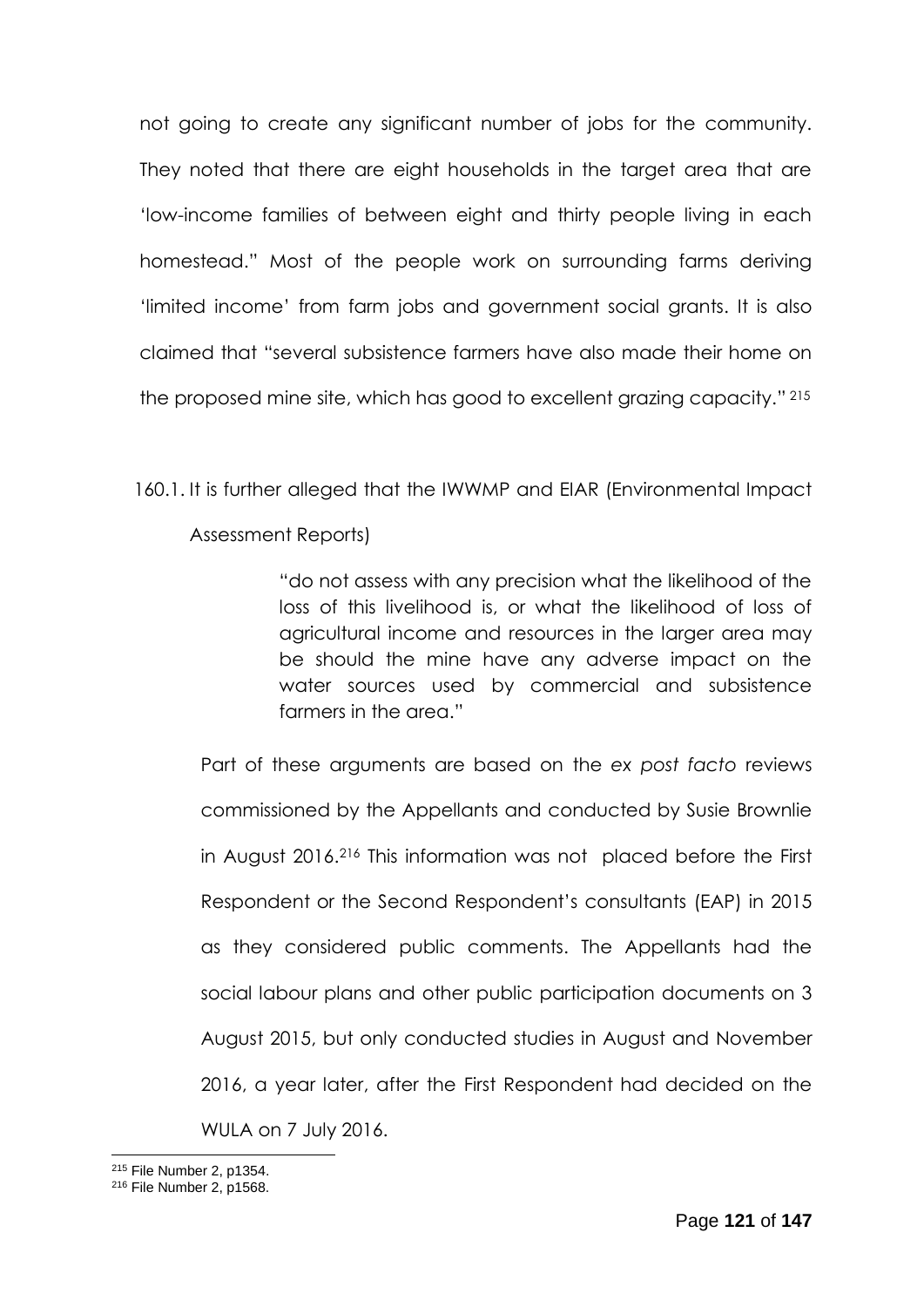- 160.2. We hold that the First Respondent did not fail to consider the socioeconomic implications of granting the WUL. We proceed to demonstrate why, even as we consider this appeal, no evidence or information has been placed before us by the Appellants to demonstrate the negative socio-economic impacts of the granting of the WULA.
- 160.3. The Appellants make claims about impacts on farmers and communities living in the area where the proposed mine will be located. They have not called a single witness or submitted documents from the farmers or local communities documenting their livelihoods, how they depend on the wetlands, and water resources in the area, and how that will be disturbed by the proposed mine. A representative of the Third Appellant, for whom there was no appearance, set in the gallery and submitted no testimony.<sup>217</sup> The only member of the local community who appeared before us was Mr Nene called by the Second Respondent whose evidence went unchallenged.
- 160.4. In a letter dated 22 June 2018 the CER, Appellants' attorneys stated that ,

"For clarity, the Centre for Environmental Rights *are not the attorneys for any communities in or around the proposed* 

<sup>217</sup> Record of Proceedings, Vol. 1 p33.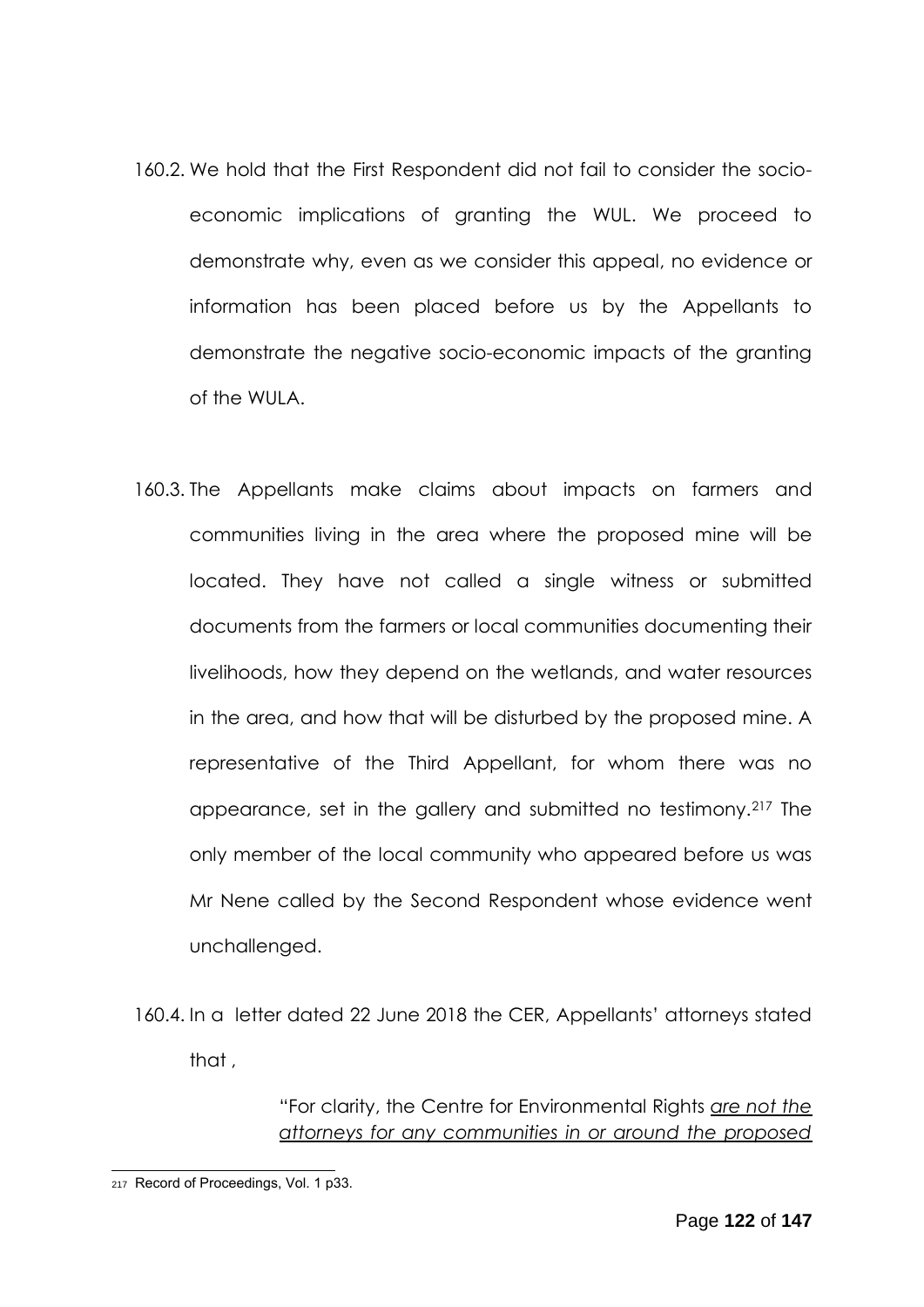*mining area*, and we have never suggested that we are. We also *do not represent any landowners in the area*. The CER represents eight non-profit, public interest organisations who believe that the long-term defence of protected areas, strategic water source areas, and biodiversity in this area is in the public interest…

We and our clients are non-profit organisations working to realise people's Constitutional environmental rights to clean air, clean water and health, and sustainable, decent jobs. *We defend the rights of all interested and affected parties*, *particularly local people*, to be consulted on new developments, and to benefit equitably from them. We believe everyone is entitled to accurate information, so that when they decide whether to support or resist a new development, they do so on the basis of the facts."<sup>218</sup>

160.5. Indeed consistent with the national and regional scale focus of their

intervention, counsel for the Appellants conceded that they had not

brought any evidence from the local communities or farmers.<sup>219</sup> He

stated in closing submissions that,

"What our main thrust in relation to the effect, the prejudicial effect on or the danger to water resources is directed at is not so much the subsistence farmers as *the wider interests of water resources in the country as a whole*. *That is our main focus*."<sup>220</sup>

We note that, contrary to the approach suggested by the court in *Fuel Retailers*, the Appellants appear pre-occupied with the environmental impacts of the proposed mine based on national level, strategic reports to almost the exclusion of

<sup>218</sup> Our emphasis, this letter was produced as part of File Number 5.

<sup>219</sup> Record of Proceedings Vol. 8 p1074.

<sup>220</sup> Record of Proceedings Vol. 8 p1074. (our emphasis).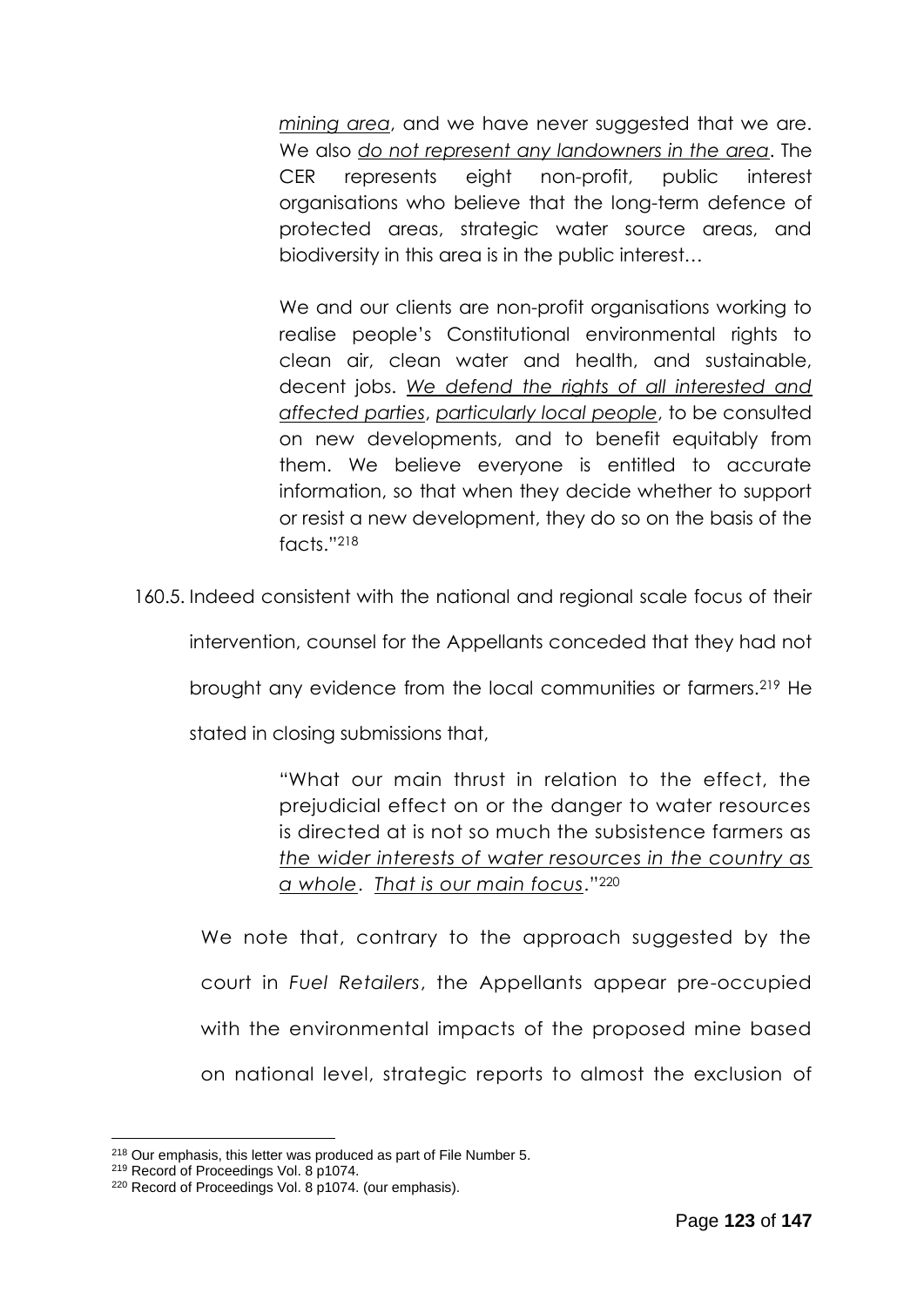the social and economic aspects of sustainable development. While the environment and ecological sustainability are foundational to the notion of sustainable development – the NWA, NEMA and the Constitution require us to take an approach which integrates all these aspects without subjective linear focus on any one. Most of the Appellants evidence and information provided to us dealt with the environmental sensitivity of the area (GCS Review and MR Johnstone's testimony)and as a strategic water source area (SWSA) (Dr Le Maître's evidence), national studies by the CSIR and WWF-SA (Ms Colvin's evidence.)

160.6. There is a glaring lack of local site-specific level information from the Appellants relating to the socio-economic impacts (positive and negative) that the proposed mine can bring, or what the alternatives should the WUL not be granted. Section 27(1)(d) of the NWA requires us to consider, not only the socioeconomic impact of authorising of the water uses (i), but also of failure to authorise the uses (ii). The Appellants address only 27(1)(d)(i) and are silent about (ii). The Respondents provided evidence and information on both. They proffered evidence and information on the potential social and economic benefits of the mine, while acknowledging its environmental impacts (for which they have advanced mitigation measures). The local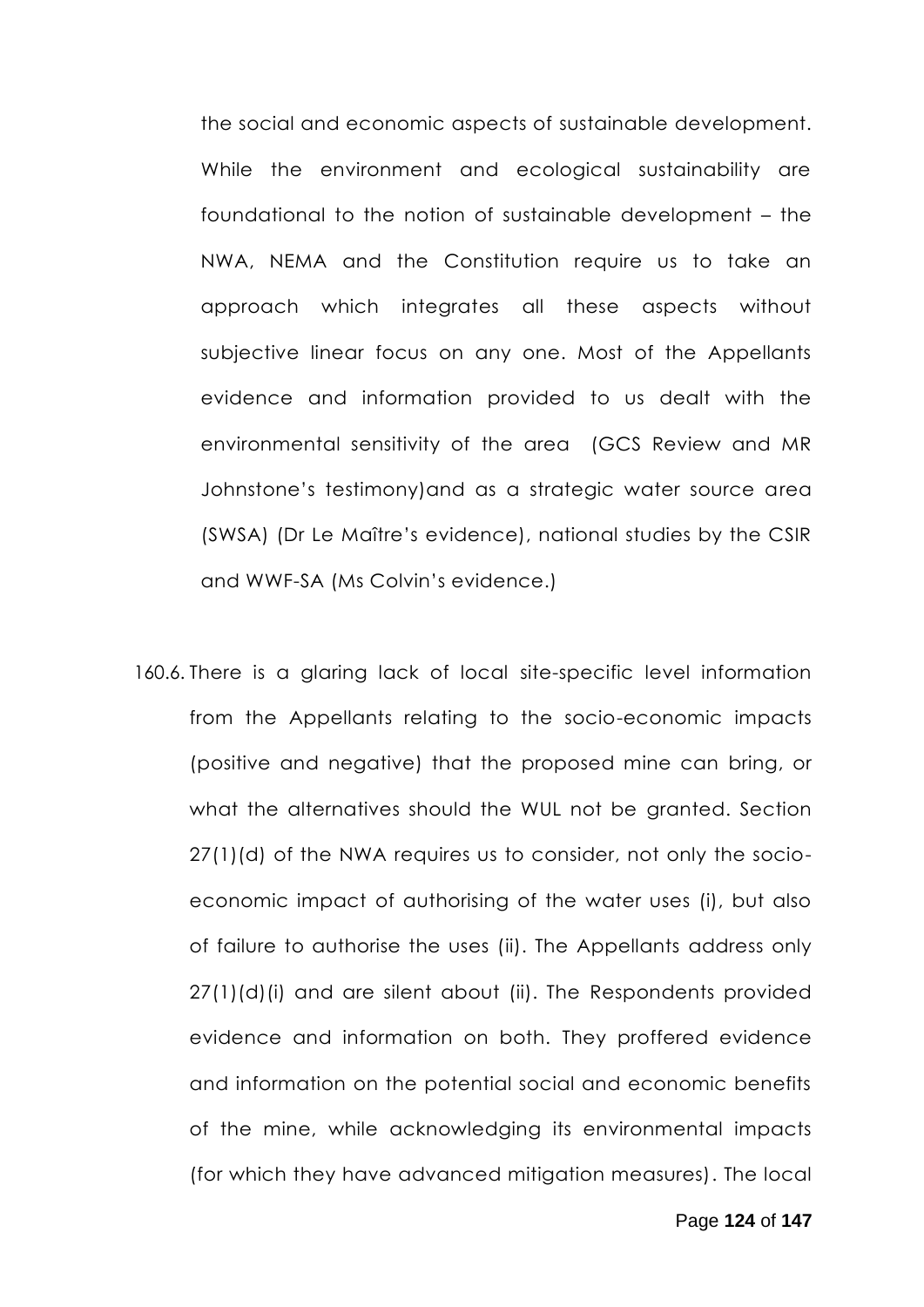community member who claimed to represent over 90 000 community members stated that any amount of jobs from the mining company would be better than farm jobs that have kept them impoverished. <sup>221</sup> Mr Triphati testified on the potential of the mine to earn foreign currency from exports, to provide energy security by supplying coal to the local energy industry and certainly through normal taxes payable to the government.

- 160.7. Mr Nene's evidence confirms the Appellants' submission that the target mining area is characterised by low-income poor families who earn low wages supplemented with bags of mealie meal from farmers. It is an indictment on the current socio-economic order that the local community remain largely poverty-stricken in the midst of the very activities of farming that the Appellants claim to be providing sustainable livelihoods.
- 160.8. Section 27(1)(f) of the NWA requires us to also consider the effect of authorizing the water use on the resource itself and other users. Sufficient detailed reports were provided on the impacts of the water uses on the wetlands, underground water, springs and aquifers in the mine site. The reserve determination is a measure of assurance that there will be sufficient water for ecological needs after granting

<sup>221</sup> Record of Proceedings Vol. 5 p719,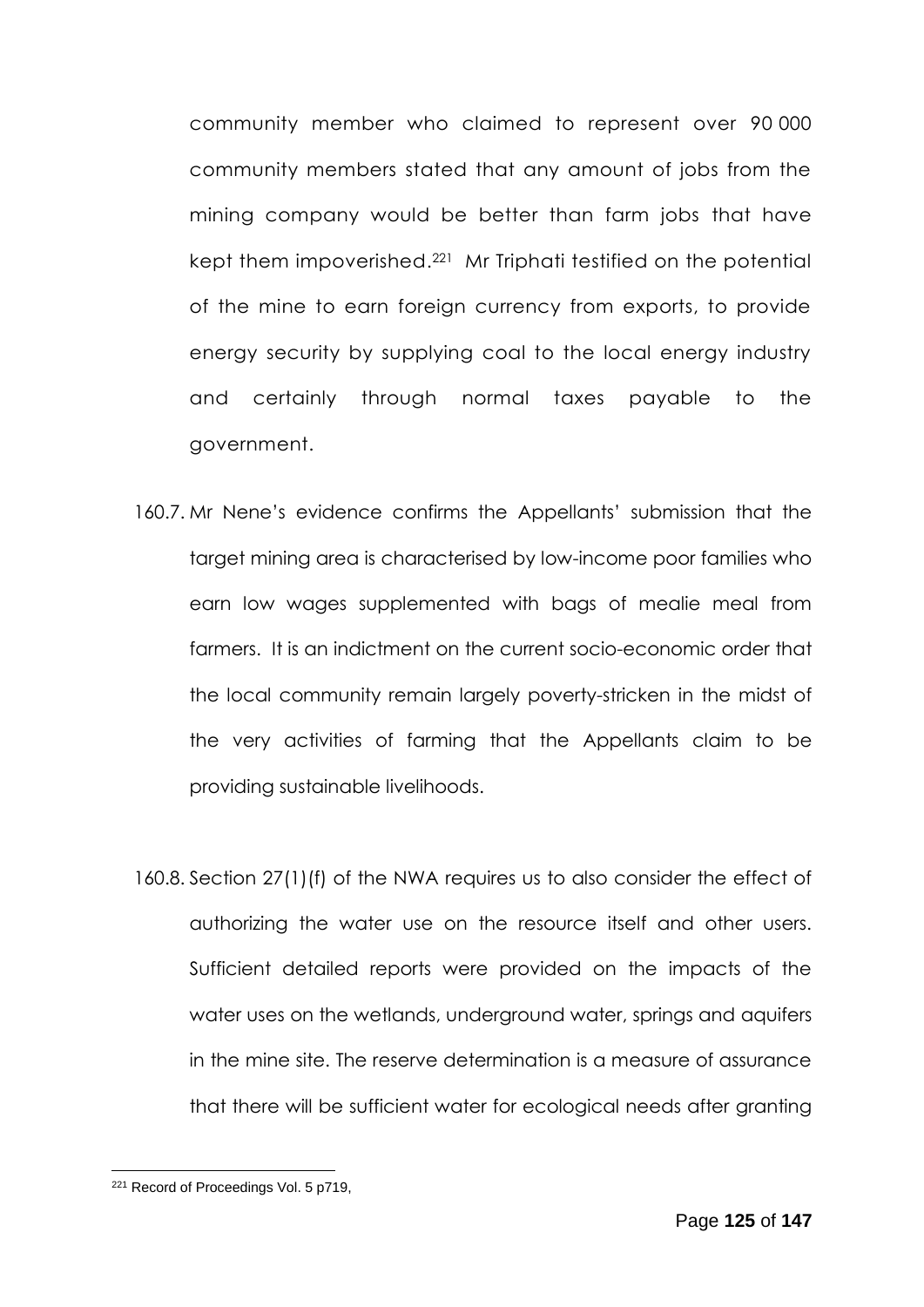of the WUL. Most of the documented comments from the public raised concern with impacts of the mining on the surrounding environment. No other water users raised alarm about their own opportunity to use the same water resources.

- 160.9. We find that based on the information available to us and building upon the decision of the First Respondent to issue the WUL, there will be a positive socio-economic impact on the local community. The accepted estimate of 70 jobs during construction, 576 jobs during the operational phase<sup>222</sup> can make a substantial difference to the livelihoods of a community that has evidently not been enriched by the current water uses and commercial farming in the area. The Second Respondent also undertook to provide other social amenities and capacity building initiatives as part of the social labour plan.
- 161. The sixth ground of appeal is that the Respondent's failed to give effect to procedurally fair administrative action in terms of section 33 of the Constitution and section 3 and 4 of the PAJA. While the Appellants counsel indicated in the closing submissions that they were not persisting with this ground of appeal, we note the following for the record:

<sup>222</sup> Record of Proceedings Vol. 5 P726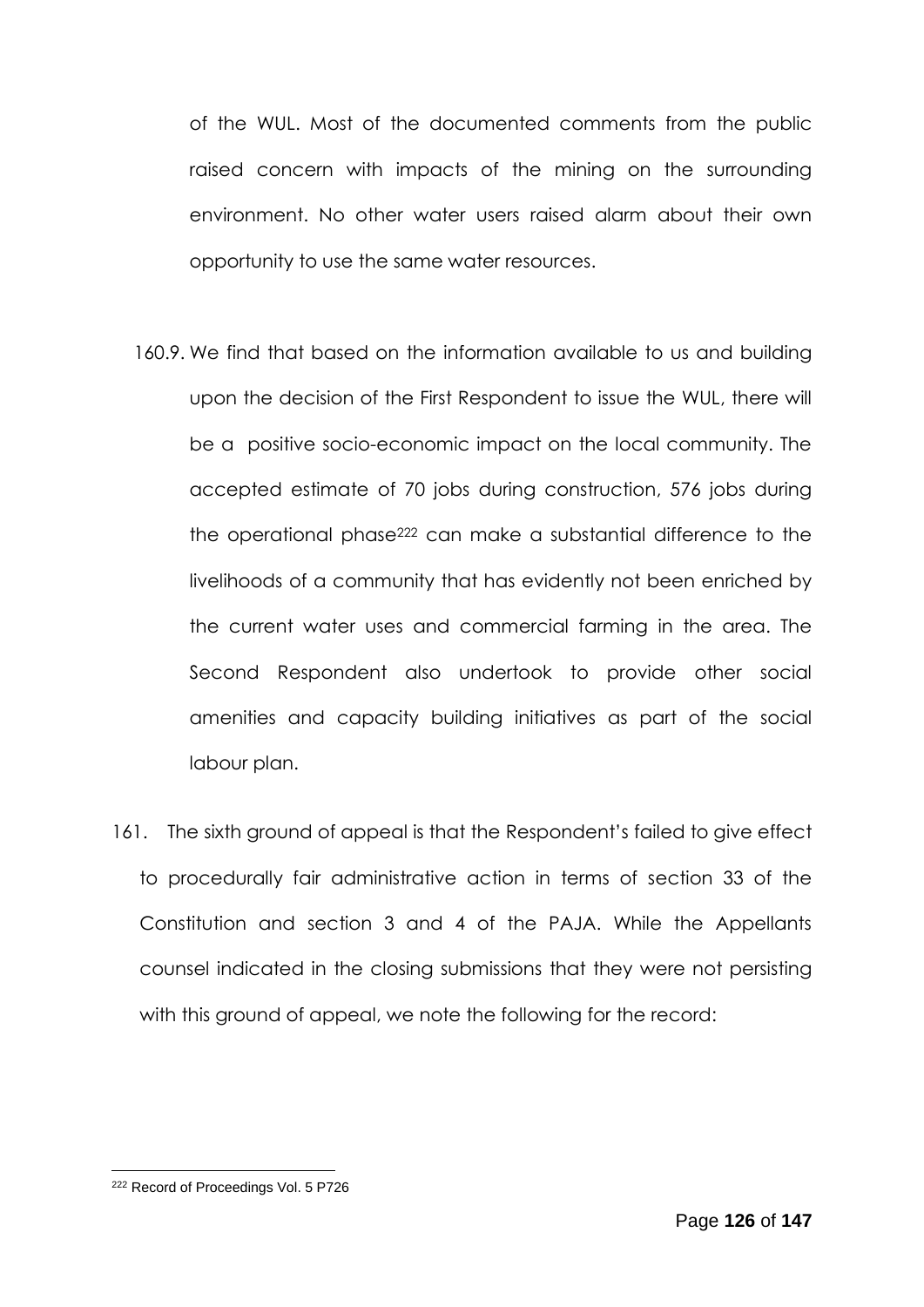- 161.1. That the Second Respondent conducted a public participation process in terms of section 41(4) of the NWA from 19 June to 20 August 2015. This was on the direction of the First Respondent.
- 161.2. The Appellants all registered as interested and affected parties. The Appellants' attorney also seems to have participated as such, acknowledging that they received the WULA documents from the Second Respondent's environmental consultants on 3 August 2015.
- 161.3. Between 3 August 2015 and 13 July 2016 the is no evidence that the Appellants took some action to participate in the WULA process by way of submitting their own specialist studies reviewing the Second Respondent's documents. There is also no indication that they submitted any substantive written comments apart from the letters of objection from the First and Second Appellant.
- 161.4. On 13 July 2016 the CER launched a PAIA application for documents submitted by the Second Respondent after 3 August 2015. Specifically, these documents are revisions of reports as directed by the First Respondent, a motivation letter of why wetland offsetting was not possible, the final table of mitigation measures and application forms for a section 21(g) water use (pollution control dam.)
- 161.5. After July 2016, the CER, presumable acting with the Appellants, commissioned studies to review the Second Respondent's specialist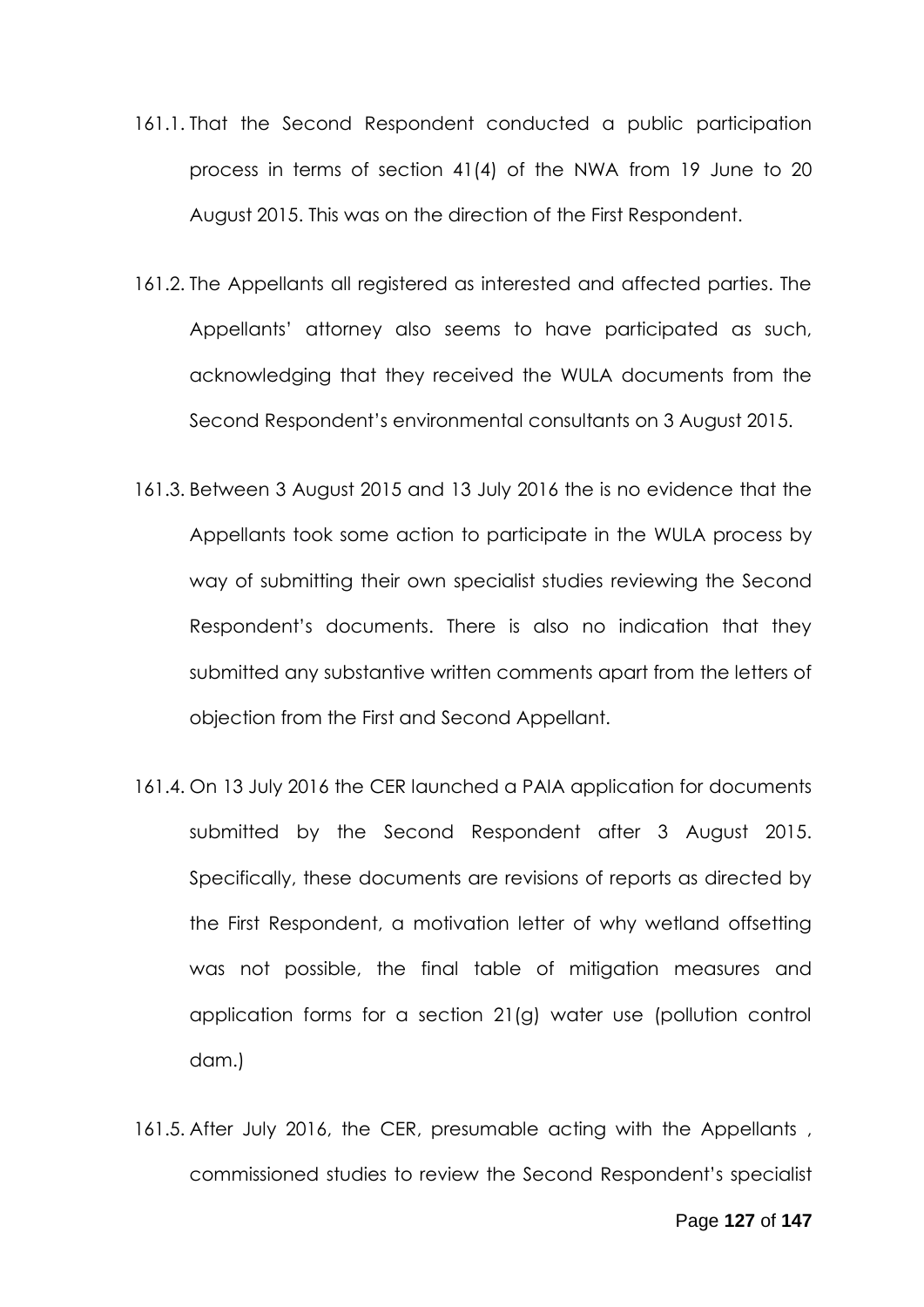reports in August and November 2016 respectively. In the meantime the WUL had been issued in July 2016.

- 161.6. Based on the submission in the grounds of appeal, and documents in support thereof there was no basis for the claim that the Respondents had infringed the right to the Appellants to a fair administrative action. Opportunities and platforms for participation were provided, yet it does not appear that the Appellants made effective use of those platforms to air their views and objection to the granting of the WUL.
- 162. The seventh ground of appeal was that the First Respondent failed to consider "the strategic importance of the water uses to be authorized" as required by section 27(1)(i) of the NWA. In detail the allegation on this ground is that enabling coal mining by granting the WUL was not strategic. Statistics are provided on the importance of coal globally and nationally in the provision of energy. Statistics are further provided on the potential exports from the proposed mine as well as allegations that the quality of the coal to be mined is poor. It is averred that the mine size is small relative to other mines in the area.
	- 162.1. This ground of appeal is further bolstered by reference to section 2  $(4)(a)(v)$  of the NEMA - which is the principle that "the use and exploitation of non-renewable natural resources must be responsible and equitable." We did not receive information supporting the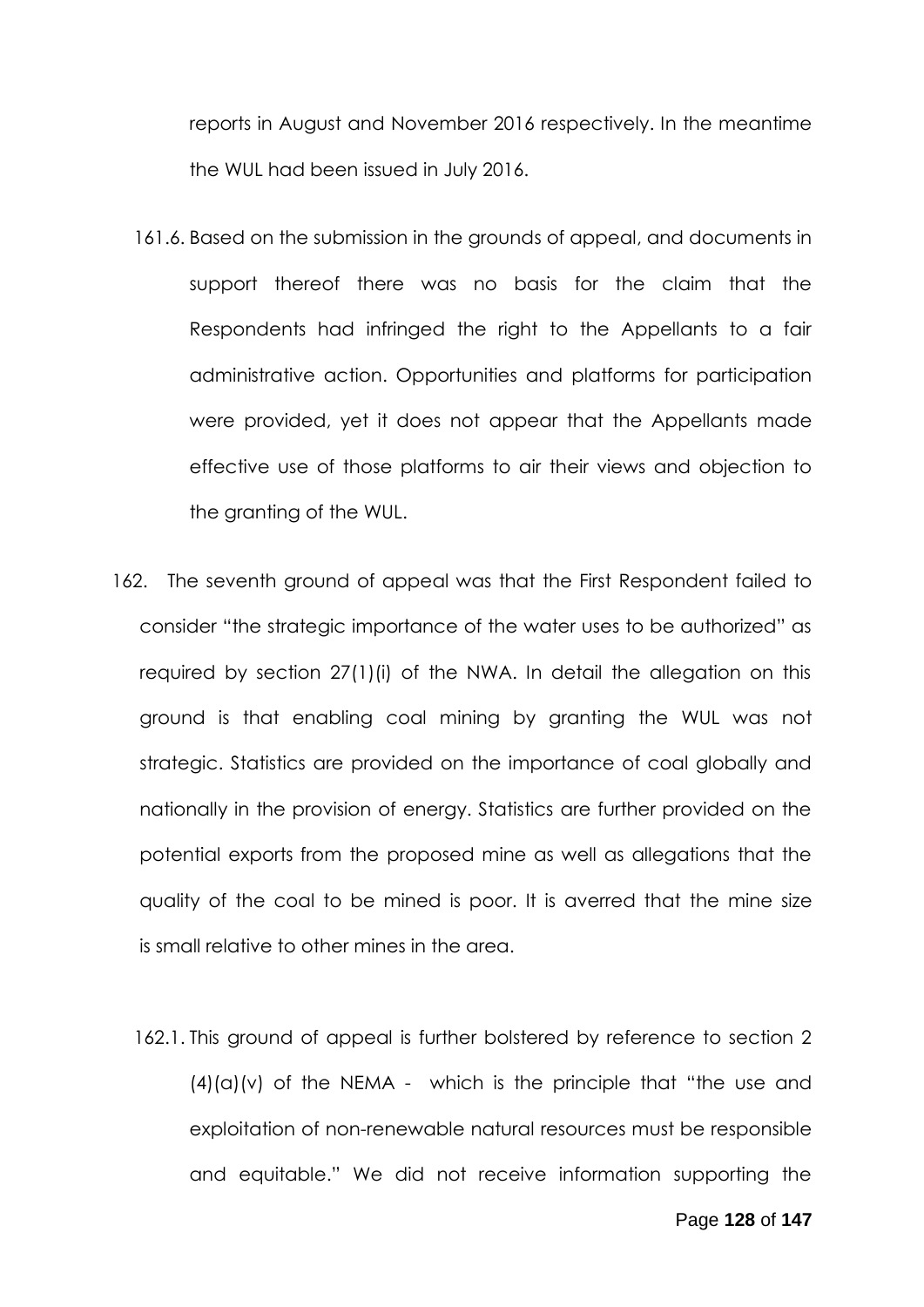alleged inequity of using water to enable exploitation of the coal resources in this area.

- 162.2. Beyond these vague submissions, no substantial arguments are addressed, and no evidence was provided on why it was not strategic for the water uses authorised in the WUL to be so authorized. Section 27(1)(i) of the NWA must be read together with section 27(1)(h) and (k) of the Act. Whether a water use is strategic does not depend only on the strategic economic importance of the activity they enabled. In this appeal we heard of the huge amounts of investments already sunk by the Second Respondent in pursuit of this project. The Appellants say very little about section 27 (1)(h) which is a very relevant factor to be considered by the responsible authority and the Tribunal. The life of the proposed mine is 15 years which is relatively short compared to other large-scale coal mining operations in the country. The short life of the mine entails that the water uses authorised will cease after those 15 years, except for post-mining closure activities.<sup>223</sup>
- 163. The Appellants added an eighth ground of appeal midway through the hearing when it was realised that the Second Respondent had not obtained the consent of the owners of farm Zoetfontein 94 HT as required

<sup>223</sup> File Number 2, p 1361, read with File Number 1, p6 to 59.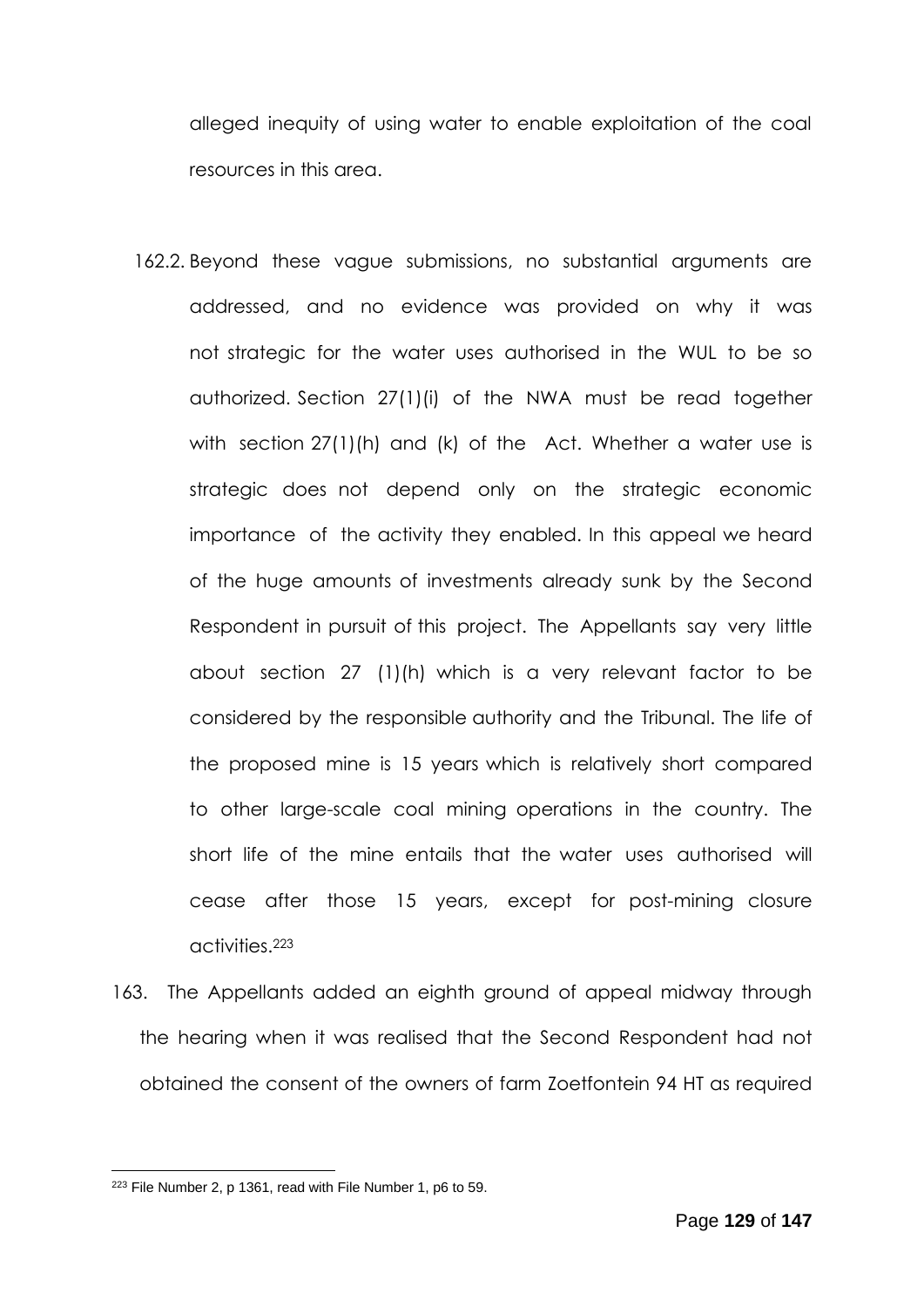by section 24 of the NWA.<sup>224</sup> The Appellants argued that the consent of every landowner is required where mining will take place under such land. Indeed, they further explain that such consent required, or alternatively, if it cannot be obtained or is withheld, the decision-maker may still grant the WUL "if there is a good reason to do so". The Appellants interpret "good reason" to mean "good public reason."<sup>225</sup> The issue emerged from the evidence of the First Respondent's witness, the case officer. Upon being asked if the consent of the owners of Zoetfontein was obtained she responded that at the time of making the decision on the WULA, such consent was not presented. She then made a recommendation in the ROR that mining will not commence until the Second Respondent obtains the consent of the landowner concerned.<sup>226</sup> The consent is usually given in the form of the DWS902 form or a signed 'Agreement to Apply for a Water Use.'

163.1. On 2 July 2015, during the public participation process, the Second Respondent addressed a letter to one Mr BP Greyling, who appears to the owner of Zoetfoentein through a company Imfuyo (Pty) Ltd.<sup>227</sup> The letter informed the landowner of the process that was underway, namely that the Second Respondent was applying for a WUL and that the law required them to consult and obtain his

<sup>225</sup> Appellants Heads of Arguments para 201.

 $224$  Section 24 of the NWA states that, "A licence may be granted to use water found underground on land not owned by the applicant if the owner of the land consents or if there is good reason to do so."

<sup>226</sup> File Number 2 p1456.

<sup>227</sup> Atha Record Vol. 9 pp. 4253 to 4256 and pp. 4261 to 4263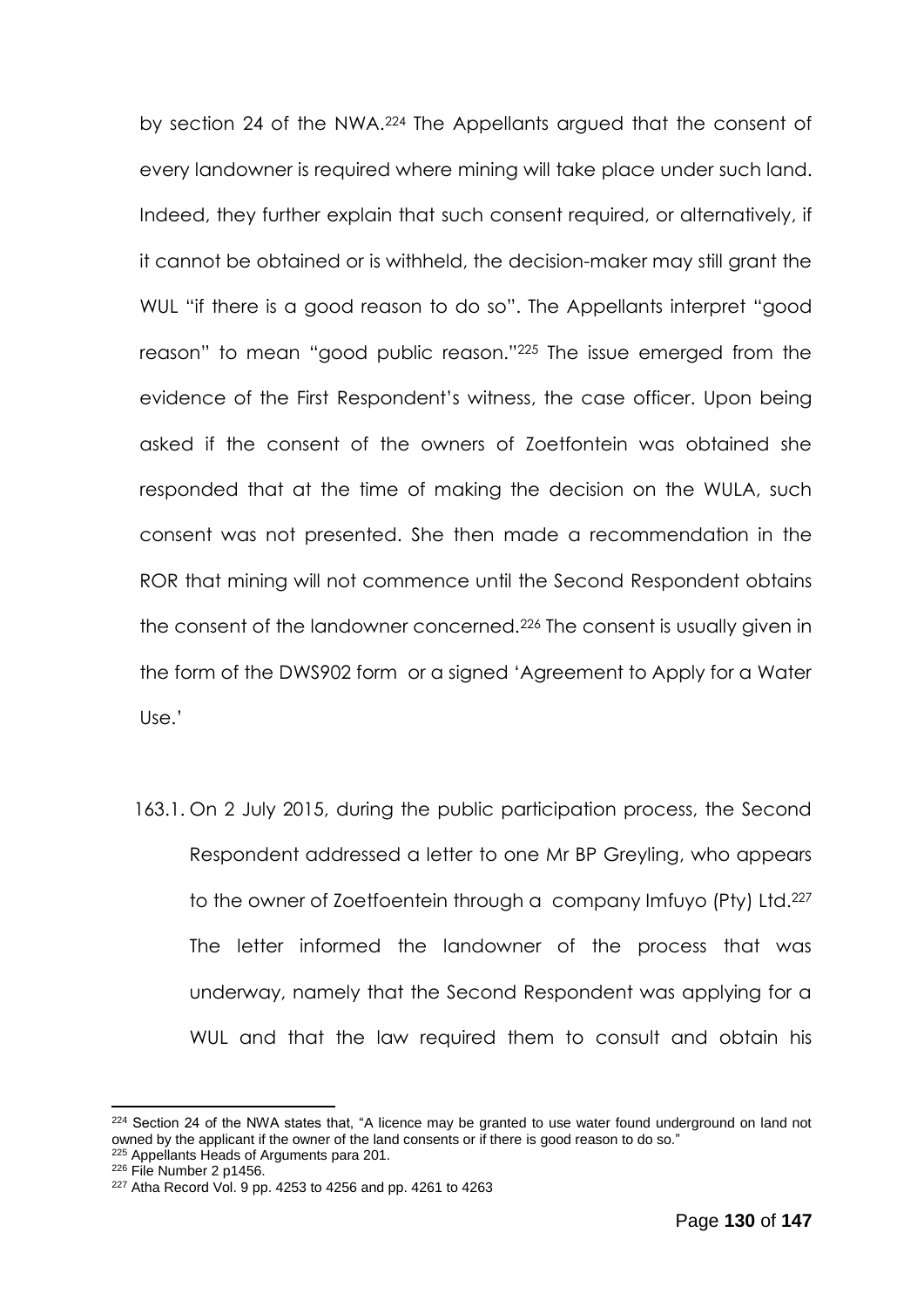consent. The letter proposed and invited the landowner to a meeting to discuss the issue and any possible mutually beneficial arrangements that could be concluded in relation to the matter. The water uses that will impact farm Zoetfontein are section 21(c) and (i) occasioned by the underground mining and voids under the farm. Otherwise, there will be no physical surface activities on the farm in question.

163.2. Subsequent to this letter, the Second Respondent wrote two further emails to the landowner seeking a meeting or the landowner's response otherwise. In an email dated 17 July 2015, the Second Respondent states that

> "You may remember our last discussion of 3rd July where you had requested me to send the full email pack to Helene; this was duly done.

> I followed up last week and she indicated that she had left the copies for you to look at; I have called you a couple of times to try fix a meeting, however was not able to chat directly.

> I understand you have a very busy schedule, as noted from *the previous engagements* when we had finally managed to get an agreement signed off for your farms Access & Drilling Contract back in 2013."<sup>228</sup>

163.3. There is no evidence of any responses by the landowner to these

letters and emails. As a consequence of the non-responsiveness of

<u>.</u>

<sup>&</sup>lt;sup>228</sup> It appears from this correspondence that the Second Respondent had some contact with the landowner prior and during the WULA public participation process.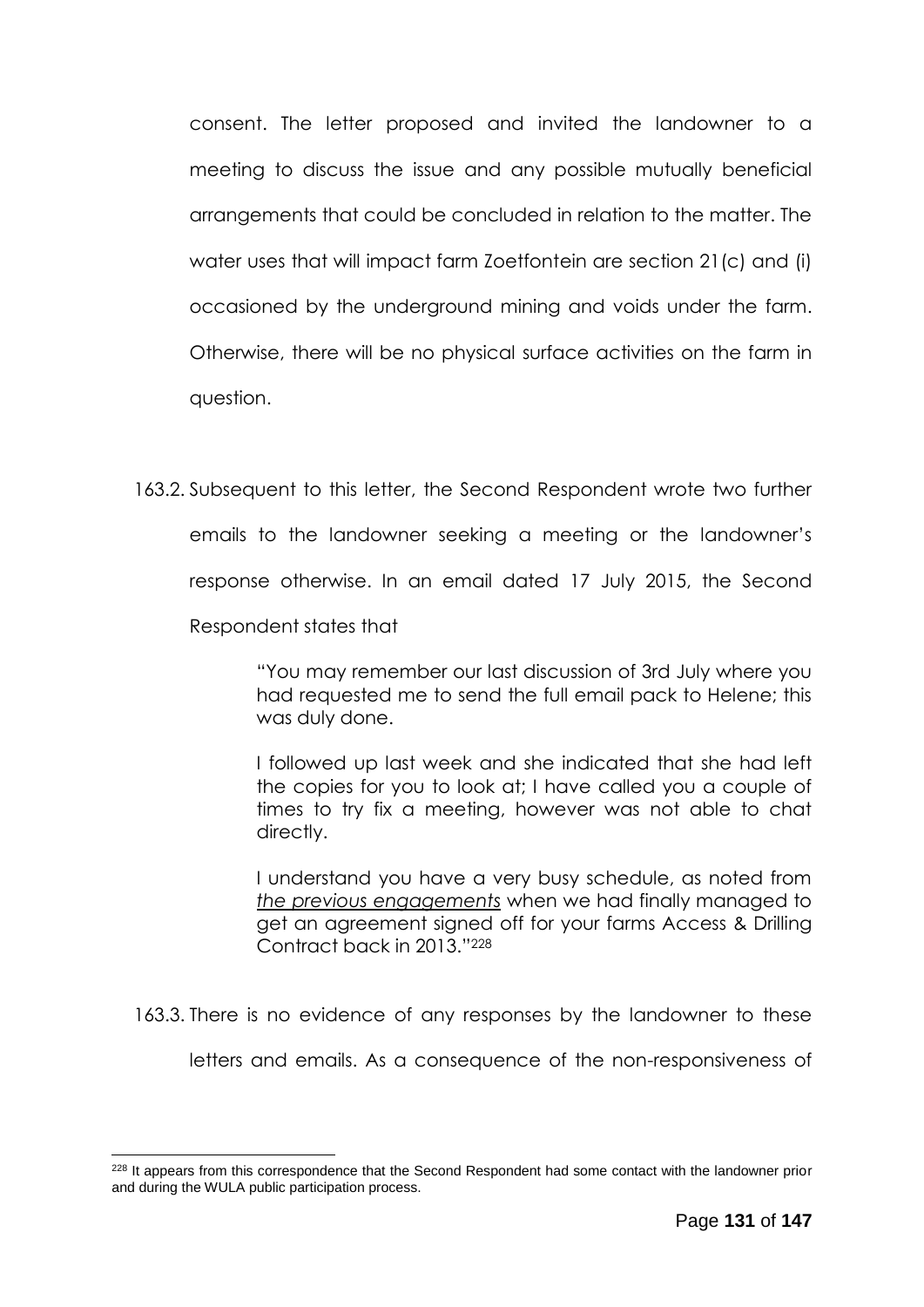the landowner, the Second Respondent wrote a letter to the First

Respondent on 27 August 2015 in which it is stated that,

"In the meanwhile we have approached the two adjacent Farmers for obtaining signatures, namely Mr O Malan and Mr BP Greyling for their farms Yzermyn Remaining Portion and Zoetfontein respectively. These farms become relevant taking into consideration the 500m adjacent area and are not directly impacted by underground mining. The correspondence of the same has been submitted to respective attorneys for sign off.

We would further like to reiterate that we have exhausted all possible means to obtain their signatures. Copies of email interactions and a note from our legal Council (sic), Mr F Joubert are enclosed here with for your kind perusal and necessary reference."

What emerges is that, despite making initial contact and discussing the issue, the landowner of Zoetfontein went silent for unexplained reasons. He was not called to testify by any of the parties, he is not one of the appellants, and there is no information to indicate whether he in fact withheld his consent or waived the right created for his benefit under section 24 of the NWA.

163.4. In the context of a labour matter which concerned the right of an employee to be consulted during retrenchment (section 189 (3) Labour Relations Act the court held that

> "The applicant's obstinance therefore left the respondent with no option but to affect her retrenchment. Her persistent *refusal to participate in the consultation process clearly frustrated that process, and in effect, it should be concluded that she waived her rights in that respect*. She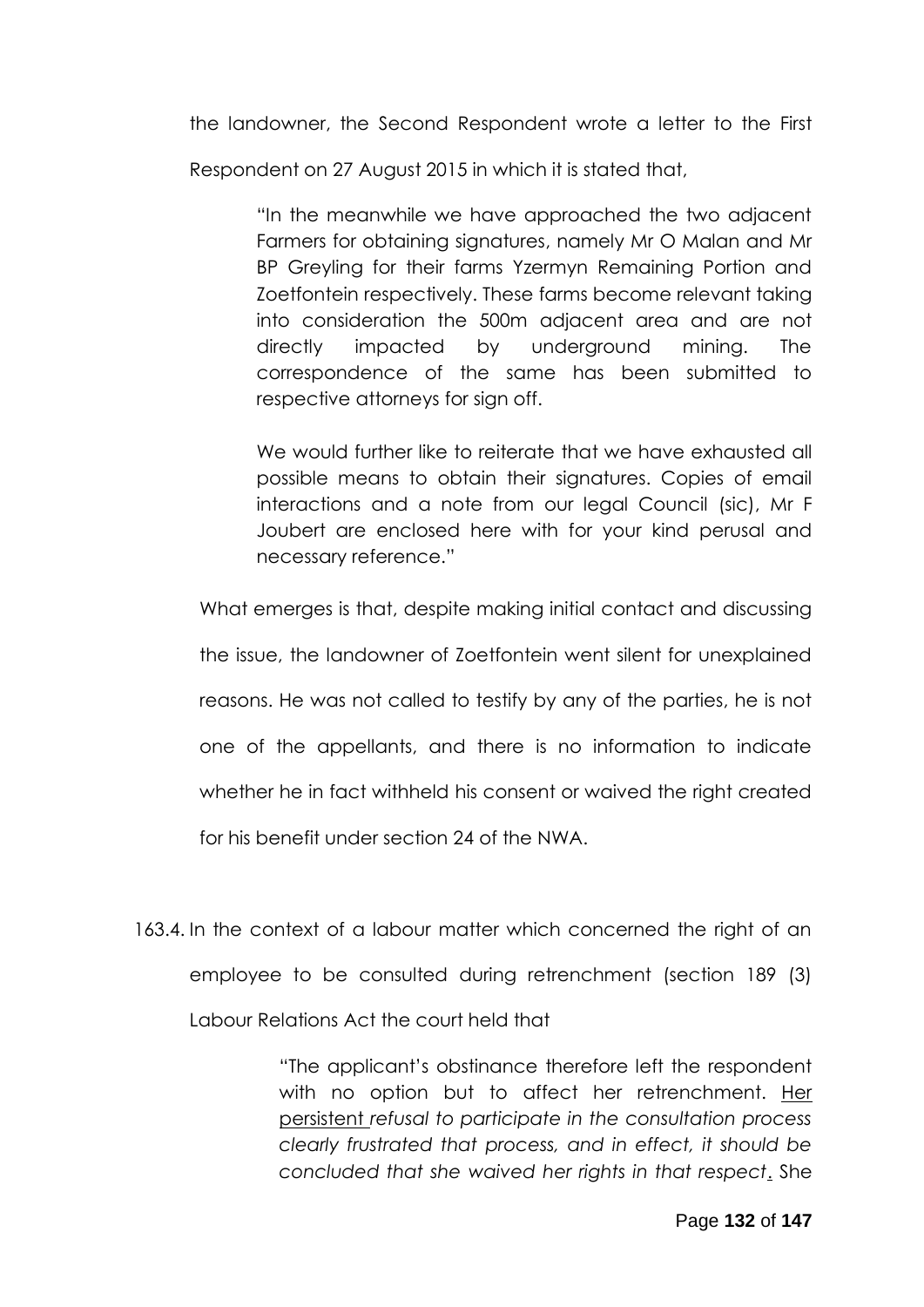can therefore not run to this court and complain about non-compliance with the provisions of section 189, when she had in fact turned her back on the very process envisaged in terms of those provisions.

In the light of her refusal to either engage the respondent in the consultation process, and further unreasonably refusing to even consider the offer of an alternative position which would have slightly varied her original terms and conditions of employment, it follows that her retrenchment cannot be construed to be either procedurally or substantively unfair, nor can she be entitled to any relief in that regards.<sup>229</sup>

It is established law however that a waiver of rights should not be easily implied. That a person in whose favour a right is created has not enforced it does not necessarily mean s/he has abandoned the right.

163.5. Section 24 of the NWA is a provision enacted for the benefit of affected landowners on whose land a third party wants to use water. This provision therefore creates a private right that can be exercised by the landowner, with a caveat that the right is not absolute. The responsible authority can override that right if there is a good reason to dispense with the consent of the landowner. This section should be read together with section 41(4) of the NWA which provides for the public participation process. In other words, the process of obtaining the consent is normally part and parcel of the landowner participating in the licence application process.

<sup>1</sup> <sup>229</sup> *Jarvis v Airports Company South Africa* (JS 941/12) [2015] ZALCJHB 84 (4 March 2015), para 36-37.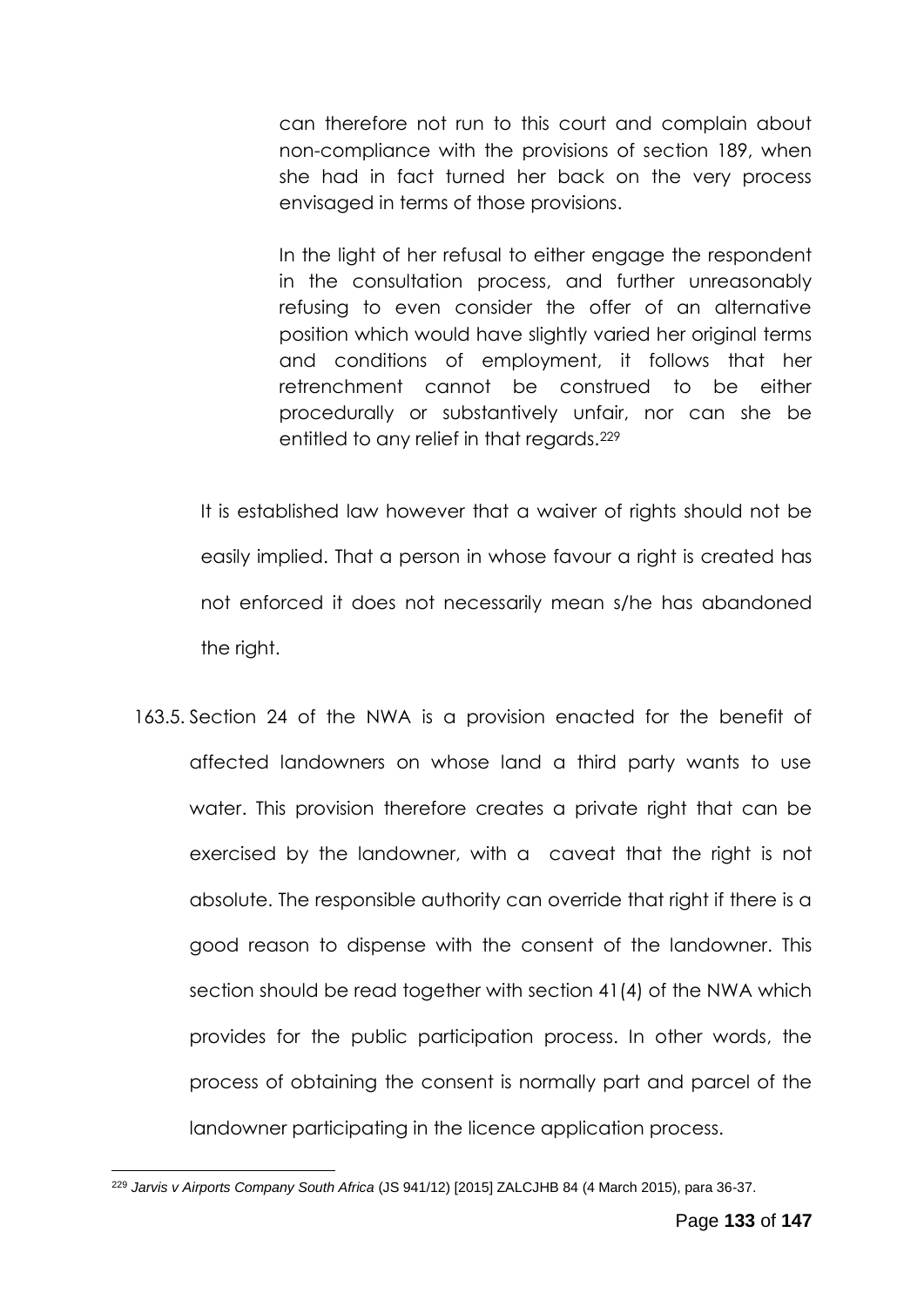- 163.6. However, Mr Greyling never lodged an appeal, and he did not instruct the Appellants to protect his private land rights created by section 24 of the NWA. There is no evidence that he is unable to protect his own rights.<sup>230</sup> In fact, it was an afterthought for the Appellants to include this as an additional ground of appeal. This is unlike the case in *Baleni and others v Minister of Mineral Resources and others* 2019 (2) SA 453 (GP) where the community affected had informal rights protected by specific legislation and the community itself approached the courts for a remedy. In our case we remain alert to the fact that this issue is about landowner's consent to the use of water under his land, as opposed to the consent to mining to take place on or under his land which are dealt with separately under the mining legislation.
- 163.7. We find that section 24 is only one of many factors that we must consider before we grant or refuse the WUL. On its own section 24 cannot be a decisive basis to take the decision on a WULA. Having considered the other factors as detailed above, and keeping in mind the section 27(1) factors discussed in this decision, we believe that there are good reasons to dispense with the owner of Zoetfontein's consent. The socio-economic considerations, together with our assessment of the impacts on the wetlands on this, and

<u>.</u>

 $230$  As required by section 32 (1) of the NEMA assuming his right have anything to do with environmental protection- which the Appellants have focused on in the other grounds of appeal.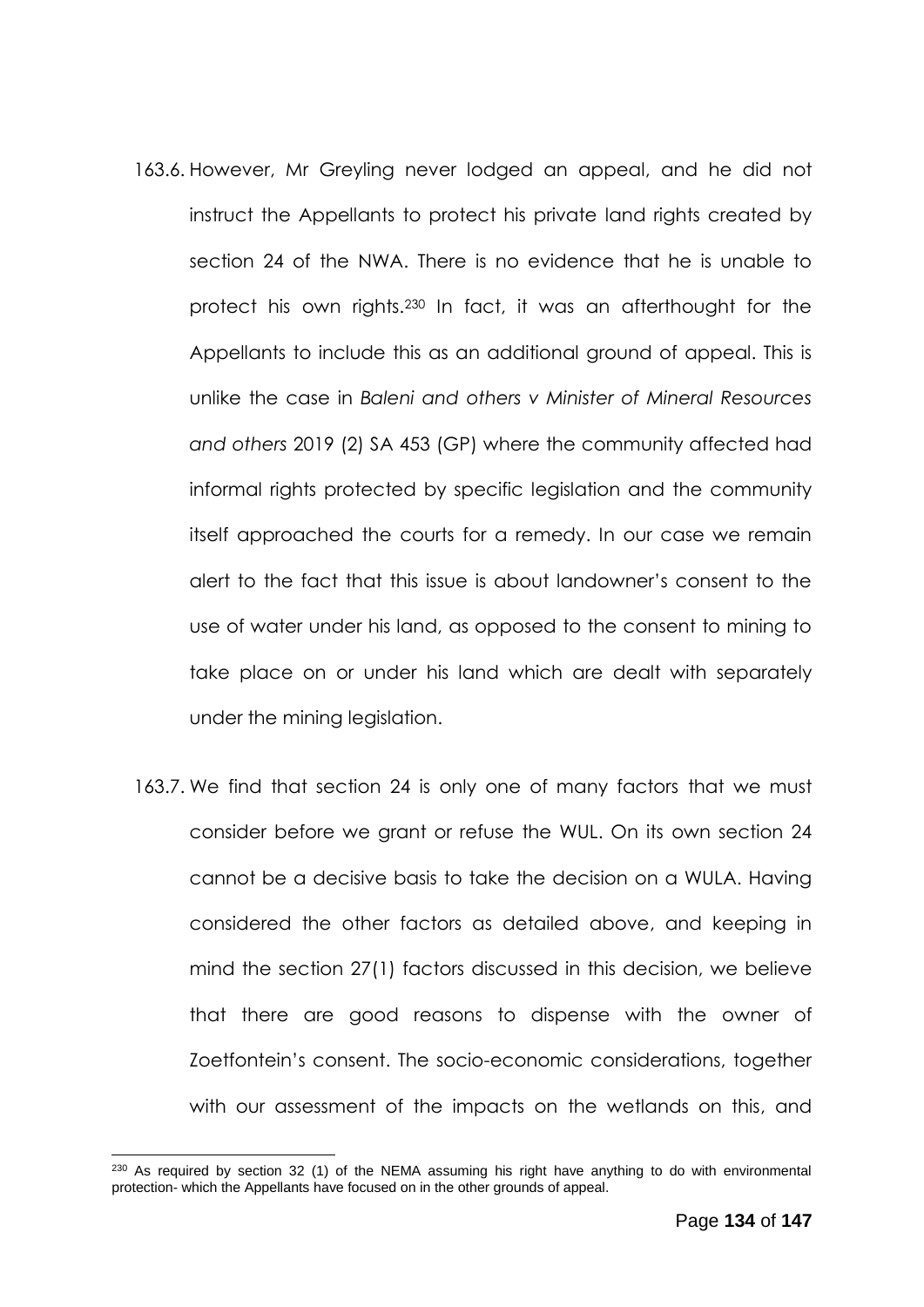other affected properties entails that these are good reasons to dispense with the consent.

## **Other relevant considerations**

- 164. The Appellants argued that the First Respondent failed to consider national policies, guidelines, strategic documents and reports that could have informed a decision not to grant the WUL. The case of *Sasol v MEC for Agriculture, Conservation, Environment and Land Affairs, Gauteng v Sasol Oil and Another* [2006] 2 All SA 17 (SCA) para 19 was cited in support of the requirement for decision makers to consider such guidelines.
	- 164.1. We note that almost all the documents alleged to contain guidelines to be followed by us, and the First Respondent before us, are in fact not as specific as the guidelines at issue in the *Sasol* case. The National Water Strategy was clearly considered by the First Respondent and we have presently considered its aims, vision, and strategic goals, in making the above findings and decisions on the grounds of appeal. It provides the broad framework within which we implement section 2 and 27 (1) of the NWA. The reports of SWSAs, *WWF-SA Coal and Water Futures* report are general research documents that cannot guide a project-level decision-making process.

164.2. It was argued by the Appellants that,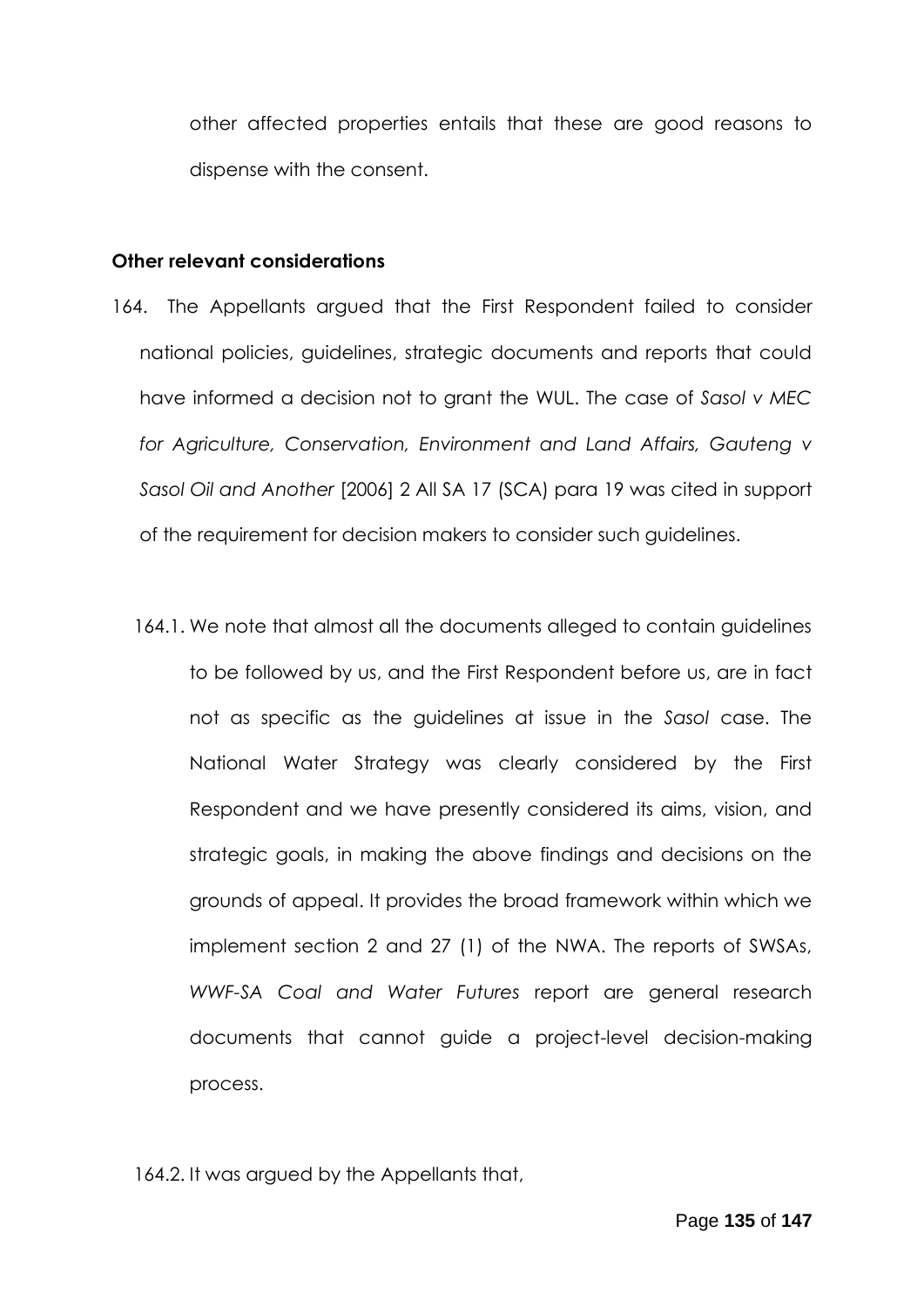"It is clear from these provisions that the National Water Strategy, which is statutorily prescribed by Parliament, envisages the formal legal protection of SWSAs *in future*. This is a *process which has already been started*."<sup>231</sup>

A decision over a WULA is a specific decision that the First Respondent took and that we are taking now in 2018. It should be considered on the basis of existing law, relevant government policy and any government guidelines. Research documents allegedly under consideration for incorporation into policy in the future are clearly irrelevant.<sup>232</sup>

164.3. We were further exhorted to consider the CSIR Report on Strategic

Water Source Areas (SWSA). The submission was made thus,

"It is respectfully submitted that it would not be reasonable for the Water Tribunal to dismiss without good reason, the results of a thorough and detailed project which was conducted by a government research entity (the CSIR) to identify the specific areas in South Africa which are important from a water security point of view, and which has been taken up into national policy."<sup>233</sup>

A research report produced by the CSIR is not a government policy. As a matter of fact, there many reports produced by the CSIR which often the government does not necessarily agree with. Until the recommendations of such reports are formally incorporated into

<sup>&</sup>lt;sup>231</sup> Record of Proceedings, Vol. 3 p417,

<sup>&</sup>lt;sup>232</sup> See Record of Proceedings Vol. 5 p560 (where Ms Colvin admits that adoption of the recommendations of her studies is still being considered. Even the National Water Strategy is still a draft out for comments since 2013.) <sup>233</sup> Appellants' Heads of Argument, para 159.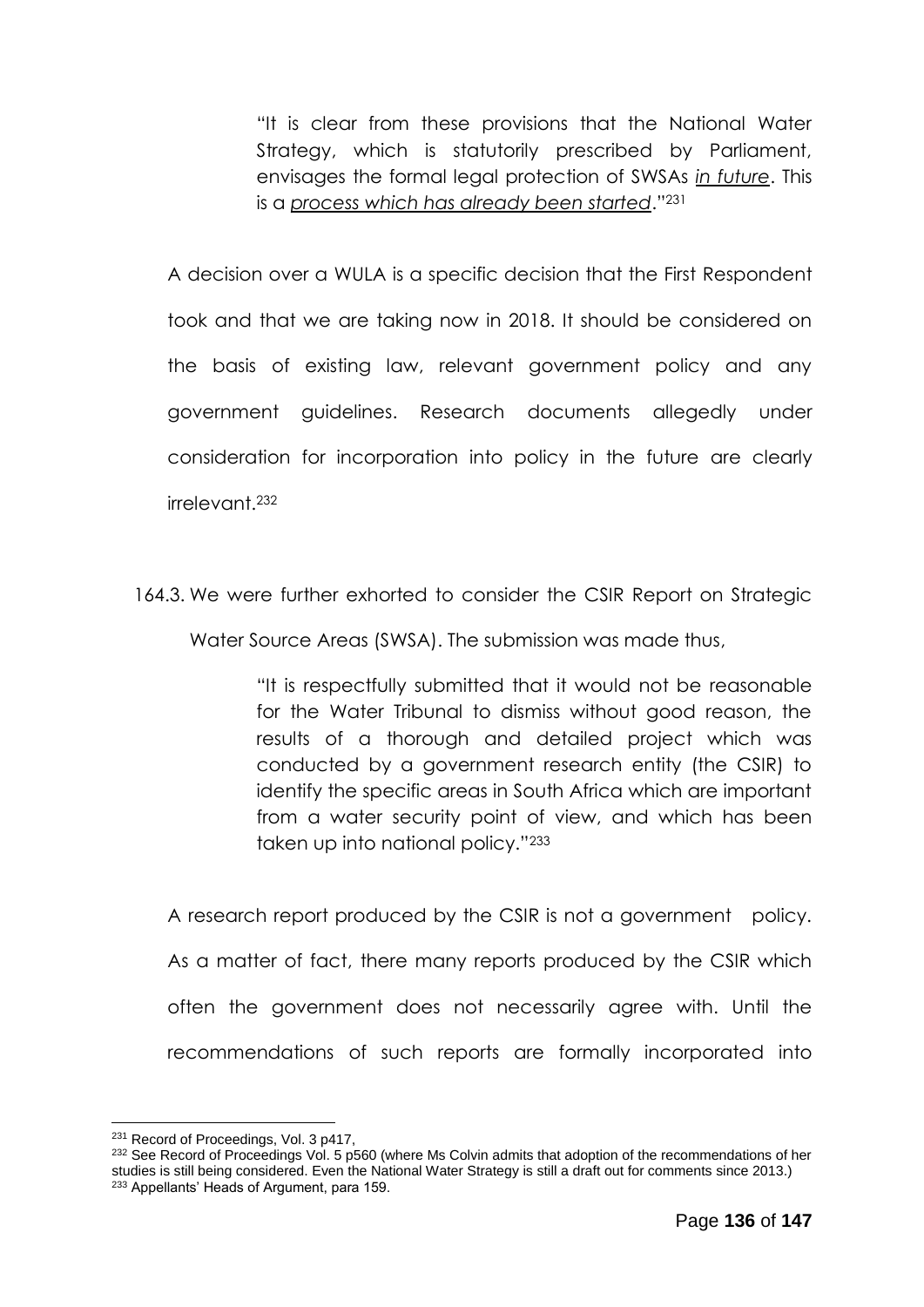approved policy, it would be a misdirection for us to base a decision on them.

164.4. It was further argued, in relation to the proposal for 'no-go' areas, that the government is in the process of implementing some of the recommendations of the 2011 WWF-SA report.234 Ms Colvin admitted that, as yet, there is no law or policy that implements this noble recommendation for 'no-go' areas. While acknowledging that various government departments could be considering such a policy in the future, the reality regrettably, is that it is not part of law or policy now as we decide this appeal. Such a national policy fermentation process is irrelevant to the question whether or not the Second Respondent should be granted a license in 2018.

## **The adequacy of mitigation measures**

- 165. Considerable evidence and arguments were addressed towards the contested adequacy of the measures proposed to mitigate the identified impacts of the mine on water resources. Similarly, contestation was high over whether there is sufficient financial provision for post-mining closure and rehabilitation activities.
	- 165.1. Based on a consideration of the proposed mitigation measures, as revised on various occasions when concerns were raised by the First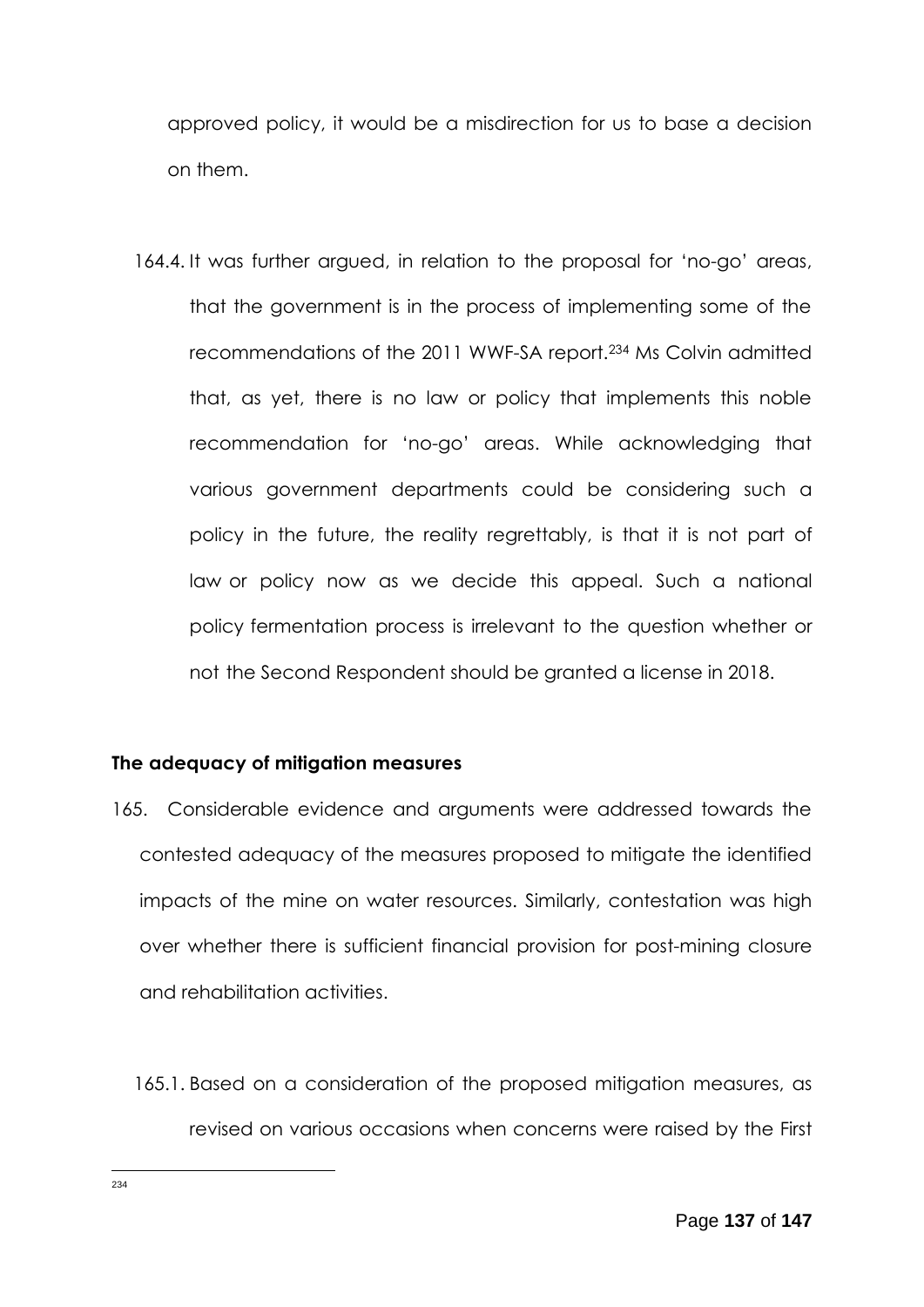Respondent, we conclude that the Second Respondent have proposed mitigation measures that are reasonable, and technically adequate to deal with the impacts of dewatering, decant, and management of waste water from the mine. The evidence led by the Respondents and the conditions imposed in the WUL together lead us to believe that, consistent with the principles in section 2(4) of the NEMA and section 2 and 27(1) of the NWA, the measures are technically adequate. As noted above, the precautionary principle does not require the imposition of unreasonable measures that are not needed. However, the technical adequacy of the mitigation measures is not the end of the matter, the overall sufficiency thereof must include adequate financial provision to implement those technically sound measures. We address the adequacy of financial provision later in the decision from para 166 below.

165.2. The planned water treatment plant to be used during the operation phase is sufficient, especially given the modularised design of the plant. This makes the plant flexible and adaptable to changes in the volumes of water to be treated, as well as future technological advances.<sup>235</sup> This Mr Johnstone agreed with and confirmed that a modularised plant is a reasonable solution.<sup>236</sup>

<sup>235</sup> See uncontested testimony of Mr Smit – Record of Proceedings Vol. 6 p804.

<sup>&</sup>lt;sup>236</sup> Record of Proceedings Vol. 3 p299-300.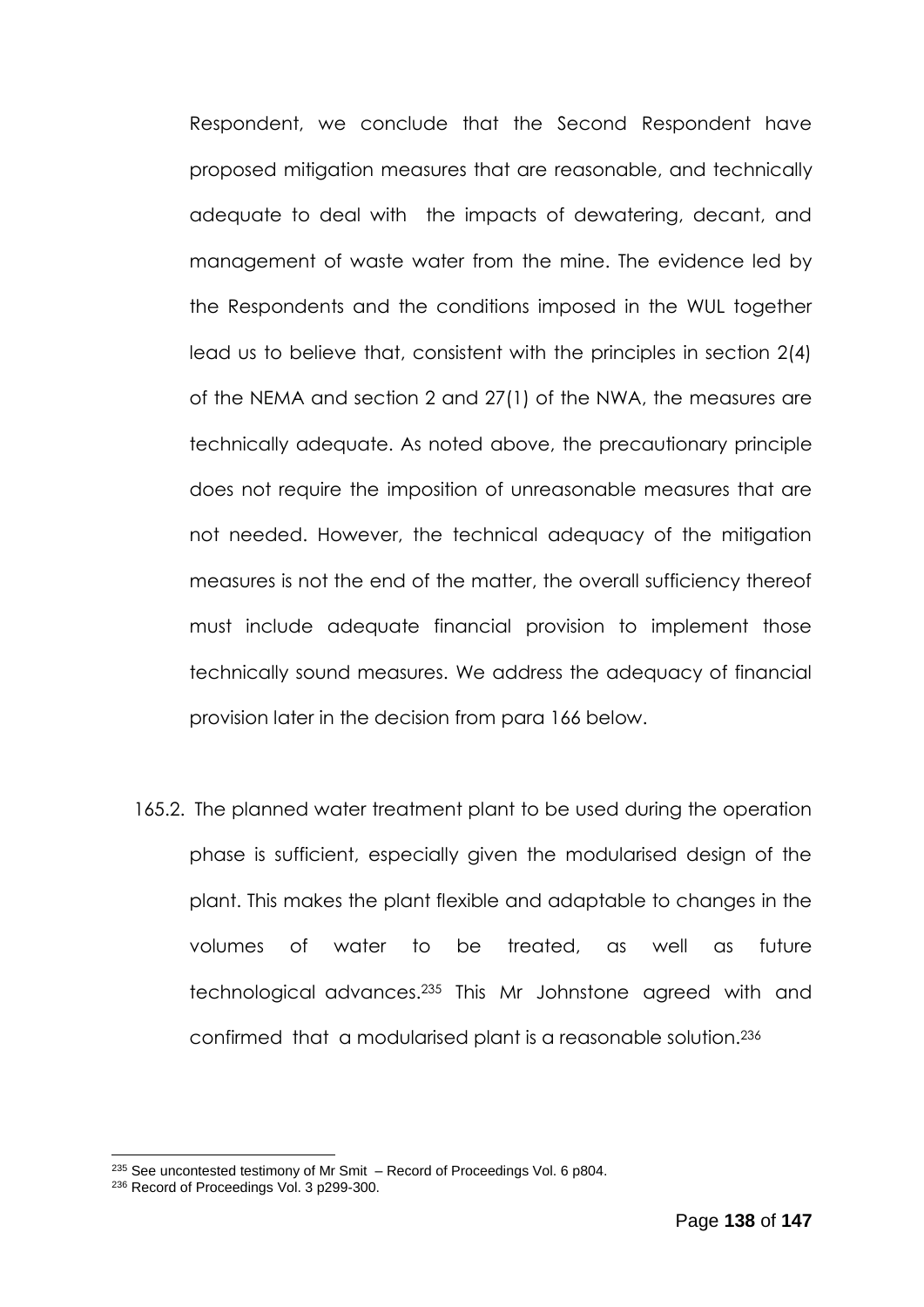165.3. We note the concern that the WUL conditions and mitigation measures may not be effective due to alleged poor governance and lack of effective enforcement. This is an irrelevant factor for us in this moment, because an applicant should not be prejudiced by internal government deficiencies which the Appellants should address through other processes and fora. Indeed, lack of resources and poor enforcement of environmental legislation can be a serious obstacle to sustainable management of natural resources – but it is not *per se* a reason to deny a licence. Nevertheless, in order to effectively implement the mitigation measures and ensure compliance with the conditions aimed at addressing post-closure water treatment operations, the Second Respondent has to provide some form of financial guarantee.

## **Financial provision for post-closure plan**

166. The First Respondent provided evidence that it is something they do not require. In particular, Clause 14 of the WUL provides under 'Budgetary Provisions' that

> "The water user must ensure that there is a budget sufficient to complete and maintain the water use and for successful implementation of the rehabilitation programme.

> The Department may at any stage of the process request proof of budgetary provision."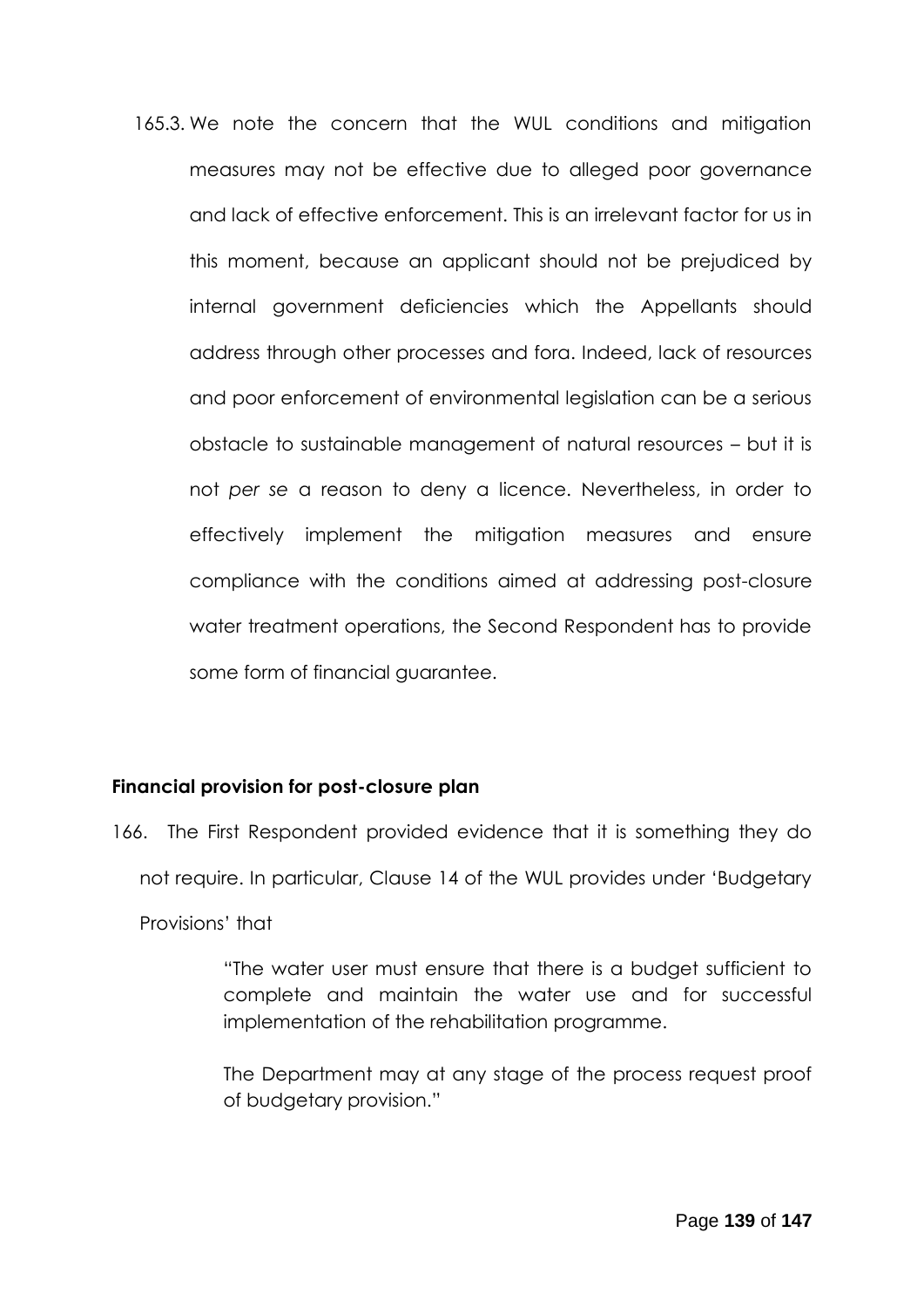Considered in isolation, this response may demonstrate the insufficient attention to the need for financial provision for post-closure water treatment and related rehabilitation costs. However, the legal regime for the impacts of mining is not governed by the NWA only, the MPRDA and the NEMA contain synchronised provisions that are relevant to this issue.

166.1. The Second Respondent argued that the adequacy of financial provision must be determined in the context of the multiplicity of laws that regulate mining activities. In this regard, the Second Respondent correctly submitted that,

> "We have already referred in passing to the multipermitting approach of the South African law in terms of which any mining project. such as the Yzermyn Underground Coal Mine, had to comply separately and cumulatively with the requirements of separate legislative instruments under the auspices and administration of different governmental departments and this is the context in which the concern with financial provision has to be considered."<sup>237</sup>

166.2. The MPRDA<sup>238</sup> read together with the NEMA<sup>239</sup> contain provisions that

now entrust the Department of Mineral Resources with responsibility

for financial provisioning for post-closure rehabilitation. The Minister of

<sup>&</sup>lt;sup>237</sup> Second Respondents Heads of Arguments, Para 155, submission continue on this aspect to Para 160.

 $238$  Section 43 of the MPRDA on the Issuing of a closure certificate. Provides that (1) The holder of a prospecting right, mining right, retention permit, mining permit, or previous holder of an old order right or previous owner of works that has ceased to exist, remains responsible for any environmental liability, pollution, ecological degradation, *the pumping and treatment of extraneous water*, compliance to the conditions of the environmental authorisation and the management and sustainable closure thereof, until the Minister has issued a closure certificate in terms of this Act to the holder or owner concerned. (our emphasis).

<sup>&</sup>lt;sup>239</sup> Section 24P (5) of the NEMA provides that "The requirement to maintain and retain the financial provision contemplated in this section remains in force notwithstanding the issuing of a closure certificate by the Minister responsible for mineral resources in terms of the Mineral and Petroleum Resources Development Act, 2002 to the holder or owner concerned and the Minister responsible for mineral resources may retain such portion of the financial provision as may be required to rehabilitate the closed mining or prospecting operation in respect of latent, residual or any other environmental impacts*, including the pumping of polluted or extraneous water, for a prescribed period*." (our emphasis).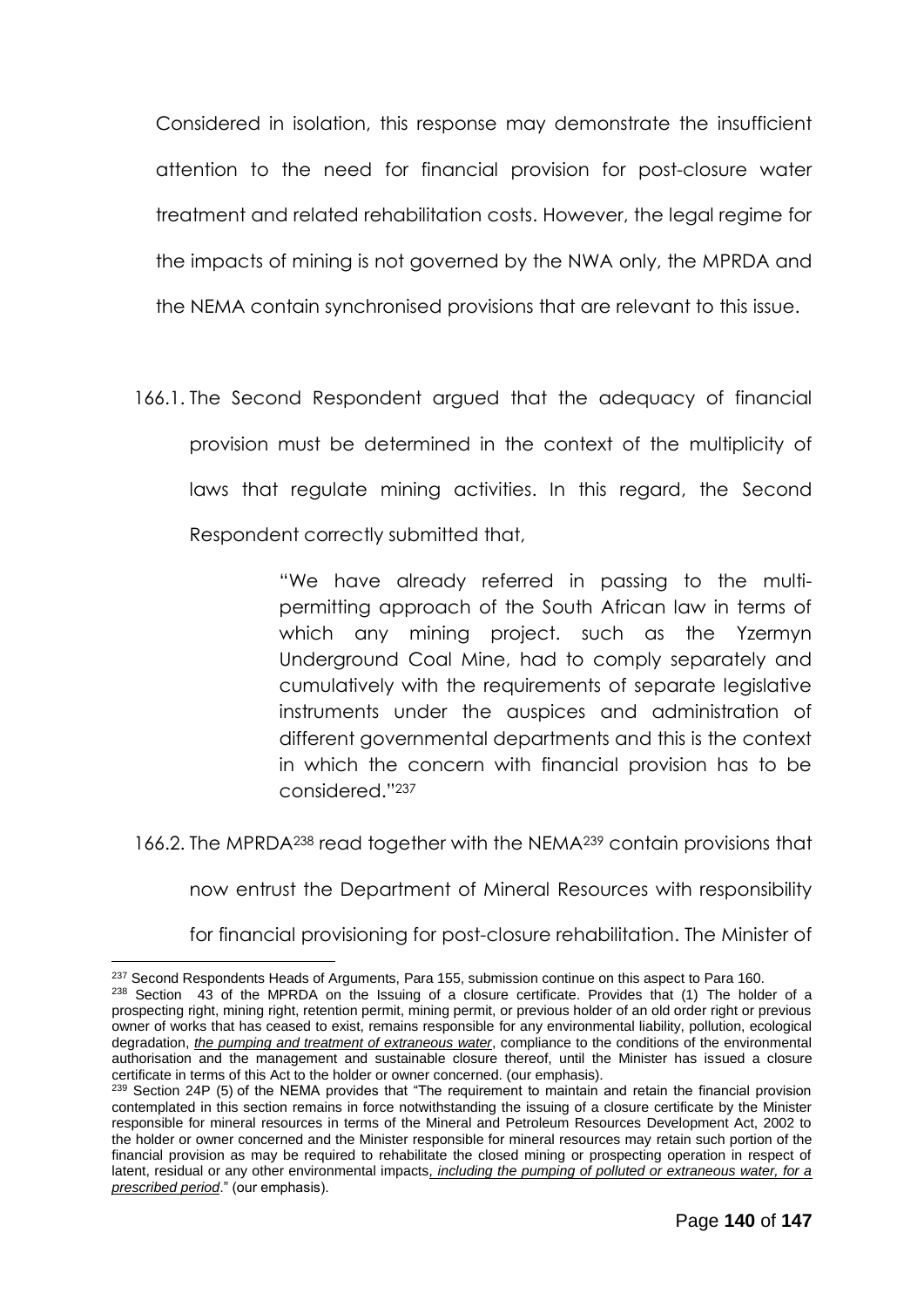Environmental Affairs promulgated regulations<sup>240</sup> to operationalise section 24P of the NEMA in November 2015. Financial provisioning explicitly falls within the purview of these regulations. Regulation 5 provides that,

"5. Scope of financial provision. An applicant or holder of right or permit must make financial provision for

- (a)rehabilitation and remediation;
- (b)decommissioning and closure activities at the end of prospecting, exploration, mining or production operations; and
- (c)remediation and management of latent or residual environmental impacts which may become known in future, *including the pumping and treatment of polluted or extraneous water.*"

It is clear that "the pumping and treatment of polluted or extraneous water"<sup>241</sup> is purposively aimed at addressing the financial concerns raised by the Appellants. Any other interpretation would return the regulatory framework to a time when it was fragmented and chaotic for effective compliance.

166.3. Indeed, Mr Johnstone for the Appellants confirmed that the critical aspect is that there must be some financial provisions, "[w]hether it says with the Department of Minerals and Energy or the Department

<sup>&</sup>lt;sup>240</sup> Regulations pertaining to the Financial Provision for Prospecting, Exploration, Mining or Production Operations GNR.1147 in *Government Gazette* No. 39425 published on 20 November 2015 as last amended by General Notice 991 in *Government Gazette* No. 41921 published on 21 September 2018.

<sup>&</sup>lt;sup>241</sup> We interpret this literally and the word 'extraneous' to mean other impacts on water that need remediation, although, not directly caused by or related to the mining activity. This would cover impacts on a river ecosystem, wetlands, decant and its treatment, and related impacts on water resources.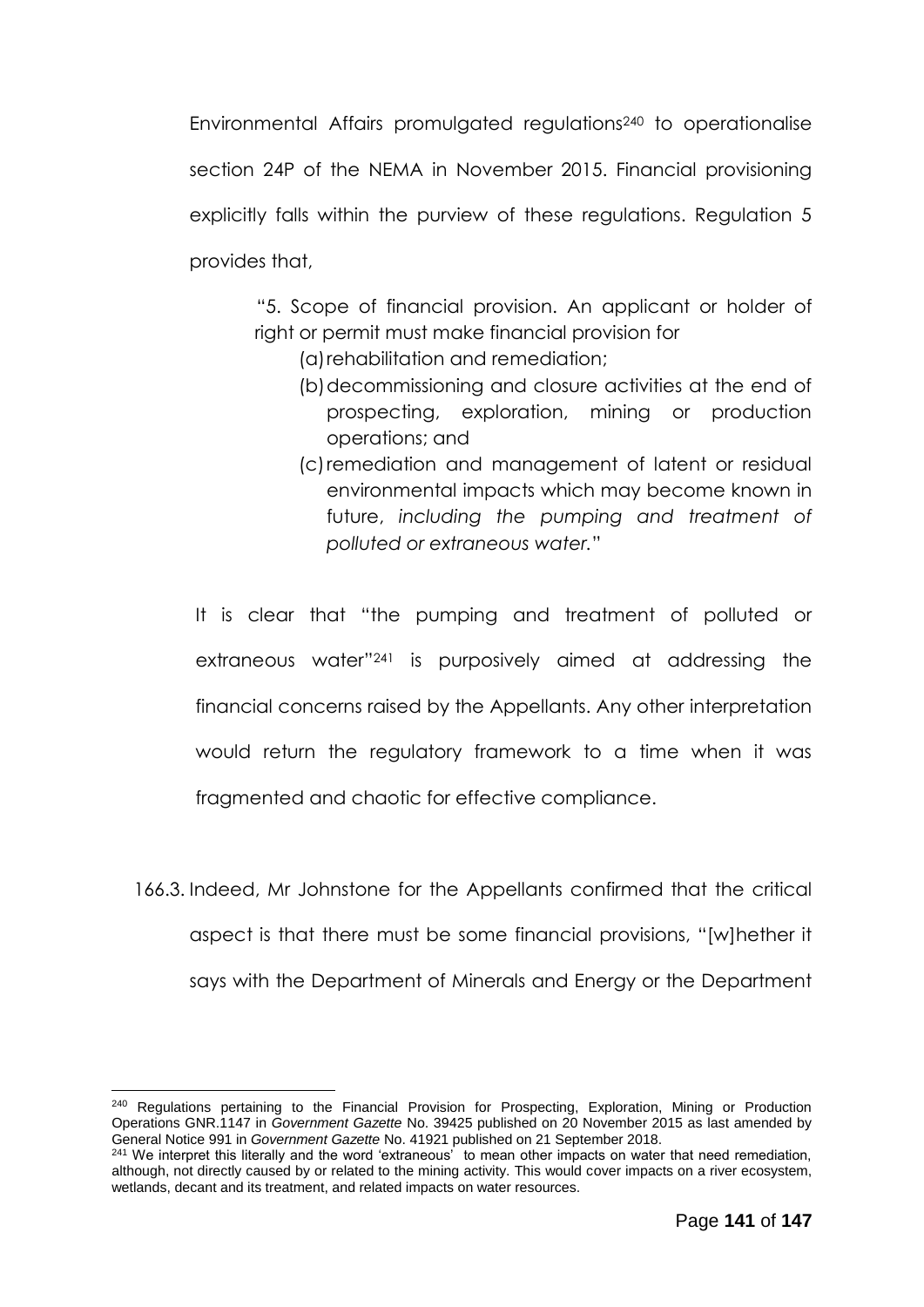of Water Affairs does not matter. The financial provision should contain a sum for potential water treatment in it." 242

167. The integration of environmental authorisation processes under the MPRDA and the NEMA, albeit imperfect, was intended to prevent the situation at hand in this appeal. While the creation of an integrated authorisation regime between the MPRDA and the NEMA seems to exclude authorisations and permits required under the NWA, section 30 of the NWA<sup>243</sup> (as a specific environmental management Act) must be read together with, and in the context of the regime established by the MPRDA and the NEMA on financial provisioning.

167.1. Be that as it may, section 30 of the NWA is quite broad and not subjected to any other legislation. The First Respondent is bound constitutionally to act in terms of section 30 regardless of any financial provision that has been imposed on a miner under the NEMA and MPRDA. Yet there is an internal qualification that the

<u>.</u>

<sup>&</sup>lt;sup>242</sup> Record of Proceedings Vol. 3 p300.

<sup>&</sup>lt;sup>243</sup>Section 30 entitled 'Security by applicant' provides that:

<sup>(1)</sup> A responsible authority may, *if it is necessary* for the protection of the water resource or property, require the applicant to give security in respect of any obligation or *potential obligation* arising from a licence to be issued under this Act.

<sup>(2)</sup> The security referred to in subsection (1) may include any of the following:

<sup>(</sup>i) A letter of credit from a bank;

<sup>(</sup>ii) a surety or a bank guarantee;

<sup>(</sup>iii) a bond;

<sup>(</sup>iv) an insurance policy; or

<sup>(</sup>v) any other appropriate form of security.

<sup>(3)</sup> The responsible authority must determine the *type, extent and duration of any security required*.

<sup>(4)</sup> The duration of the security may extend *beyond the time period specified in the licence in question*.

<sup>(5)</sup> If the responsible authority requires security in the form of an insurance policy, it may require that it be jointly insured under or be a beneficiary of the insurance policy and where appropriate, the responsible authority must be regarded as having an insurable interest in the subject matter of the insurance policy.

<sup>(6)</sup> A person may apply in writing to the responsible authority to have any security given by that person in terms of this section amended or discharged at any time, which application may not be unreasonably refused."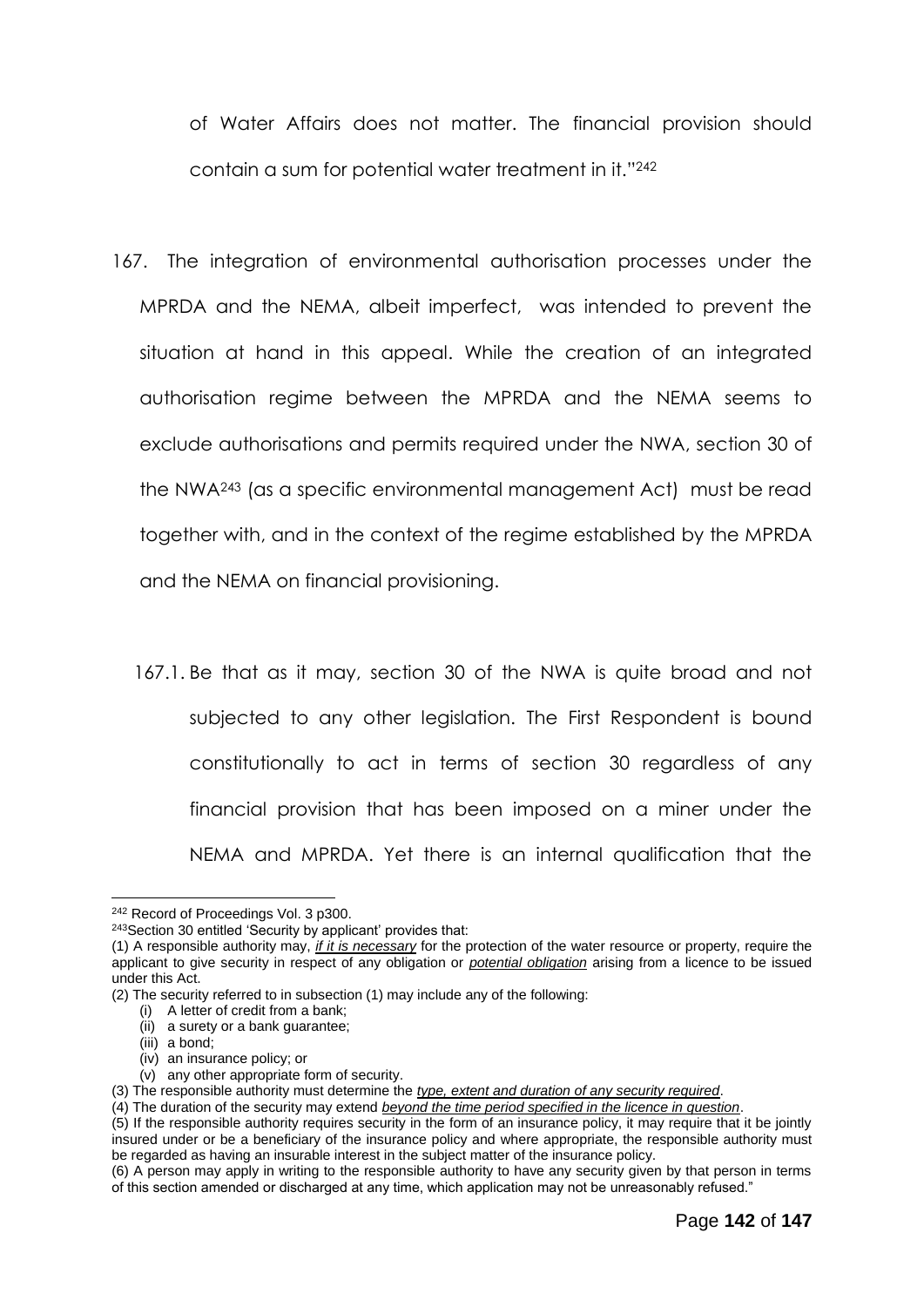Responsible Authority acts thereunder, "*if it is necessary* for the protection of the water resource or property." This legal position could create difficulties for a miner who has to provide for financial security or guarantees under the various legal regimes for the same purpose. However, it is clear that section 30 is applicable, if the First Respondent concludes that *it is necessary* to use it. If, for instance, there is sufficient financial provision under section 24P of the NEMA, it may not be necessary for the First Respondent to act in terms of section 30.

- 167.2. The regulatory interaction of section 43 of the MPRDA, section 24P of the NEMA and the NEMA Financial Provisioning regulations, read with section 30 of the NWA is complex. We remain alert to the legislative design where the NEMA is framework legislation upon which specific environmental management acts, of which the NWA is one, draw normative direction. Viewed from this perspective, section 30 of the NWA is an integral appendage of the financial provisioning sections in the NEMA (section 24P) to be relied on "if it is necessary".
- 167.3. In this context, it is understandable why the First Respondent's case officer testified that they have not asked for proof of the budget required in terms of the WUL.<sup>244</sup> The legal framework provides room for the First Respondent to rely on financial provisioning made by

<sup>&</sup>lt;sup>244</sup> Record of Proceedings Vol. 5, p656-658.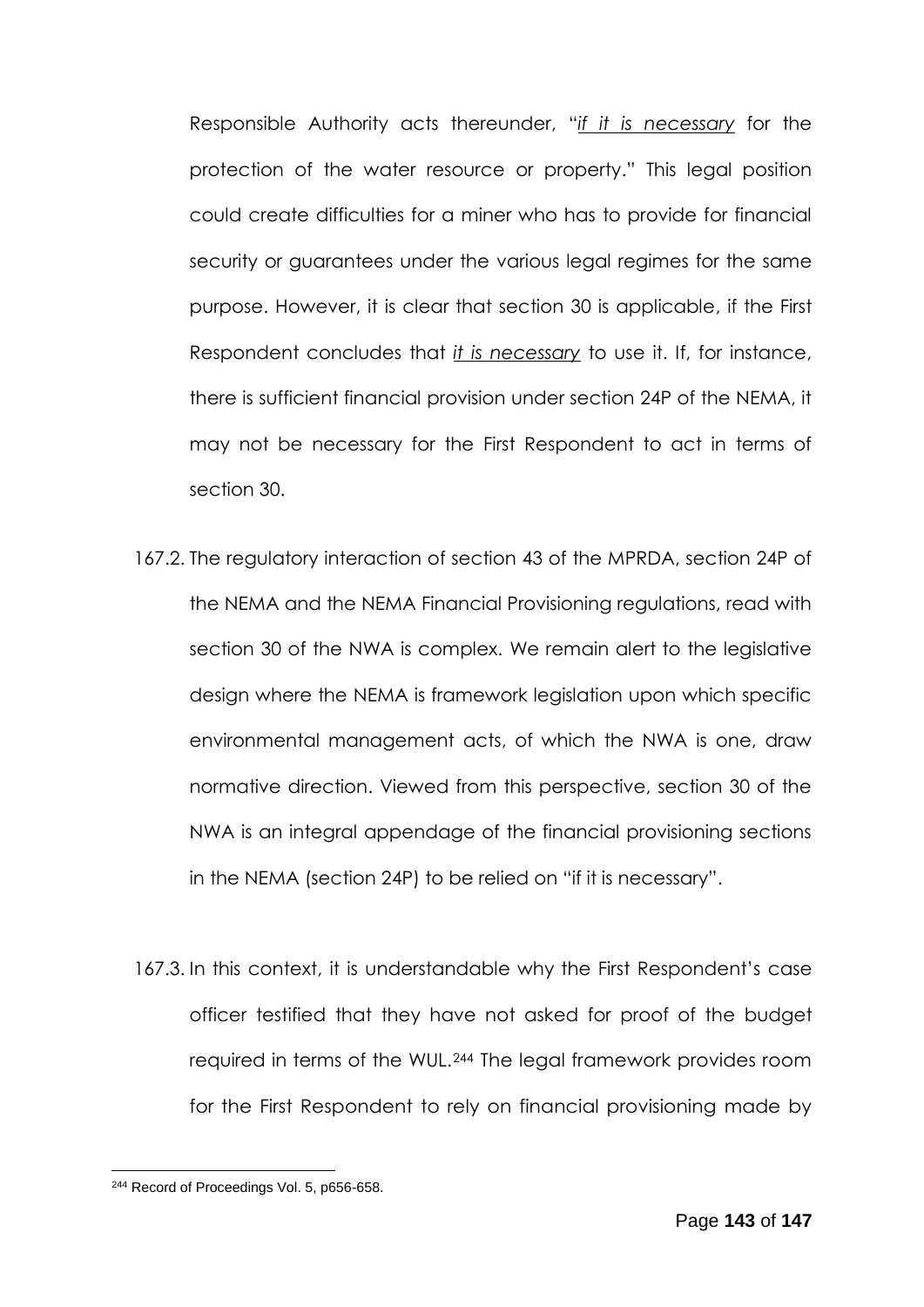the Departments of Mineral Resources and Environmental Affairs. This, only to the extent that it covers all the predicted water management costs. It is not correct for the Appellants to argue that "that Atha [Second Respondent] has also *not made any financial provision* in the MPRDA process." <sup>245</sup> There is on record a Closure and Rehabilitation Plan and a budget which is part of the record.<sup>246</sup> The plan provides that

> "Properly located and equipped boreholes will be monitored to determine the effects on groundwater of the area. Water elevation readings will be taken monthly, and chemical analyses of water samples will be done quarterly. Surface water samples will be taken for analysis from collection points, decant points and nearby water courses, to determine the pollution effect of the rehabilitated mine on surface water."<sup>247</sup>

168. A reasonable approach, in view of the scope of section 30 of the NWA, is for the First Respondent to assess whether the provision made under NEMA and the MPRDA sufficiently provides for post-closure water contamination management. If it does not, as it seems not to, the First Respondent is empowered to act in terms of section 30 and require additional financial provision. This process by itself is not, however, a

<sup>&</sup>lt;u>.</u> <sup>245</sup> See Appellants Heads of Arguments para 136 (our emphasis). Similarly, in para 137 Appellants, argue that the provision for 'Water Management' does not include water treatment, ignoring the last part of Component 13 which we recite in footnote 243 below. While the model, then predicated no decant, there was a realization that the predictive decant modelling *will need to be recalibrated during mining*. We know that the final Delta-H model did predict decant and therefore direct action under section 30 of the NWA.

<sup>&</sup>lt;sup>246</sup> File Number 5, p2679, The current provision of only R5 757 031,00 under the MPRDA provides under Component 13 for *Water Management*. It states that "The Master Rate developed by the DMR is considered to be over-conservative and too generic to be applied in the case of Yzermyn where *the predictive modelling suggests that mine decant will not occur.* An allowance has been made of monitoring of surface water and groundwater for a period of three years, with management measures estimated at R 120 000. This cost estimate will need to readjusted during the Life of Mine as real data on groundwater level and water quality is obtained and *the predictive decant modelling can be properly calibrated.*" (our emphasis noting that the final studies in fact predicted some decant will occur). Appellants Head of Arguments para 136-138 show the inadequacy of the financial provision.

<sup>247</sup> Atha Record Vol. 1 p797.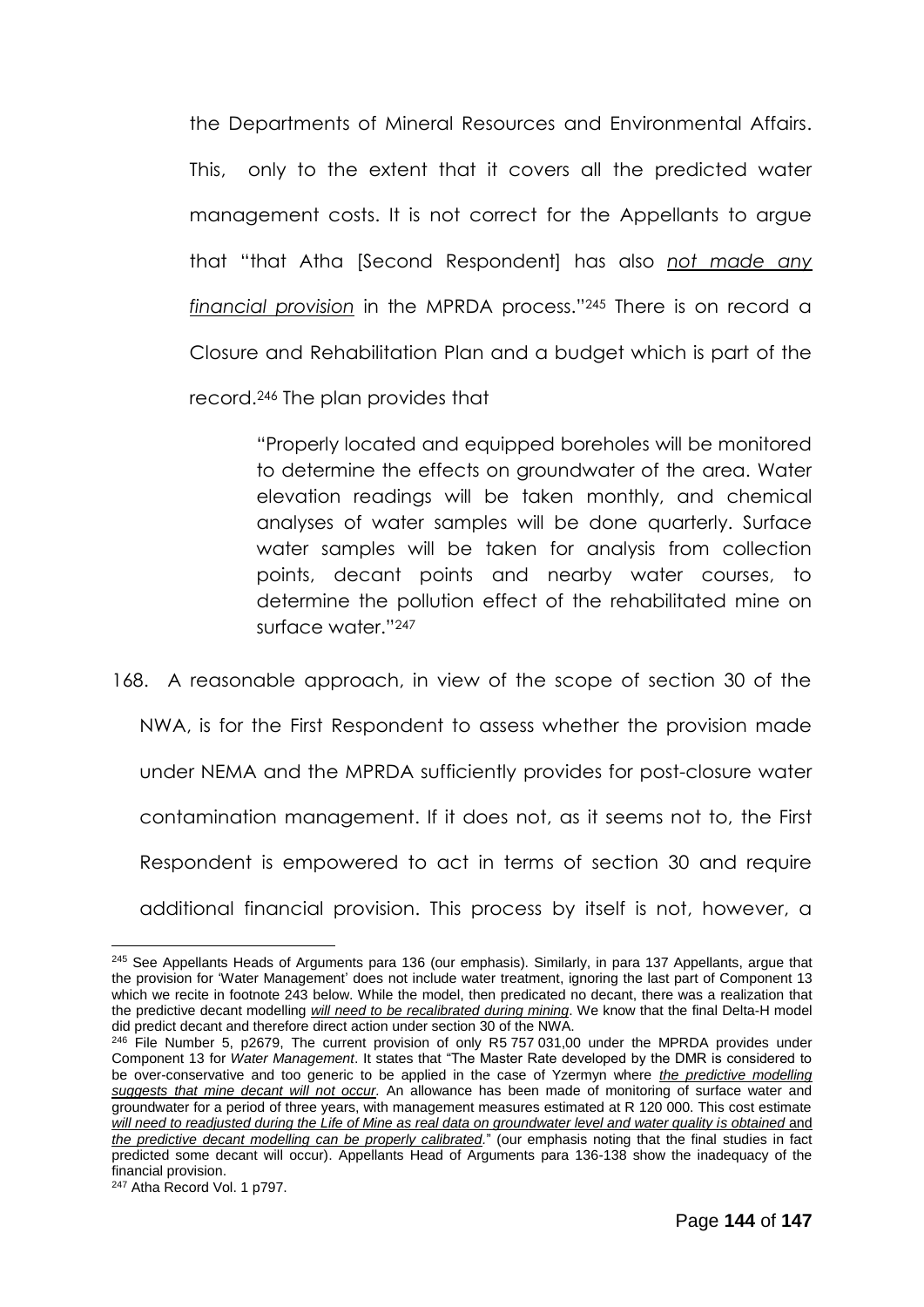condition precedent to the issuance of WUL. Indeed section 30 is discretionary but coupled with a legal duty to act where the facts indicate that it is necessary to act in terms thereof.

- 169. The current financial provision<sup>248</sup> submitted by the Second Respondent must be reviewed and in tandem with the periodical review of the WUL, the First Respondent should consider *if it is necessary* to require additional security under section 30 of the NWA. The WUL clauses on budgetary provisions may therefore be adequate, when read together with other relevant factors, including the extent of the provision made under the MPRDA and the NEMA referred to above.
	- 169.1. Should the financial provisioning still be perceived to be inadequate then, *a fortiori*, the Appellants should address that with the Ministers responsible for determining and setting the financial provision in terms of section 24P of the NEMA read with the Financial Provisioning Regulations. International good practice dictates that regulators should insist on specific and realisable financial security instruments for post-mining reclamation and rehabilitation of the impacted environment. Such financial provision must be reviewed regularly and continuously to adjust for mine monitoring data, inflation, and other financial variables.<sup>249</sup>

<sup>248</sup> As per File Number 5, p 2678.

<sup>&</sup>lt;sup>249</sup> Reg 11 of Regulations pertaining to the Financial Provision for Prospecting, Exploration, Mining or Production Operations GNR.1147 in *Government Gazette* No. 39425 of 20 November 2015.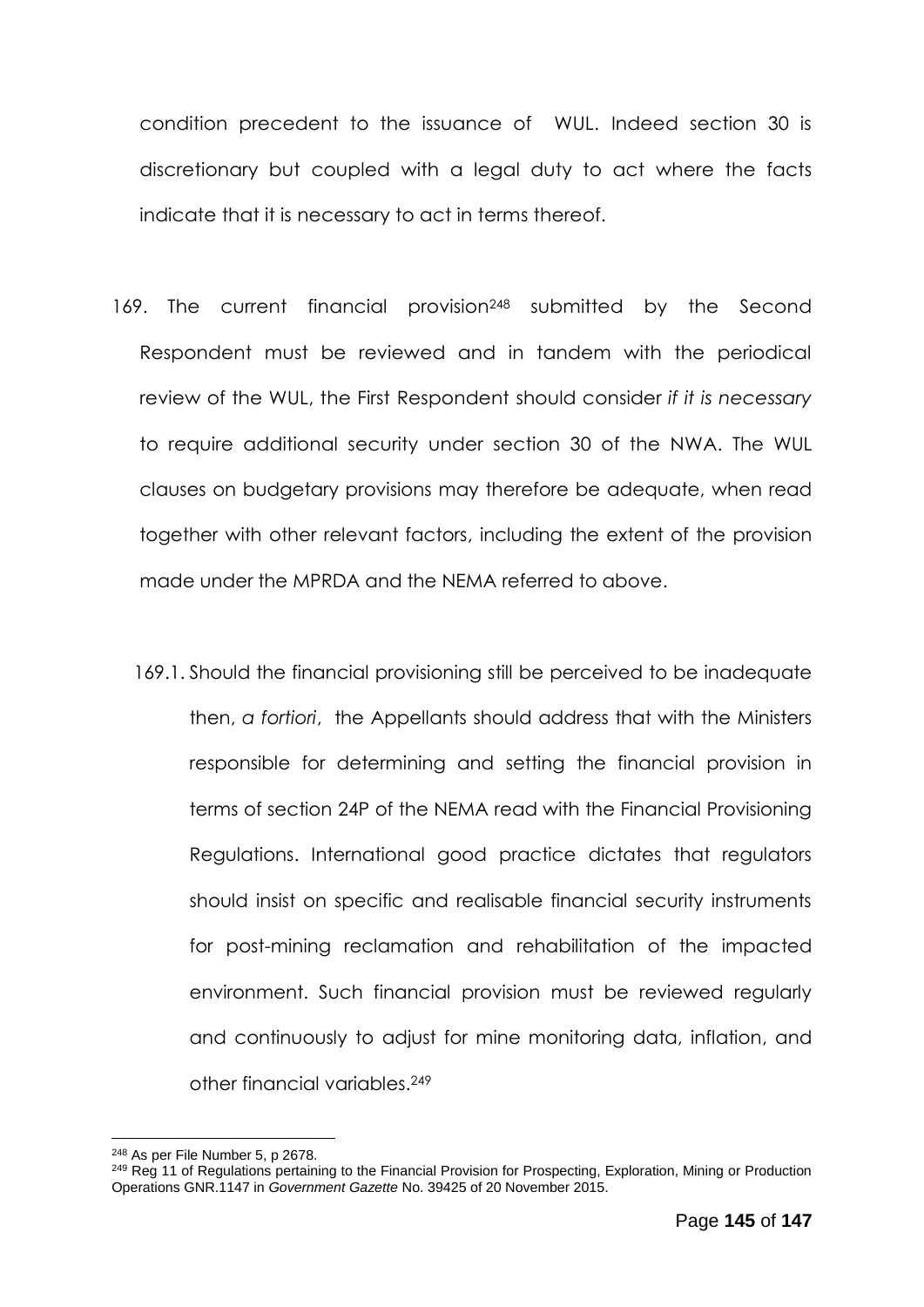170. Having considered all the factors listed in section 27 of the NWA, section 2 of the NEMA, section 24 of the Constitution and the submissions made by the parties through their witnesses; and closing submission, we arrived at the following decision.

## **ORDER**

- 171. That the appeal be and is hereby dismissed.
- 172. That the Water Use Licence (Ref: WUL05/W51A/ACFGIJ/4726) be and is hereby confirmed subject to the following additional conditions:
	- 172.1. The Second Respondent shall provide to the First Respondent in terms of Clause 14.1 of the Water Use Licence, proof of financial provision made in terms of legislation, other than the National Water Act 36 of 1998.
	- 172.2. The First Respondent shall, within 60 days of this judgment and before commencement of mining, review the adequacy of the budgetary provision provided in terms of para 172.1 hereof and Exhibit 12 of the record; and if necessary, require the Second Respondent to provide further financial security in accordance with section 30 of the National Water Act (36 of 1998).